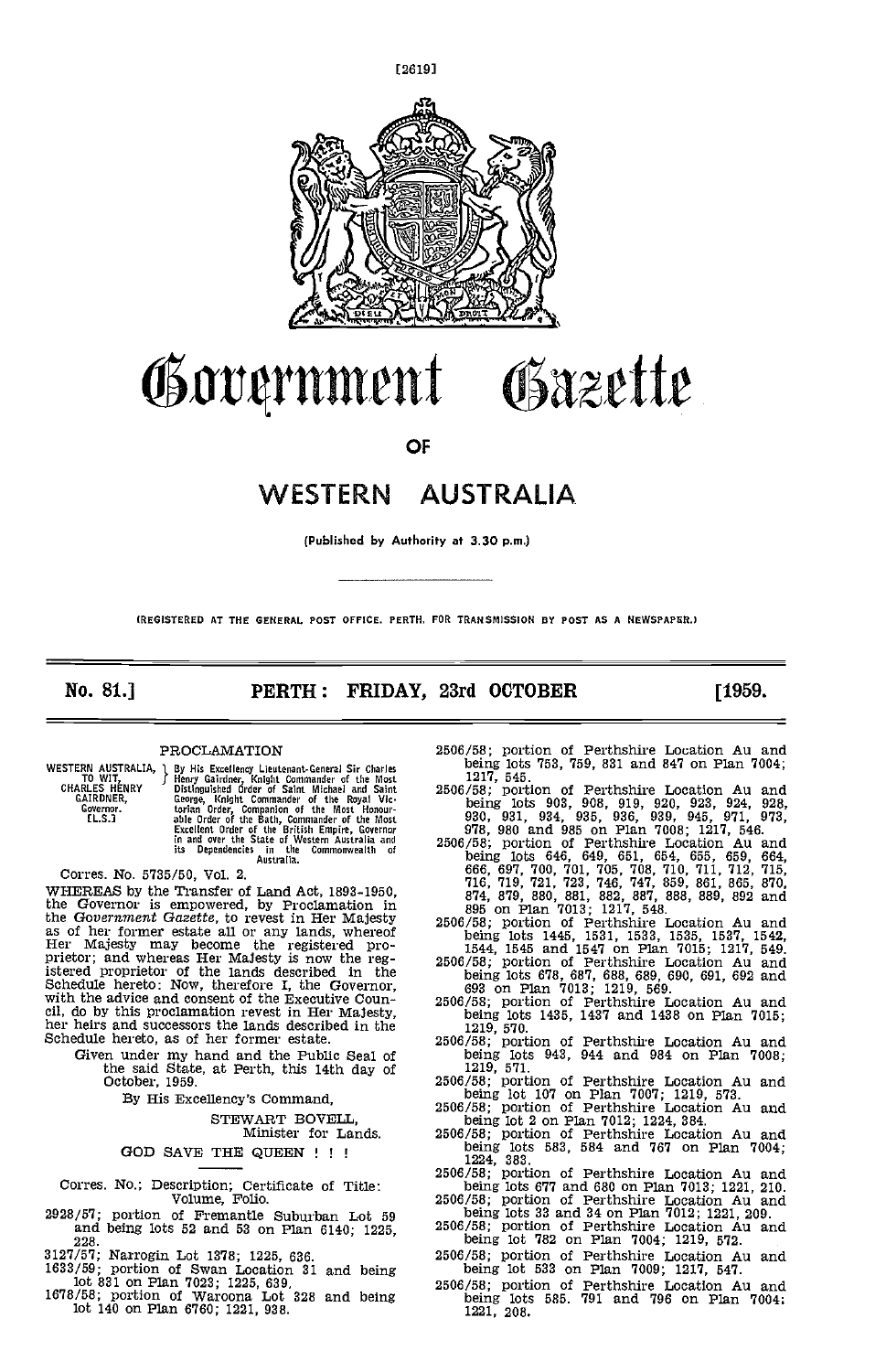- 631/58; portion of Perthshire Location Au and being lots 970, 974, 979 and 983 on Plan 7008;<br>1218, 734.
- 631/58; portion of Perthshire Location Au and the Sta being lots 773, 811, 822, 842, 844 and 848 on person<br>Plan 7004; 1218, 733. time r<br>631/58; portion of Perthshire Location Au and section
- being lots 681, 733, 734, 738, 883, 884, 885 and the Gould being lots 681, 733, 734, 735. [[1]<br>631/58; portion of Perthshire Location Au and Gazette
- being lot 1441 on Plan 7015; 1218, 736. by Pro<br>631/58; portion of Perthshire Location Au and 22nd D
- being (firstly) lots 590, 593, 765, 766, 774, 783, and p<br>784, 787, 788, 792, 795, 797, 798, 816, 818, 820, 25th J<br>827, 829, 833, 836 and 838 on Plan 7004 and 6th M (secondly) lots 3 and 35 on Plan 7012; 1220, 449.
- 631/58; portion of Perthshire Location Au and being lots 667, 670, 673, 686, 858 and 890 on Proclar Plan 7013; 1220, 450. 2564/58; portion of Swan Location 73 and being tive Co
- lot 38 on Plan 7196; 1224, 81. 2215/58; portion of Canning Location 31 and Pevoke
- being lot 57 on Plan 7172; 1225, 740. 1401/59; portion of Swan Location 33 and being  $1958$
- the portion coloured brown and marked "Foot-<br>way" on Plan 7271; 1225, 448. 339/32; portion of Roe Location 765; 1228, 174. and tl<br>1245/59; portion of Wellington Location 4775 and being the portion coloured brown and marked

- being the portion coloured brown and marked<br>
"Footway" on Plan 7262; 1225, 146.<br>
1103/58; portion of Perthshire Location Au and
- being lot 1628 on Plan 7124; 1224, 348.

### Factories and Shops Act, 1920-1957. PROCLAMATION

WESTERN AUSTRALIA, 1 By His Excellency Lieutenant-General Sir Charles<br>TO WIT, 5 Henry Gairdrer, Knight Commander of the Most<br>CHARLES HENRY Distinguished Order of Saint Michael and Saint C GAIRDNER, George, Knight Commander of the Royal Vie-<br>Covernor. torian Order, Companion of the Most Honour-<br>CL.S.1 able Order of the Bath, Commander of the Most<br>Excellent Order of the British Empire, Governor<br>in and over th

WHEREAS it is enacted by section 115 of the Factories and Shops Act, 1920-1957, that the expression "Public Holiday" shall mean certain days therein specified and any other day declared and by Proclamation to be a public holiday for the purposes of the said Act: Now, therefore I, the ment said Governor, acting by and with the advice and the Act consent of the Executive Council, do hereby pro-<br>claim and declare that Friday, the 6th day of  $\frac{1}{100}$ <br>November, 1959, from 12 noon, shall be a pub-<br>lic holiday within the Wyalkatchem Shop Dis-<br>whi trict for the purpose of section 115 of the Factories and Shops Act, 1920-1957, and all shops men (except those mentioned in the Fourth Schedule) and warehouses shall be closed.

Given under my hand and the Public Seal of the said State, at Perth, this 14th day of October, 1959.

By His Excellency's Command,

C. C. PERKINS,

Minister for Labour.

GOD SAVE THE QUEEN ! ! !

Wheat Products (Prices Fixation) Act, 1938-1939. PROCLAMATION

WESTERN AUSTRALIA, a By His Excellency Lieutenant-General Sir Charles Cil<br>
CHARLES HENRY Jenry Garden Order of Saint Michael and Saint<br>
GARLES HENRY Distinguished Order of Saint Michael and Saint<br>
GARDNER, George, Knight C

WHEREAS it is enacted, *inter alia*, by section 15  $\frac{C_{\text{row}}}{W_{\text{hole}}}$ of the Wheat Products (Prices Fixation) Act, 1938- 1939, that the Governor may from time to time, on the recommendation of the Wheat Products Prices Committee constituted pursuant to that

Act, by Proclamation fix the minimum and the maximum price at which substances included in the definition of wheat products may be sold in the State, by the manufacturer thereof or by any person, and that the Governor may from time to time revoke or vary any Proclamation under the section by a subsequent Proclamation; and whereas<br>the Governor by Proclamation dated the 19th<br>December, 1957, and published in the Governent<br> $G$ azette on the 20th December, 1957, as varied<br>by Proclamations dated the 16th in the various parts of the State specified in that Proclamation: Now, therefore I, the Governor, acting with the advice and consent of the Executive Council, and in exercise of the power in this behalf conferred upon me by the Act, do hereby revoke those Proclamations dated the 19th Decem-ber, 1957, the 16th July, 1958, the 22nd December, 1958 and the 25th February, 1959, and published in the Government Gazette on the 20th December, 1957, the 25th July, 1958, the 24th December, 1958 and the 6th March, 1959, respectively.

Given under my hand and the Public Seal of the said State, at Perth, this 14th day of October, 1959.

By His Excellency's Command,

C. C. PERKINS, Minister for Labour.

GOD SAVE THE QUEEN ! ! !

### Government Railways Act Amendment Act, 1958. PROCLAMATION

WESTERN AUSTRALIA, J By His Excellency Lieutenant-General Sir Charles<br>
CHARLES HENRY Girlenty Kinghit Commander of the Most<br>
GARLES HENRY Distinguished Order of Saint Michael and Saint<br>
GARLES HENRY Distinguished Order of

R. 352/58, Ex. Co. No. 1614.

WHEREAS it is enacted by section 2 of the Govern-<br>ment Railways Act Amendment Act, 1958, that<br>the Act shall come into operation on a day to be fixed by Proclamation: Now, therefore I, the Governor, acting with the advice and consent of the Executive Council, do hereby fix the day on which this Proclamation is published in the Gov-<br>ernment Gazette as the day on which the Govern-<br>ment Railways Act Amendment Act, 1958, shall<br>come into operation.

Given under my hand and the Public Seal of the said State, at Perth, this 16th day of September, 1959. September, 1959.<br>By His Excellency's Command,

C. W. COURT, Minister for Railways.

GOD SAVE THE QUEEN !!!

AT a meeting of the Executive Council held in the Executive Council Chambers, at Perth, on the 1st day of October, 1959, the following Order in Coun- cil was authorised to be issued:-

### Forests Act, 1918-1954.

#### ORDER IN COUNCIL.

F.D. 1059/56.

WHEREAS by the Forests Act, 1918-1954, it is provided that a dedication under the said Act of Crown Land as a State Forest may be revoked in whole or in part in the following manner:-

(a) The Governor shall cause to be laid on the Table of each House of Parliament a pro- posal for such revocation.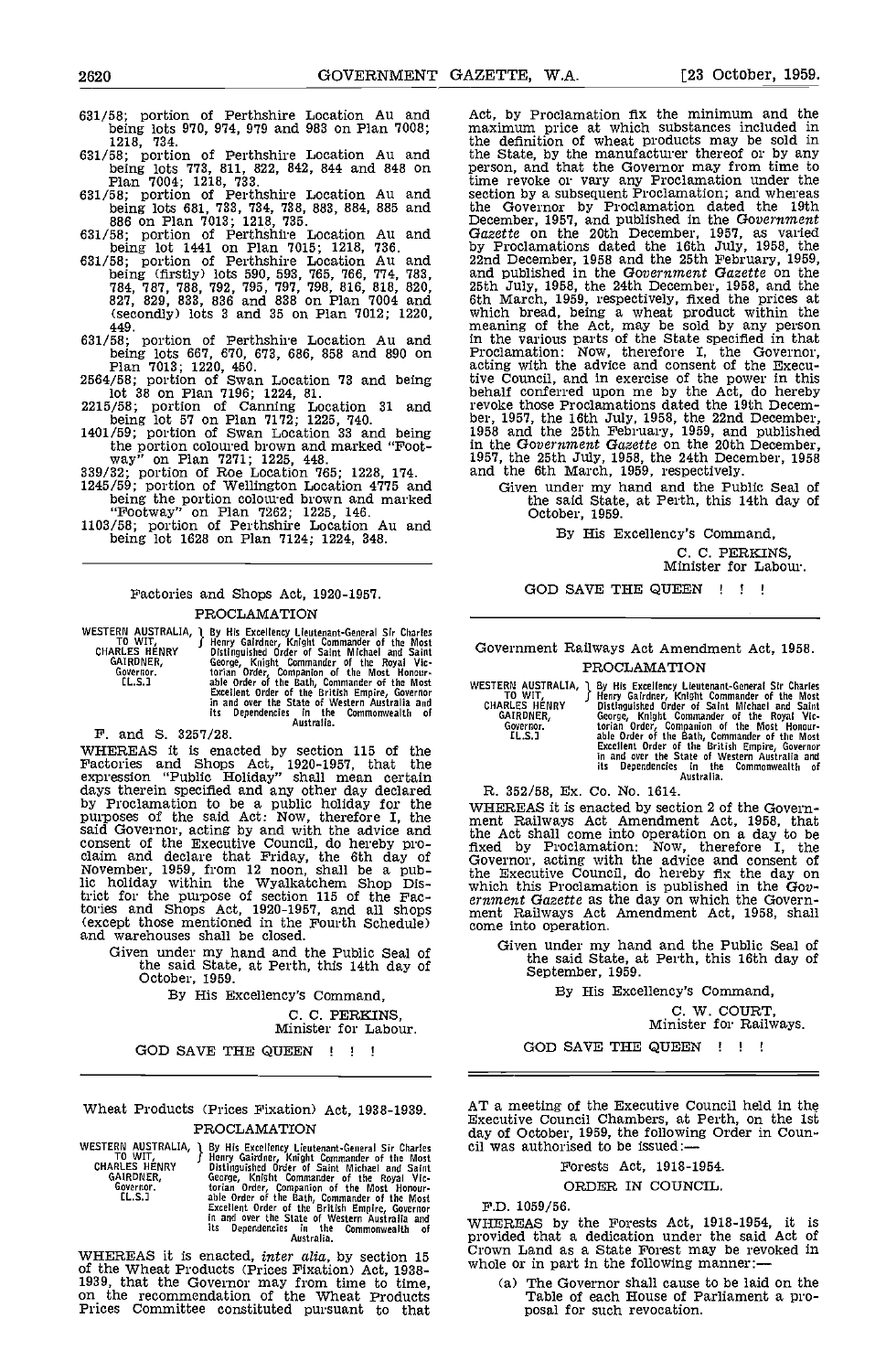(b) After such proposal has been laid before Corr<br>Parliament the Governor, on a resolution being passed by both Houses that such trust f proposal be carried out, shall, by Order in Now<br>Council, revoke such dedication. by a

And whereas His Excellency the Lieutenant-Governor and Administrator did cause to be laid on the Table of each House of Parliament his pro-<br>posal dated the 1st day of November, 1956, for the the revocation in part of the dedication of Crown lands and proposal as State Forest; and whereas after such proposal and hether had been laid before Parliament a resolution was passed by both Houses that such proposal should be carried out: Now, therefore, His Excellency the Governor, with the advice and consent of the Executive Council, doth hereby revoke in part the dedication of Crown lands as State Forest No. 22 by excising that portion of such State Forest as<br>is described in the Schedule hereto.

Schedule.

State Forest No. 22.-Cockburn Sound Location 1859. (Plan 341C/40, D3.)

(Sgd.) R. H. DOIG, Clerk of the Council.

AT a meeting of the Executive Council held in the street reserve<br>Executive Council Chambers, at Perth, this 14th vest in day of October, 1959, the following Orders in Coun-<br>cil were authorised to be issued:— $\frac{1}{1}$ 

Child Welfare Act, 1947-1958.

#### ORDER IN COUNCIL.

said Act the Governor may amend, vary or revoke<br>any such appointment: Now, therefore, His Excel-<br>lency the Governor, by and with the advice and<br>consent of the Executive Council, doth hereby appoint Michael George Bateman to be a Member of the Children's Court at Dowerin and doth hereby revoke the appointments of John Albert Maisey (junior) and Phillip T. Main, as members of the Children's Court at Dowerin.

(Sgd.) R. H. DOIG, Clerk of the Council.

### Land Act, 1933-1958. ORDERS IN COUNCIL,

such order; and whereas it is deemed expedient as follows:-

Corres. No. 6897/51. That reserve No. 23574 cil. doi should vest in and be held by the Northampton reserve<br>Road Board in trust for the purpose of a Hall Site. therea.

Corr. No. 2381/59.—That reserve No. 24694 should vealth of Australia for the purpose of vest in and be held by the Northampton Road Board in trust for the purpose of Recreation. R. Board in trust for the purpose of Recreat

Corr. No. 2663/56.That reserve No. 24814 should vest in and be held by the Northampton Road Board in trust for the purpose of Road Board Purposes.

(The previous Order in Council issued under Executive Council Minute No. 1707, dated the 18th September, 1957, is hereby superseded.)

Corr. No. 1401/59.—That reserve No. 25453 should Corres. No. 4623/21.<br>
vest in and be held by the Belmont Park Road WHEREAS by section 33 of the Land Act, 1933-<br>
Board in trust for the purpose of a Footway. 1958, it is, *i* 

Corr. No. 1245/59.—That reserve No. 25454 should vest in and be held by the Municipality of Bun- bury in trust for the purpose of a Footway.

Corr. No. 1103/58.—That reserve No. 25455 should<br>vest in and be held by the Perth Road Board in<br>trust for the purpose of Recreation.

Now, therefore, His Excellency the Governor, by and with the advice and consent of the Executive Council, doth hereby direct that the beforementioned reserves shall vest in and be held by the abovementioned bodies in trust for the purposes aforesaid, subject nevertheless to the powers reserved to him by section 37 of the said Act.<br>Act. R. H. DOIG,

Clerk of the Council.

## Land Act, 1933-1958. ORDER IN COUNCIL.

WHEREAS by section 19 (2) (a) of the Child Road Board in trust for Recreation, with powelfare Act, 1947-1958, it is provided that the approval in writing of the Minister for Land Covernor may appoint such persons, male or Corr. No. 12418/98.<br>WHEREAS by section 33 of the Land Act, 1933visit is made lawful for the Governor to direct<br>that any reserve shall vest in and be held by any<br>municipality, road board, or other person or per-<br>sons to be named in the order, in trust for any of the purposes set forth in section 29 of the said Act, or for the like or other public purposes to be specified in such order, and with power of sub-leasing; and whereas it is deemed expedient that reserve No. 24862 (Jandakot A.A. Lot 120) should vest in and be held by the Gosnells Road Board in trust for the purpose of Recreation: Now, there- fore, His Excellency the Governor, by and with the advice and consent of the Executive Council, doth hereby direct that the beforementioned reserve shall vest in and be held by the Gosnells Road Board in trust for Recreation, with power to the said Gosnells Road Board, subject to the<br>approval in writing of the Minister for Lands<br>being first obtained, to lease the whole or any<br>portion of the said reserve for any term not<br>exceeding 21 years from the date of

(The previous Order in Council respecting this reserve issued under Executive Council Minute No. 2160, dated the 8th November, 1957, is hereby superseded.)

R. H. DOIG, Clerk of the Council.

### Land Act, 1933-1958. ORDER IN COUNCIL.

Corres. No. 1435/11.

WHEREAS by section 33 of the Land Act, 1933-<br>1958, it is made lawful for the Governor to direct<br>in the said section); and whereas it is deemed<br>that any reserve shall vest in and be held by any<br>1958, it is made lawful rest WHEREAS by section 33 of the Land Act, 1933- 1958, it is, inter alia, made lawful for the Governor to direct that any land reserved pursuant to the provisions of the Act shall be leased for the pur-<br>pose for which the land is reserved as aforesaid, in the said section); and whereas it is deemed expedient that reserve No. 13451 (Williams Lot 284) shall be leased for a term of one year and thereafter from year to year to the Commonwealth therefore, His Excellency the Governor, by and with the advice and consent of the Executive Counreserve shall be leased for a term of one year and thereafter from year to year to the Common-wealth of Australia for the purpose of a Rifle Range

R. H. DOIG, Clerk of the Council.

# Land Act, 1933-1958. ORDER IN COUNCIL.

### Corres. No. 4623/21.

WHEREAS by section 33 of the Land Act, 1933-<br>1958, it is, *inter alia*, made lawful for the Governor to direct that any land reserved pursuant to the provisions of the Act shall be leased for the pur- pose for which the land is reserved as aforesaid,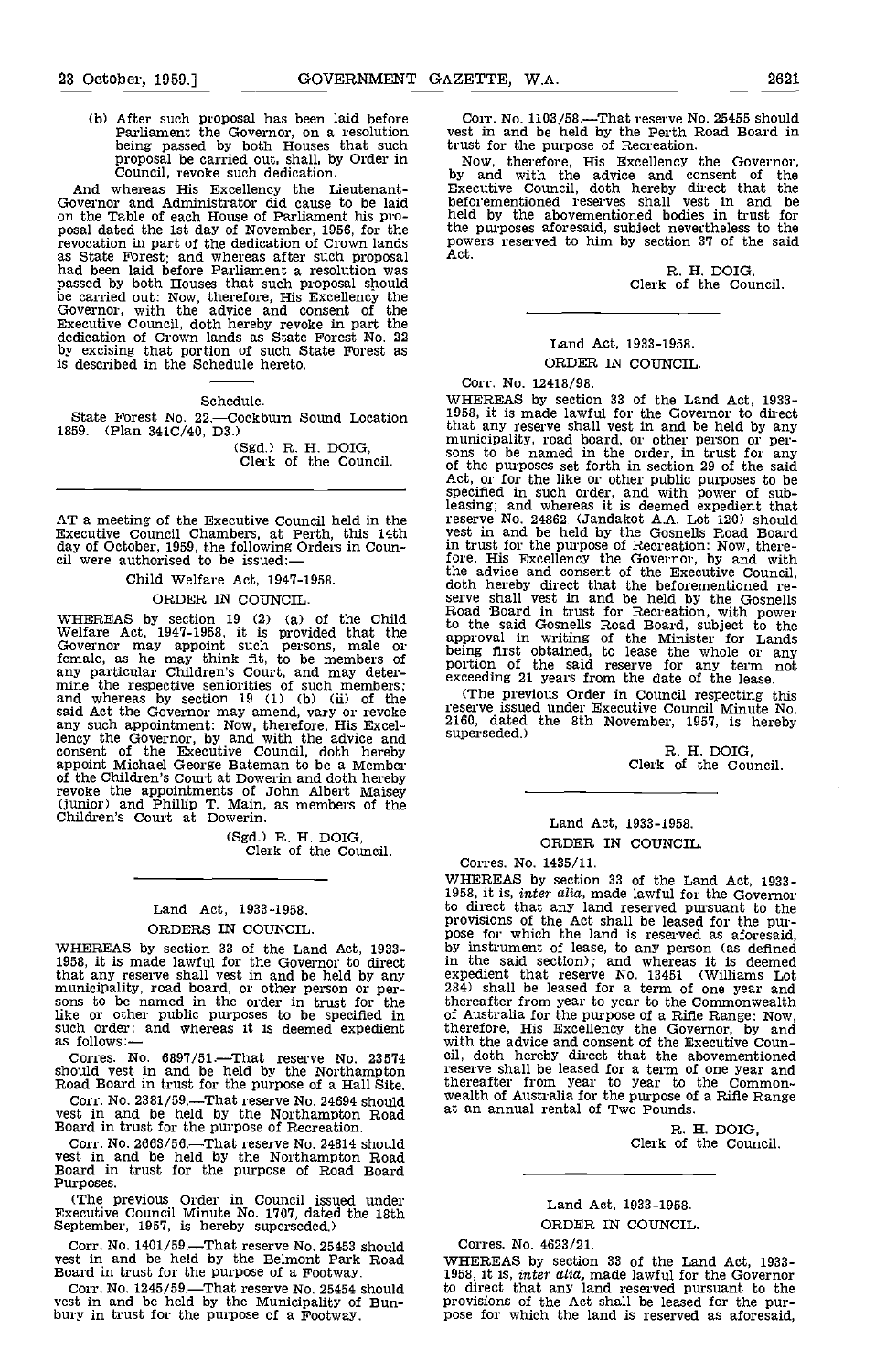by instrument of lease in accordance with the form in the Fourth Schedule of the Act, to any person (as defined in the said section); and whereas it is deemed expedient that reserve No. 25450 (Pardu Location 3) shall be leased to Wallal Downs Pastoral Company Limited for the purpose of an Aero-<br>drome: Now, therefore, His Excellency the Gov-<br>ernor, by and with the advice and consent of the HIS I<br>Executive Council, doth hereby direct that the the a abovementioned reserve shall be leased to Wallal Downs Pastoral Company Limited for the purpose 1919, dof an Aerodrome for a term of One (1) year and District thereafter from year to year at the will of the District Minister for Lands at a rental of two pounds  $(f2)$  the ject to the following conditions:—

- (a) The lease shall be determinable at three months' notice by either party after the initial term of one year.
- Compensation shall not be payable at the determination of the lease for any im- provements effected thereon.

B. H. DOIG, Clerk of the Council.

#### Water Boards Act, 1904-1954.

Busselton Water Board.

#### ORDER IN COUNCIL.

P.W.W.S. 242/51.

WHEREAS by the Water Boards Act, 1904-1954, the boards it is provided that before undertaking the con-<br>struction of works in the water area the Minister Area<br>shall submit the plans, descriptions, books of refershall submit the plans, descriptions, books of refer-<br>ence and estimates of the proposed works to the<br>Governor for approval, and if they are approved by<br>the Governor he may forthwith make an Order emthe Governor he may forthwith make an Order em-<br>powering the water board to undertake the con-<br>struction of the works: Now, therefore, His Excel-Finally the Governor, with the advice and consent<br>of the Executive Council, hereby approves of the<br>Busselton Water Board Plan No. 12 description,<br>books of reference and estimates for the improve-<br>ments and editions at No. approval, and hereby empowers the Busselton following water Board to undertake the construction of the the absaid works. Brand,

R. H. DOIG, Clerk of the Council.

# Road Districts Act, 1919. Melville Road Board.

# Inclusion of Outlying Land.

### ORDER IN COUNCIL.

L.G. 566/59.

His Excellency the Governor, acting by and with<br>the advice and consent of the Excellency the<br>and in exercise of the power conferred by the<br>Road Districts Act, 1919, doth hereby include<br>within the boundaries of the Melville

(Sgd.) R. H. DOIG, Clerk of the Council.

#### Schedule.

All that portion of reclaimed land delineated South and shown coloured red on Department of Lands and Surveys Miscellaneous Plan 257.

Area of land involved, approximately 8 acres.

#### Road Districts Act, 1919,

Murchison and Upper Gascoyne Road Districts.

Severance and Annexation of Land.

#### ORDER IN COUNCIL.

# L.G. 402/54, L.G. 1203/52.

HIS Excellency the Governor, acting by and with<br>the advice and consent of the Executive Council,<br>under the provisions of the Road Districts Act,<br>1919, doth hereby sever from the Murchison Road<br>District and annex to the Upp Four fitter and annex to the Upper Gascoyne Road<br>District, the whole of the land comprised within<br>the boundaries of Pastoral Lease 394/1388.

Area of land involved approximately 72,382 acres.

(Sgd.) R. H. DOIG, Clerk of the Council.

Road pistricts Act, 919.

Mt. Marshall and Dalwallinu Road Districts.

Severance and Annexation of Land.

#### ORDER IN COUNCIL.

L.G. 3560/52, 3558/52.

HIS Excellency the Governor, acting by and with<br>the advice and consent of the Executive Council,<br>under the provisions of the Road Districts Act,<br>1919, doth hereby sever from the Mt. Marshall<br>Road District and annex to the District, the whole of the land comprised within the boundaries of Pastoral Lease 394/1079 and the temporary reserve at Earoo Rockhole.

Area of land involved approximately 185,169

(Sgd.) R. H. DOIG,<br>Clerk of the Council.

#### Premier's Department, Perth, 19th October, 1959.

IT is hereby notified for public information that<br>His Excellency the Governor has approved of the<br>following temporary allocation of portfolios during<br>the absence in the Eastern States of the Hon. D.<br>Brand, M.L.A., from 18t

The Honourable Arthur Frederick Watts, C.M.G., M.L.A., to be Acting Premier, Treasurer, and Minister for Tourists.

R. H. DOIG, Under Secretary, Premier's Department.

# JUSTICES OF THE PEACE. Premier's Department, Perth, 20th October, 1959.

HIS Excellency the Governor, acting by and with TT is hereby notified for public information that<br>HIS Excellency the Governor, acting by and with Tis Excellency the Governor in Executive Council IT is hereby notified for public information that His Excellency the Governor in Executive Council has been pleased to approve of the following appointments to the Commission of the Peace for Western Australia:—

Patrick Francis Arthur Conroy, of 74 Broome Street, Cottesloe, and 12 Mouatt Street, Fremantle.

Gordon Frederick Charles Hodge, of 113 Ninth Avenue, Maylands, and Padbury Buildings, Forrest Place, Perth.

Mrs. Edna Marion Mattinson, of 19 Florence Road, Nedlands.

William Charles Newman, of 17 Milson Street,<br>South Perth. R. H. DOIG,

Under Secretary,<br>Premier's Department.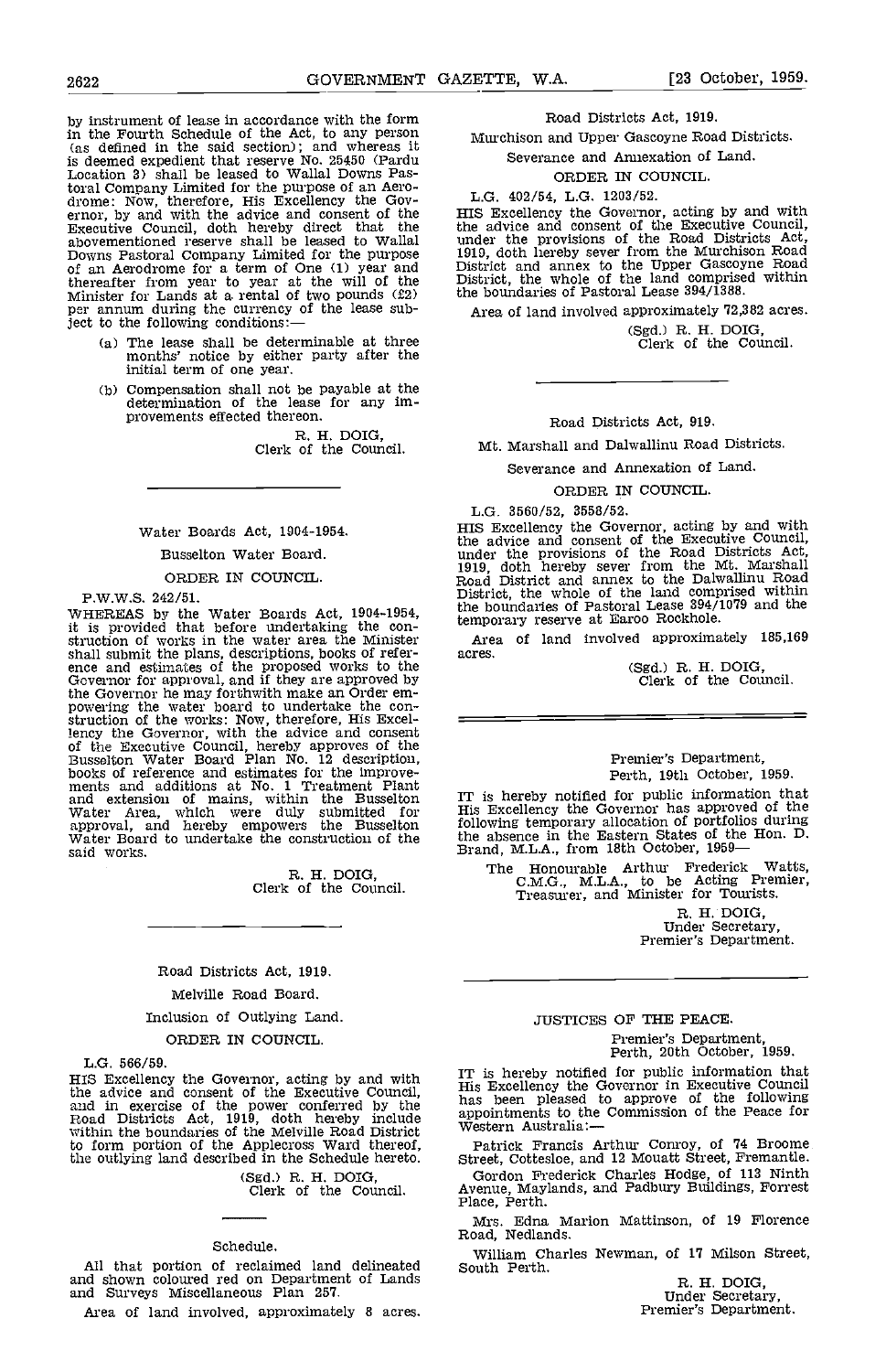### LAND AGENTS ACT, 1921.

Application for License in the First Instance.

To the Court of Petty Sessions at Beaufort Street,<br>Perth: Perth: Perth: Perth:

I, ALEC HORACE ABBEY, of 50 Kanimbla Road, Hollywood, Accountant, having attained the age Assistant Under Secretary, Public Works and of 21 years, hereby apply on behalf of the company Country Water Supply, Sewerage and Dr registered by the name of Austral American Pty. Ltd., for a license to carry on the business of a land agent under the Land Agents Act, 1921.

The principal place of business will be at 81 St. George's Terrace, Perth.

Dated the 19th day of October, 1959.

A. E. ABBEY.

#### Appointment of Hearing.

I hereby appoint the 24th day of November,  $\frac{Ex}{1959}$ , at 10 o'clock in the forenoon, as the time  $\frac{DE}{10000}$ for the hearing of the foregoing application at the Depa<br>Court of Petty Sessions at Perth.

Dated the 19th day of October, 1959.

J. E. SMYTH,<br>Acting Clerk of Petty Sessions.

Objections to the granting of the application may be served on the applicant and the Clerk of Petty Sessions at any time prior to seven days before the date appointed for the hearing. But all the seven days before the dat Maxwell & Lalor, 23 Barrack Street, Perth.

# Western Australia. MONEY LENDERS ACT, 1912-1937.

#### Application for Registration.

I, NORMAN LEES PAYTON, of 2 Spencer Street, Bunbury, in the State of Western Australia, October, 1959:<br>Accountant, hereby give notice that it is my inten-Master, R tion to apply to the Court of Petty Sessions sitting at Bunbury on the 9th day of November, 1959, at the hour of 10 o'clock in the forenoon, for registration as a money lender pursuant to the<br>provisions of the Money Lenders Act, 1912-1937, in<br>respect of the place of business set forth here-<br>under.

Dated at Bunbury this 19th day of October, 1959.

N. L. PAYTON.

Place of business referred to above-2 Spencer Street, Bunbury.

Received this application this 19th day of October, 1959, together with fee of £10 5s.

R. J. SHOLIL, Clerk of Petty Sessions.

Note.—Any person desiring to object to this amendment TO CLASSIFICATION.<br>
application may do so by lodging notice of inten-<br>
tion in the prescribed form with the Clerk of Petty Sessions, Bunbury, three clear days before th

#### ACCOUNTING MACHINISTS' EFFICIENCY EXAMINATION.

ACCOUNTING Machinists who desire to enter for the accounting machine paper of the above exam-<br>
ination are requested to lodge an application to and cl enter at the Public Service Commissioner's Office, prior to the 30th October, 1959.

The examination will be held during the week from G beginning 16th November, 1959.

R. J. BOND,<br>Public Service Commissioner.

# Public Service Commissioner's Office, Perth, 21st October, 1959.

HIS Excellency the Governor in Executive Council

Ex. Co. 1747, P.S.C. 633/59—J. McConnell, Senior<br>Assistant Under Secretary, Public Works and Country Water Supply, Sewerage and Drainage<br>Department, to be Under Secretary, A-S-£3,250,<br>Public Works and Country Water Supply, Sewer-<br>age and Drainage Department, as from 1st October,

1959.<br>Ex. Co. 1742, P.S.C. 520/59—B. G. Robinson, En-Ex. Co. 1742, P.S.C. 520/59—B. G. Robinson, En-<br>gineer, Grade 1, Construction Branch, Engineering Division, Metropolitan Water Supply Depart- ment, to be Senior Engineer, P-I-3, Water Supply and Maintenance Branch, Engineering Division, Metropolitan Water Supply Department, as from metropolitan Water Supply Department, as from<br>1st October, 1959.

Ex. Co. 1744, P.S.C. 566/59—D. L. Nicholls, Trust<br>Officer, Grade 3, Public Trust Office, Crown Law Department, to be Trust Officer, Grade 2, C-II-3/4, Public Trust Office, Crown Law Department, as Public Trust Office, Crown Law Department, as from 1st October, 1959.

And has approved of the following retirements: —<br>Ex Co. 1744—J. Grant, Inspector, Mechanical<br>and Electrical Services Section, Engineering Divi-<br>sion, Metropolitan Water Supply Department, as from 20th October, 1959.

Crown Law Department, as from 5th August, 1959.

And has accepted the following resignation:

Ex Co. 1742—M. E. Warren, Telephonist, Public Trust Office, Crown Law Department, as from 14th August, 1959.

And has created the following positions under section 32 of the Public Service Act, 1904-56:

Co. 1822-District Officer, G-II-3/4, Field Division, Child Welfare Department, as from 14th October, 1959.

Ex. Co. 1744, Fisheries Department-as from 1st

Master, Research Vessel, G-II-6, Research Section.

Engineer, Research Vessel, G-II-3, Research Section.<br>Mate, Rese

Research Vessel, G-II-2, Research Section.

Inspector, Grade 2, G-II-1, Inspection Section. Assistant Inspector, G-VII-1/2, Inspection Section.

fleet Maintenance Officer, G-II-2. Warden, G-II-1, Fauna protection Section.

Ex. Co. 1824.

HIS Excellency the Governor in Executive Council of has appointed Friday, 23rd October, 1959, to be a Public Service holiday at Harvey (Show Day) in lieu of the holiday granted in the metropolitan area for the Royal Agricultural Show held at Claremont.

#### AMENDMENT TO CLASSIFICATION.

IN accordance with section 69 of the Public Service Act, 1904-1956, notification is given that the classi- fication of Item 285/R59, Clerk, Audit Department, occupied by C. K. Thomas, has been amended from C-II-2/3 to C-II-4, with effect from the 13th October, 1959.

AMENDMENT TO TITLE AND CLASSIFICATION, IN accordance with section 69 of the Public Service Act, 1904-1956, notification is given that the title and classification of item 945/R59, vacant, Plan Records, Drawing Office, Engineering Division, Public Works Department, have been amended from Clerk, C-Il-I, to General Assistant, G-VII-3, with effect from the 1st October, 1959.

R. J. BOND,<br>Public Service Commissioner.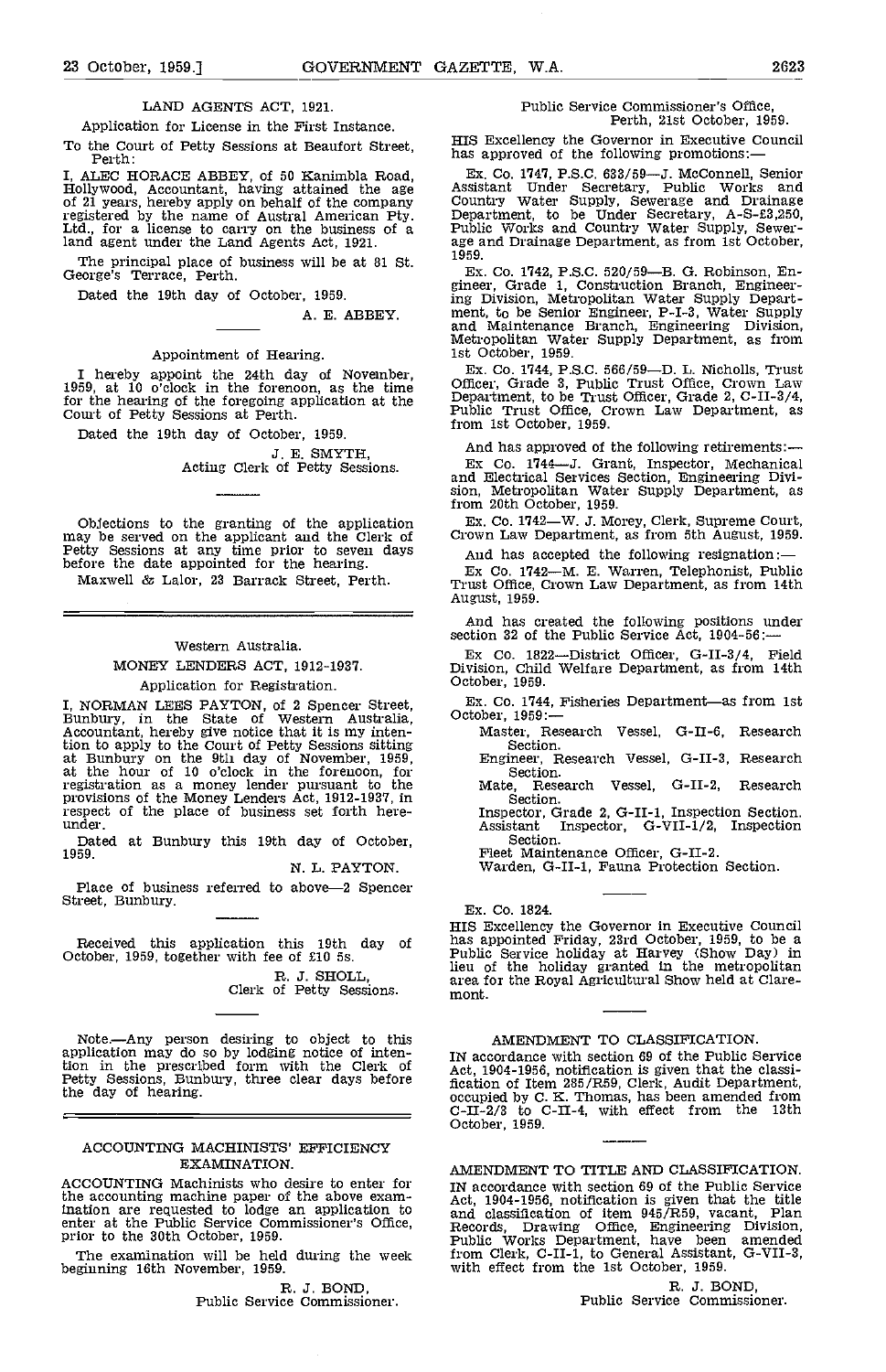#### VACANCIES IN TEE PUBLIC SERVICE

| Department                          |                              | Position                                                                                                       | Class                       | Salary                                 | Date<br>Returnable   |
|-------------------------------------|------------------------------|----------------------------------------------------------------------------------------------------------------|-----------------------------|----------------------------------------|----------------------|
| Metropolitan Water Supply           |                              | Meter Reader, Accounting Division (Item                                                                        | $G-VII-2$                   | Margin £239-£275                       | 1959<br>23rd October |
| Do.<br>do.                          | do.                          | $1312/\text{R59}$ (a)<br>Meter Reader, Accounting Division (Item                                               | $G-VII-2$                   | Margin £239-£275                       | do.                  |
| Public Works                        | $\cdots$                     | $1313/R59$ (a)<br>Clerk, Hydraulic Engineer's Branch, Engineer-                                                | C-II.-1                     | Margin £347-£377                       | do.                  |
| Public Health                       | <br>$\cdots$                 | ing Division (Item 833/R59)<br>Medical Officer, Grade 1, Chest Hospital,<br>Tuberculosis Branch (New Item) (a) | $P-I-7$ or<br>$P-I. - 7(F)$ | Margin<br>£1,992-£2,052                | do.                  |
| Do.                                 | $\overline{a}$<br>$\cdots$   | Tuberculosis Physician, Tuberculosis Branch<br>(Item 4007/R59)                                                 | $P-S-22.970$                | Gross £3,050                           | do.                  |
| State Housing Commission            |                              | Senior Clerk, Architectural Branch (Item<br>1704/R59)                                                          | $C$ -II. $-3$               | Margin £482-£527                       | do.                  |
| Chief Secretary's                   | $\cdots$<br>$\cdots$         | Chief Warder, Fremantle Prison, Prisons De-<br>partment (Item 3870/R59)                                        | $G-II-4$                    | Margin £572-£617                       | do.                  |
| Do.                                 | $\cdots$<br>$\cdots$         | Sub-Accountant, Accounts Branch (Item<br>$3743/R59$ (b)                                                        | $C$ -II.-8                  | Margin £977-£1022                      | 30th October         |
| Education<br>$\sim$                 | $\cdots$<br>$\cdots$         | Typist, Perth Technical College, Technical<br>Education Division (Item 2300/R59)                               | $C-III-1$                   | Margin £260-£283                       | do.                  |
| Child Welfare                       | $\cdots$<br>$\cdots$         | Clerk-in-Charge, Records, Correspondence and<br>Staff (Item 334/R59)                                           | $C-II-4$                    | Margin £572-£617                       | do.                  |
| Public Works                        | $\cdots$<br>$\cdots$         | Clerk, Relieving Staff, Accounting Division<br>$(Item 492/R\bar{6}9)$                                          | $C-II-3$                    | Margin £482-£527                       | do.                  |
| State Housing Commission            |                              | Clerk (Salaries), Accounts Branch (Item<br>1528/R59)                                                           | $C-III - 3$                 | Margin £482-£527                       | do.                  |
| Native Welfare<br>Lands and Surveys | <br>$\cdots$<br>$\cdots$     | Investigation Officer (new Item) $(b)$ $(c)$<br>Sub-Accountant, Accounts Branch (Item<br>2567/R59) (b)         | $C$ -II.-4<br>$C-II-8$      | Margin £572-£617<br>Margin £977-£1022  | do.<br>do.           |
| <b>Fisheries</b><br>$\cdots$        | <br>$\cdots$                 | Master, Research Vessel, Research Section<br>(new Item) $(d)$                                                  | $G-II-6$                    | Margin £752-£797                       | 6th November         |
| Do.<br>                             | $\cdots$<br>                 | Engineer, Research Vessel, Research Section<br>(new Item) $(a)$ $(e)$                                          | $C-II-3$                    | Margin £482-£527                       | do.                  |
| Do.<br>$\cdots$                     | $\cdots$<br>$\cdots$         | Matc, Research Vessel, Research Section (new<br>Item) $(g)$                                                    | $G-II-2$                    | Margin £407-£437                       | do.                  |
| Do.<br>$\cdots$                     | $\cdots$<br>$\cdots$         | Inspector, Grade 2, Inspection Section (new<br>Item $(h)$                                                      | $G$ -II.-1                  | Margin £347-£377                       | do.                  |
| Do.<br>$\cdots$                     | $\cdots$<br>$\cdots$         | Assistant Inspector, Inspection Section (new<br>Item, $(i)$                                                    | $G-VII-$<br>1/2             | Margin £153 (at 21<br>$years) - £275$  | do.                  |
| Do.<br>$\cdots$<br>Do.<br>$\cdots$  | <br>$\cdots$<br>$\cdots$<br> | Fleet Maintenance Officer (new Item)<br>$\cdots$<br>Warden, Fauna Protection Section (new                      | $G-II-2$<br>$G-II-1$        | Margin £407-£437<br>Margin £347-£377   | do.<br>do.           |
| Child Welfare                       | <br>$\cdots$                 | Item) $(a)$ $(m)$<br>District Officer (Albany), Field Division (new<br>Item)                                   | $G-II.-3/4$                 | Margin £482-£617                       | do.                  |
| Agriculture                         | $\mathbf{r}$<br>$\cdots$     | Inspector, Grade 3, Inspection Services,<br>Horticultural Division (Item 3037/R59) (a)                         | $G-II-I/2$                  | Margin £347-£437                       | do.                  |
| Chief Secretary's                   | $\cdots$<br>$\cdots$         | Officer-in-Charge, Adelaide Branch, Govern-<br>ment Tourist Bureau (new Item)                                  | $C-II-3$                    | Margin £482-£527                       | do.                  |
| Do.                                 | <br>                         | Clerk, Adelaide Branch, Government Tourist<br>Bureau (new Item)                                                | C-IV.                       | Margin, Max. £317                      | do.                  |
| Public Health                       | <br>                         | Senior Laboratory Technologist (Medical),<br>Public Health Laboratories (new Item)                             | $P-II.-6/7$                 | Margin £752-£932                       | do.                  |
| State Housing Commission            |                              | $(a)$ $(k)$<br>Area Supervisor, Architectural Branch (Item<br>1675/R59)                                        | $G-II.-5$                   | Margin £662-£707                       | do.                  |
| Education<br>Crown Law              |                              | Chief Administrative Officer (Item 2177/R59)<br>Clerk of Courts, Derby (new Item)                              | A–I –5<br>C/II.–4/5         | Margin £1752–£1812<br>Margin £572-£707 | do.<br>do.           |
| Metropolitan Water Supply           |                              | Clerk (Rating), Accounting Division (Item<br>1167/R59                                                          | $C-II-1$                    | Margin £347–£377                       | do.                  |
| Public Works                        |                              | Senior Assistant Under Secretary (Item<br>423/R59                                                              | A-I -3                      | Margin £1542–£1592                     | do.                  |

(a) Applications also called outside the Service under section 24.<br>
(b) Possession of Accountancy qualification by examination will be regarded as an important factor when judging<br>
relative efficiency. relative efficiency.<br>(c) Appointee will be expected to spend a considerable amount of time in the field.

(d) Qualifications required :---Certificate of competency as coastal master or equivalent; license to operate ship-shore<br>radio; good knowledge of techniques of fishing; working knowledge of marine dicsel engines.<br>(e) Quali

diesel engines ; certificate of competency as engine-driver of engine of 175 h.p. or over.  $(f)$  £60 p.a. responsibility allowance.

 $(g)$  Qualifications required :—Certificate of competency as fishing master or equivalent; knowledge of fishing tech- niques.

(b) Qualifications required :---Certificate of competency as fishing master; certificate of competency as engine-driver<br>of engines of  $10-175$  h.p.<br>(i) Qualifications required :--Certificate of competency as engine-driver

(k) Fellowship or Associateship of Australian Institute of Medical Laboratory Technology or equivalent qualifications,<br>with considerable post-graduate experience in gencral medical laboratory technology. Previous virology advantage.<br>(m) Must be a good bushman, not more than 30 years old, with an appreciation of State's fauna and flora and good

understanding of, and sympathy with, principles of conservation. Headquarters, Perth initially. May be required later to reside anywhere in State.

Applications are called under section 34 of the Public Service Act, 1904-1950, and are to be addressed to the Public Service Commissioner and should be made on the prescribed form, obtainable from the offices of the various Permanent Heads<br>of Departments.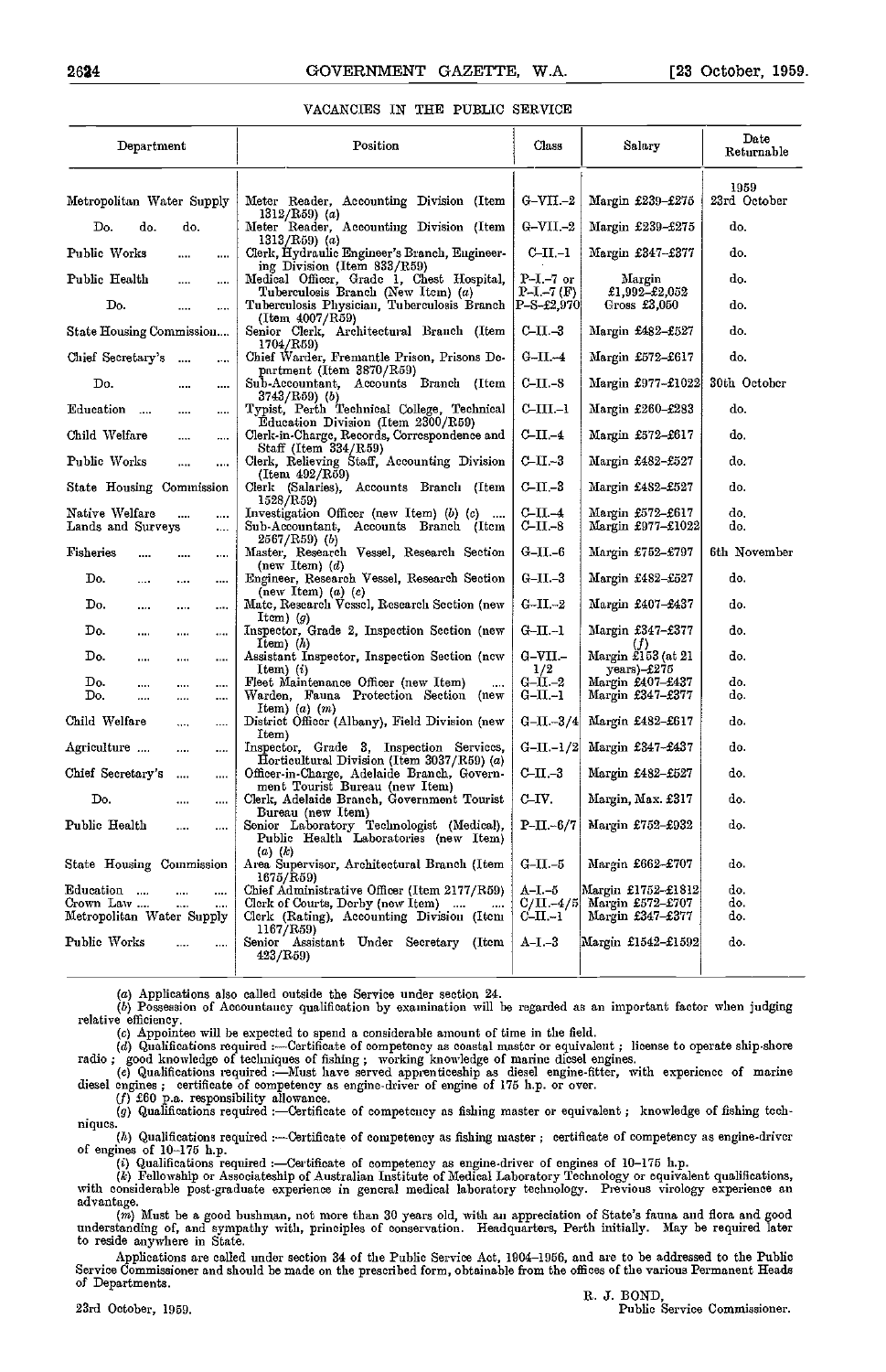#### Crown Law Department, Perth, 21st October, 1959.

HIS Excellency the Governor in Executive Council has revoked the appointment of Arthur Henry Johnson, as Official Receiver in Bankruptcy under section <sup>63</sup> of the Bankruptcy Act, 1892-1950 (State), as from the 31st day of July, 1959, and the ye has appointed Frederick James Benison as Acting Official Receiver in Bankruptcy under section 63 of the Bankruptcy Act, 1892-1950 (State), in place of the said Arthur Henry Johnson.

THE Hon. Attorney General has appointed Con-<br>stable Peter Donald Toy, pursuant to section 13 C.S.I<br>(2) of the Local Courts Act, 1904-1958, as Clerk True F. of the Local Court at Dalwallinu, vice Sergeant K. 0. Parnell, transferred, as from 12th October, 1959.

THE Hon. Attorney General has made the follow- ing appointments:

Constable Peter Grenville Rollo, as Bailiff of the Local Court at Beverley, as from 5th October, 1959, vice Constable E. T. Whitney, transferred.

Sergeant Thomas William Smith, as Bailiff of the Busselton Local Court, as from 24th September, 1959, vice Sergeant W. J. Bunt, retired.<br>Constable Peter Donald Toy, as Bailiff of the Dalwallinu Local Court, as from 12th Oc

THE Hon. Attorney General has appointed the following persons as Commissioners for Declarations DIS<br>under the Declarations and Attestations Act, 1913-<br>1953:—

Joseph Redmond Colbert, Nedlands.<br>Jesse James Ernest Archdeacon, Merredin.<br>George Henley, Bunbury.<br>John Pope, Nannup.<br>Ronald James Burkett, Claremont.<br>Ronald James Burkett, Claremont.<br>Stan Dennis, Middle Swan.<br>Arthur Clare

0. F. MATHEA, Acting Under Secretary for Law.

#### IN THE SUPREME COURT OF WESTERN AUSTRALIA.

In the matter of the estate of Leo John Crowley  $\text{THE~a}$ (also known as Leo Jock Crowley), formerly of Victoria Park, late of Mollerin, in the State intestate, and in the matter of the Escheat (Procedure) Act, 1940.

 $Ex$  parte—the Crown.]

Notice of Application for an Order of Escheat.

TAKE notice that an application will be made on the 25th day of November, 1959, at 10.30 o'clock in the forenoon, to a Judge of the Supreme Court that the property of the deceased, viz.: Assets of the above estate in the hands of the Public Trus-tee in the State of Western Australia, the Adminis-trator of the estate of the said Leo John Crowley, deceased, and comprising moneys amounting in all to fifty-two pounds fifteen shillings and nine-<br>pence (£52 15s. 9d.) with interest thereon, shall be and become the property of the Crown by way Long. be and become the property of the Crown by way of Escheat.

Any person claiming title to the abovementioned property may appear in support of the  $\frac{ext{en}}{hw}$ claim.

Dated this 20th day of October, 1959.

(Sgd.) G. J. RUSE,<br>Crown Solicitor.

This notice was filed by Gerald Joseph Ruse, Crown Solicitor, Crown Law Department, Perth.

Chief Secretary's Department, Perth, 14th October, 1959.

C.S.D. 411/49.

HIS Excellency the Governor in Council has been pleased to appoint Charles Edward Bolt to be Chairman of the Albany Harbour Board for the year ending 31st day of October, 1960.

J. DEVEREUX, Under Secretary.

Chief Secretary's Department, Perth, 14th October, 1959.

C,S.D. 429/56.

HIS Excellency the Governor in Council has been pleased to appoint Mr. Arthur William Ferguson as Public Auditor for the purpose of the Friendly Societies Act, 1894-1956, and the Co-operative and Provident Societies Act, 1903-1947.

J. DEVEREUX, Under Secretary.

#### HOSPITALS ACT, 1921-1955.

Medical Department, Perth, 14th October, 1959.

P.H.D. 5573/58. HIS Excellency the Governor in Council has been<br>pleased to appoint Messrs. L. Boni, C. Cable, C.<br>N. Collard, T. A. D. Leahy, J. A. Moore, W. Robin-<br>son and L. Smart to be members of the Laverton<br>District Hospital Board for

HEALTH ACT, 1911-1957.

Department of Public Health,<br>Perth, 19th October, 1959.<br>P.H.D. 180/54.

THE cancellation of the appointment of Dr. A. C. Kingsbury as Medical Officer of Health for the Kwinana Road Board as from the 31st October,

1959, is hereby notified. The appointment of Dr. L. H. D, Pearcy as Medical Officer of Health for the Kwinana Road Board for the 12 months ending 31st October, 1960, is hereby approved.

P.H.D. 1995/56.

THE appointment of Mr. Arthur Dunstan as Health Inspector to the Melville Road Board, as from 2nd November, 1959, is hereby approved.

LINLEY HENZELIL Commissioner of Public Health,

### FREMARTLE HARBOUR TRUST.

Notice to Mariners.

No. 1 of 1959.

Australia-West Coast.

Port of Fremantle-Outer Harbour.

Approaches to Steelworks Jetty for Ships of Light Draught.

Position.Medina Light, Lat. 32° 12' 08.5" 5. Long. 115° 46' 08.7" E.

Description.—A channel known as James Channel and having a depth of 24 feet below datum and extending 225 feet both sides of transit line, marked by buoys and Leading Light Towers with daymarks in transit on a bearing of 125° 01' 15", has been established.

Details

(a) A red buoy exhibiting a flashing red light (Lat.  $32^{\circ}$  11' 00" S. Long. 115° 44' 16" E. approx.)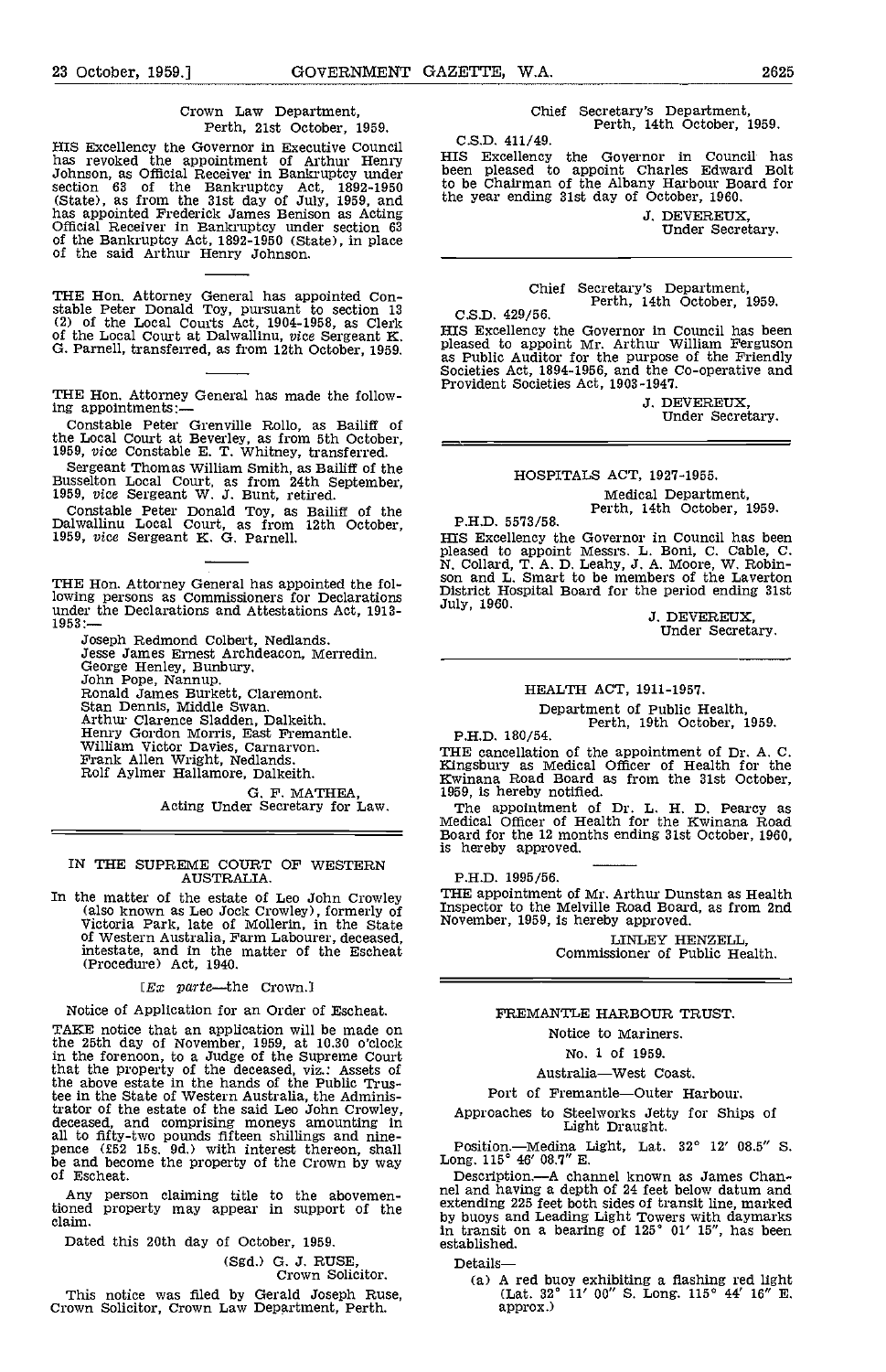- (b) A black buoy exhibiting a flashing green 58/53' light (Lat. 32° 11' 4" S. Long 115° 44' 13" B. approx.)
- (c) A black buoy marking Pinnacle Rock  $400$   $58/552$ <br>for evitable fraction line of channel (Let  $58/561$ ) feet south of centre line of channel. (Lat.  $32^{\circ}$  11' 20" S. Long. 115° 44' 34" E. approx.)  $\frac{5}{5}$
- Capture of the buoy exhibiting a flashing light  $(Lat. 32° 11' 41'' S. Long. 115° 45' 12'' E.$ <br>approx.)  $58/573-$
- (e) Front leading light tower is the Medina  $58/575$ -<br>Light.<br>(f) Back leading light tower is a steel tripod  $58/576$ -
- (f) Back leading light tower is a steel tripod tower, height 70 feet painted silver and having W.V.S. daymark. (Lat.  $32^{\circ}$  12' 16.5"<br>
S. Long. 115° 46' 21.5" E. approx.)<br>
Buoys (a) and (B) mark western en-
	- Buoys (a) and (B) mark western en-<br>trance to channel.
	- trance to channel. 58/585-<br>Buoy (d) marks S.E. limit of channel to<br>or from Steelworks Jetty. 58/588-<br>red Description-68/598-
- Abridged Description-
	- (a) Red flashing light 0.3 sec. flash and 2.7 sec.  $\frac{58}{58/603}$ <br>eclipse. Vis. 3M.
	- (b) Green flashing light 0.3 sec. flash and  $2.7$   $58/616$ -<br>sec. eclipse. Vis. 3M.  $58/617$ sec. eclipse.
	- Cc) Unlit black buoy.
	- (d) White flashing light 0.3 sec. flash 0.7 sec.  $\frac{58}{625}$ -eclipse. Vis. 3M.
	- (e) Medina Light-flashing red. 2.5 sec. flash and 2.5 sec. eclipse. Vis. 7M. from  $145\frac{1}{2}$ °- $027\frac{1}{2}$ °.
	- Cr) James Channel Back Lead Light Tower. Fixed red light. Vis. 7M. from 110° to 140°.

Charts Affected.-Aus. 77, 122, BA1058, 1033.

Publications Affected-Australia Pilot, Vol. V (1948). Admiralty List of Lights, Vol. 10.

7th October, 1959.

#### H. ACTON, Secretary.

### FREMANTLE HARBOUR TRUST.

Notice to Mariners.

No. 2 of 1959.

Australia-West Coast.

Port of Fremantle-Outer Harbour.

Approaches to Steelworks Jetty.

Buoys Marking Shoal Water.

Position.-Medina Light-Lat. 32° 12' 08.5" 5. Long. 115° 46' 08.7" B.

Details.-Two red Can Buoys have been established marking eastern limits of manoeuvring area 58/8<br>approaching Steelworks Jetty berth. 58/8

- No. 1 Buoy 238°-1,200 feet from Medina Light. No. 2 Buoy 222°-2,080 feet from Medina Light.
- Charts Affected.-Aus. 77, 122, B.A. 1058, 1033.
- Publications Affected.—Australia Pilot Vol. V<br>948). 58/835—2 bath to (1948).

Authority.-Fremantle Harbour Trust.

Date.--20th October, 1959.

H. C. RUDDERHAM,<br>Acting Secretary.

# POLICE ACT, 1892-1952. (Sections 75 and 76.)

THE following unclaimed stolen and found pro-<br>
perty will be sold by public auction at Central<br>
Police Station, Perth, on Tuesday, 3rd November,<br>
1959.<br>
1959.<br>
2. M. O'BRIEN.<br>
2. S8/888-

# J. M. O'BRIEN,

# Commissioner of Police.

#### Stolen Property,

- 
- 
- 58/485-Cycle battery lamp and mouth organ.<br>
58/505-Green and orange striped tarpaulin.<br>
58/508-24 long playing records.<br>
58/531-1 pair bolt cutters, 1 pair gloves, wrecking<br>  $58/531-1$  pair bolt cutters, 1 pair gloves, wr 58/531-1 pair bolt cutters, 1 pair gloves, wrecking
- 
- -
	-
- 
- 
- 58/537—Gent's cycle.<br>
58/546—Remington electric shaver.<br>
58/546—Remington electric shaver.<br>
58/549—1 pair pliers, ice pick, screwdriver.<br>
58/562—Spotlight and 2 hub caps.<br>
58/561—Cycle pump, cycle headlight.<br>
58/562—2 set
- 
- 
- 58/575-1 x 66 in. steel tape, 3 shifting spanners,<br>  $1$  pair tin snips.<br>
58/576-Small riding saddle, 2 surcingles, 3 mouth<br>
bits, 3 stirrup irons, 1 only spur, stock-<br>
whip, silk jacket, leather straps, 2 spanbits, 3 stirrup irons, 1 only spur, stockwhip, silk jacket, leather straps, 2 spanners.<br>Gent's cycle.
- 
- 
- 58/580-Gent's cycle.<br>58/581-Gent's cycle.<br>58/585-Gent's leather coat, 1 pair overalls, blue<br>58/585-Screw-type jack. 58/588-Screw-type jack.
- 
- 
- 
- 58/599-Plastic wind deflector. 58/603-Roll of safety wire, 5 bundles of tie wires, 2 reels of insulated wire.
- 
- 
- $58/617$ —Reading book.<br>  $58/618$ —Bed jacket.<br>  $58/625$ —9 cakes of soap, 1 packet salt, 2 packets<br>  $58/625$ —9 cakes of soap, 1 packet salt, 2 packets<br>
cheese, 11 tins foodstuff, 1 tin of pep-<br>
per; 3 jars of spread, pettic
- 
- 
- 
- 58/659—Motor cycle battery.<br>58/663—2 drinking glasses, 1 pair sunglasses, screwdriver, wallet.<br>58/664—1 pair sunglasses.<br>58/673—Gent's shirt.<br>58/673—Screwdriver, piece of steel, 1 packet life-<br>58/678—Screwdriver, piece of
- packet cigarettes, 1 only lady's black shoe, 1 only lady's glove, screwdriver.<br>58/688-Wash hand basin, window blind.
- 
- 58/699-4 rear vision mirrors.<br>58/716-Wood chisel.
- 
- 58/717-1 pair child's overshoes.<br>58/779-2 motor car wheel rims.
- 58/781-Sunbeam electric shaver.
- 
- 58/785-2 padlocks and keys.<br>58/790-2 ballpoint pens, pencil sharpener, cigar-<br>58/790-2 ballpoint pens, pencil sharpener, cigar-<br>ette lighter, phial of cachous, 2 bottles<br>nail polish.
- small towels. 58/812-Quantity of ball bearings. 58/813-Tin of "Floorkota." 58/824-2 tins of hacksaw blades.
- 
- 
- 
- 
- $58/825$ -Gent's cycle.<br> $58/827-2 \times 20$  packets cigarettes, 1 x 10 packet cigarettes, 1 x 2 oz. packet tobacco, 1 packet nicotine filters.<br>58/829-12 fountain pens.<br>58/833-Leather brief case and 6 gramophone
	-
- 
- 58/835-2 bath towels.<br>58/846-Gent's cycle.
- 
- 
- 
- 
- 58/846—Gent's cycle.<br>
58/853—Gent's cycle.<br>
58/853—Lady's jumper, skirt, 1 tin of toffee.<br>
58/855—Lady's jumper, skirt, 1 tin of toffee.<br>
58/867—1 x 1<sup>1</sup><sup>2</sup> in. galvanised tee piece, 1 x 1<sup>1</sup><sup>2</sup> in.<br>
58/879—Hydraulic jack
- raincoats, 1 pair sandals.
- 58/883-3 torches, 2 shifting spanners, screwdriver, 5 only gloves, 2 blankets, vulcanising outfit, 1 gallon petrol tin.<br>58/887-Gabardine overcoat.
- 
- 
- 
- 58/888-Gent's cycle.<br>59/888-Gent's cycle, 2 gent's cycles.<br>59/475-1 x 4 gallon empty kero tin, small funnel.<br>59/501-2 motor cycle wheels (complete), 4 head-<br>1 amp rims, 1 tail light rim.
- 
- 
- $\frac{1}{59/512}$ -Lady's cycle, gent's cycle.<br>59/511-2 gent's cycles.<br>59/525-2 ladies' cycles.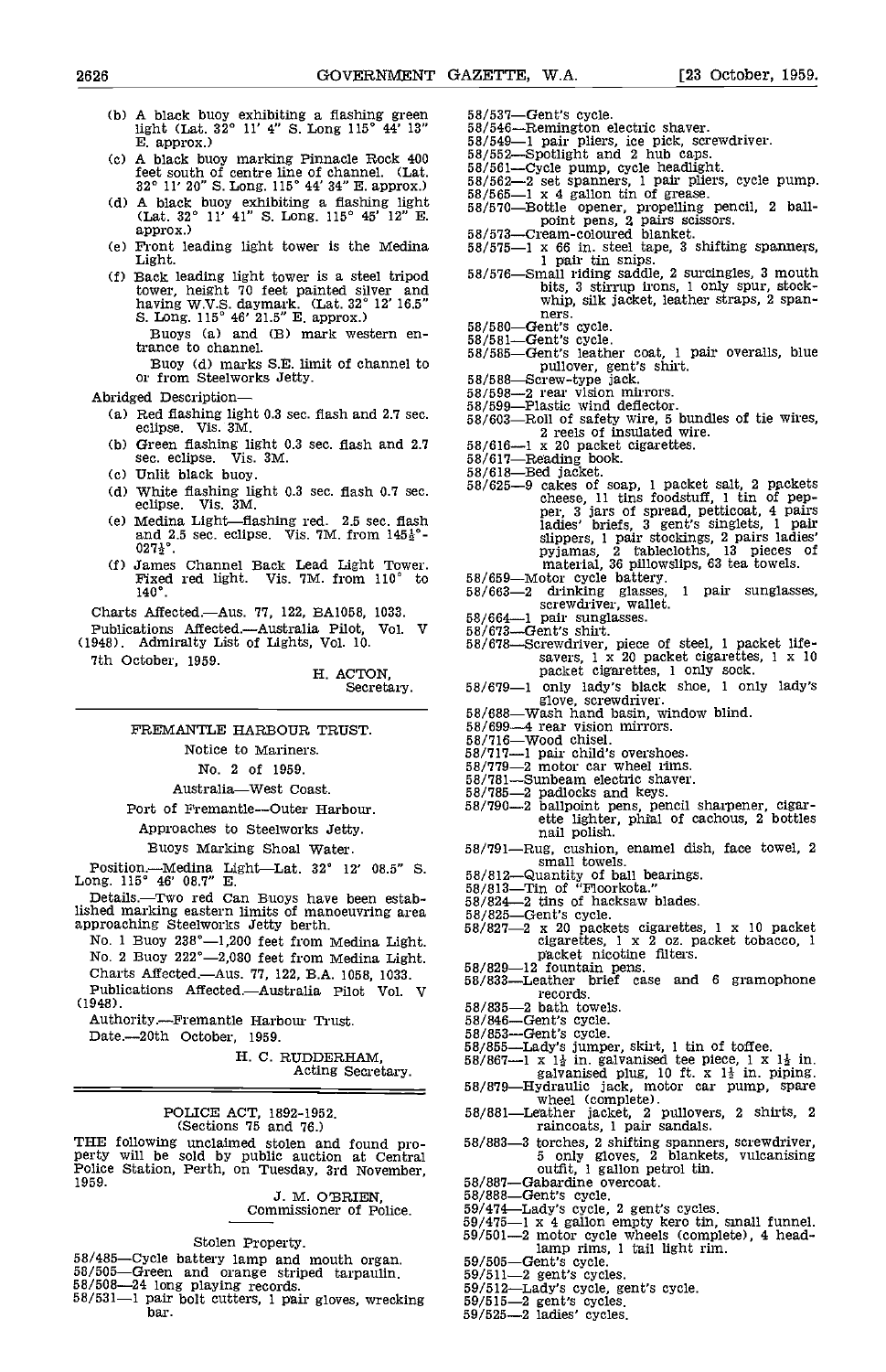- 59/534-3 purses, leather belt, library book, 1 pair glasses in case, meat hook, 1 pair cuff<br>links, 10 religious books, ornament (plaster), string of beads, hand towel.<br>
59/564-2 gent's cycles, 1 lady's cycle.<br>
59/565Gent's cycles. 59/567-2 gent's cycles. 59/591-2 gent's cycles, 1 tids of suit coate.
- 
- 
- 
- $59/592$ -Gent's suit coat, canvas tent, 8 tins of<br>foodstuff, 2 x 2 oz. tins tobacco, claw<br>hammer, rubber seat, folding rule.
- 
- 
- 
- 
- 
- 
- 
- 59/658—2 gent's cycles.<br>
59/658—2 gent's cycles.<br>
59/669—3 gent's cycles.<br>
59/669—3 gent's cycles.<br>
59/682—2 gent's cycles.<br>
59/686—2 gent's cycles.<br>
59/686—2 ernt's cycle.<br>
59/732—Gent's cycle.<br>
59/732—Gent's cycle.<br>
59/
	-
	-
	-
	-
	-
	-
	-
	-
	-
	-
	-
	-
	-

### Found Property.

- 59/908-Exposure meter and light filter, pen, padlock and key, badge, tyre gauge, cardi- 59/25<br>gan, shirt, 1 pair lady's scuffs, travelling 59/25 clock, 1 pair ear rings, car ash tray, 59/258<br>1 x 4 gallon drum, 1 pair pliers, tyre 59/258<br>gauge, 2 screwdrivers, shifting spanner,<br>tyre gauge, screwdriver, paint brush, 1 59/261 x 10 packet cigarettes, 1 x 2 oz. tobacco,  $\frac{59}{262}$ <br>3 gent's cycles, 2 ladies' cycles. 59/909–Gent's cycle. 58/518-2 pairs rhinestone ear rings, 2 only odd 59/268
- 
- For rings, 1 only wall clock, travelling  $59/271$ <br>clock, gent's Y.M. signet ring, gent's  $59/271$ <br>W.M. wrist watch, lady's diamente wrist<br>watch, lady's W.M. wrist watch, gent's  $59/279$ <br>W.M. wrist watch bands, 1 leather w strap, 1 material watch band, lady's 99/297.<br>
Y.M. wrist watch band, 2 ladies' W.M. wrist watch bands, 3 leather watch 59/371.<br>
straps, 6 pairs sunglasses in cases, 2 59/381. empty sunglass cases, 11 W.M. tie pins,<br>  $1 \text{ Y.M.}$  tie pin, box containing watch-<br>
maker's tools and accessories, leather<br>
suitcase, metal cash box, quantity of<br>
empty watch boxes and display stands.<br>  $58/1013-1$  pair sp
- 
- 
- 
- 
- 
- 
- 
- 
- 
- 
- $\frac{59}{120}$ <br> $\frac{59}{120}$  Lady's handbag and contents.  $\frac{59}{120}$ <br> $\frac{59}{121}$ shirt.
- $59/124$ —Box of tools (rusted condition),  $5.50 \times 59/449$ –<br>
15 motor car wheel rim.
- $59/126$ —Black leather bag and baby's accessories.  $59/130$ —5 pocket knives, 4 cigarette lighters, 2  $59/130$ small compasses, 2 key ring chains, 3 china ornaments, small magnifying glass, <sup>2</sup> paint brushes, <sup>2</sup> cigarette holders.
- molders.<br>  $59/131-1 \times 4$  gallon petrol container, small piece<br>
of plastic hose, 1 gallon water bag.<br>  $59/141-3$  plastic handbags.<br>  $59/145-1$  pair gent's trussers.<br>  $59/152-1$  pair spectacles in case.<br>  $59/153-1$  pair lad
- 
- 
- 
- 
- 
- 
- 
- 
- 59/155-3 bottles beer.<br>59/157-10 brooches and 6 pairs ear rings.<br>59/165-Canvas utility cover.<br>59/172-3 odd gloves, Y.M. hat pin, money purse,
- 
- 
- 
- 
- 
- binocular case, 1 pair spectacles in case,<br>binocular eyepiece.<br>59/174—W.M. cigarette lighter.<br>59/181—3 pairs sunglasses.<br>59/188—2 grey blankets.<br>59/190—Suitcase containing gent's clothing.<br>59/198—1 pair lady's spectacles. of imitation jewellery.<br>59/201—Handbag.<br>59/209—3-legged stool.<br>59/211—Lady's W.M. wrist watch.<br>59/211—Lady's W.M. wrist watch.<br>59/217—Child's purse and green stone necklace.<br>59/219—Leather wallet.
- 
- 
- 
- 
- 
- 
- 59/222—1 pair jeans, black duffie coat, knife.<br>59/223—Fire extinguisher.<br>59/231—Brown leather wallet.
- 
- 
- 
- $59/232-2$  odd gloves.<br> $59/237$ —Fibrolite case and 4 books, 2 exercise<br>books.
- 
- $59/239-1$  pair lady's shoes, handbag.<br> $59/241$ —Money purse, 2 pairs gloves, 1 pair spec-<br>tacles
- tacles. 59/242-1 pair jeans, pullover, shirt, 1 pair sports boots, leather wallet, cigarette lighter, pocket knife, 1 belt.
- 
- 59/247—Ballpoint pen.<br>59/249—2 gent's hats, gent's pullover, wood chisel,<br>feeler gauge, screwdriver.
- 
- 
- 
- 
- 
- 59/250—Lady's cardigan.<br>
59/251—2 pairs scissors, 2 pairs forceps, 3 probes.<br>
59/252—Money purse and contents.<br>
59/252—Money purse and contents.<br>
59/253—Handbag and contents.<br>
59/253—Handbag and contents.<br>
59/259—Fibrolit
- 
- 
- 
- 
- 
- $59/268$ —Money purse and contents.<br>59/271—Money purse.<br>59/274—2 push cycle wheels (complete), 3-speed<br> $59/274$ —2 push cycle wheels (complete), 3-speed
- 
- 
- 
- 

59/398-Wooden crutch.

- 
- 
- 
- 59/279—Suitcase containing gent's clothing.<br>
59/286—Money purse.<br>
59/286—Money purse.<br>
59/369—Y.M. and W.M. ring.<br>
59/371—W.M. chain and name disc, gent's W.M.<br>
89/371—W.M. chain and name disc, gent's W.M.<br>
wrist watch.<br>
- money purse, hernia truss.<br>59/385—Cosmetic bag and contents, 3 blankets, raincoat.
- 59/394—Autograph book and money purse.<br>59/395—Overnight bag, sundry clothing and col-<br>oured towel.<br>59/398—Wooden crutch.

 $59/472$ —Key ring.<br> $59/472$ —Key ring.<br> $59/473$ —5 purses, 4 pairs spectacles, 2 notebooks,<br> $60$  cover for washing machine, cardigan,<br> $4$  bottles beer, attache case and clothing,<br> $3$ 

 $59/410-2$  ballpoint pens.<br>  $59/432-1$  pair spectacles in case, 1 book.<br>  $59/433$ —Brown plastic bag, towel, 1 pair lady's bathers, 1 pair spectacles.<br>  $59/436$ —Gent's Y.M. wrist watch and band.

pairs bathing trunks, <sup>1</sup> pair lady's bathers, 2 shirts, 1 pair scuffs, shopping bag, cycle generator set, cycle brake

cable, <sup>4</sup> handbags, child's tricycle, attache case and clothing, rudder and one oar, 2 twist drills, suitcase and tin opener, 4 dresses. gent's pullover, carton of assorted clothing.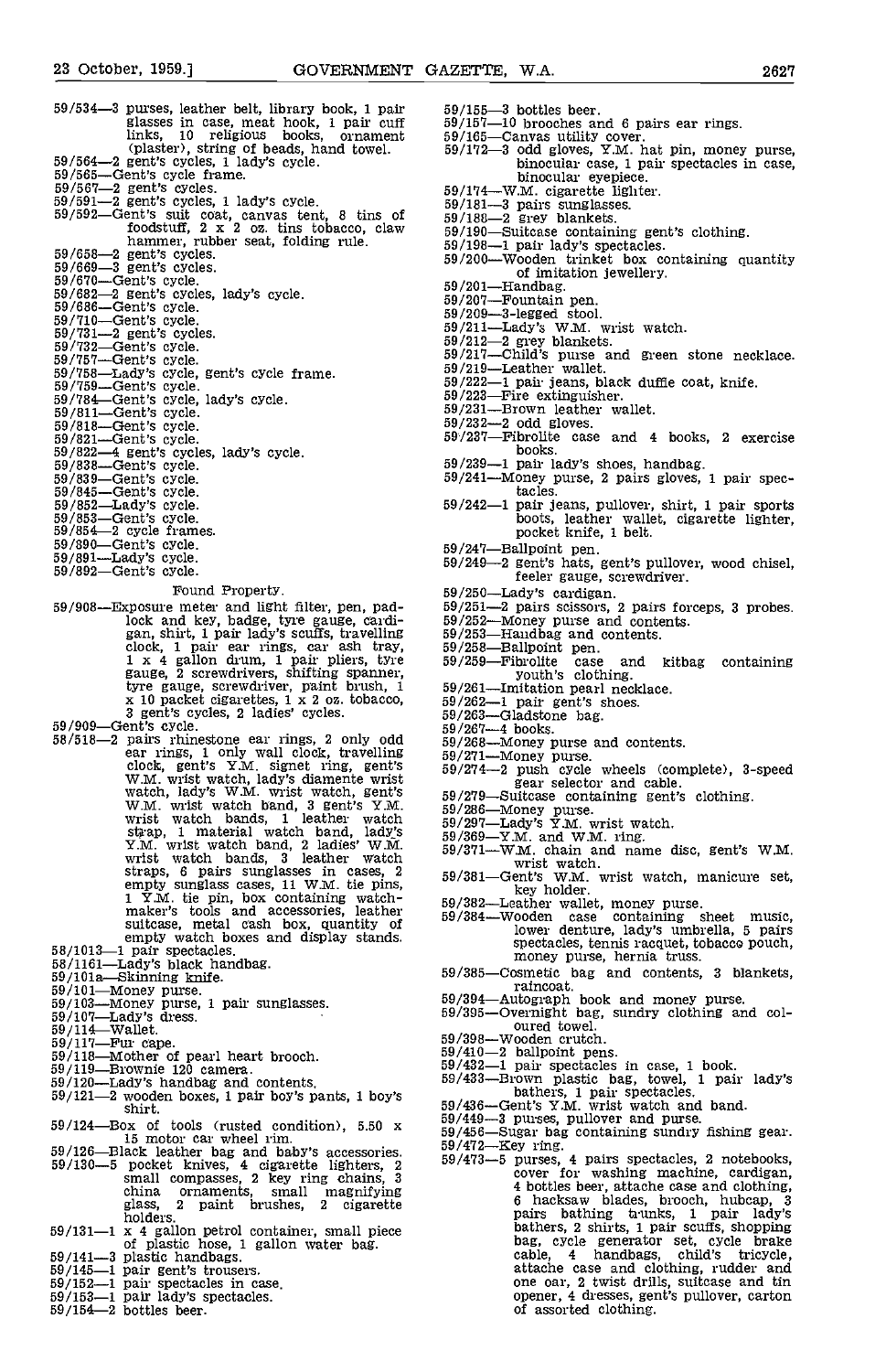- $59/481$ —Money purse, handbag, W.M. ring and  $59/704$ emblems, 3 ft. x 6 ft. tick mattress.<br>59/493—Petrol tank lock cap and key.<br>59/494—Lady's Y.M. ring.<br>59/516—Single mattress and 2 pillows.<br>59/518—Crank handle and Y.M. bracelet.
- 
- 
- 
- 59/516—Single mattress and 2 pillows.<br>59/516—Single mattress and 2 pillows.<br>59/513—Crank handle and Y.M. bracelet.<br>59/519—Pink shawl net, 1 pair spectacles.<br>59/522—1 only rubber glove.<br>59/545—Gent's W.M. wrist watch.<br>59/5
- 
- 
- 
- 
- 59/546—Spare wheel complete 6.50 x 16.<br>
59/558—Nightdress and slip.<br>
59/559—1 bottle beer, 2 pairs spectacles, lady's Y.M.<br>
ring, cycle pump, fountain pen, 1 bottle<br>
methylated spirits, W.M. ring, Y.M. cross, handbag, grain grading screen, B59/1<br>electrical testing apparatus, motor tube 7.50 x 20, sugar bag containing clothing B59/1
- 
- 
- and effects, fluorescent tube, tail light<br>
assembly, gent's pullover.<br>
59/569—Lady's umbrella.<br>
59/569—ZM. brooch, 1 pair sunglasses.<br>
59/582—YM. brooch, 1 pair sunglasses.<br>
59/583—YM. bracelet, 1 only Y.M. ear ring, hand-
- shirts, 1 towel, 1 pullover, key ring, spare wheel, key holder.<br>
59/605-1 pair spectacles. 59/609-Money purse. 59/609-Money purse.<br>
59/615-Tarpaulin. 59/620-2 suitcases, 1 brief bag, overnight bag, 1
- 
- 
- 
- pair sandals, 1 pair shoes, belt, 1 pair<br>braces, dressing gown, 3 pairs pyjamas, 14 shirts, 4 pullovers, 1 pair shorts, bathing trunks, 11 ties, 1 pair underpants, scarfe, 4 pairs socks, 2 pairs suspenders, 1 handkerchief, length of blue serge,<br>part made suit, 7 gent's suits, 2 pairs B59, trousers, gent's coat, assorted rulers, 2 hair brushes, mouth organ, razor in case, alarm bell and mechanism, thermos
- flask, leatlier wallet, cold chisel, file, 3<br>pairs scissors, boot polish, bottle oint-<br>ment, 8 books, canvas hold-all, file board,<br>pencil sharpener, metal tube, box of<br>studs, buttons, etc., gent's Y.M. wrist<br>watch and ban tobacco pouch, gent's W.M. wrist watch, blanket, 1 pair ear rings, I pair spectacles, length of rope, cork floats, 1 pair having<br>shoes, 2 fishing knives, money purse, 1 which<br>pair ear rings, 1 pair spectacles, knit- Dat ting bag and contents, money purse,<br>quantity of scrap metal, motor tyre 7.50<br> $\frac{x}{20}$ , handbag, hook knife, small case<br>of clothing and magazines.<br> $59/622$ —Medallion and key ring.
- 
- 59/627—Child's pusher.
- 59/628—Enamel mug, leather strap, paint brush, 5 small plastering trowels, 1 pair socks, 1 pair gent's shoes, gent's hat, 1 pair trousers, 1 pair pyjamas, blanket, and suitcase.
- 
- 59/643—Money purse.<br>59/651—Gent's pullover and shirt.<br>59/654—1 bottle wine.
- 
- 59/655-1 bottle wine.
- $59/657$ -Y.M. chain and locket.
- $59/658$ —Push cycle wheel.<br> $59/663$ —Cycle pump.
- 
- 59/664-Plastic wallet.
- 59/680-Chrome wheel trim.
- 59/681-Money purse and 1 pair gloves.
- 59/682-4 bottles beer.
- 59/683-2 short lengths of chain.
- 59/684-Medallions and ballpoint pen.
- 59/704–Gladstone bag and contents, water sprink-<br>ler, 1 pair spectacles, motor vehicle ler, <sup>1</sup> pair spectacles, motor vehicle wheel, rifle stock, wooden box contain-<br>ing gauge, rear vision mirror, money<br>purse and contents, imitation pearl necklace, gent's hat, money purse, 1 bottle beer, Y.M. ring, canvas bag with tools, W.M. medallion with chain, cigarette lighter, money purse, motor tyre (7.00 x 16), swimming mask, W.M. pocket watch, 10 electric globes, 2 pairs child's shoes, plastic toy,  $1$  pair swimming trunks, Y.M. ring, lady's Y.M. wrist<br>watch, old canvas tarpaulin.<br>B59/10—Clothing, books, gloves, wrist watch, sunglasses, knife, purses, brooch, etc.<br>B59/11—Glothing, books, fountain pens,<br>satchel purse, etc.<br>B59/12—Cloth
- 
- 
- 
- etc.<br>359/13—Lady's dress, cardigans, clothing, umbrellas, purses, gloves, sunglasses, fountain
- 
- pens, gladstone bags, cases, etc.<br>
359/14—Purses, gloves, clothing, books, necklace, handbags, pens, etc.<br>
359/15—Shoes, clothing, books, gloves, purses, brief bag, basket umbrellas, sunglasses, etc.
- 
- 
- B59/16—Gloves, jewellery, spectacles, fan, doll,<br>clothing, etc.<br>B59/17—Gloves, cricket clothing, umbrellas, glad-<br>stone bags, thermos, etc.<br>B59/18—Umbrellas, clothing, purses, gloves,<br>brooches, wedding ring, small tape<br>mea
- glasses, spectacles, wrist watch, books,<br>basket, thermos, wallet, etc.<br>359/20—Clothing, purses, music, handbags, towel, sunglasses, cigarette case, brooch, etc.<br>359/21—Clothing, gloves, towel, steel wireless
- 
- stand, gladstone bag, sunglasses, wallets, etc.
- etc.<br>359/22—Clothing, handbag, shopping baskets, gloves, books, umbrellas, etc.

#### DECEASED NATIVE'S ESTATE.

Joe Landor,  $\mathcal Q$  Yalibidi, who died at Meekatharra on the 31st July, 1959.

NOTICE is hereby given that all persons having claims or demands against the estate of the above- named deceased native, which is being adminis-Act, 1905-1954, are hereby requested to send parti- culars of such claims or demands in writing to me I shall proceed to distribute the assets of the said deceased native among those entitled thereto, having regard only to those claims or demands of which I shall then have had notice.

Dated at Perth the 14th day of October, 1959. S. G. MIDDLETON, Commissioner of Native Welfare.

RESERVES.

Department of Lands and Surveys, Perth, 14th October, 1959.

HIS Excellency the Governor in Executive Council has been pleased to set apart as public reserves the lands described in the Schedule below for the purpose therein set forth.

Corres. No. 2215/58.

- CANNING.—No. 25452 (Recreation), location No. 1695 (1a. 2r. 24.8p.). (Plan 341B/40, D1.)
	- Corres. No. 4623/21.
- PARDU.—No. 25450 (Aerodrome), location No. 3 (40a.). (Diagram 44039, Plan 126/300.)
	- Corres. No. 2564/58.

SWAN.-No. 25451 (Recreation and Drainage), location No. 6847 (32.4p.). (Plan F43-4.)

Corres. No. 1401/59.

 $SWAN$ .—No. 25453 (Footway), location No. 6856 (21p.). (Plan 1D/20, N.E.)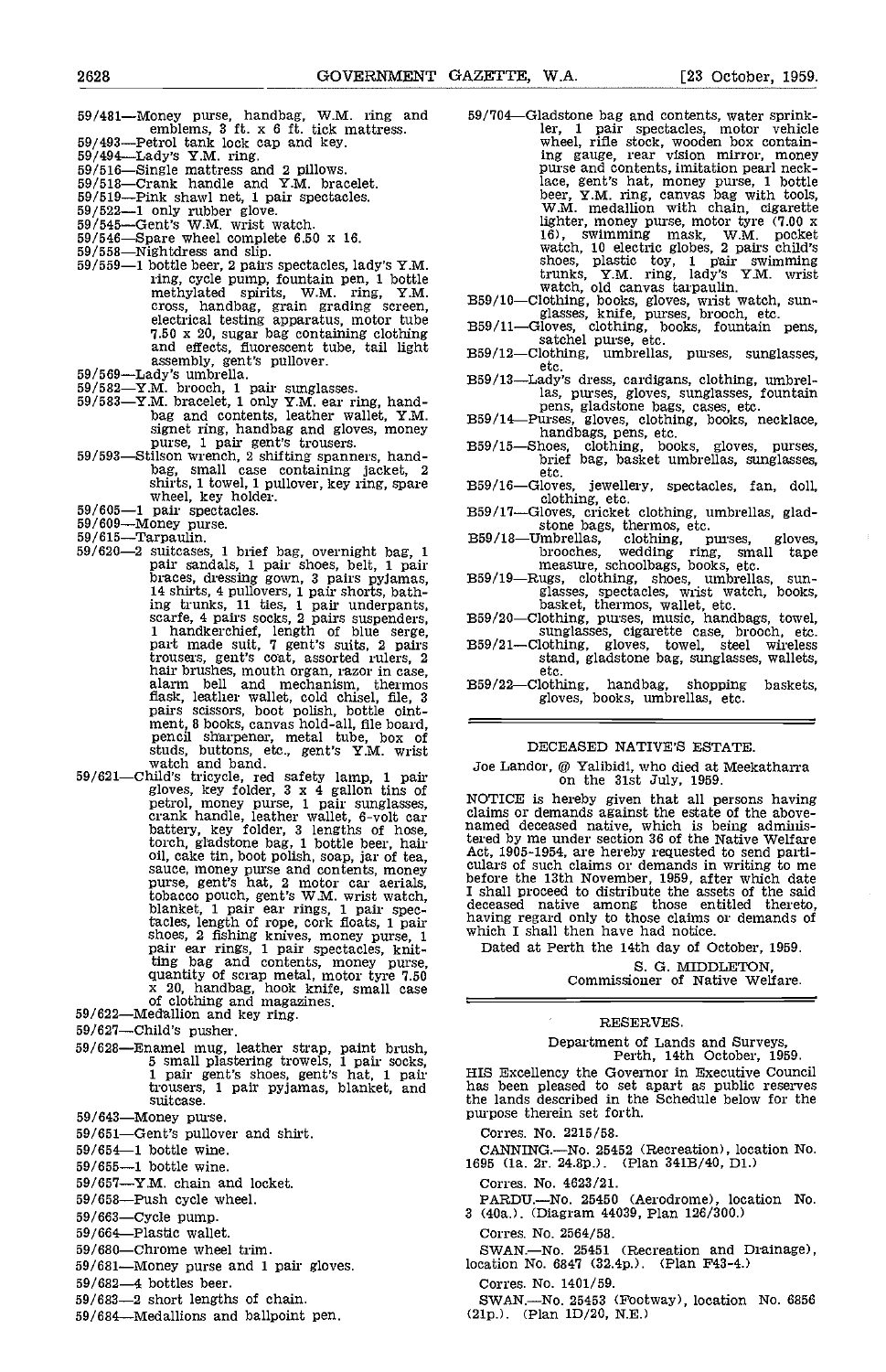Cones. No. 1103/58.

SWAN.-No. 25455 (Recreation), location No. 6858 Cia. 2r. l5.4p.). (Plan 1A/40.)

Corres. No. 1245/59.

F. C. SMITH, Under Secretary for Lands.

# CHANGE OF PURPOSE OF RESERVES.

Department of Lands and Surveys,<br>Perth, 14th October, 1959.<br>HIS Excellency the Governor in Executive Council HIS Excellency the Governor in Executive Council<br>has been pleased to approve, under section 37 of the Land Act,  $1933-1958$ , as follows: $-$ 

Corres. No. 164/36.-Of the purpose of reserve No. 21679 (Cockburn Sound Location 859) being changed from "Schoolsite" to "Schoolsite (Roman Catholic)." (Plan 341A/40, Al.)

Corres. No. 6897/51.-Of the purpose of reserve No. 23574 (Kalbarri Lot 40) being changed from "Road Board Purposes" to "Hall Site." (Plan Kal-<br>barri Townsite.)

Corres. No. 2381/59.—Of the purpose of reserve<br>No. 24694 (Kalbarri Lots 41 and 42) being changed from "Public Utility" to "Recreation." (Plan Kal-<br>barri Townsite.) co

Corres. No. 2663/56.-Of the purpose of reserve No. 24814 (Kalbarri Lots 51 and 66) being changed from "Hall Site and Recreation" to "Road Board Purposes." (Plan Kalbarri Townsite.)

> F. C. SMITH Under Secretary for Lands.

# AMENDMENT OF RESERVES.

Department of Lands and Surveys,<br>Perth, 14th October, 1959.<br>HIS Excellency the Governor in Executive Council HIS Excellency the Governor in Executive Council<br>has been pleased to approve, under section 37 of<br>the Land Act, 1933-1958, as follows:—

Corres. No. 4719/07.-Of the boundaries and areas of reserves 5246 and 14755 being amended as shown hereunder:-

- and Occupation," to exclude Gnowangerup Lot 96; and its area being reduced to 2 acres 2 roods 27 perches accordingly.
- (b) Reserve No. 5246 (Gnowangerup Lots 33 and 229), "Schoolsite," to include Gnowanand 229), "Schoolsite," to include Gnowan-<br>gerup Lot 96, and the closed portion of<br>Cecil Street abutting the north-western<br>boundary of lot 96; and its area being increased to about 13 acres and 12 perches accordingly.

(Plan Gnowangerup Townsite.)

Corres. No. 43/01.—Of the boundaries of reserve No. 24061 (Clarence Lots 26 and 27), "Government Requirements (Fremantle Harbour Trust)" heing amended to exclude those portions of Clarence Lots 26 and 27 delineated and coloured dark brown on Lands and Surveys Diagram 66521; and Bever.<br>
of its area being reduced to 8 acres 3 roods Bridge<br>
3 perches accordingly. (Plan Clarence Townsite.) Brook

F. C. SMITH, Under Secretary for Lands,

#### CANCELLATION OF RESERVE.

Department of Lands and Surveys, Perth, 14th October, 1959.

Corres. No. 2820/04.<br>HIS Excellency the Governor in Executive Council HIS Excellency the Governor in Executive Council has been pleased to approve, under section 37 of the Land Act, 1933-1958, of the cancellation of reserve No. 9250 (Highbury Lot 28), "Schoolsite." (Plan Highbury Townsite.)<br>F. C. SMITH,<br>Under Secretary for Lands.

BUSH FIRES ACT, 1954-1958.

Suspension of Prohibited Burning Times.

Bush Fires Board, Perth, 13th October, 1959.

Corres. No. 605.

WELLINGTON.—No. 25454 (Footway), location Corres. No. 605.<br>No. 4846 (18p.). (Plan Bunbury Sheet 3.) IT is hereby notified for general information that<br>F. C. SMITH. the Hon. Minister for Lands has approved, for the IT is hereby notified for general information that districts of the municipalities and road districts mentioned and for the periods stated in the Schedule hereunder, of the following:—<br>
(a) Acting under the powers conferred by section 17, subsection (3) (i), of the Bush Fi

- section 17, subsection (3) (i), of the Bush Fires Act, 1954-1958, of the suspension of all declarations of prohibited burning times under section 17 of the Act, so far as such declarations extend to any land used for railway purposes; and
- acting under the powers conferred by sec-tion 17, subsection (3) (iv), of the Act, of the suspension of all declarations of prohibited burning times under section 17 of the Act so far as such declarations of the Act so far as such declarations extend to all land on those parts of roads having a common boundary with land used<br>for railway purposes, as is situated between<br>the road formation and the said common boundary,

Any burning undertaken under the provisions of these suspensions shall be subject to the following conditions:—

- No burning shall be undertaken on any day on which the local authority or an officer nominated by it prohibits burning
- on the land effected by these suspensions, No burning shall be undertaken on days when the fire hazard forecast issued by the Perth Weather Bureau for the area concerned is "Dangerous," except in accordance with the provisions of the Bush Fires Act.
- At least three men shall be constantly in attendance at every fire until it has been completely extinguished, including all smouldering logs, timber, disused sleepers and other inflammable material.
- Each man shall be provided with a heavy fire rake and each three men with at
- (a) Reserve No. 14755, "Excepted from Sale (5) Any burning carried out under the proheast one knapsack spray with sufficient<br>water for its operation.<br>Any burning carried out under the pro-<br>visions of this suspension shall comply<br>with section 18 and all other relevant pro-<br>visions of the Bush Fires Act, 19

A. SUTHERLAND, Secretary, Bush Fires Board.

# Schedule.

District; Period of Suspension: From (inclusive)

to (inclusive). Albany; 15/11/59 to 22/12/59.<br>Armadale-Kelmscott; 15/12/59 to 22/12/59.<br>Balingup; 15/12/59 to 22/12/59.<br>Bassendean; 15/12/59 to 22/12/59.<br>Bassendean; 15/12/59 to 22/12/59.<br>Bayswater; 15/12/59 to 22/12/59.<br>Belmont Park; 15/ Collie Coalfields; 15/12/59 to 22/12/59.<br>Coolgardie; 1/10/59 to 28/11/59.<br>Corrigin; 22/10/59 to 22/12/59.<br>Cranbrook; 22/10/59 to 22/12/59.<br>Cue; 1/10/59 to 28/11/59. Cuballing;  $22/10/59$  to  $22/12/59$ .<br>Cunderdin;  $1/11/59$  to  $22/12/59$ .<br>Dalwallinu;  $22/10/59$  to  $22/12/59$ .<br>Dardanup;  $15/12/59$  to  $22/12/59$ .<br>Dowerin;  $22/10/59$  to  $22/12/59$ .<br>Drakesbrook;  $15/12/59$  to  $22/12/59$ .<br>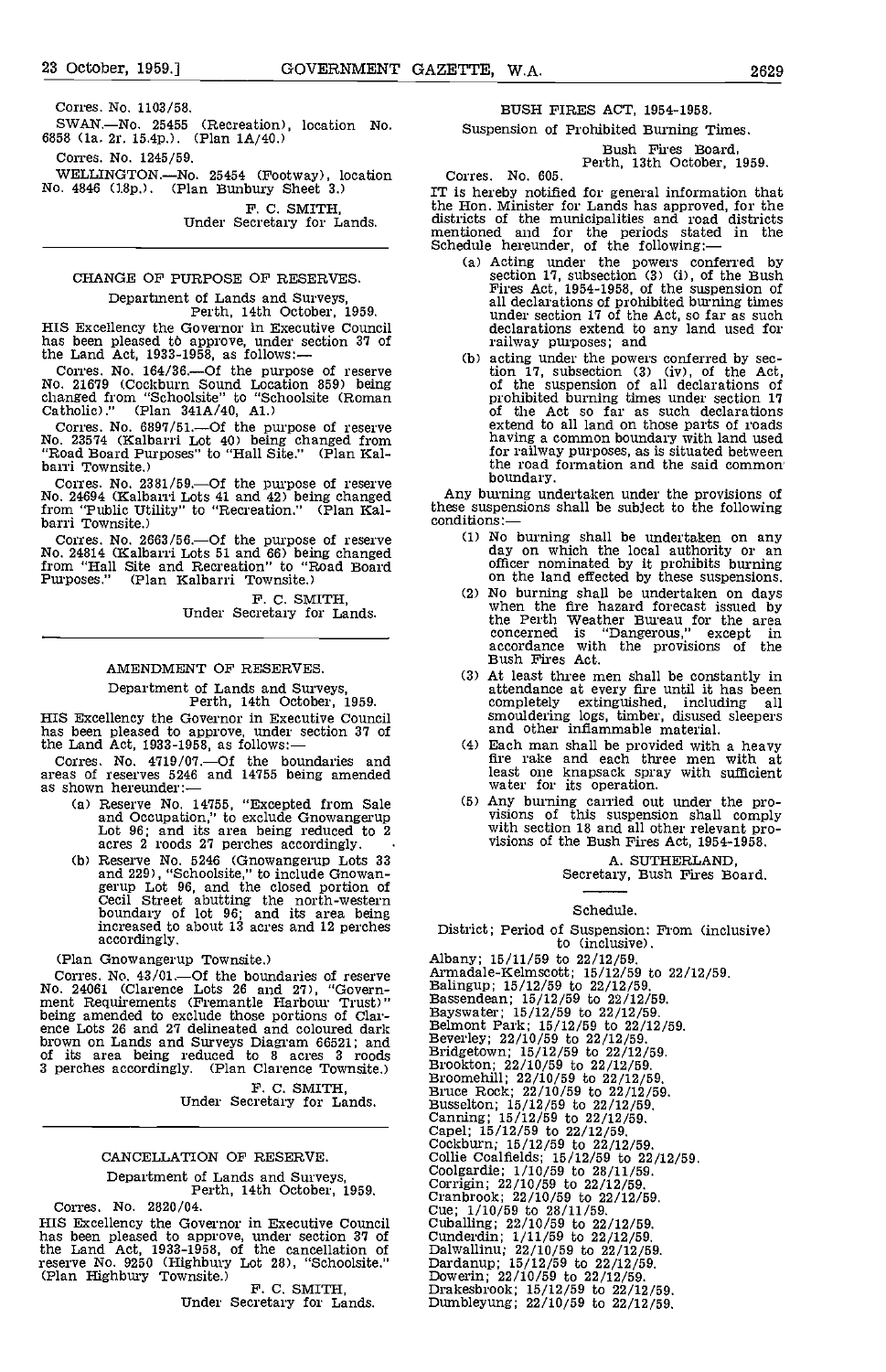Dundas; 22/10/59 to 28/11/59 to 22/12<br>
Esperance; 22/10/59 to 22/12/59.<br>
Genealton-Greenough; 15/10/59 to 22/12/59.<br>
Genealton-Greenough; 15/10/59 to 22/12/59.<br>
Genomaling; 22/10/59 to 22/12/59.<br>
Genomaling; 22/10/59 to 22

### Municipalities.

Bunbury, Guildford, Midland Junction, Nedlands, North Fremantle, Perth, Subiaco; 15/12/59 to

22/12/59. Narrogin, Wagin, Northam, York; 22/10/59 to

22/12/59. Boulder, Kalgoorlie; 1/10/59 to 22/12/59. Geraldton; 15/10/59 to 22/12/59.

# BUSH FIRES ACT, 1954-1958,

Suspension of Prohibited Burning Times.

Bush Fires Board, Perth, 21st October, 1959.

Corres. Nos. 206 and 221.<br>IT is hereby notified for general information that IT is hereby notified for general information that<br>the Hon. Minister for Lands has approved, pur-<br>suant to the powers contained in section  $17$  (3)<br>of the Bush Fires Act, 1954-1958, of the suspen-<br>sion of the prohibited b the road districts set out in the Schedule hereunder, until the dates shown.

#### Schedule.

Road District; Prohibited Burning Times Suspended Until. Esperance; 15th November, 1959. Gnowangerup; 8th November, 1959. Secretary, Bush Fires Board. BUSH FIRES ACT, 1954-1958.

Suspension of Prohibited Burning Times.

Bush Fires Board, Perth, 21st October, 1959.

Corres. No. 476.

IT is hereby notified for general information that<br>the Hon. Minister for Lands has approved, pur-<br>suant to the powers contained in section  $17$  (3)<br>of the Bush Fires Act,  $1954-1958$ , of the suspension<br>until the 15th Dece veyed roads in the Williams Road District and all reserves in the Williams Townsite.

A. SUTHERLAND, Secretary, Bush Fires Board.

#### BUSH FIRES ACT, 1954-1958.

Restricted Burning Times-Order of Suspension.

Bush Fires Board, Perth, 15th October, 1959.

Corres. No. 356.

PURSUANT to the powers contained in subsection (3a) of section 18 of the Bush Fires Act, 1954-1958, on the application of the Nannup Road Board, the Suspension is ordered of the provisions of paragraph (c) of subsection  $(2)$  of section 18 of the Act, requiring the issue of a permit, in writing, to burn bush, in respect to the whole of the Namnup Road District, for th

This order is issued subject to the condition that a bush fire control officer appointed by the Nannup Road Board may, subject to the directions, if any, of the road board, require a person or the owner or occupier of any land to take any precautions he considers nece any fire during the period of this suspension, and where a fire has already been lit, may direct that all reasonable steps be taken by the owner or occupier or person who lit the fire to extinguish the fire or to prevent the fire from spreading,

A. SUTHERLAND, Secretary, Bush Fires Board.

### BUSH FIRES ACT, 1954-1958.

Appointment of Bush Fire Control Officers.

# Bush Fires Board, Perth, 21st October, 1959.

IT is hereby notified for general information that the undermentioned road boards have appointed

the following persons as bush fire control officers for their road district:

Upper Blackwood: C. Sumner, G. Lodge, J. A. Forbes and H. D. Wheatley.<br>Williams: E. H. Spragg and H. S. Jacob.

The following appointments have been can-<br>celled:-

Irwin: F. Slattery. Williams: A. S. Cowcher and R. Matthews.

Upper Blackwood: C. L. Moore, E, Farleigh, F. G. Mitchell, K. 3. Lindsay, B. D. For- rest, G. A. Dodge, C. F. Chambers and C. B. Mitchell.

A. SUTHERLAND, Secretary, Bush Fires Board.

#### BUSH FIRES ACT, 1954-1958.

### Appointment of Bush Fire Control Officer.

Bush Fires Board, Perth, 21st October, 1959.

Corres. No. 330. IT is hereby notified for general information, that the Moora Road Board has appointed A. V. Crane as a bush fire control officer for its road district as from the 9th October, 1959.

A. SUTHERLAND,<br>Secretary, Bush Fires Board.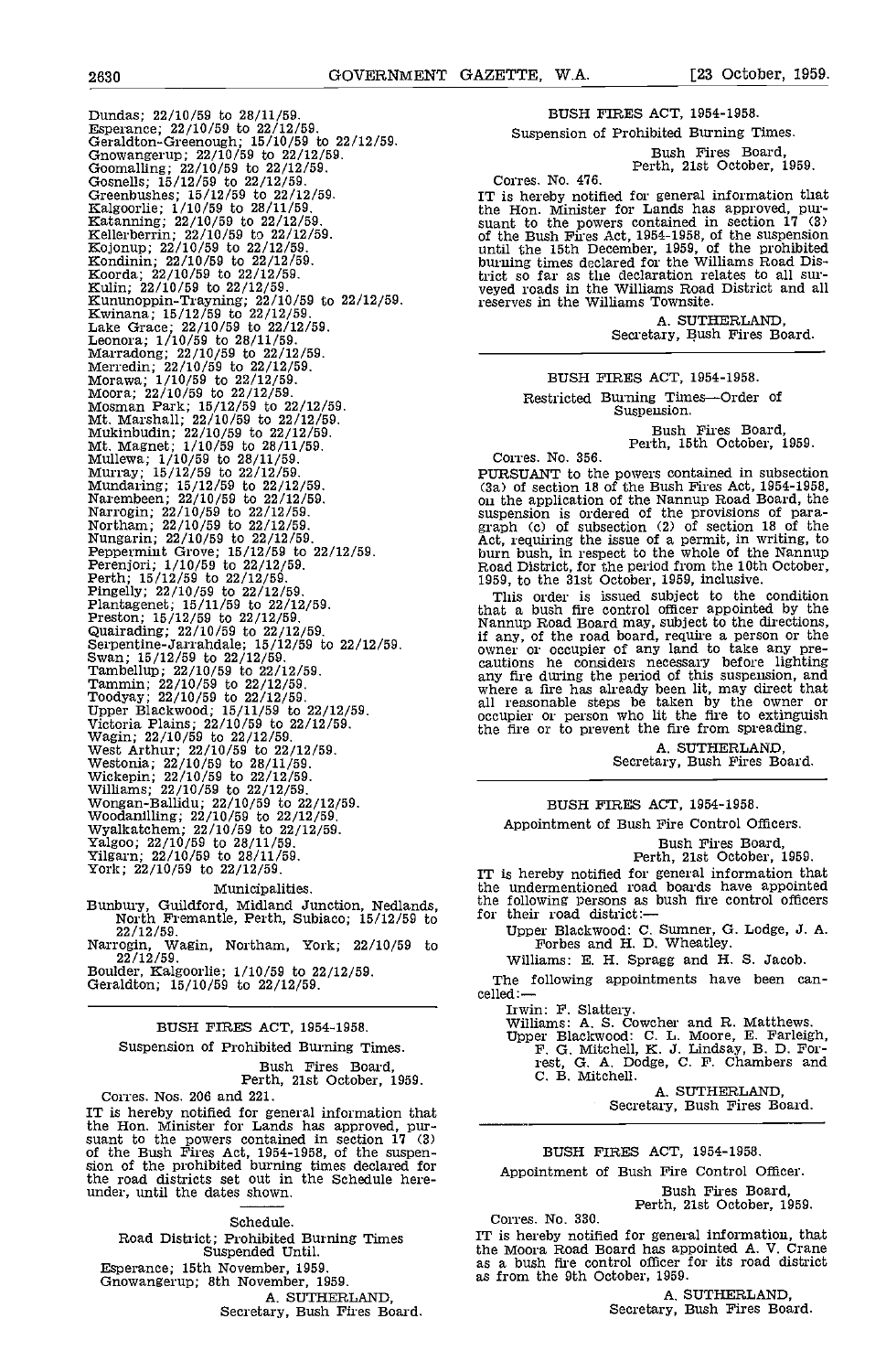#### BUSH FIRES ACT, 1954-1958.

Declaration of Approved Areas Under Section 52. I, WILLIAM STEWART BOVELL, Minister for Lands and the Minister of the Crown for the time Lands and the Minister of the Crown for the time<br>
being charged with the administration of the Bush<br>
Fries Act, 1954-1958, in pursuance of the powers<br>
Duxbury, K. A.<br>
conferred by section 52 of the said Act, do hereby<br>
Ho 53 of the said Act.

Dated at Perth this 12th day of October, 1959. STEWART BOVELL, Minister for Lands.

## PARKS AND RESERVES ACT, 1895-1955. Appointment of Board of Control

Yornup Recreation Reserve 14889.

# Department of Lands and Surveys, Perth, 14th October, 1959.

Corres. No. 1000/13.<br>HIS Excellency the Governor in Executive Council has been pleased to appoint, under the provisions of the Parks and Reserves Act, 1895-1955, the undermentioned gentlemen as a board to control and manage the Yornup Recreation Ground (Reserve No. 14889) in place of the previously appointed board, and approve of the cancellation of the appointment of the previous Board:—

Brookes, J. R. A.<br>Broward, F. C.<br>Baldoch, C. E.<br>Ward, G. W.<br>Blechynden, R. A. F. C. SMITH, Under Secretary for Lands.

LOTS OPEN FOR SALE OR LEASING Department of Lands and Surveys, Perth, 14th October, 1959.

IT is hereby notified, for general information, that<br>the undermentioned lots are now open for sale<br>or leasing under the conditions specified, by public<br>auction, as provided by the Land Act, 1933-1958,<br>at the following upse

Applications to be lodged at Perth.

Corres. No. 7354/51.

ONGEROP.Lot 67, Town, £35; 87, Town, £30. Plans showing the arrangement of the lots referred to are now obtainable at this office.<br>F. C. SMITH,

Under Secretary for Lands.

#### LAND OPEN FOR SELECTION

Perth Land Agency

Department of Lands and Surveys,

Perth, 23rd October, 1959.

IT is hereby notified, for general information, that the areas scheduled hereunder are available for selection under Part V<br>of the Land Act, 1933–1958, and the regulations appertaining thereto, subject to the provisions of

Applications must be lodged at the Department of Lands and Surveys, Perth, not later than the date specified, but may be lodged before such date, if so desired.

All applications lodged on or before such date will be treated as having been received on the closing day, and if there<br>are more applicants than one for any block, the application to be granted will be determined by the La

If a Land Board sitting becomes necessary, the applicants for the blocks will be duly notified of the date, time, and<br>place of the meeting of the Board, and there shall be an interval of at least seven days between the clo sitting of the Board.

All indigenous marketable timber, including sandalwood and malleb, is reserved to the Crown, subject to the provisions of clause 14 of the Regulations.

| Location                                                                                                                                                                                                                                                                     | Агеа                                                                                                                   | Price per Acre                                                                                                    | Plan                                                                             |                                                                 | Corres. No.  Classification File                              | Deposit<br>Required                                                                                              |
|------------------------------------------------------------------------------------------------------------------------------------------------------------------------------------------------------------------------------------------------------------------------------|------------------------------------------------------------------------------------------------------------------------|-------------------------------------------------------------------------------------------------------------------|----------------------------------------------------------------------------------|-----------------------------------------------------------------|---------------------------------------------------------------|------------------------------------------------------------------------------------------------------------------|
| Avon 27654 (c) $(k)$<br><br>27656(c) (k)<br>$\mathbf{r}$<br>1.11<br>$27657$ (c) (k)<br>$\mathbf{H}$<br>1.11<br>27659<br>$(c)$ $(k)$<br>$\overline{\mathbf{u}}$<br>$\cdots$<br>$27667$ (c) (k)<br>Jilbadji 156 (a) (i)<br><br><br>487 $(a)$ $(i)$<br>$\cdots$<br>$\mathbf{v}$ | р.<br>г.<br>а.<br>551<br>5<br>729<br>0<br>468<br>5<br>$\bf{0}$<br>155<br>3<br>26<br>558<br>33<br>1,001<br>1,011 3<br>4 | £<br>s d.<br>3<br>9<br>- 0<br>$2\,16$<br>$5^{\circ}$<br>0<br>3<br>2<br>0<br>4<br>21<br>$\bf{0}$<br>7.<br>-0<br>50 | $2A/40$ A. B. 2<br>,,<br>,,<br>$\mathbf{H}$<br>$24/80^{''}$ E. $2$<br>23/80 B. 2 | 2646/54<br>,,<br>,,<br>$\mathbf{H}$<br>,,<br>1517/59<br>3944/57 | <br><br><br><br><br>3747/28, p. 8<br>$1668/28$ p.<br>43/33    | £<br>s. d.<br>12<br>2.<br>16<br>2.<br>8<br>2<br>9<br>-16<br>9<br>2 12<br>9<br>3<br>$\overline{4}$<br>9<br>3<br>4 |
| Victoria 10165 (a)<br>$\cdots$<br>10329(b)<br>$\text{Williams}$<br><br>13419 (a) $(j)$<br>$\cdots$<br>15229 $(h)$ $(j)$<br>$\cdots$<br>,,                                                                                                                                    | 4,951<br>14<br>- 3<br>4,491<br>20<br>- 3<br>50<br>12<br>41<br>15<br>-3                                                 | 5<br>3<br>3<br>4<br>$\mathbf{2}$<br>9<br>$12^{\circ}$<br>58<br>0<br>(Purchase price)                              | $127/80$ A. 2<br>$90/80$ A, 4<br>$409D/40$ B. 3<br>379C/40 F. 4                  | 4273/56<br>5194/54<br>1028/36<br>3440/52                        | $3074/53$ p. 9<br>$5194/54$ p. 6<br>$574/30$ p. 4<br>$\cdots$ | 5 11 3<br>5<br>5<br>6<br>8<br>9<br>17<br>2<br>5                                                                  |

#### OPEN ON AND AFTER WEDNESDAY, 18th NOVEMBER, 1959

(a) Exempt from Road Board rates for two years from date of approval of application.

(b) Subject to payment for improvements.

(e) Subject to examination of survey.

 $(h)$  Subject to the provisions of section 53 of the Land Act, 1933-1958.

(i) Subject to mining conditions.

(3) Available to adjoining holders only.

 $(k)$  Subject to the special conditions that :-

A minimum of 10 per cent, of the total area of the block in each case to be cleared (except for treee required for shade and protection of stock) and ploughed and sown with pasture during each of the first five years after com-<br>mencement of the lease ; such improvements and pasture development to be carried out to the satisfaction of the Minister for Lands.

Adequate water supplies to be provided within five years from the commencement of the lease for the area developed in accordance with condition (1) above.

No Crown Grant or other title in fee simple shall issue until the external bomidaries of the location have been fenced with a fence capable of resisting large stock. F. C. SWTH, Under Secretary for Lands.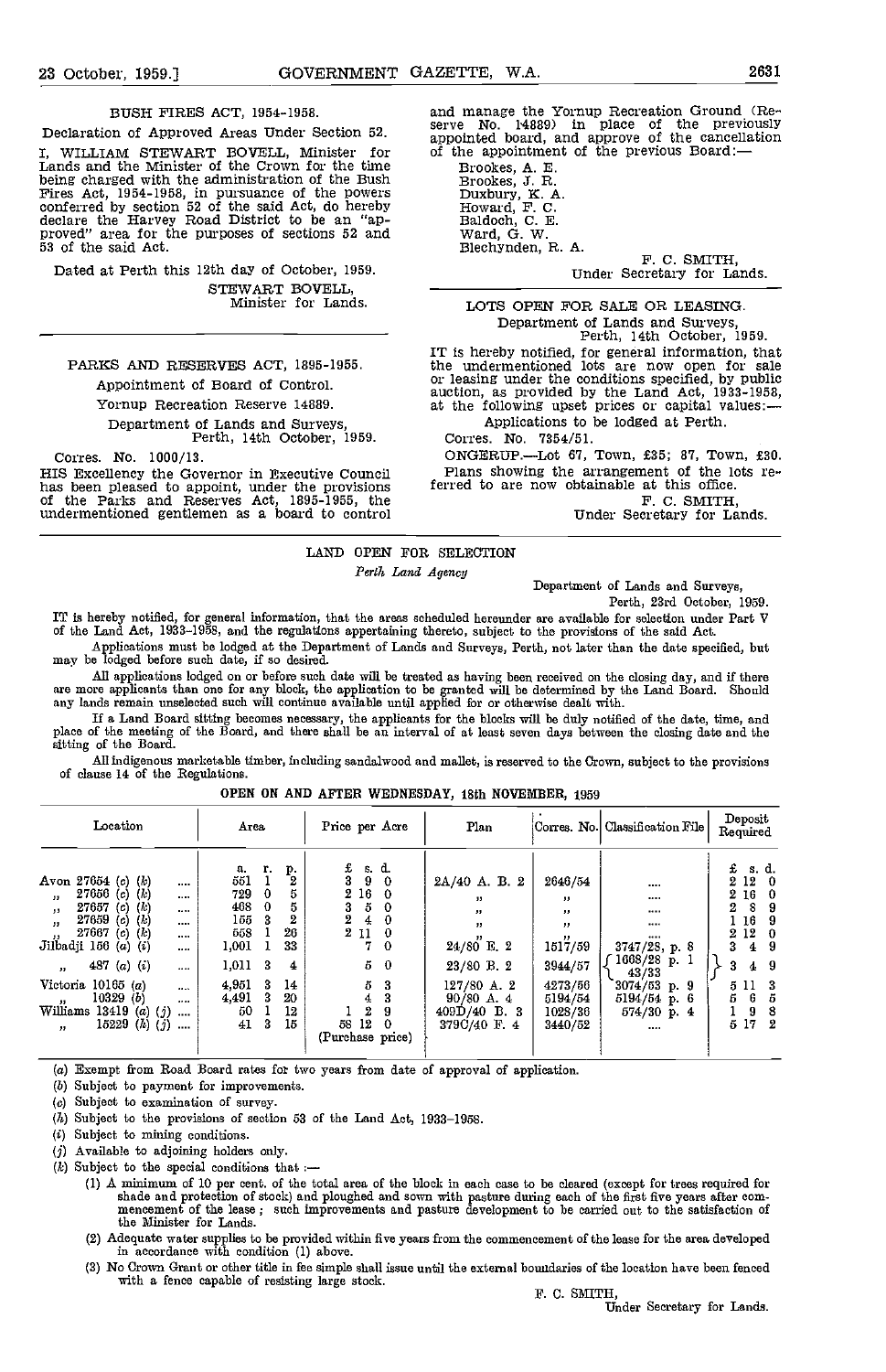# NOW OPEN.

### Denham Lot 130.

# Department of Lands and Surveys, Perth, 14th October, 1959.

Corres. No. 5085/29.

IT is hereby notified that His Excellency the Governor in Executive Council has been pleased to approve, under section 45A of the Land Act, Suburban I<br>1933-1958, of Denham Lot 130 being made now dark brown available for sale in fee simple, priced at  $f(0)$ .<br>(Plan Denham Townsite.)

F. C. SMITH, Under Secretary for Lands.

#### NOW OPEN.

#### Highbury Lot 28.

# Department of Lands and Surveys, Perth, 14th October, 1959.

Corres. No. 2820/04.

HIS Excellency the Governor in Executive Council has been pleased to approve, under section 45A of the Land Act, 1933-1958, of Highbury Lot 28 being<br>made now available for sale in fee simple at the<br>purchase price of £100, subject to the condition Road that the Crown Grant of the lot will not be issued until the purchase price of the buildings thereon has been paid to the satisfaction of the Public Works Department. (Plan Highbury Lot 28,)

F. C. SMITH,<br>Under Secretary for Lands.

#### ROAD DISTRICTS ACT, 1919-1956.

# Department of Lands and Surveys, Perth, 23rd October, 1959.

lands have been set apart, taken, or resumed under 18<br>section 17 of the Public Works Act, 1902-1956, for de the purpose of new roads, that is to say:

#### Albany.

L. and S. 5723/98, M.R.D. 603/52, 158/53.<br>Road No. 992 (Chester Pass and Cape Riche<br>cads—widentne and deviation of parts). Those Road No. 992 (Chester Pass and Cape Riche  $413D/4$ <br>Roads—widening and deviation of parts). Those<br>portions of Plantagenet Location 1587, Timber Re-<br>serve 55/25, reserve 18779, locations 706, 4526, 4745,<br>3, 4, 1489, 4791, 1 brown on Original Plans 7884, 7888 and 7889; tions of Vict 6a. 0r. 4p., 2a. 2r. 15p., 2a. 3r. 22p., 1a. 3r. 33.3p., coloured dar 2r. 34.2p., 1r. 33.4p., 3a. 3r. 10p., 1a. 0r. 2.4p., 4a. 1r. 2p. and 1a. 0r. 36.4p. being res Plantagenet Locations 3, 4, 706, 1331, 1489, 1498, 1587, 4526, 4745 'and 4791 respectively, and ir. 30.5p., ir. 27.3p. and about 2r. l.8p. being resumed from Kalgan Lots 24, 25 and 35 respectively. Tim-<br>ber Reserve 55/25 is hereby reduced by 15a. 3r.<br>23p. Reserve 18779 is hereby reduced by 2a. 1r.<br>9p. (Plans 451C/40 and Kalgan Townsite.) ti

#### Armadale-Kelmscott.

L. and 5. 6271/26, Vol. 4; M.R.D. 361/48.

Road No. 41 (widening of parts). Those portions of Cockburn Sound Locations 448, 495 and 721 as delineated and coloured dark brown on Original Plan 7326.

Road No. 122 (widening of part). That portion<br>of Cockburn Sound Location 521 as delineated and Roa coloured dark brown on Original Plan 7326.

2a. 3r. 9p., 2a. Or. 37p., 24.8p. and 2a. 3r. 1p. being resumed from Cockburn Sound Locations 448, 495, 521 and 721 respectively.

(Plans 3413/40, D2 and 341C/40, D3.)

#### Armadale-Kelmscott.

L. and S. 4051/57, M.R.D. 41/48.

Road No. 183 (widening of part). Those por- tions of Canning Location 32 as delineated and coloured dark brown on Lands and Surveys Dia- gram 65699.

Road No. 282 (widening of part). Those portions of Kelmscott Suburban Lot 68, lot 184 and Suburban Lots 33 and 48 as delineated and coloured dark brown on Original Plan 7783.

Road No. 1346 (widening of parts). Those portions of Kelmscott Suburban Lot 77 (reserve 2121), lots P12, P11, 167, 159 and 160 and Suburban Lot 32 as delineated and coloured dark brown on Lands and Surveys Diagram 65698 and Original Plan 7783.

29.4p., 3.6p., 2.4p., 15.8p., 17.3p. and lop, being resumed from Kelmscott Lots P11, P12, 159, 160,<br>167 and 184 respectively, 9.9p., 5.5p., 5.9 and 32.2p.<br>being resumed from Suburban Lots 32, 33, 48 and 68 respectively, and 31.lp. being resumed from Can- ning Location 32. Reserve 2121 (Kelmscott Subur- ban Lot 77) is hereby reduced by 3,2p.

(Plans Kelmscott Townsite and 3413/40, Di,)

#### Armadale-Kelmscott.

3919/ 19.

6677/25,

Road No. 11752. A strip of land, one chain wide, widening in parts, leaving road No. 6242 within lot 28 of Canning Location 32 (L.T.O. Plan  $4441$ )<br>and extending (as delineated and coloured dark<br>brown on Lands and Surveys Diagram  $65904$ )<br>southward through said lot and lot 29 to the south-<br>eastern boundary of the lat resumed from Canning Location 32. (Plan 341B)<br>40, D1.)

#### Busselton.

## L. and S. 3882/58, M.R.D. 91/52.

Perth, 23rd October, 1959. Road No. 2182 (Caves Road—widening of parts).<br>IT is hereby declared that the undermentioned Those portions of Sussex Locations 731, 653, 637, Road No. 2182 (Caves Roadwidening of parts). Those portions of Sussex Locations 731, 653, 637, 187 and 1081 and reserves 12501 and 11401 all as delineated and coloured dark brown on Lands and Surveys Diagrams 66604 to 66608 inclusive; 11.8p., Surveys Diagrams 66604 to 68608 inclusive; 11.8p., lr. 3.2p., 18.6p., ir. 4.4p. and 13,3p, being resumed from Sussex Locations 187, 637, 653, 731 and 1081 respectively. Reserves 11401 and 12501 are hereby reduced by 3.8p. and 3.4p. respectively. (Plan 413D/40, A3 and 4)

#### Carnamah.

Road No 7687 (widening of parts). Those por-tions of Victoria Location 2022 as delineated and coloured dark brown on Lands and Surveys Dia- gram 64871; Ia. 2r. 3.2p. being resumed from Victoria Location 2022. (Plan 95/80, B1.)

#### Corrigin.

L. and S. 883/58, M.R.D. 448/48. Road No. 2746 (widening of part). tions of icunjin Agricultural Area Lot 133 and Run-jin Lot 38 (reserve 20416) as delineated and col- oured dark brown on Lands and Surveys Diagram 66587.

Road No. 11768. A strip of land, one chain wide, widening in parts, leaving road No. 5420 within Avon Location 17856 and extending (as delineated and coloured dark brown on Lands and Surveys Diagram 66588) north-eastward through said location and Jubuk Townsite to rejoin road No, 5420 within said townsite.

Road No. 11769. A strip of land, one chain wide, widening as delineated 'and coloured dark brown on Lands and Surveys Diagram 66589, commencing at the north-west corner of Avon Location 17764 and extending (as surveyed) eastward along the northern boundary of said location to its north- east corner.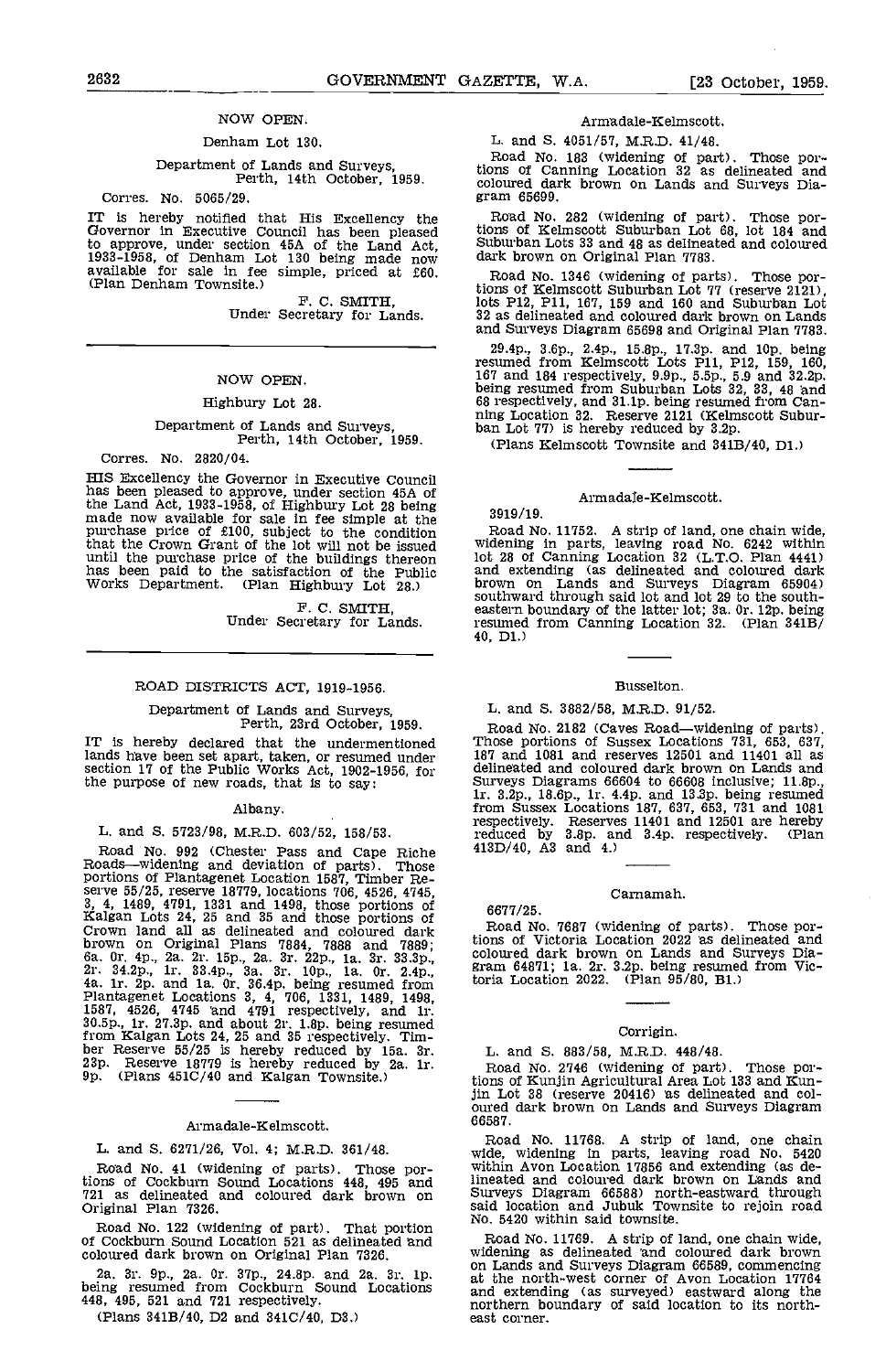16.6p. being resumed from Kunjin Agricultural Area Lot 133; and 2a. 2r. lip., 2r. 8.7p. and 2g. 1r. 39p. being resumed from Avon Locations 17764,<br>17856 and 21914 respectively. Reserve 20416 (Kun-17856 and 21914 respectively. Reserve 20416 (Kun-<br>jin Lot 38) is hereby reduced by 1r. 37.9p.

#### Geraldton-Greenough.

10224/08, Vol. 2.

2557/48.

Road No. 4665 (deviation and widening of parts).  $\begin{array}{r} 420, C1$ <br>Those portions of Victoria Locations 3435, 3532 and  $\begin{array}{r} 58,59 \ 6,60 \end{array}$ <br>4060 as delineated and coloured dark brown on  $\begin{array}{r} 240,60 \ \text{mod} \, 1000 \end$ Original Plan 6673. (The portion of the existing colour road abutting the western boundary of location a  $\frac{235}{84}$ 7852 is not closed by this deviation.) 3a. 1r. 37p., 8.4p., 2a. 0r.<br>1a. 0r. 30.3p. and 1a. 3r. 18.6p. being resumed from from thurraly Victoria Locations 3435, 3532 and 4060 respectively. (Plan 1570/40, F4.)

#### Melville.

Road No. 11754 (Hadden Road). A strip of land,  $14.9p.,$ <br>75.7 links wide, widening in parts, leaving road No.  $33.9p.$ <br>8733 (Harris Street) at the south-east corner of 60, 61<br>Swan Location 4632 (portion reserve 22830) and extending (as delineated and coloured dark brown 1r. 26<br>on Lands and Surveys Diagram 65157) westward tural inside and along the southern boundary of said Reserve location and location 4633 to road No. 8732 (Foss red<br>Street) at the south-west corner of the latter location; reserve 22830 is hereby reduced by 1r. 25.6p.  $341C/40$ , D3 and 4.)<br>(Plan 1D/20, S.W.)

# 784/10, Vol. 2.

# Mukinbudin.

dark brown on Lands and Surveys Diagram 66089, leaving road No. 9537 at the north-west corner of  $\,$ No. 22<br>Avon Location 21095 and extending (as surveyed) son Or southward along the western boundaries of said being i locations and locations 14106 and 20709 to the and south-west corner of location 14106; 5a. 1r. 27p. Locat<br>being resumed from Avon Location 21095. (Plan 55/80, F4.)

#### 1383/56.

#### Narrogin.

Road No. 11753. A strip of land, one chain wide, ing of commencing at the north-east corner of Williams 1881<br>Location 8569 and extending (as surveyed) north-<br>ward through location 13184 and along the western veys<br>boundary the north-west corner of the lastmentioned loca-tion. (Plan 385D/40, 34.)

#### Phillips River.

#### L. and 5. 568/58, M.R.D. 637/50.

Road No. 1290 (widening of part). Those portions of Oldfield Location 111 and Pipe Track Re- serve as delineated and coloured dark brown on Lands and Surveys Diagram 66118.

Road No. 8162. (a) Widening part.-Those portions of MHTL63 and Crown Land as delineated and coloured dark brown on Original Plan 8144,

(b) Deviation.—A strip of land, of irregular basse<br>width, leaving the present road within reserve 10625 to op (Ravensthorpe Lot 534) and extending (as de-lineated and coloured dark brown on Original Plan 8144 and as surveyed) south-eastward through said lot and to and through lots 181 to 186 inclusive and lots 192 to 194 inclusive to Queen Street on the eastern boundary of the lastmentioned lot.

7a. Or. 38p. being resumed from Oldfield Location 111.

(Plans Ravensthorpe Townsite Sheet I and 42033/20.)

### Serpentine-Jarrandale.

## L. and S. 6271/26, Vol. 4; M.RD. 361/48.

(Plans Kunjin Townsite,  $344/80$ , B3, and  $343C/$  474, that portion of Cockburn Sound Location 488 (Plans Kunjin Townsite,  $344/80$ , B3, and  $343C/$  containing 3 roods and 26 perches, those portions Road No. 41 (widening of parts). Those portions of Murray Locations 280, 291, 298, 1157 and 474, that portion of Cockburn Sound Location 488 containing 3 roods and 26 perches, those portions of Cockburn Sound Locations 482, 491, 475, 474 and 555, Serpentine Lots 67, 66, 65, 64, 61, 60, 59 and 58, Cockburn Sound Locations 776, 157, 634, 116 and 118, Serpentine Agricultural Area Lots 101, 113, 85, 82 and 81, Cockburn Sound Location 420, Crown land, Serpentine Agricultural Area Lots 58, 59 and 118, Cockburn Sound Locations 269, 240, 653, 409, 46 and 412, all as delineated and coloured dark brown on Original Plans 7320 to 7325 inclusive; la. 2r. 26.3p., Ia. Or. 25.3p., la. Or. 8.4p., 2g. Or. O.4p. and Ia. ir. Isp. being resumed from Murray Locations 280, 291, 298, 474 and 1157 respectively; 2r. 19.8p., la. Or. 2O.9p., lr. 3.2p., 2r. 8.4p., 2a. 3r. l9p., la. Sr. 7p., la. Or. 28.6p., la. Or. 26.6p., 3r. 36.2p., Sr. 26p., la. lr. 30.7p., 2r. 29.9p., 4p., 35.8p. and 4p. being resumed from Cockburn Sound Locations 116, 157, 240, 269, 412, 420, 474, 475, 482, 488, 491, 555, 634, 653 and 776 respectively; Ir. 13.8p., lr. l4.8p., lr. 14.9p., 1r. 14.9p., 8.1p., 1r. 2.7p., 3r. 27.5p. and 2r.<br>33.9p. being resumed from Serpentine Lots 58, 59, 60, 61, 64, 65, 66 and 67 respectively; and 2a. 0r.<br>31p., 2a. 2r. 34p., 5a. 1r. 27p.. 1a. 2r. 9.4p. and<br>1r. 26.8p. tural Area Lots 58, 59, 81, 82 and 85 respectively. Reserves 6080, 7125, 10661 and 16223 are hereby reduced by 7.3p. 4a.  $3r$ . 29p., 1r. 18.7p. and 8.4p. respectively. (Plans Serpentine Townsite and  $341C/40$ , D3 and 4.)

#### Serpentine-Jarrandale.

#### L. and 5. 615/06, M.R.D. 221/44.

Road No. 2782 (deviation and widening of parts).<br>Road No. 9536 (extension). A strip of land, one chain wide, widening as delineated and coloured chain wide, widening as delineated and coloured daining 1 acre 3 roods 37.4 p Road No. 2782 (deviation and widening of parts). That portion of Cockburn Sound Location 488 containing 1 acre 3 roods 37.4 perches and those<br>portions of Murray Location 385 and State Forest<br>No. 22, all as delineated and coloured dark brown<br>on Original Plans 7321 and 8113; 1a. 3r. 37.4p.<br>on Original Plans 7321 and 8

#### York.

L. and 5. 2839/03, Vol. 4; M.R.D. 866/56, 866/56, "A."

Road No. 28 (Great Southern Highway—widen-<br>ing of parts). Those portions of Avon Locations<br>1881 and 12550 as delineated and coloured dark veys Diagram 66352; 6a. 0r. 32p. and 2r. 2.5p.<br>being resumed from Avon Locations 1881 and 12550<br>respectively. (Plans 2A/40, A2, and 2B/40, D2.)

respectively. (Plans 2A/40, A2, and 23/40, D2.) Plans and more particular descriptions of the land so set apart, taken, or resumed may be in-spected at the Department of Lands and Surveys, Perth.

By order of His Excellency the Governor, STEWART BOVELL Minister for Lands.

#### ROAD DISTRICTS ACT, 1919-1956.

WHEREAS the ALBANY Road Board, by resolution passed at a meeting of the Board, held at Albany, on or about the 16th day of April, 1957, resolved to open the road hereinafter described, that is to say:—

1596/57.

Road No. 11704 (deviation). A strip of land, two chains wide, leaving the present road on the southern boundary of Torbay Agricultural Area Lot 3 and extending (as delineated and coloured dark brown on Original Plan 7960) north-eastward and south-eastward through said 1t and lot 2 to the eastern boundary of the latter lot. (Plan 457A/40,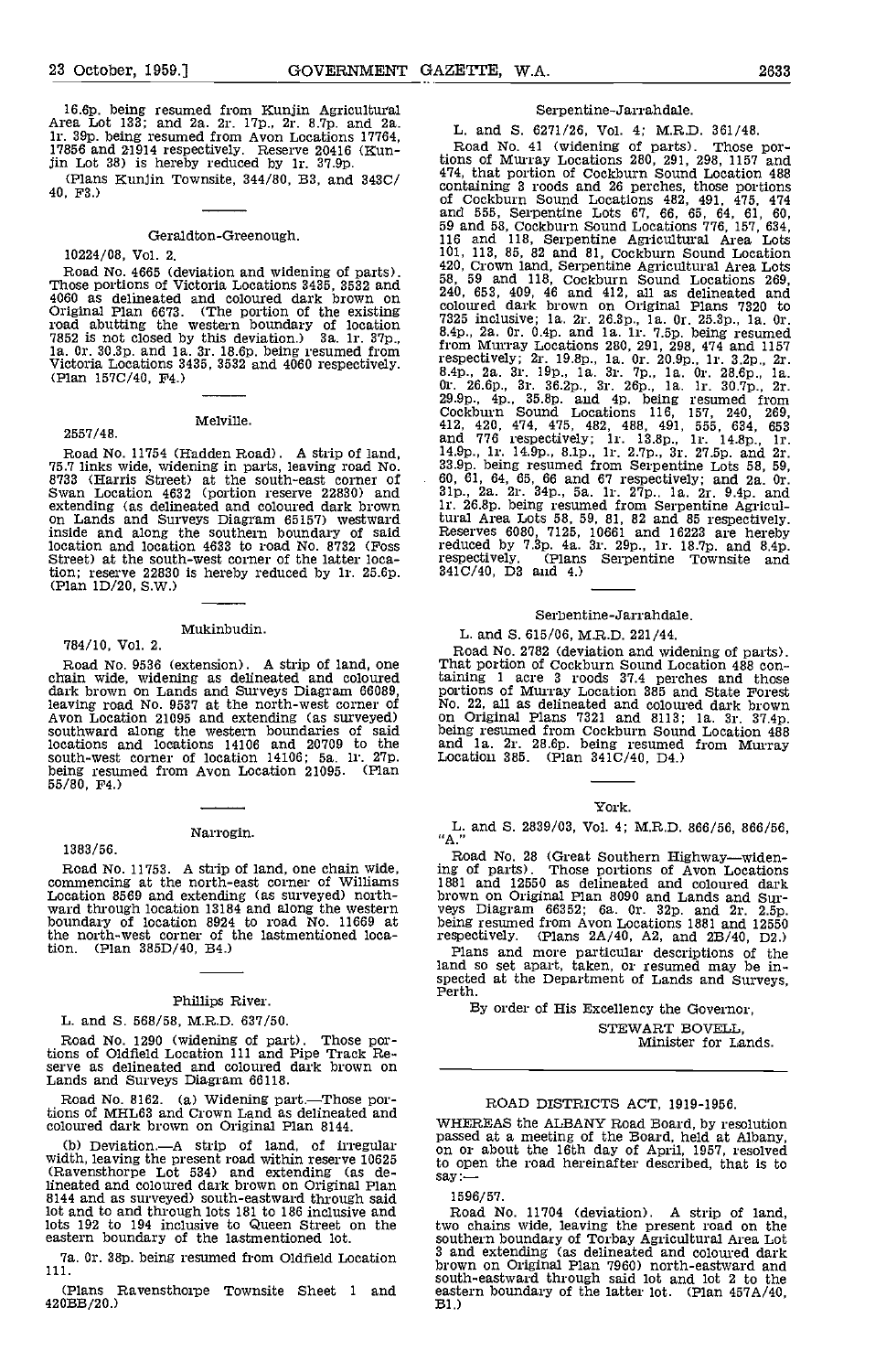WHEREAS the BEVERLEY Road Board, by resolution passed at a meeting of the Board, held at passed at Beverley, on or about the 17th day of October, 1957, on or about resolved to open the road herinafter described, solved to othat is to say:— is to say:—

L. and S. 4154/57, M.R.D. 123/57.

Road No. 375 (widening of part). Those por-tions of Avon Locations 3907 and M I N as delineated and coloured dark brown on Lands and morth-Surveys Diagram 66374. (Plan 3D/40, A4.)

WHEREAS the BEVERLEY Road Board, by resolution passed at a meeting of the Board, held at Beverley, on or about the 20th day of September, 1957, resolved to open the road hereinafter des-<br>cribed, that is to say:—

L. and S. 3902/57, M.R.D. 753/49.

Road No. 986 (widening of parts). Those por-tions of Beverley Agricultural Area Lots 98 and 101 and Avon Locations 19, 3974 and 22407, all as scribe<br>delineated and coloured dark brown on Lands and  $\frac{1}{1}$ Surveys Diagram 66327 and Original Plan 8074. (Plan 342B/40, E2, Fl.)

WHEREAS the BROOKTON Road Board, by and S resolution passed at a meeting of the Board, held at Brookton, on or about the 13th day of February, 1958, resolved to open the road hereinafter des-<br>cribed, that is to say:—

L. and S. 544/58, M.R.D. 269/56.

Road No. 2197 (widening of parts). Those portions of Avon Locations 6620, 5524, 3197, 6615, des<br>4090, 8346, 6766 and 6545 as delineated and col-<br>oured dark brown on Lands and Surveys Diagrams 66392 and 66393. (Plan 343D/40, B4.) cha

WHEREAS the BUSSELTON Road Board, by<br>resolution passed at a meeting of the Board, held at<br>Busselton, on or about the 8th day of October, 1958, resolved to open the road hereinafter described, (inclu<br>that is to say:— 1987).

L. and S. 3450/58, M.R.D. 497/53.

Road No. 114 (widening of part). That portion land, of lot 9 of Sussex Location 1 (L.T.O. Plan 4066) as on the delineated and coloured dark brown on Lands and 495 a Surveys Diagram 66451. (Plan 413B/40, D2.) dark is

WHEREAS the BUSSELTON Road Board, by Reserv resolution passed at a meeting of the Board, held of sai at Busselved to open the 28th day of August, 1958, resolved to open the road hereinafter des-<br>cribed, that is to say:—

L. and 5. 3060/58, M.R.D. 599/57.

Road No. 1526 (widening of parts), Those portions of Sussex Locations 517, 683 and 1341 as under<br>delineated and coloured dark brown on Lands and corner Surveys Diagrams 66476 and 66475. (Plan 413A/40, Al.)

WHEREAS the CAPET., Road Board, by resolution passed at a meeting of the Board, held at Capel, on or about the 15th day of August, 1957, resolved to open the road herinafter described, that is to say:<br>
L. and S. 2212/22, M.R.D. 696/57.<br>
Road No. 48 (Bussell Highway—widening of

Road No. 48 (Bussell Highway—widening of resolve parts). Those portions of Wellington Locations that is<br>663 126 and 379 as delinated and coloured dark  $\,$  L. a brown on Lands and Surveys Diagrams 66426 and 66428. (Plan 411D/40, A3.)

WHEREAS the CAPEL Road Board, by resolution colour passed at a meeting of the Board, held at Capel, wards on or about the 12th day of September, 1958, re-<br>on or about the 12th day of September, 1958, re- locati solved to open the road hereinafter described,<br>that is to say: —<br>L. and S. 3062/58, M.R.D. 696/57.

Road No. 48 (Bussell Highway-widening of br part). That portion of Wellington Location 2200 as delineated and coloured dark brown on Lands and Surveys Diagram 66429. (Plan 413B/40, Fl.)

WHEREAS the CAPEL Road Board, by resolution passed at a meeting of the Board, held at Capel, on or about the 17th day of December, 1957, resolved to open the road hereinafter described, that

4707/57.

Road No. 11748. A strip of land, one chain wide, widening in parts, leaving Higgins Road at the north-west corner of Capel Suburban Lot 61 and extending (as delineated and coloured dark brown on Lands and Surveys Diagram 66139) southward inside and along the western boundaries of said lot and lot 60 to Jenkin Road at the south-west corner of the latter lot. (Plan Capel Townsite.)

WHEREAS the CHITTERING Road Board, by resolution passed at a meeting of the Board, held<br>at Bindoon, on or about the 26th day of June,<br>1957, resolved to open the road hereinafter de-<br>scribed, that is to say: —<br>L, and S. 3677/57, M.R.D. 682/50.

Road No. 1118 (widening of part). Those por-tions of Swan Locations 269, 270 and Crown land as delineated and coloured dark brown on Lands and Surveys Diagram  $65941$ . (Plan  $28/80$ , D2.)

WHEREAS the COLLIE COALFIELDS Road<br>Board, by resolution passed at a meeting of the<br>Board, held at Collie, on or about the 9th day of<br>June, 1945, resolved to open the road hereinafter<br>described, that is to say:—<br>L. and S. 5

L. and S. 589/33, Vol. 2; M.R.D. 108/45, 496/56.<br>Road No. 9246 (extension). A strip of land, one chain wide, leaving the western terminus of the present road on the western boundary of Wellington Location 1416 and extending (as delineated and coloured dark brown on Original Plan 6692) north-westward through Coal Mining Leases 418 and 417 to road No. 1987 within the latter lease (including the intersecting portions of road No.

1987). Road No. 10442 (deviation of part). A strip of land, one chain wide, leaving the present road on the southern boundary of Coal Mining Lease 495 and extending (as delineated and coloured dark brown on Original Plan 6693) north-eastward through said coal mining lease and lease 496 to the southern side of the Collie-Narrogin Railway Reserve, commencing again on the opposite side of said railway reserve and extending (as shown on said Original Plan and as surveyed) generally eastward through Coal Mining Leases 495 and 497 to rejoin the present road within the lastmentioned lease. (Portion of road No. 1987 is hereby super- seded.)

Road No. 11747. A strip of land, one chain wide, leaving road No. 6216 at the north-west corner of Wellington Location 1416 and extending (as delineated and coloured dark brown on Orieinal Plan 6692) south-westward through Coal Mining Lease 418 to road No. 9246.

(Plans 410D/40, A3, 411C/40, F3.)

WHEREAS the DOWERIN Road Board, by reso-lution passed at a meeting of the Board, held at Hution passed at a meeting of at a meeting of the Board, held at Dowerin, on or about the 8th day of August, 1952, resolved to open the road hereinafter described, that is to say: —<br>L. and S. 144/53, M.R.D. 310/52.

Road No. 11734. (a) Deviation of part.—A strip of land, one chain wide, widening in part, leaving the present road on the western boundary of Avon Location 15038 and extending (as delineated and coloured dark brown on Original Plan 7945) south- wards through said location and to and through location 26757 to rejoin the present road on an

eastern boundary of the latter location.<br>
(b) Widening of part.—That portion of Avon<br>
Location 22879 as delineated and coloured dark<br>
brown on Original Plan 7943.

Road No. 11735. A strip of land, one chain wide, widening in parts, leaving road No. 2146 at the north-east corner of Avon Location 19978 and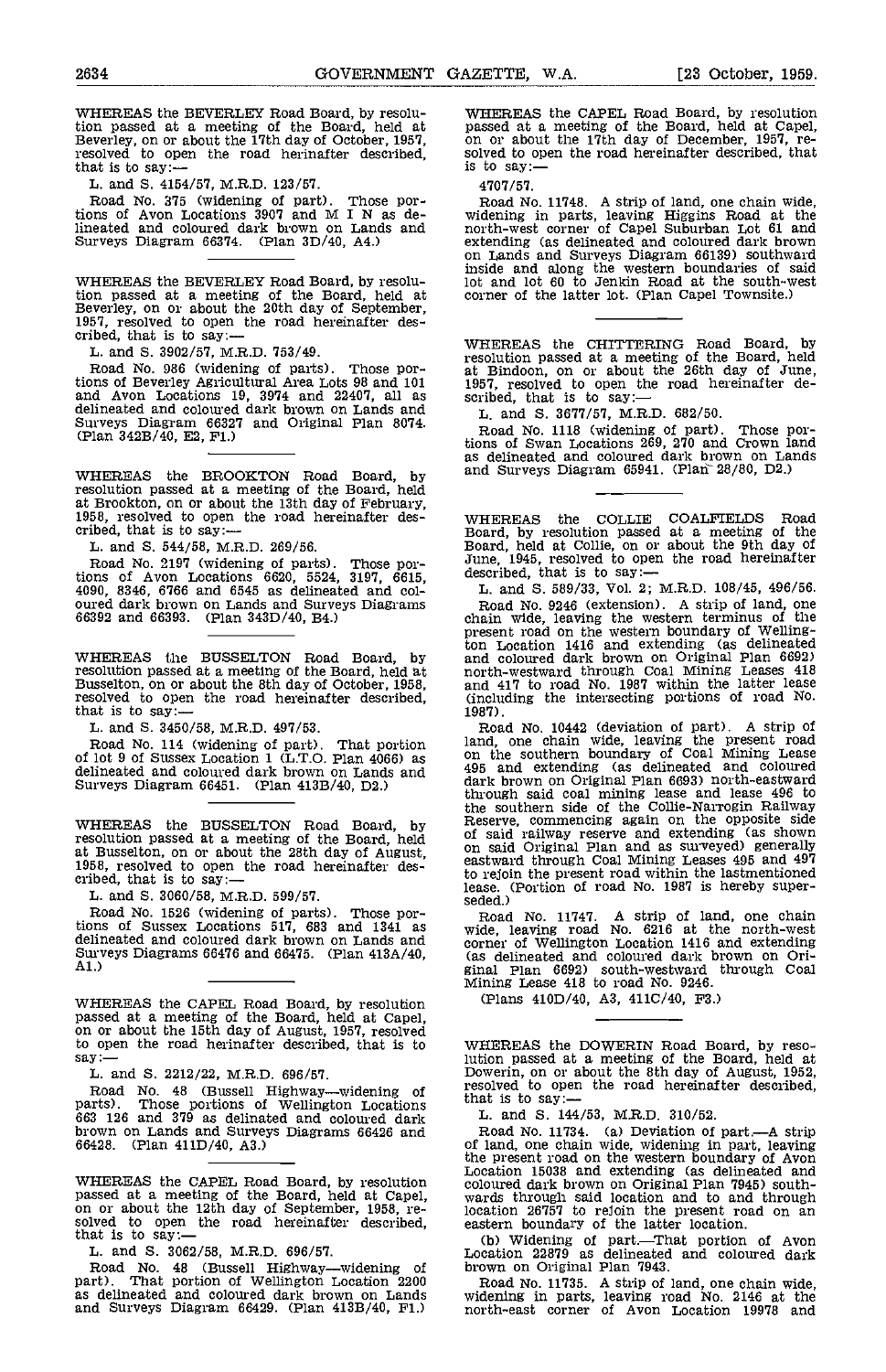extending (as surveyed and as delineated and col-<br>
oured dark brown on Original Plan 7943 and Lands<br>
Board Surveys Diagrams 66054 to 66056 inclusive) Board<br>
generally southward along part of the easternmost May,<br>
boundary and 20618, along a western boundary of location<br>
13348, through location 18014, along the south-<br>
eastern boundary of location 2670, to and along the western boundary of location 2666 and along of vac the north-eastern boundary of location 24527 (re-<br>serve 4313) and the southern boundary of location (Plan<br>2664 to a surveyed road at the south-east corner<br>of the lastmentioned location.

(Plans 26A/40, Al, 33D/40, A4.)

WHEREAS the ESPERANCE Road Board, by reso-WHEREAS the ESPERANCE Road Board, by reso-<br>
lution passed at a meeting of the Board, held at L. and S. 6498/24, M.R.D. 45/50.<br>
Esperance, on or about the 27th day of May, 1958, Road No. 8374. (a) Widening of part.—That<br>
re

183/58.

Road No. 11743. A strip of land, one chain wide, wide, widening in part, commencing at the north-<br>west corner of Esperance Location 1611 and ex-<br>ing the tending (as delineated and coloured dark brown on Original Plan 7907) southward, westward and south-westward inside and along part of the west- ern boundary of said location and through locations 1404, 1406 and 1405 to a surveyed road on the south-western boundary of the lastmentioned Exte location. (Plan 423/80, P3.)

WHEREAS the KELLERBERRIN Road Board, by 5977, control of the Board, held east controller and the Board, held east c at Kellerberrin, on or about the 14th day of May, 1951, resolved to open the road hereinafter described, that is to say:—

L. and S. 4165/05, Vol. 2; M.R.D. 440/51.

Road No. 2200 (widening and deviation of parts).<br>Those portions of Avon Locations 27356, 10320, 25338, 10315, 10309 and 7795, and that portion of Crown land, all as delineated and coloured dark described and coloured dark brown on Lands and Surveys Diagrams 65439, 65441, 66071 and 66072.

Road No. 4683 (widening of parts). That portion of reserve 4704 (Avon Location 9444) and those portions of locations 18118, 23054, 26235 and 5640, as delineated and coloured dark brown on Lands and Surveys Diagrams 65439, 65440 and 65887. 65442.

(Plan 25/80, BI, 2 and 3)

WHEREAS the KELLERBERRIN Road Board, by<br>resolution passed at a meeting of the Board, held<br>at Kellerberrin, on or about the 17th day of resolu<br>August, 1959, resolved to open the road hereinafter dt Mu<br>described, that is to

L. and 5. 9202/97, M.R.D. 679/51.

Road No. 3082 (widening of part). That por-<br>tion of Crown land as delineated and coloured green on L.T.O. Diagram 23825. (Plan 25/80, B4.)

WHEREAS the KOJONUP Road Board, by resolution passed at a meeting of the Board, held at Kojonup, on or about the 4th day of September, 1957, resolved to open the road hereinafter described, that is to say:-

9653/05.

Road No. 11745. A strip of land, one chain wide, widening as delineated and coloured dark<br>brown on Lands and Surveys Diagram 65809, commencing at the north-west corner of Nelson<br>Location 12226 and extending (as surveyed) g erally southward along the western boundaries of<br>said location to road No. 2421 at its south corner.<br>(Plans 415C/40, F4, 438B/40, F1.)

 $(2)$  -29853

WHEREAS the KUNtJNOPPIN-TRAYNING Road Board, by resolution passed at a meeting of the Board, held at Trayning, on or about the 8th day of May, 1951, resolved to open the road hereinafter described, that is to say:—

L. and 5. 4165/05, Vol. 2 M.R.D. 440/51.

Road No. 4683 (widening of part). That portion of vacant Crown land as delineated and coloured dark brown on Lands and Surveys Diagram 65443. (Plan 25/80, Bi.)

WHEREAS the MANJIMUP Road Board, by resolutions passed at meetings of the Board, held at Manjimup, on or about the 13th and 15th days of June and August respectively, 1953, resolved to open the road hereinafter described,

Road No. 8374. (a) Widening of part.—That portion of Crown land as delineated and coloured

dark brown on Lands and Surveys Diagram 66149.<br>
(b) Extension (1).—A strip of land, one chain<br>
wide, widening as delineated and coloured dark<br>
brown on Lands and Surveys Diagram 66148, leav-<br>
ing the western terminus of th the eastern boundary of Nelson Location 9883 and<br>extending (as surveyed) northward along part of<br>said boundary and the eastern boundaries of loca-<br>tions 9882 and 12293 to a surveyed road at the<br>north-east corner of the las

Extension  $(2)$  - A strip of land, one chain wide, widening as delineated and coloured dark brown on Original Plans 7987 and 7986, leaving the east-<br>ern terminus of the present road within a public<br>utility reserve and extending as surveyed to and utility reserve and extending as surveyed to and along the northern boundaries of Nelson Locations 9977, 9978 and 9979 to a surveyed road at the north-<br>east corner of the lastmentioned location.

(Plan 454B/40, P1.)

WHEREAS the MUKINBUDIN Road Board, by resolution passed at a meeting of the Board, held at Mukinbudin, on or about the 22nd day of May, 1949, resolved to open the road hereinafter described, that is to say:-

3732/26, Vol. 2.

Road No. 7579 (widening of parts). Those por-<br>tions of Avon Locations 22728, 25249, 22718 and<br>25296 as delineated and coloured dark brown on<br>Lands and Surveys Diagrams 65884, 65885 and

Road No. 7582 (widening of parts). Those por- tions of Avon Locations 22728 and 22729 as de- lineated and coloured dark brown on Lands and Surveys Diagrams 65886 and 65888.

(Plan 54/80, ABS.)

WHEREAS the MUKINBUDIN Road Board, by resolution passed at a meeting of the Board, held at Mukinbudin, on or about the 14th day of May, 1958, resolved to open the road hereinafter de-scribed, that is to say:-

2796/33.

Road No. 9289 (widening of part). That portion of Avon Location 15389 as delineated and coloured dark brown on Lands and Surveys Diagram 66063. (Plan 54/80, A4.)

WHEREAS the MURRAY Road Board, by reso-<br>lution passed at a meeting of the Board, held at<br>Pinjarra, on or about the 22nd day of July, 1954,<br>resolved to open the road hereinafter described,<br>that is to say:-

3327/ 14.

Road No. 11746 (deviation of part). A strip of land, one chain wide, leaving the present road at the north corner of Coolup Agricultural Area Lot 184 and extending (as delineated and coloured dark brown on Original Plan 7777) generally south-<br>ward through said lot and lot 185 to rejoin the<br>present road on the north-western boundary of the latter lot. (Plan 380D/40, B3.)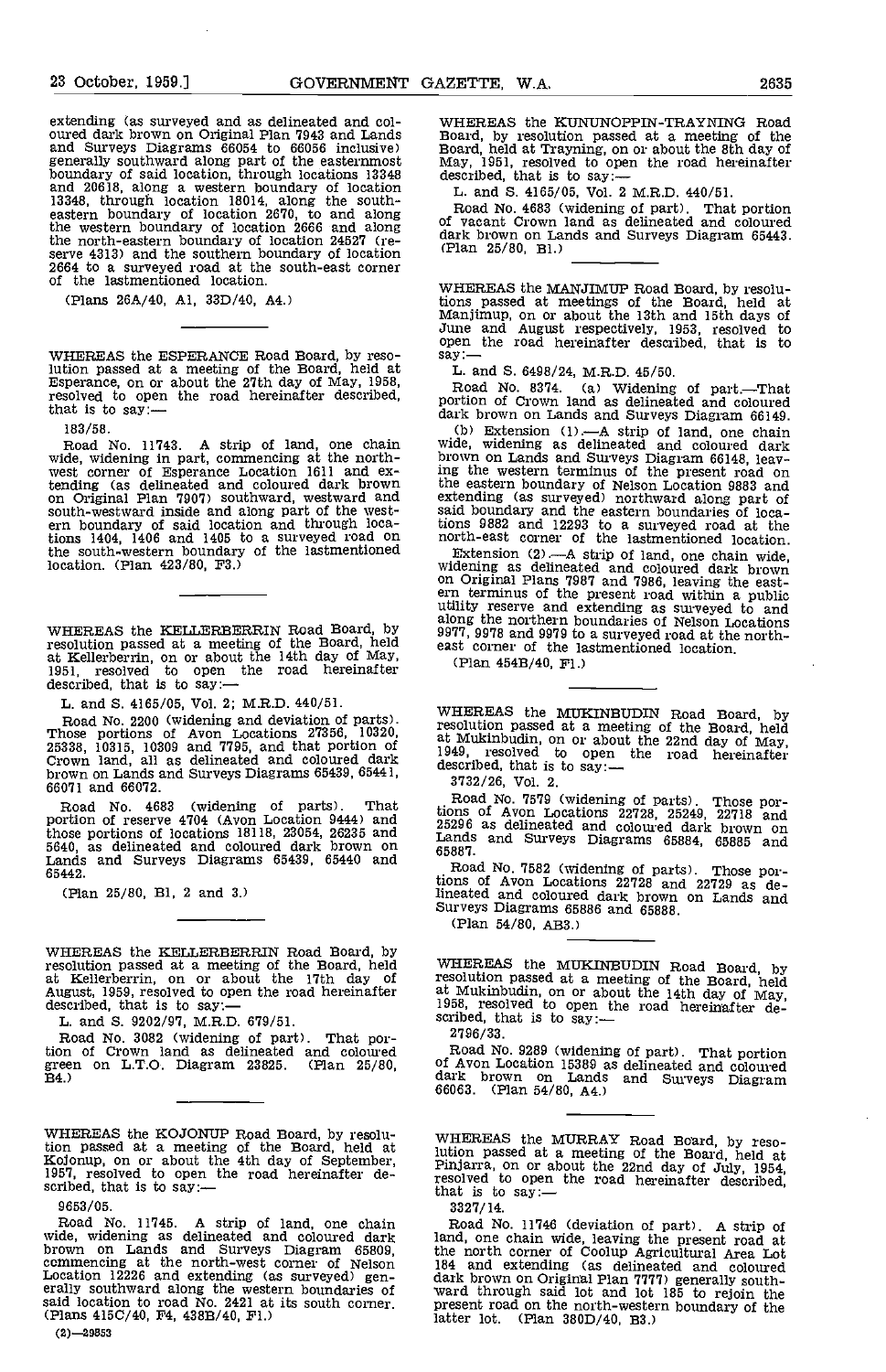WHEREAS the NORTHAM Road Board, by resolution passed at a meeting of the Board, held at Northam, on or about the 7th day of September, 1951, resolved to open the road hereinafter de- scribed, that is to say:

L. and S. 7397/97, M.R.D. 672/51.

Road No. 1268 (widening of part). Those portions of Avon Location 62 as delineated and coloured dark brown on Lands and Surveys Diagram 64722. (Plan Northam 40, S.W.)

WHEREAS the NYABING-PINGRUP Road Board, by resolution passed at a meeting of the Board, held<br>at Nyabing, on or about the 16th day of September,<br>1958, resolved to open the road hereinafter de-<br>scribed, that is to say:—<br>by re

L. and S. 3270/58, M.R.D. 953/55.

Road No. 7902 (extension). A strip of land, one chain wide, widening as delineated and coloured dark brown on Lands and Surveys Diagram 66454, 570/<br>leaving the northern terminus of the present road Roa at the north-east corner of Kojonup Location 6135 wide, and extending (as surveyed) north-westward to and at the along the south-western boundary of location 6387 and extending (as delineated and coloured dark to road No. 5884 at the south-west corner of the latter location. (Plan 417/80, D2.)

WHEREAS the NYABING-PINGRUP Road Board,<br>by resolution passed at a meeting of the Board,<br>held at Nyabing, on or about the 9th day of February, 1951, resolved to open the road hereinafter  $\overline{B}$  Bodescribed, that is to say:

L. and S. 975/51, M.R.D. 255/50.

Road No. 5028 (widening of part). That portion L. a<br>of Kojonup Location 4204 situated northward of Ros the Katanning-Nyabing Railway Reserve as delineated and coloured dark brown on Lands and Surveys Diagram 65892. (Plan 408/80, P4.)

WHEREAS the QUAIRADING Road Board, by resolution passed at a meeting of the Board, held<br>at Quairading, on or about the 16th day of Dec-<br>ember, 1954, resolved to open the road hereinafter described,<br>described, that is to say:—<br>scribed

L. and S. 6578/96, M.R.D. 200/48.

Read No. 662 (widening of parts). Those portions of Avon Locations 5968, 10199 and 14678 as delineated and coloured dark brown on Lands and Surveys Diagram 65945.

Road No. 2119 (widening of parts). Those por- tions of Avon Locations 9515, 12332, 12333 and 20375, as delineated and coloured dark brown on WHER<br>Original Plan 7877.

Road No. 11742. A strip of land, one chain wide, widening as delineated and coloured dark brown on Lands and Surveys Diagram 65944, leaving road describ<br>No. 9699 at the north corner of Avon Location 2665<br>8133 and extending (as surveyed) southward and Pos eastward along boundaries of said location to road Road<br>No. 2990 on its easternmost boundary.

(Plans Quairading Townsite and 3c/40, EP4.)

WHEREAS the QUAIRADING Road Board, by resolutions passed at a meeting of the Board, held<br>at Quairading, on or about the 7th day of August, suant<br>1946, resolved to open the road hereinafter de-<br>scribed, that is to say:--

13913/ 10.

Road No. 3389 (regazettal of deviation of part). be inspected<br>A strip of land, one chain wide, leaving the pre-<br>sent road at the south-west corner of reserve 13158 And where and extending (as delineated and coloured dark of the sa<br>brown on Lands and Surveys Diagram 65936) and occur<br>north-eastward through said reserve and reserves the State<br>14317 and 17263 to rejoin the present road on the dili

WHEREAS the THREE SPRINGS Road Board, by resolution passed at a meeting of the Board, held<br>at Three Springs, on or about the 10th day of at Three Springs, on or about the road hereinafter described, that is to day:-

3459/50. Road No. 11749. A strip of land, one chain wide, widening as delineated and coloured dark brown on Lands and Surveys Diagram 66160, com- mencing at the south-west corner of Victoria Location 3005 and extending (as surveyed) eastward along the southern boundaries of said looation and location 2825 to the south-east corner of the latter location. (Plan 123/80, E4.)

WHEREAS the THREE SPRINGS Road Board, by resolution passed at a meeting of the Board, held at Three Springs, on or about the 19th day of April, 1950, resolved to open the road hereinafter described, that is to say:--

570/50. Road No. 11750. A strip of land, one chain wide, widening in part, leaving a surveyed road at the south-west corner of Victoria Location 7604 and extending (as delineated and coloured dark<br>brown on Lands and Surveys Diagram 66164)<br>westward, southward and eastward along boun-<br>daries of and through location 2817 to the eastern-<br>most south-east corner of the latter (Plan 123/80, E3.)

WHEREAS the UPPER BLACKW000 Road Board, by resolution passed at a meeting of the Board, held at Boyup Brook, on or about the 25th day of June, 1958, resolved to open the road herein- after described, that is to say:

L.. and S. 2214/58, M.R.D. 568/51.

Road No. 2519 (widening of part). Those por-<br>tions of Nelson Locations 1029 and 1243 as delineated and coloured dark brown on Lands and Surveys Diagram 66234. (Plan 415D/40. B4.)

WHEREAS the WILLIAMS Road Board, by resolution passed at a meeting of the Board, held at Williams, on or about the 22nd day of October, 1956, resolved to open the road hereinafter de-<br>scribed, that is to say:-

3867/56. Road No. 11708 (deviation of part). That por-tion of Williams Location 9990 as delineated and coloured dark brown on Lands and Surveys Dia- gram 65993. (Plan 3850/40, A4.)

WHEREAS the WONGAN-BALLIDU Road Board, by resolution passed at a meeting of the Board, held at Wongan Hills, on or about the 28th day of April, 1955, resolved to open the road hereinafter described, that is to say:-

2665/24.

Road No. 11744. A strip of land, one chain wide, commencing on the southern boundary of Ninghan Location 452 and extending, as delineated and coloured dark brown on Lands and Surveys Dia- gram 65735, northward through said location and location 1187 to road No. 5357 on a northern boundary of the latter location. (Plan 57/80, E2.)

And whereas His Excellency the Governor, pur-<br>suant to section 17 of the Public Works Act, 1902-<br>1956, by notices published in the Government<br>Gazette, declared that the said lands had been set<br>apart, taken, or resumed for said roads, and that plans of the said lands might be inspected at the Department of Lands and Sur- veys, Perth.

And whereas the said Board has caused a copy of the said notices to be served upon the owners and occupiers of the said lands resident within the State, or such of them as can with reasonable diligence be ascertained, either personally or by registered letter posted to their lastnamed places of abode.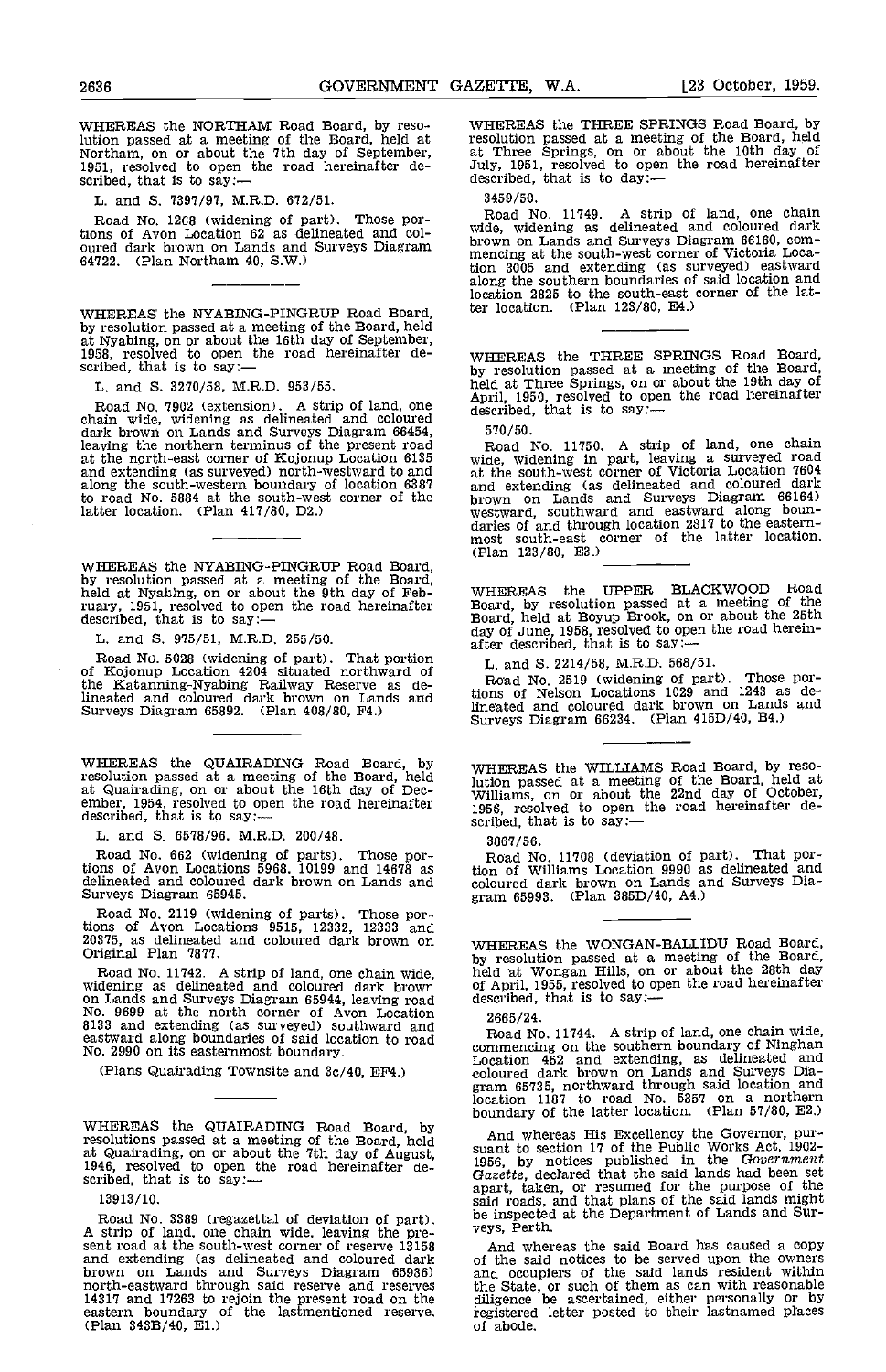And whereas the Governor in Executive Council has confirmed the said resolutions, it is hereby notified that the lines of communication described above are roads within the meaning of the Road Districts Act, 1919-1956, subject to the provisions of the said Act.

Dated this 23rd day of October, 1959.

F. C. SMITH, Under Secretary for Lands.

# DEDICATIONS OF LAND.

Department of Lands and Surveys, Perth, 14th October, 1959.

HIS Excellency the Governor in Executive Council has been pleased to dedicate, under the provisions of the State Housing Act, 1946-1956, as follows:-

Corres. No. 2928/57.—Cockburn Sound Locations  $\overline{\phantom{a}}$ 1890 and 1891, to the purposes of the said Act. (Plan 341A/40, ABI.)

Corres. No. 3127/57.—Narrogin Lot 1378 to the purposes of the said Act. (Plan Narrogin Town-site.)

Corres. No.  $2506/58$ . Swan Locations 6595 to 6664 inclusive, 6682 to 6700 inclusive, 6747 to 6762 inclusive, 6768 to 6796 inclusive and 6829 to 6839 inclusive to the purposes of the said Act. (Plan 1A/40.)

Corres. No. 1633/59.—Swan Location 6866 to the purposes of the said Act. (Plan 1D/20, N.E.)

Corres. No. 1678/58.--- Waroona Lot 379 to the purposes of the said Act. (Plan Waroona Town-<br>site.) F. C. SMITH, Under Secretary for Lands.

### STATE HOUSING ACT. 1946-1958.

The State Housing Commission,<br>
Perth, 15th October, 1959.<br>
S.H.C. 1/12.

B.H.C. 1712.<br>
HIS Excellency the Governor in Council, acting<br>
pursuant to the provisions of the State Housing<br>
Act, 1946-1958, has been pleased to appoint Mr.<br>
Eric Owen Davies, J.P., as a member of the State<br>
Housing Comm

#### Forests Department, Perth, 19th October, 1959.

IT is hereby notified for general information that His Excellency the Governor in Executive Council has appointed William Roy Wallace as Deputy Conservator of Forests as from 13th October, 1959.

W. R. WALLACE,<br>Deputy Conservator of Forests.

### TOWN PLANNING AND DEVELOPMENT ACT, 1928-1958.

#### Municipality of Nedlands.

Town Planning Scheme—Amendment and Amplification.

T.P.B. 853/2/8/1, Vol. 3.

NOTICE is hereby given that the Nedlands City Council has by resolution decided to further amend its Town Planning Scheme as gazetted on the 13th March, 1931, in the following terms: —<br>Lots 1 and 2 on Diagram 21061 of Swan<br>Location 268 situate at the corner of Edward

Street and Dalkeith Road, Nedlands, to be ex- cluded from the Residential Area and included in the Institutional Area, so as to permit the erection of a church upon the said land

Plans of the proposed variation may be inspected at the office of the Town Planning Board, 31 Malcolm Street, Perth, and the Nedlands Municipal Chambers, Stirling Highway, Nedlands, and objections to such amendment may be lodged with the Town Clerk, Nedlands, on or before the 4th January, 1960.

> A. H. JENKINS, Town Clerk.

#### TOWN PLANNING AND DEVELOPMENT ACT, 1928-1958.

#### Municipality of Bunbury.

Town Planning Scheme—Amendment and Amplification.

T.P.B. 853/6/2/2, Vol. 2, Part "A."

NOTICE is hereby given that the Bunbury Municipal Council, on the 10th day of August, 1959, passed the following resolution:—

Resolved that the Bunbury Municipal Council, in pursuance of section 7 of the Town Planning and Development Act, 1928-1958, amplify and amend the Bunbury Town Planning Scheme that was gazetted on the 23rd day of November, 1934, in so far as it applies to business areas, by including the undermentioned land in the business area: i.e., lots 6, 7 and 8 on the north side of Forrest Avenue between Hennessy Road<br>and King Road, provided that no buildings<br>shall be erected on the said lots 6, 7 and 8<br>within a distance of 50 feet measured at right<br>angles from the northern boundary of Forres and also along the southern boundary of the adjoining lots 4 and 5 so as to connect to Hennessy Road.

And notice is hereby given that details of the amendment referred to in the resolution have been delineated on the plan of the scheme deposited at the Council's offices, Stephen Street, Bunbury, and will be open to inspection by all persons interested, without payment of any fee, from 9.30 am, to 3.30 p.m. on Mondays to Fridays inclusive, excluding public holidays. Any objections to the proposed amendment should be sent in writing to the Town Clerk, Bunbury Municipal Council, on or before the 16th day of January, 1960.

R. HOUGHTON,<br>Town Clerk.

# TOWN PLANNING AND DEVELOPMENT ACT, 1928.

Bayswater Road Board-Town Planning Scheme.

Advertisement of Resolution deciding to Amplify and Amend a Town Planning Scheme.

856/2/14/1, 853/2/14/1, Vol. 2.

NOTICE is hereby given that the Bayswater Road<br>Board, in pursuance of section 7 of the Town Plan-<br>ning and Development Act, 1928, has resolved to<br>vary the Town Planning Scheme gazetted on the<br>11th day of January, 1957, as

- (a) By amending Part 3, section 17, relating to Advertising Hoardings and Advertisements as follows:—
	- Section 17 is varied:
		- by adding after the subsection designation (b) the further sub-<br>section designation (i);
		- by deleting the word "and" being the last word in subsection (b) (i) and substituting in lieu thereof the word "or";
		- (3) by adding the following sub-<br>section:—<br>(b) (ii) it indicates only the

direction in which a particular business carried on within the road district is located; and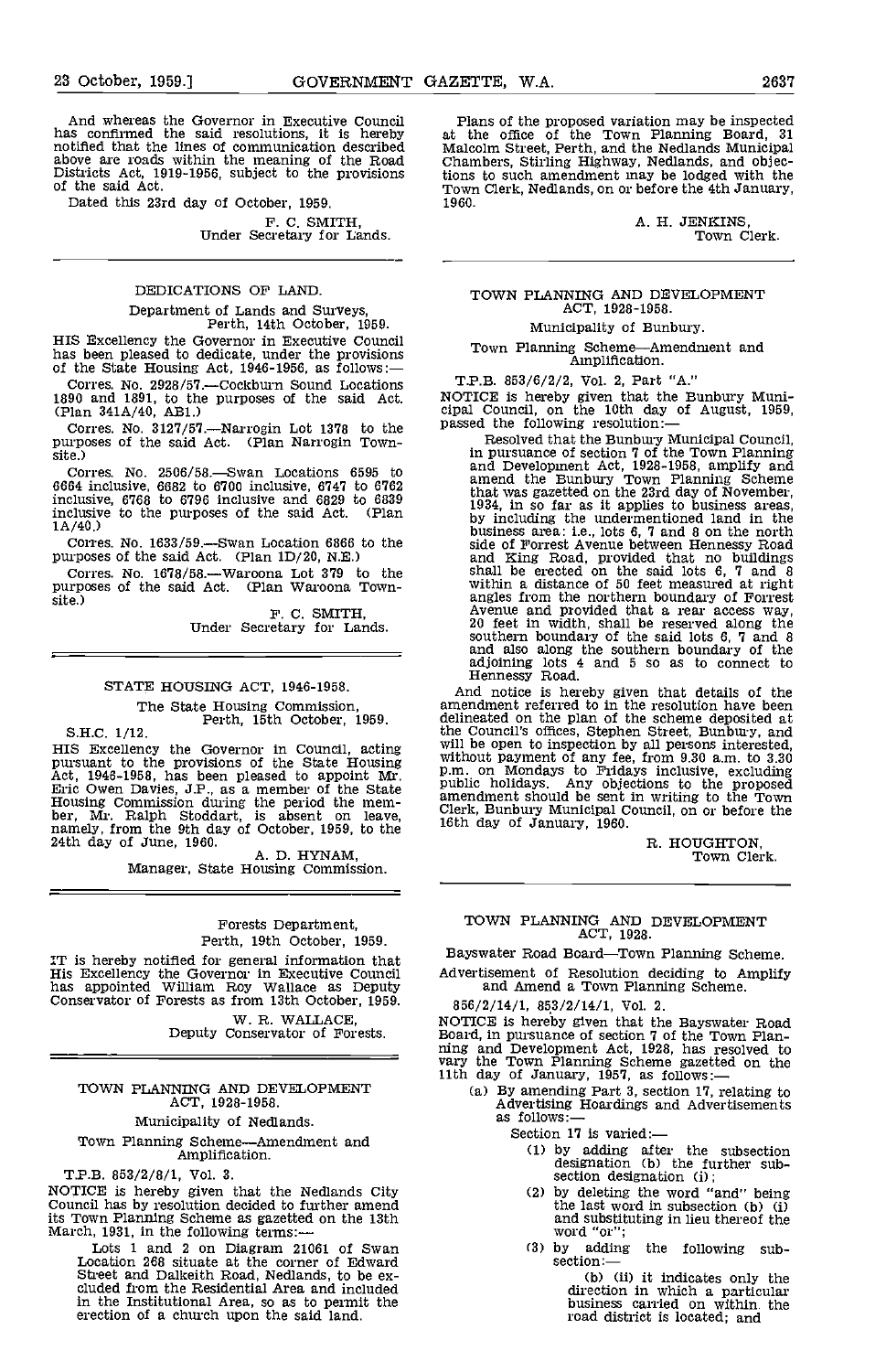- (4) by adding after the word "matter" in the second line of subclause (c) the words "and the number the words<br>thereof".
- (b) By amending Part 4, section 20, as fol-<br>lows:--  $(13818)$ ; 1

Subsection (a) of section 20 is seen a amended by inserting after the word Gerald "abuts" "except in the case of lots trict E<br>17 and 20, Garratt Road (L.T.O. Plan on an 1768) where no building or structure wes: shall be erected nearer to Garratt Road than 20 feet from a straight line joining the south-east corner of lot 17,<br>
L.T.O. Plan 1768, and the northern 27th Corner of lot 20, L.T.O. Plan 1768."

And notice is hereby further given that the pro-<br>posed amendments are available for inspection by<br> $E_{\text{quipment}}$  and Installation of Cool Room Refrigeration<br>all interested persons at the Town Hall, Slade<br>tions may be seen at

Street, Bayswater, during the usual business hours.<br>Any objection to the above should be sent in<br>writing to the Secretary of the Bayswater Road<br>Board before the 16th day of January, 1960.

Dated this 8th day of October, 1959.

ALEX. C. SMITH, Secretary.

#### PUBLIC WORKS TENDERS.

TENDERS closing at Perth, 2.30 p.m., on dates<br>mentioned hereunder, are invited for the follow-<br>ing. All tenders to be on a firm basis. Rise and All tenders to be on a firm basis. Rise and Fall Clause will not apply.

Pingelly School—Extensive Additions (13810); 27th October, 1959; Conditions may be seen at the Contractors' Room, P.W.D., Perth and Northam, and at Police Station, Pingelly, on and after 6th October, 1959.

Port Denison Jetty (13802); 27th October, 1959; Conditions may be seen at the Contractors' Room, P.W.D., Perth and Geraldton, on and after 29th September, 1959.

Wongan Hills SchoolExtensive Additions (13811); 27th October, 1959; Conditions may be seen at the Contractors' Room, P.W.D., Perth, and 23rd<br>Northam, and Police Station, Wongan Hills, on and after 6th October, 1959.

Nungarin School and Quarters-Repairs and Renovations (13812); 27th October, 1959; conditions may be seen at the Contractors' Room, P.W.D., Ferth and Merredin, and at Police Station, Nun-<br>garin, on and after 13th October, 1959.<br>Pantapin School — Repairs and Renovations

Pantapin School - Repairs and Renovations<br>(13813); 27th October, 1959; conditions may be seen at the Contractors' Room, P.W.D., Perth and Mer- redin, and at Courthouse, Bruce Rock, on and after 13th October, 1959.

Coolgardie School Quarters—Purchase and Re-<br>moval (13819); 27th October, 1959; conditions may be seen at the Contractors' Room, P.W.D., Perth and Kalgoorlie, on and after 13th October,  $P$ -which it is held.<br>Perth and Kalgo

Cottesloe School—Site Extension—Purchase of Building at No. 20 Stirling Highway, Cottesloe; (13820); 27th October, 1959; conditions may be seen at the Contractors' Room, P.W.D., Perth, on and after 13th October, 1959.

Mt. Barker Junior High School—Erection (13817); 3rd November, 1959; conditions may be seen at the Contractors' Room, P.W.D., Perth and Albany, and at Courthouse, Mt. Barker, on and after 13th October, 1959.

Collie Hospital—Conversion of Drying Shed to NOTIO<br>Store (13821); 3rd November, 1959; conditions Gover: may be seen at the Contractors' Room, P.W.D., Perth and Bunbury, and Clerk of Courts, Collie, on and after 20th October, 1959.

Mundaring School—Additions, Repairs and Reno-<br>vations (13822); 3rd November, 1959; conditions may be seen at the Contractors' Room, P.W.D.,<br>Perth, on and after 20th October, 1959.

Brookton School—Additions, 1959 (13815); 10th November, 1959; conditions may be seen at the Contractors' Room, P.W.D., Perth and Northam, and at Police Station, Brookton, on and after 13th October, 1959.

Carlisle Automotive Trades School—Erection (13816); 10th November, 1959; conditions may be seen at the Contractors' Room, P.W.D., Perth, on and after 13th October, 1959.<br>Broome Hospital—Alterations and

Broome Hospital—Alterations and Additions (13818); 10th November, 1959; conditions may be seen at the Contractors' Room, P.W.D., Perth and Geraldton, Broome (District Officer), Derby (District Engineer), Port Hedland (District Supervisor), on and after 20th October, 1959.

West Northam Tank Regulator's Quarters---Re-<br>pairs and Renovations (13826); 10th November, 1959; conditions may be seen at the Contractors'<br>Room, P.W.D., Perth and Northam, on and after<br>27th October, 1959.

King Edward Memorial Hospital-Supply, Delivery and Installation of Cool Room Refrigeration Equipment (13827); 10th November, 1959; condI- tions may be seen at the Contractors' Room, P.W.D., Perth, on and after 27th October, 1959.

King Edward Memorial Hospital-Supply, Delivery and Installation of Automatic Oil-tired Boilers (13828); 10th November, 1959; conditions may be seen at the Contractors' Room, P.W.D., Perth, on and after 27th October, 1959.

Cunderdin G.W.S. No. 3 Pump Station-Pur-<br>chase and Removal of Cottages Nos. 1 and 13 (13829); 10th November, 1959; conditions may be Northam, and at Cunderdin Police Station, on and after 27th October, 1959.

Lifting and Stacking of Steel Rails ex Port Hodland-Marble Bar Railway (13830); 24th November, 1959; conditions may be seen at the Contractors' Room, P.W.D., Perth, Port Hedland, Carnarvon nd Derby, on and after 27th October, 1959.

Tenders are to be addressed to "The Hon. the Minister for Works, Public Works Department, The Barracks, St. George's Place, Perth," and must be indorsed "Tender." The highest, lowest or any tender will not necessarily be accepted.

By order of the Hon. Minister for Works.

J. McCONNELL, Under Secretary for Works.

23rd October, 1959.

#### PUBLIC WORKS ACT, 1902-1956.

#### Sale of Land.

#### P.W. 1553/57, Ex. Co. No. 1818.

NOTICE Is hereby given that His Excellency the Governor has consented, under section 29 (7) of the Public Works Act, 1902-1956, to the sale by the Merredin Road Board by private contract or public auction, of all those pieces or parcels of land being Merredin Town Lot 272 contained in Certificate of Title Volume 1149, folio 290, such land being no longer required for the purpose for which it is held.

J. McCONNELL, Under Secretary for Works.

#### PUBLIC WORKS ACT, 1902-1956.

#### Sale of Land.

#### P.W. 1279/58, Ex. Co. No. 1816.

NOTICE is hereby given that His Excellency the<br>Governor has authorised, under section 29 of the<br>Public Works Act, 1902-1956, the sale by private<br>contract or public auction, of the land hereinafter<br>described; such land bein the purpose for which it is held, namely, Greenhills School Site.

#### Land.

Reserve 16251.

Dated this 14th day of October, 1959.

J. McCONNELL,<br>Under Secretary for Works.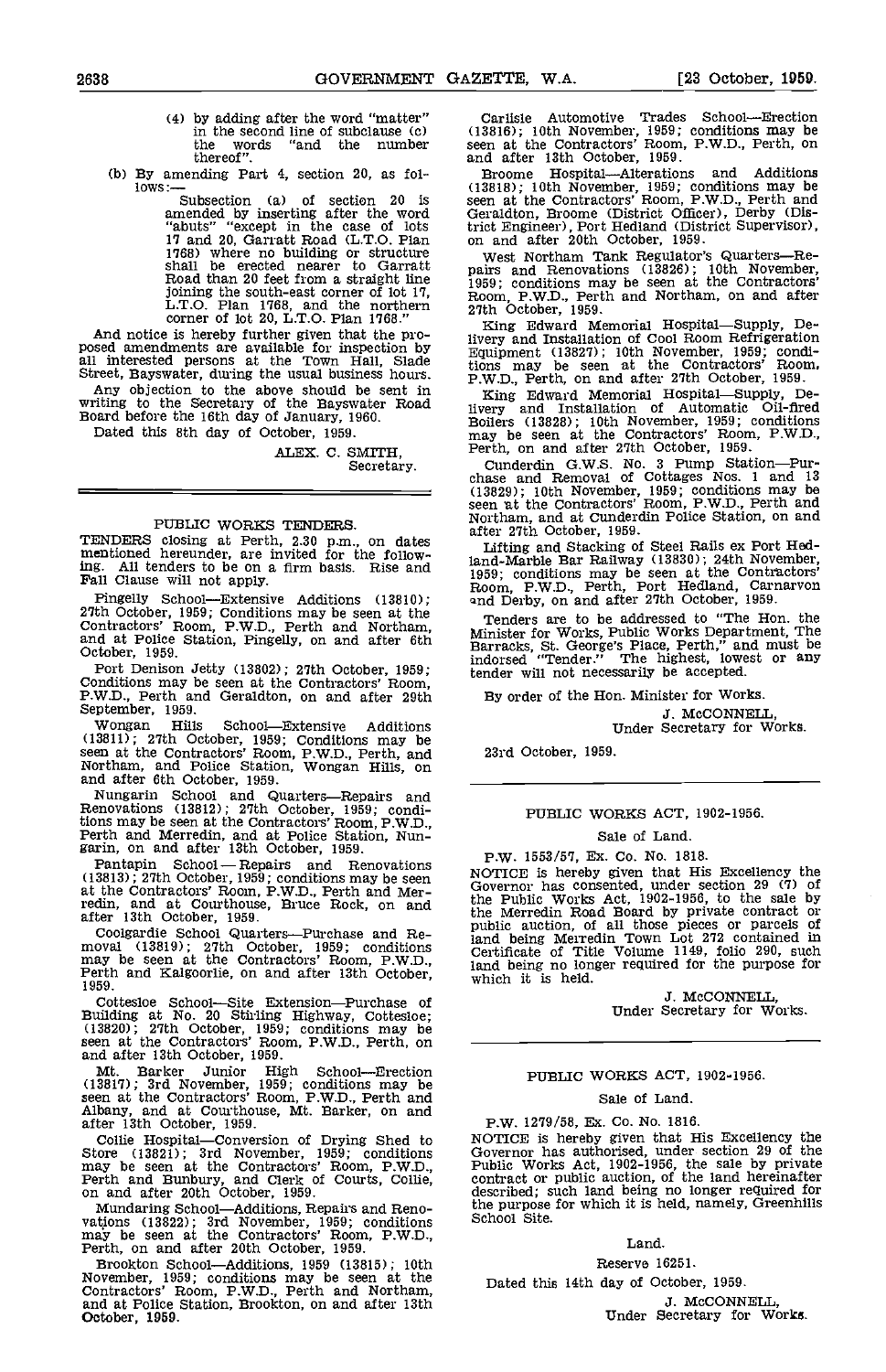#### PUBLIC WORKS ACT, 1902-1956.

#### Sale of Land.

P.W. 1576/56, Ex. Co. No. 1814.

NOTICE is hereby given that His Excellency the Governor in Council has authorised, under section 29 (7) of the Public Works Act, 1902-1956, the sale 29 (1902) of the Public Works Act, 1902-1990, the sale pieces or parcels of land described hereunder, such pisic land being no longer required for the purpose for which It was acquired.

#### Land

(1) Portion of Bridgetown Town Lot 22 and being that part of lot 5 on L.T.O. Diagram 2611 com- prIsed in Certificate of Title Volume 1043, folio 441.

Portion of Bridgetown Town Lot 22 and being lot 4 on L.T.O. Diagram 2611 and com- prised in Certificate of Title Volume 1066, folio 338.

Dated this 14th day of October, 1959.

# 3. McCONNELL, Under Secretary for Works.

#### PUBLIC WORKS ACT, 1902-1956.

# Sale of Land.

P.W. 2513/54, Ex. Co. 1810.

NOTICE is hereby given that the pieces or parcels<br>of land described in the Schedule hereto are no<br>longer required for the purpose for which they were<br>resumed and are available for sale under the pro-<br>visions of section 29

1956. A person who, immediately prior to the taking<br>of the land referred to, had an estate in fee simple<br>in that land may, within three months after the<br>publication of this notice in the Gazette and in<br>accordance with the the Public Works Act, 1902-1956, apply to the Min-ister for Works at the office of the Department of Public Works, for an option to purchase the land.,

### Schedule,

## Description.

Those portions of Peel Estate Lots 1134 to 1131 (inclusive) north of Storey Road.

Dated this 14th day of October, 1959.

3. McCONNELL Under Secretary for Works.

#### P.W. 633/57; Ex. Co. No. 1815

#### Road Districts Act, 1919-1956; Public Works Act, 1902-1956

### LAND ACQUISITION

#### Bruce Rock Road Board-Gravel Pit at Belka

NOTICE is hereby given, and it is hereby declared, that the several pieces or parcels of land described in the Schedule<br>hereto—being all in the Avon District—have, in pursuance of the written approval under the Road Distri and the Public Works Act, 1902–1956, of his Excellency the Governor, acting by and with the advice of the Executive Council,<br>dated the 14th day of October, 1959, been compulsorily taken and set apart for the purposes of th

off on Plan, P.W.D., W.A., 36891, which may be inspected at the Office of the Minister for Works, Perth.<br>And it is hereby directed that the said lands shall vest in Bruce Rock Road Board, for an estate in fee simple in pos

for the public work herein expressed, freed and discharged from all trusts, mortgages, charges, obligations, estates, interests,<br>rights-of-way, or other easements whatsoever.

#### **SCHEDULE**

| No. on Plan<br>P.W.D., W.A.,<br>No. 36891 | Owner or Reputed Owner                  | Description                                                                                                                | Area          |
|-------------------------------------------|-----------------------------------------|----------------------------------------------------------------------------------------------------------------------------|---------------|
|                                           | Thomas McGellin the Younger<br>$\cdots$ | That portion of Avon Location 16954, the subject<br>of L.T.O. Diagram 24736 (Certificate of Title<br>Volume 988, Folio 65) | a.r.p.<br>500 |

Certified correct this 9th day of October, 1959.

G. P. WILD,

Minister for Works.

CHARLES GAIRDNER, Governor in. Executive Council. Dated this 14th day of October, 1959.

P.W. 1295/59; Ex. Co. No. 1817

Public Works Act, 1902-1956

#### AMENDNBNT OF NOTICE OF ACQUISITION

Perth Road Board—Town Planning Scheme No. 3 (Karringup)

NOTICE is hereby given that the Notice of Acquisition (Ex. Co. No. 1633) published in the *Government Gazette* of the 25th<br>September, 1959, whereby certain land in the Swan District described in the Schedule to such notice Board—Town Planning Scheme No. 3 (Karrinyup) is, in pursuance of the power conferred by section 21 of the Public Works<br>Act, 1902–1956, hereby amended by His Excellency the Governor acting by and with the advice of the Exec by vesting the several pieces or parcels of land so taken and set apart in Perth Road Board in lieu of Her Majesty.

Certified correct this 9th day of October, 1959.<br>
G. P. WILD. Governor in Executive Governor in Executive Council. Minister for Works. The Community of Dated this 14th day of October, 1959.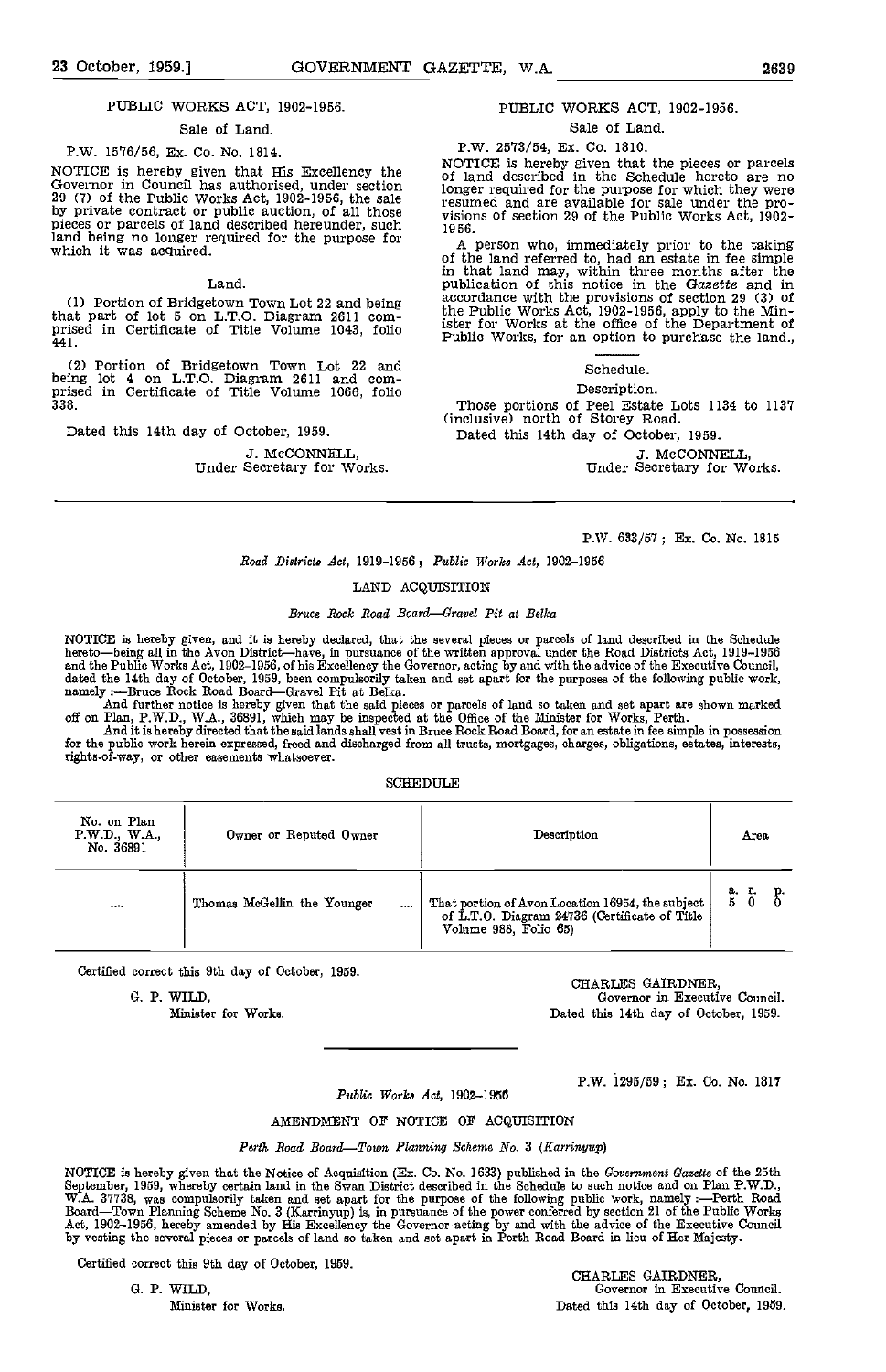2640 GOVERNMENT GAZETTE, W.A. [23 October, 1959.

P.W. 1896/59

## Road Districts Act, 1919-1956; Public Works Act, 1902-1956

LAND ACQUISITION

#### Canning Road Board-Sanitary Depot at Manning Road, Riverton

THE Minister for Works hereby gives notice, in accordance with the provision of section 17 (2) of the Poblio Works Act, 1902–1956, that it is intended to acquire compulsorily under section 17 (1) of that Act, the land described in the Schedule<br>hereto, for a Public Work, namely, Canning Road Board—Sanitary Depot at Manning Road, Riverton, an land is delineated and shown coloured green on Plan P.W.D., W.A., 37805, which may be inspected at the Office of the Minister<br>for Works, Perth.

#### SCHEDULE

| No. on Plan<br>P.W.D., W.A.,<br>No. 37805 | Owner or Reputed<br>Owner                  | Occupier or Reputed<br>Occupier | Description                                                                                                                                           | Area                           |
|-------------------------------------------|--------------------------------------------|---------------------------------|-------------------------------------------------------------------------------------------------------------------------------------------------------|--------------------------------|
| $\cdots$                                  | Charles Henry Counsel   Canning Road Board |                                 | Portion of Canning Location 21 and being part<br>of Lot 84 on L.T.O. Plan 2903 as is com-<br>prised in Certificate of Title Volume 1219,<br>Folio 330 | а.<br>г.<br>р.<br>7<br>23<br>3 |

Dated this 14th day of October, 1959. G. P. WILD, G. P. WILD,

Minister for Works.

M.R.D. 1045/58

#### Maim Roads Act, 1930-1955; Public Works Act, 1902-1956

#### NOTICE OF INTENTION TO TAKE OR RESUME LAND

THE Minister for Works hereby gives notice, in accordance with the provisions of section 17 (2) of the Public Works Act, 1902-1956, that it is intended to take or resume under section 17 (1) of that Act, the pieces or parcels of land described in<br>the Schedule hereto, and being all in the Victoria District, for the purpose of the following pu may be inspected at the Office of the Commissioner of Main Roads, Malcolm Street, Perth.

#### SCHEDULE

| Nc. |                                   | Owner or Reputed Owner Occupier or Reputed Occupier | Description                                                                        | Arca                           |
|-----|-----------------------------------|-----------------------------------------------------|------------------------------------------------------------------------------------|--------------------------------|
|     | James Stanislaus Ryan  J. S. Ryan | $\cdots$                                            | Portion of Victoria Location 3607 (Certificate<br>of Title Volume 1114, Folio 409) | a.r. p.<br>0 2 30<br>(approx.) |

Dated this 19th day of October, 1959. F. PARRICK,

Secretary, Main Roads.

M.R.D. 843/58

Main Roads Act, 1930-1955; Pubtic Works Act, 1902-1956

#### NOTICE OP INTENTION TO TAKE OR RESUME LAND

THE Minister for Works hereby gives notice, in accordance with the provisions of section 17 (2) of the Public Works Act, 1902-1956, that it is intended to take or resume under section 17 (1) of that Act, the pieces or parcels of land described in<br>the Schedule hereto, and being all in the Swan District, for the purpose of the following public West Road, and that the said pieces or parcels of land are marked off on Plan M.R.D., W.A. 565, which may be inspected at the Office of the Commissioner of Main Roads, Malcolm Street, Perth.

| No. |                                                                          | Owner or Reputed Owner  Occupier or Reputed Occupier | Description                                                                  | Агеа.                                                     |
|-----|--------------------------------------------------------------------------|------------------------------------------------------|------------------------------------------------------------------------------|-----------------------------------------------------------|
|     | George Bevan Dunkley and   G. B. and J. H. Dunkley<br>Jean Helen Dunkley |                                                      | Portion of Swan Location 526 (Certificate of<br>Title Volume 1182, Folio 23) | а г.<br>- 22<br>$2\quad 0$<br>$\langle$ approx. $\rangle$ |

Dated this 19th day of October, 1959.

F. PARRICK, Secretary, Main Roads.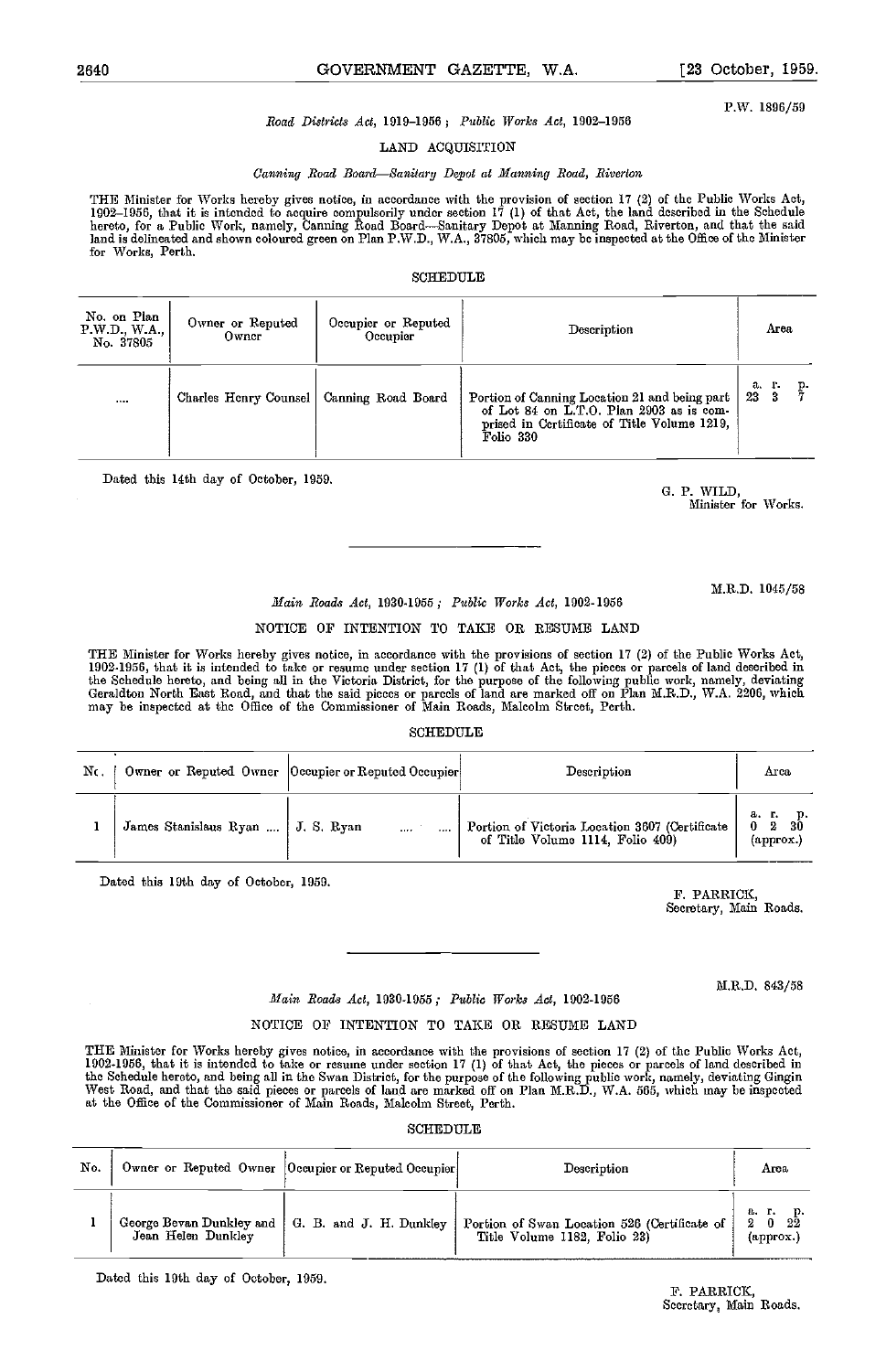M.R.D. 535/56

# Maim Roads Act, 1930-1955; Public TVorks Act, 1902-1956

# NOTICE OF INTENTION TO TAKE OR RESUME LAND

THE Minister for Works hereby gives notice, in accordance with the provisions of section 17 (2) of the Public Works Act,<br>1902-1956, that it is intended to take or resume under section 17 (1) of that Act, the pieces or parc the Schedule hereto, and being all in the Avon District, for the purpose of the following public work, namely, widening Midland<br>Junction-Merredin-Southern Cross Road, and that the said pieces or parcels of land are marked 2389, which may be inspected at the Office of the Commissioner of Main Roads, Malcolm Street, Perth.

#### SCHDEULE

| No. |                                         | Owner or Reputed Owner  Occupier or Reputed Occupier | Description                                                                                                         | Area               |
|-----|-----------------------------------------|------------------------------------------------------|---------------------------------------------------------------------------------------------------------------------|--------------------|
| Ω   | Thelma Elizabeth Baker<br>Keith Carnaby | T. E. Baker<br><br>K. Carnaby<br>$\cdots$            | Title Volume 1041, Folio 1000)<br>Portion of Avon Location 26680 (Certificate )<br>of Title Volume 1199, Folio 953) | 12.9<br>$0\quad 2$ |

Dated this 19th day of October, 1959. F. PARRICK,

Secretary, Main Roads.

M.R.D. 421/46

# Main Roads Act, 1930.1955; Public lVorks Act, 1902-1956

#### NOTICE OF INTENTION TO TAKE OR RESUME LAND

THE Minister for Works hereby gives notice, in accordance with the provisions of section 17 (2) of the Public Works Act,<br>1902-1956, that it is intended to take or resume under section 17 (1) of that Act, the pieces or parc the Schedule hereto, and being all in the Nelson District, for the purpose of the following public work, namely, widenings<br>Bridgetown-Nannup Road, and that the said pieces or parcels of land are marked off on Plan M.R.D.,

#### **SCHEDULE**

| No. | Owner or Reputed Owner   Occupier or Reputed Occupier                                   |                | Description                                                                                                                   | Агеа                                  |
|-----|-----------------------------------------------------------------------------------------|----------------|-------------------------------------------------------------------------------------------------------------------------------|---------------------------------------|
|     | Marian Ethel Wheatley (Ad-<br>ministratrix of the Will of<br>S. V. Wheatley (deceased)) | M. E. Wheatley | Portion of Nelson Location 150 (Certificate of<br>Title Volume 1050, Folio 402)                                               | arp.<br>0019<br>(approx.)             |
| 2   | James Stanford Bagshaw                                                                  | J. S. Bagshaw  | <br>Portion of Nelson Location 952 and being<br>part of Lot 1 on Diagram 6389 (Certificate<br>of Title Volume 848, Folio 179) | $0\quad1\quad13$<br>${\rm (approx.)}$ |
|     | George Harman Dixon                                                                     | G. H. Dixon    | <br>Portion of Nelson Location 8246 (Certificate<br>of Title Volume 1160, Folio 83)                                           | 0 <sub>1</sub><br>(approx.)           |

Dated this 19th day of October, 1959. F. PARRICK,

Secretary, Main Roads.

M.R.D. 361/48

## Main Roads Act, 1930-1955; Public Works Act, 1902-1956

#### NOTICE OF INTENTION TO TAKE OR RESUME LAND

THE Minister for Works hereby gives notice, in accordance with the provisions of section 17 (2) of the Public Works Act,<br>1902–1956, that it is intended to take or resume, under section 17 (1) of that Act, the pieces or par the Schedule hereto, and being all in the Cockburn Sound District, for the purpose of the following public work, namely, widen-<br>ing Armadale-Pemberton Road, and that the said picces or parcels of land are marked off on Pla may be inspected at the Office of the Commissioner of Main Roads, Malcolm Street, Perth.

#### SCHEDULE

| No. |       | Owner or Reputed Owner  Occupier or Reputed Occupier             | Description                                                                                                                    | Area       |
|-----|-------|------------------------------------------------------------------|--------------------------------------------------------------------------------------------------------------------------------|------------|
|     | Board | Serpentine-Jarrahdale Road   Serpentine-Jarrahdale Road<br>Board | Portion of Cockburn Sound Location 653, the   0 0<br>subject of Diagram 11085 (Certificate of<br>Title Volume 1069, Folio 107) | а.<br>33.4 |

Dated this 21st day of October, 1959.

# F. PARRICK, Secretary, Main Roads.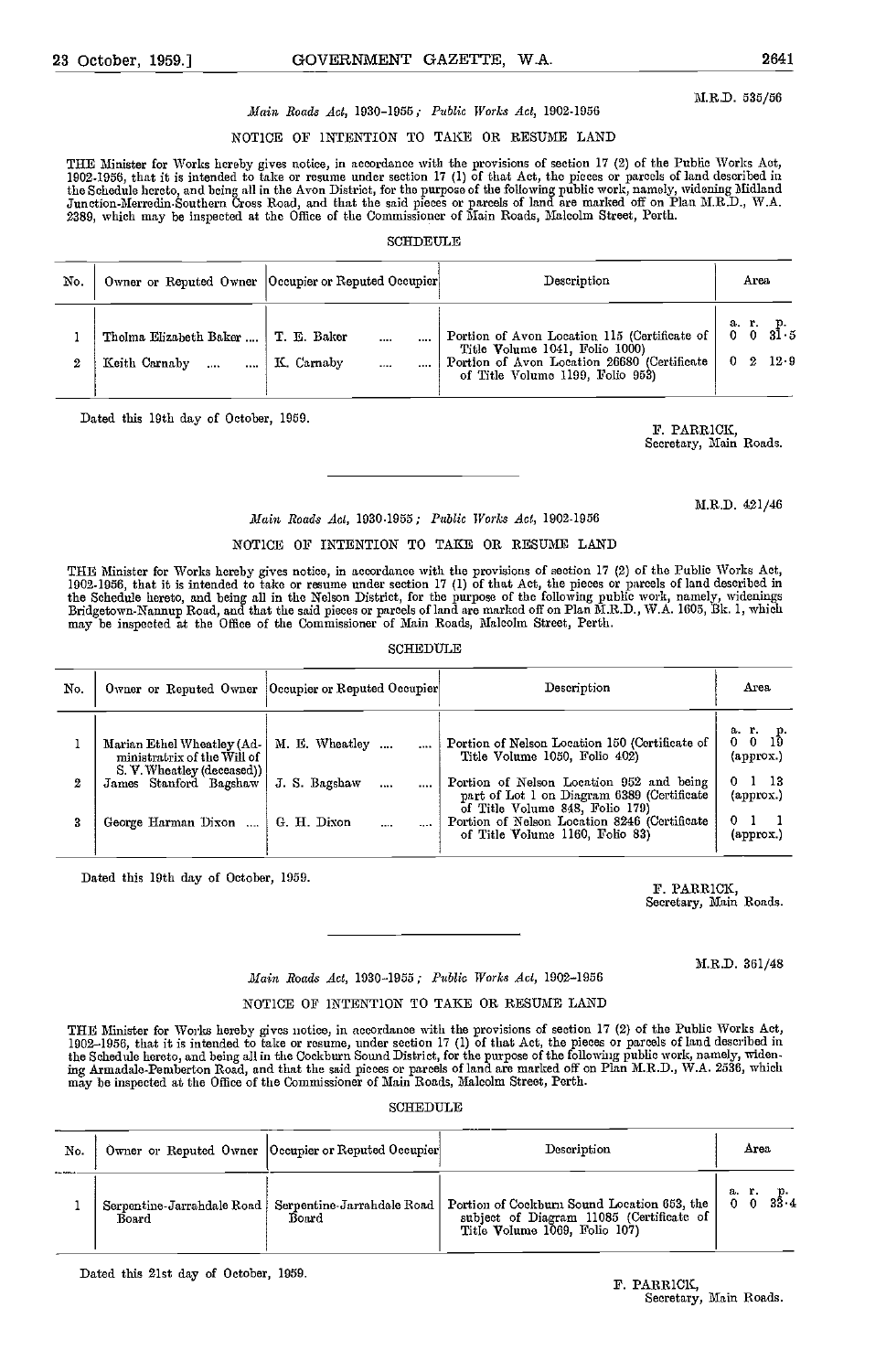2642 GOVERNMENT GAZETTE, W.A. [23 October, 1959.

M.R.D. 1025/57

#### Main Roads Act, 1930-1955; Public Works Act, 1902-1956

#### NOTICE OF INTENTION TO TAKE OR RESUME LAND

THE Minister for Works hereby gives notice, in accordance with the provisions of section 17 (2) of the Public Works Act, 1902-1956, that it is intended to take or resume under section 17 (1) of that Act, the pieces or parcels of land described in<br>the Schedule hereto, and being all in the Hay District, for the purpose of the following public may be inspected at the Office of the Commissioner of Main Roads, Malcolm Street, Perth.

#### **SCHEDULE**

| No. |                                                                                                                   | Owner or Reputed Owner  Occupier or Reputed Occupier | Description                                                                                                                                                                                          | Агеа                                                        |
|-----|-------------------------------------------------------------------------------------------------------------------|------------------------------------------------------|------------------------------------------------------------------------------------------------------------------------------------------------------------------------------------------------------|-------------------------------------------------------------|
| 2   | Mac-<br>Alexander<br>George<br>Marion<br>$_{\rm pherson}$<br>and<br>Eleanor Macpherson<br>Grace Holborow Burnside | A. G. and M. E. Macpherson<br>G. H. Burnside         | Portion of Hay Location 464 and being part<br>of Lot 18 on Plan 4803 (Certificate of Title<br>Volume 1213, Folio 262)<br>Portion of Hay Location 463 (Certificate of<br>Title Volume 1133, Folio 67) | a. r. p.<br>1023<br>$(\text{approx.})$<br>2 35<br>(approx.) |
| 3   | Heather Victor Brodie                                                                                             | H. V. Brodie<br>$\cdots$                             | Portion of Hay Location 665 (Certificate of<br>Title Volume 1038, Folio 944)                                                                                                                         | $01$ 0 33<br>(approx.)                                      |
| 4   | Bruce Ferguson Smith                                                                                              | B. F. Smith<br>$\cdots$                              | Portion of Hay Location 951 (Conditional<br>Purchase Lease 347/10637)                                                                                                                                | $(\text{approx.})$                                          |

Dated this 19th day of October, 1959.

F. PARRICK, Secretary, Main Roads.

M.R.D. 777/57

#### Main Roads Act, 1930-1955; Public Works Act, 1902-1956

#### NOTICE OF INTENTION TO TAKE OR RESUME LAND

THE Minister for Works hereby gives notice, in accordance with the provisions of section 17 (2) of the Public Works Act,<br>1902–1956, that it is intended to take or resume, under section 17 (1) of that Act, the pieces or par the Schedule hereto, and being all in the Swan District, for the purpose of the following public work, namely, widening Midland<br>Junction-Merredin-Southern Cross Road, and that the said pieces or parcels of land are marked 2419, which may be inspected at the Office of the Commissioner of Main Roads, Malcolm Street, Perth.

#### SCHEDULE

| No. |                                                                                                  | Owner or Reputed Owner   Occupier or Reputed Occupier | Description                                                                                                                                                                                            | Area                                                            |
|-----|--------------------------------------------------------------------------------------------------|-------------------------------------------------------|--------------------------------------------------------------------------------------------------------------------------------------------------------------------------------------------------------|-----------------------------------------------------------------|
|     | John<br>James Yates and<br>Thomas Yates                                                          | J. and J. T. Yates<br>$\cdots$                        | Portion of Swan Location 16, being portion<br>of each of Lot 115 and the portion coloured<br>brown, marked road widening on Diagram<br>22370 (Certificate of Title $\bar{V}$ olume 1156,<br>Folio 951) | a. r. p.<br>$17-5$<br>0.<br>$(\text{approx.})$                  |
| 2   | Public Trustee (Executor of<br>the Will of W. H. Roberts<br>(deceased))<br>Amy Elizabeth Masters | Vacant<br><br>A. E. Masters<br>$\cdots$<br>           | Portion of Swan Location 16 and being part<br>of Lots 13, 14 and 15 on Plan 1776 (Cer-<br>tificate of Title Volume 1083, Folio 268)<br>Portion of Swan Location 16 and being part                      | 29.5<br>01<br>$\left($ approx. $\right)$<br>$1-2$<br>$0\quad 0$ |
|     |                                                                                                  |                                                       | of Lot 18 on Plan 1776 (Certificate of Title<br>Volume 354, Folio 152)                                                                                                                                 | $\left($ approx. $\right)$                                      |

Dated this 21st day of October, 1859.

F. PARRICK,

Secretary, Main Roads.

# METROPOLITAN WATER SUPPLY, SEWERAGE AND DRAINAGE DEPARTMENT.

#### M.W.S. File 483/52.

IN accordance with the provisions of the Metro-<br>politan Water Supply, Sewerage and Drainage Act,<br>1909-1956, it is hereby notified that sewers and<br>other apparatus have been completed, and are now available for use in extension to Reticulation Area No. 21, Part 1, Fremantle, within the boundaries proper<br>of the City of Fremantle, to serve lots 30, 31, 32 ment.<br>and 33, Wiluna Street.

notified that such properties are capable of being connected to the sewer and are required, therefore, to connect their premises to the sewers within 30

days from date of service of prescribed notice; and are also notified that sewerage rates will, in accordance with the by-laws, be enforced from 1st February, 1960, if premises not previously con-<br>nected, and be payable in advance. If premises<br>are connected prior to 1st February, 1960, rates<br>will be charged from date of connection.

A plan of the works to be carried out at each property must first be obtained from the Depart- ment.

Id 33, will a Street.<br>The owners of the above properties are hereby affice of the Department St. George's Place Perth office of the Department, St. George's Place, Perth.

B. 3. CLARKSON, Under Secretary.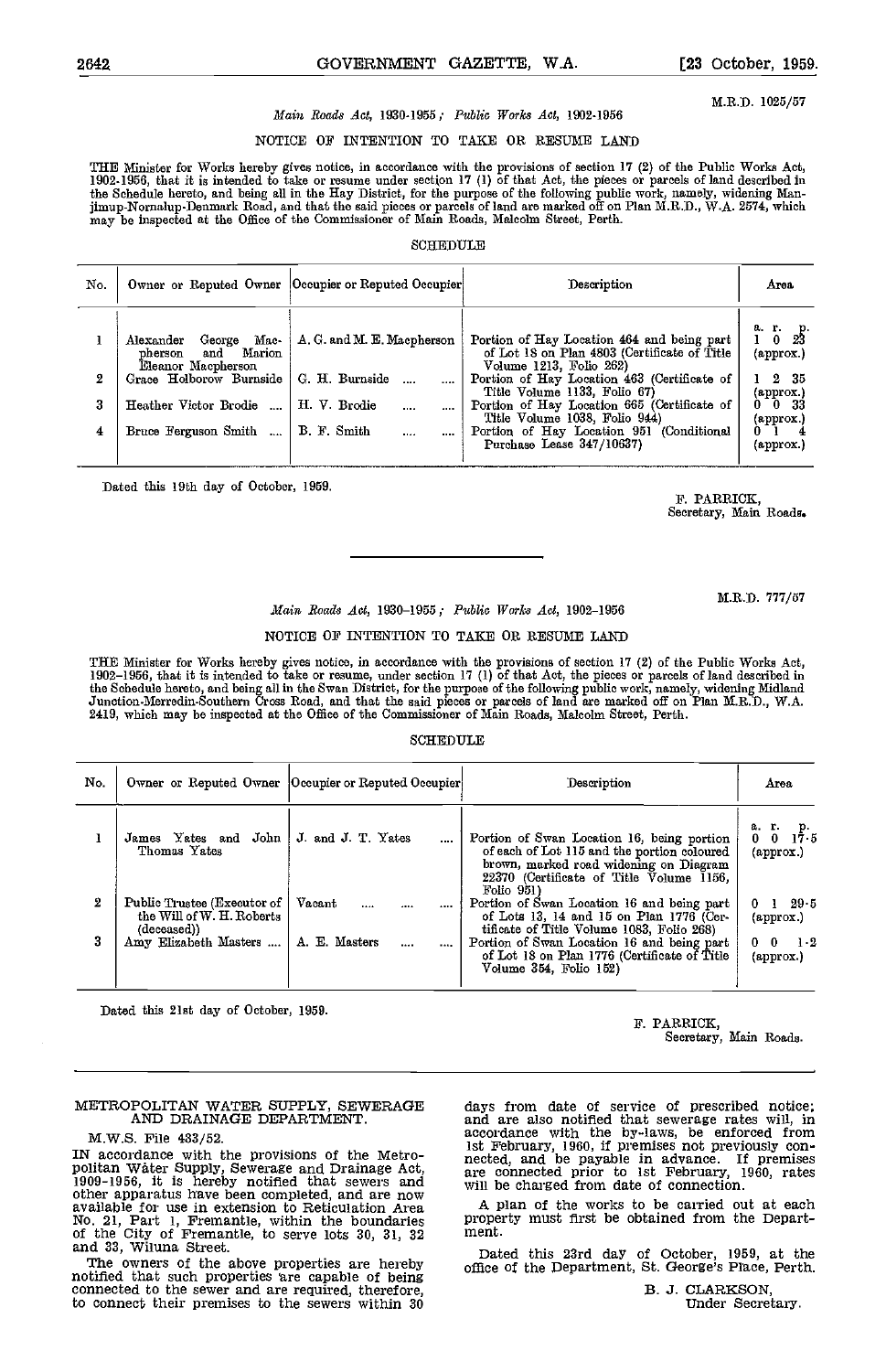#### METROPOLITAN WATER SUPPLY, SEWERAGE AND DRAINAGE DEPARTMENT.

M.W.S. 1218/59.

NOTICE is hereby given, in pursuance of section<br>
96 of the Metropolitan Water Supply, Sewerage<br>
and Drainage Act, 1909-1956, that water mains have been laid in the undermentioned streets in<br>
the districts indicated<br>
the di the districts indicated.

Bayswater Road District.

8427/59—River Road, from Kenmure Avenue to pality.<br>lot 3—south-easterly.

Perth Road District.

- 8047/59-Glenelg Avenue, from Morden Street to Brix Street-north-easterly. Brix Street, from Brix Street—north-easterly. Brix Street, from<br>Glenelg Avenue to Quorn Street—north-west-<br>erly.
- 8330/59-Browning Street, from lot part 289 to lot 21-southerly.
- 

- 
- southerly.

And the Minister for Water Supply, Sewerage the C and Drainage is, subject to the provisions of the act, prepared to supply water from such mains to lands within rateable distance thereof.

Dated this 23rd day of October, 1959.

B. J. CLARKSON, Under Secretary.

### MUNICIPAL CORPORATIONS ACT, 1906-1953.

### Municipality of Wagin.

#### Notice of Intention to Borrow.

Proposed Loan (No. 24) of £1,650.

PURSUANT to section 449 of the Municipal Cor-<br>porations Act, 1906-1953, the Municipality of Wagin<br>hereby gives notice that it proposes to borrow, by<br>sale of debentures, money on the following terms<br>and for the following pu with interest at the rate of £5 10s, per cent, per case,<br>annum, repayable at the Municipal Council's office,<br>wagin, by 20 equal half-yearly instalments of<br>principal and interest. Purpose: To finance the<br>purchase of road-ma

Plans and specifications and statement required<br>by section 448 are open for inspection of rate-<br>payers at the office of the Council for six weeks<br>after the last publication of this notice, during office hours.

V. PEDERICK,

Mayor. JAS. A. BROWN,<br>Town Clerk.

#### MUNICIPALITY OF BOULDER.

#### Appointment of Traffic Inspector.

IT is hereby notified for general information that <sup>out t</sup><br>Mr. Matthew Radisich was appointed as Traffic Inspector for this authority at a meeting held on Thursday, 15th October, 1959. The appointment of Brian Forrest Redfern is hereby cancelled.

> C. L. McLLHENEY, Town Clerk.

# MUNICIPAL CORPORATIONS ACT, 1906. HEALTH ACT, 1911.

Municipality of Boulder.

Department of Local Government,<br>Perth, 19th October, 1959.

the districts indicated.<br>City of Perth.<br>8677/58—Salvado Road, from lot 815 to 809—east-<br>erly.<br>8677/58—Salvado Road, from lot 815 to 809—east-<br>erly.<br>8677/58—Salvado Road, from lot 815 to 809—east-<br>86 borrowed under Part XXI msalador of separation and undertaking for which money may<br>as a work and undertaking for which money may<br>be borrowed under Part XXIV of the Municipal<br>Corporations Act, 1906, and under the provisions<br>of the Health Act, 1911

## MUNICIPAL CORPORATIONS ACT, 1906. City of Fremantle.

Department of Local Government,<br>Perth, 19th October, 1959.

8397/59—Browning Street, from lot 21 to Shakes-<br>
peare Avenue—southerly. Shakespeare Avenue,<br>
from Browning Street to lot 253—easterly.<br>
TT is hereby notified for general information that<br>
from Browning Street to lot 253— IT is hereby notified for general information that His Excellency the Governor has consented, under the provisions of section 211 of the Municipal Cor-<br>porations Act, 1906, to the lease of all that piece<br>of land being portion of Fremantle Town Lot<br>1514, more particularly delineated and coloured red on the plan attached to the lease instrument, and being portion of the land comprised in Certi- ficate of Title Volume 283, folio 18, granted by the City of Fremantle for a term of 21 years to the South Fremantle Football Club Incorporated.

(Sgd.) A. E. WHITE,<br>Acting Secretary for Local Government.

#### BUSH FIRES ACT, 1954-1957.

#### Dalwallinu Road Board.

ALL owners and/or occupiers of land situated in the Dalwallinu Road District are hereby notified that it is compulsory to make efficient firebreaks<br>on or before 15th October, 1959, as described here-<br>under:—

#### Farm Lands

Prepare and maintain thereafter an effective firebreak to a width of at least six feet around the boundary of the property and not more than one chain inside any boundary.

#### Townsites.

On or before 15th October, 1959, all town lots within the townsites in the Dalwallinu Road District are required to be cleared of all debris of inflammable nature and maintained free of such material.

#### By order of the Board,

R. A. L. BROOMHALL,<br>Secretary.

10th September, 1959.

#### BUSH FIRES ACT, 1954-1957. (Section 33.)

#### Greenbushes Road Board.

Notice to Owners and Occupiers of Land in the Greenbushes Road District.

PURSUANT to the powers contained in section 33 of the above Act you are hereby required on or before the 15th day of December, 1959, to carry out the following fire preventive measures:

(1) Plough, cultivate, scarify or otherwise clear<br>of all inflammable material, firebreaks not<br>less than six feet wide surrounding all<br>buildings and haystacks on land within the<br>district, or within one chain of the peri-<br>m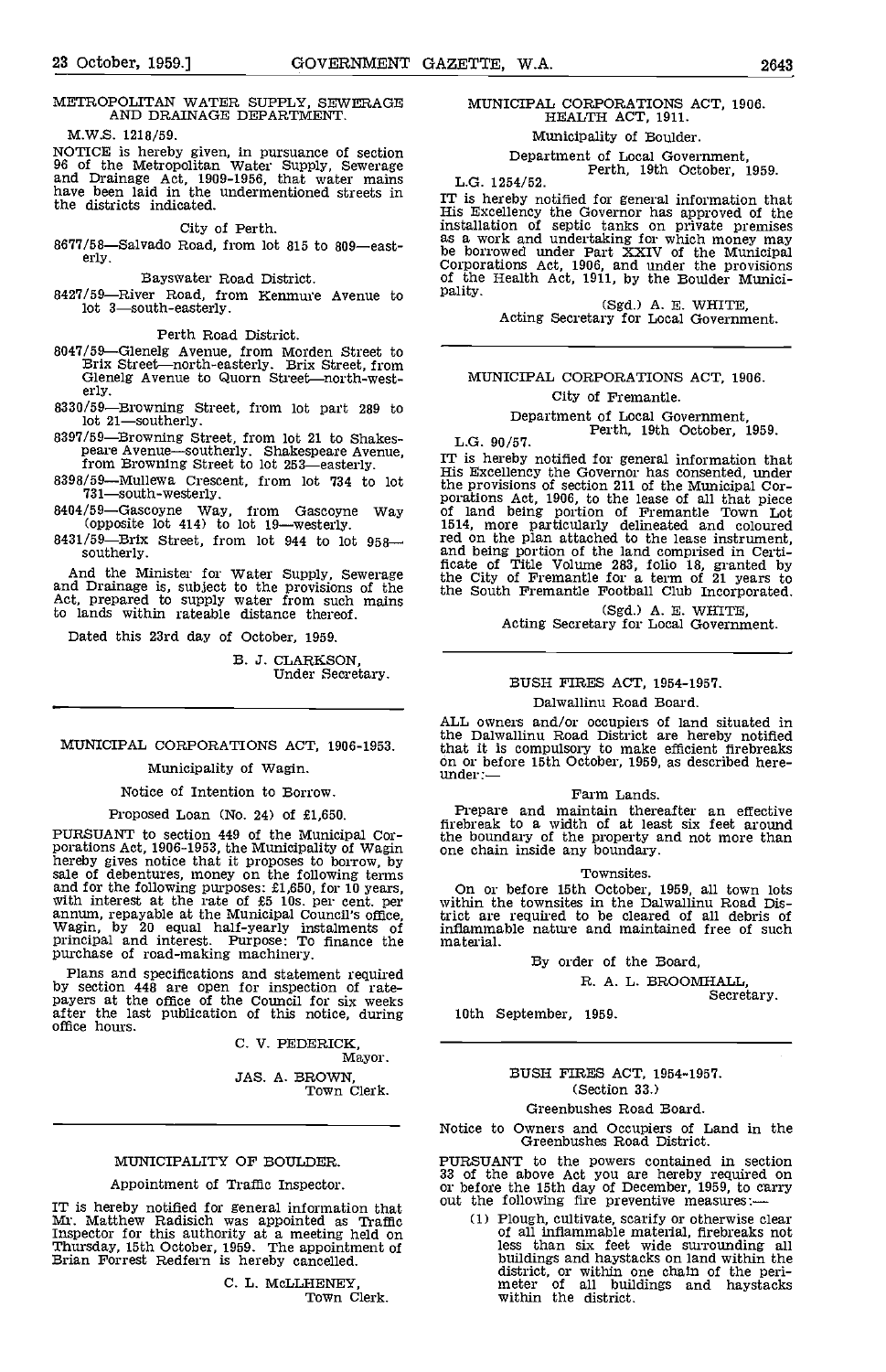(2) If it is impracticable for any reason to clear firebreaks or to remove inflammable material from land as required by this notice, the approval of the Board's duly appointed fire control officers must be able obtained to provide firebreaks in an alter- native position or taking alternative action to abate fire hazards on the land.

Dated this 7th day of October, 1959.

By order of the Board,

D. H. TINDALE, A.I.M.A., Secretary.

# ROAD DISTRICTS ACT, 1919-1956. Rockingham Road Board.

### Notice of Intention to Borrow.

Proposed Loan (No. 51) of £1,230.

PURSUANT to section 298 of the Road Districts for Act, 1919-1956, the Rockingham Road Board hereby at a<br>gives notice that it proposes to borrow, by sale of dent.,<br>debentures, money on the following terms and for Pinja the following purpose: £1,230, for 10 years, with princip interest at the rate of £5 lOs. per cent, per annum, repayable at the National Bank of Australasia Limited, Rockingham, in 10 equal yearly instalments of principal and interest. Purpose: Installation of apparatus for the bacterlolytic treatment of sewage for various owners of property.

Plans and specifications and an estimate of the  $A_5$  has cost thereof and statement required by section 297 is beliated are open for inspection of ratepayers at the office of the Board, during office hours, for one month any reafter the last publication of this notice.

A. POWELL, Chairman. G. E. BLACK, Secretary.

Note.—It is intended that under the terms of<br>an agreement the various owners will pay an \_\_\_\_\_\_ annual sum sufficient to meet the annual repay- ments of the proposed loan and no special loan ments of the proposed loan and no special loan<br>rate should therefore be necessary.

# ROAD DISTRICTS ACT, 1919-1956. Perth Road Board. Notice of Intention to Borrow. Proposed Loan of £7,000.

NOTICE is hereby given that at a meeting held on 13th October, 1959, the Perth Road Board resolved to borrow the sum of seven thousand pounds to be expended on works and undertakings, being building extensions, additions and alterations to existing TT is library, Qildercliffe Street, Scarborough, together with furniture, shelving, floor covering, blinds and with furniture, shelving, floor covering, blinds and library books.

Plans and specifications and the estimates of the October, 1959. cost of the said works and undertakings and statements showing the proposed expenditure of the money to be borrowed, including the cost of supervision and initial expenditure in connection with the raising of the loan, are at the office of the Perth Road Board for one month from the publication hereof, between the hours of 10 am, and 4 p.m., on week-days, except Saturday.

The amount of £7,000 is proposed to be raised by the sale of debentures, repayable with interest by  $\tau_{\text{m}}$  is 60 equal half-yearly instalments over a period of  $\begin{bmatrix} 1T & iS \\ 30 & \text{years} \end{bmatrix}$  at a new state of issue thereof, in lieu  $\begin{bmatrix} 1 & 0 & 0 \\ 0 & 0 & 0 \\ 0 & 0 & 0 \end{bmatrix}$ of the formation of a sinking fund.

The debentures shall bear interest at a rate of five pounds ten shillings per cent, per annum (£5 lOs. per cent.), payable half-yearly. The amount of the said debentures and interest thereon is to be paid at the office of the Board, Cedric Street, corner Balcatta Beach Road, Osborne Park.

The works and undertakings for which the loan is proposed to be raised will, in the opinion of the Board, be of special benefit to the whole of the Perth Road District, and any loan rate applic- able to such loan will be levied on the rateable asset to sach four and so reflex on

Dated this 14th day of October, 1959.

H. R. ROBINSON, Chairman. L. P. KNUCKEY, Secretary.

#### MURRAY ROAD BOARD.

#### Loan No. 24.

PURSUANT to section 298 of the Road Districts Act, 1919-1956, the Murray Road Board hereby gives notice that it proposes to borrow money, by sale of debentures, on the following terms and For the number of interest not exceeding £5 8s. 9d. per<br>cent., payable to the Bank of New South Wales,<br>Pinjarra, by half-yearly instalments of interest and<br>principal. Purpose: Bituminous surfacing of roads.

Specifications and estimates as required by section 297 of the Road Districts Act, 1919-1956, will be open for inspection at the office of the Board, tion 297 of the Road Districts Act, 1919-1956, will be open for inspection at the office of the Board, during office hours, for one month after the last publication of this notice.

s the works and undertakings for which the loan is being raised will, in the opinion of the Board, be of benefit to the South-West Ward of the Board, any rate applicable will apply only to such ward.

Dated this 29th day of September, 1959.

R. J. KIRKHAM, Chairman. J. W. SIBBALD, Secretary.

#### GNOWANGERUP ROAD BOARD. Traffic Inspector.

IT is hereby notified that Ernest Wilfred Thompson has been appointed Assistant Traffic Inspector to the Gnowangerup Road Board for the following day, viz.: 24th October, 1959.

0. E. P. WELLARD, Chairman.

### PORT HEDLAND ROAD BOARD.

IT is hereby notified that Owen David Drysdale has been appointed Traffic Inspector to the Board and also an officer authorised to enforce the bylaws relating to the dog pound, as from the 9th

E. A. RICHARDSON, Chairman.

# CATTLE TRESPASS, FENCING, AND IMPOUNDING ACT, 1882.

Kalgoorlie Road Board.

# Appointment of Pound.

IT is hereby notified for general information that at a meeting held on the 13th October, 1959. the Kalgoorlie Road Board appointed that portion of reserve No. 24855 (Boulder Lot No. 3001) suitably constructed and fenced, as a Public Pound.

> A. CRUICKSHANK, Chairman. A. E. RASMUSSEN, Secretary.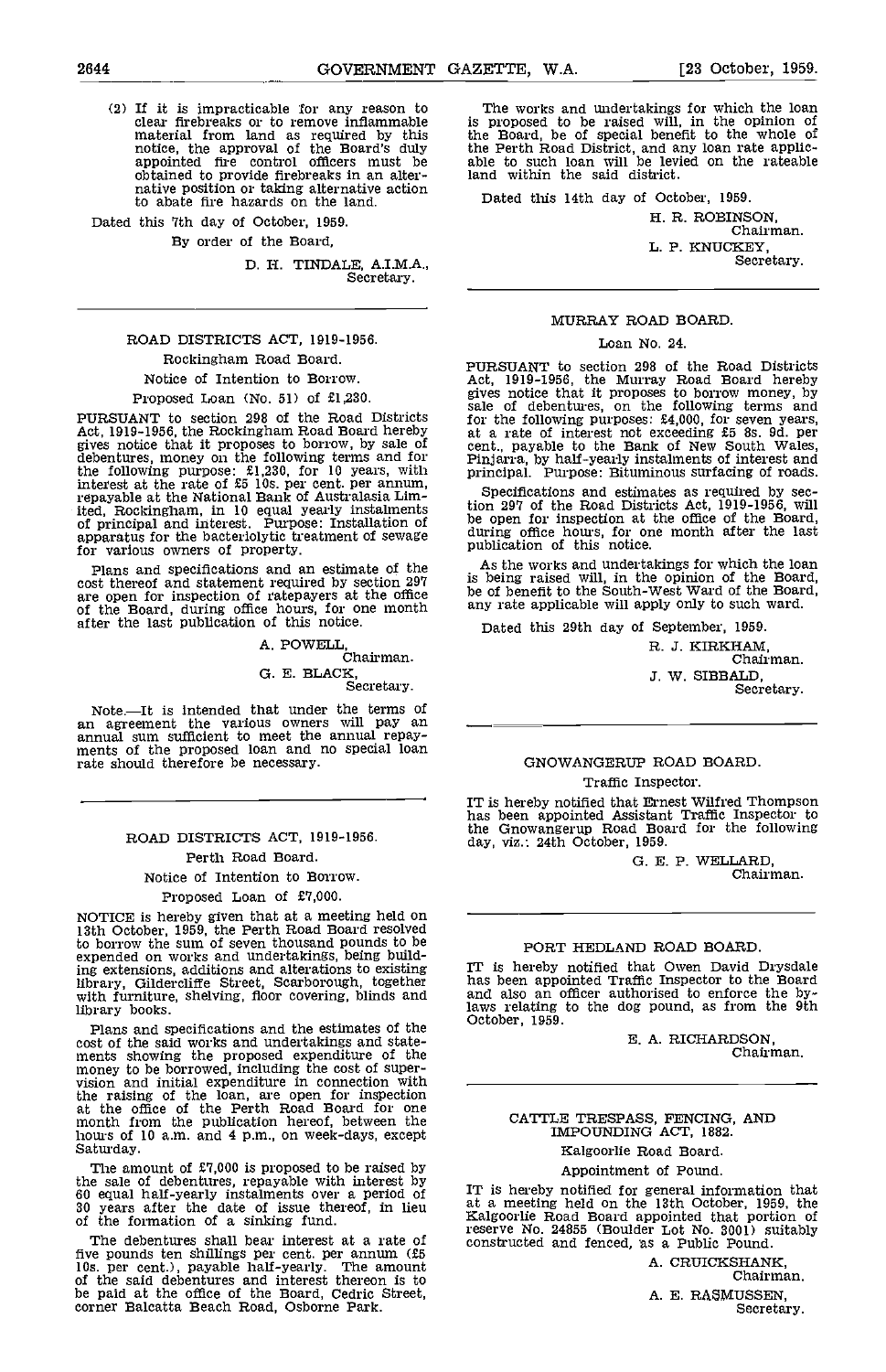#### Road Board Election.

Department of Local Government, Perth, 21st October, 1959.

IT is hereby notified, for general information, in  $\frac{1}{2}$  accordance with section 92 of the Road Districts  $\frac{1}{2}$ Act, 1919-1956, that the following gentlemen have TP is<br>been elected members of the undermentioned road His E been elected members of the undermentioned road<br>board to fill the vacancies shown in the particulars<br>hereunder:—

Date of Election; Member Elected: Surname, Chris-<br>tian Name; Ward; Occupation; How Vacancy by the<br>Occurred: (a) Effluxion of time, (b) Resignation, (c) Death; Name of Previous Member; Remarks.

Meekatharra Road Board.

- \*18/9/59; Bell, Ronald George; Town; Haulier;<br>(b); Bell, R. G.; unopposed.
- 16/10/59; Mitchell, Frank; Town; Hotel Keeper; (b); Bain, J.

\* Denotes extraordinary election.

(Sgd.) GEO. S. LINDSAY, Secretary for Local Government.

# ROAD DISTRICTS ACT, 1919. Perth Road Board.

Department of Local Government, Perth, 19th October, 1959.

L.G. 337/58.

IT is hereby notified for general information that<br>His Excellency the Governor has approved of<br>additions, alterations and renovations to the May-<br>lands Town Hall, including furnishings and furni-<br>ture, as a work and undert

(Sgd.) A. E. WHITE,<br>Acting Secretary for Local Government,

#### ROAD DISTRICTS ACT, 1919.

Corrigin Road Board.

Sale of Land.

# Department of Local Government, Perth, 19th October, 1959.

L.G. 623/59.

IT is hereby notified for general information that His Excellency the Governor has approved, under the provisions of the Road Districts Act, 1919, to the sale by the Corrigin Road Board of all that piece of land being Corrigin Lot 183, Certificate of Title Volume 1195, folio 303.

(Sgd.) A. E. WHITE,<br>Acting Secretary for Local Government.

### ROAD DISTRICTS ACT, 1919.

#### Morawa Road Board.

Department of Local Government, Perth, 19th October, 1959.

L.G. 3241/52.

IT is hereby notified for general information that<br>His Excellency the Governor has approved of the<br>completion of the Morawa Town Hall as a work<br>and undertaking for which money may be bor-<br>as work rowed under Part VII of the Road Districts Act, by the Morawa Road Board.

(Sgd.) A. E. WHITE,<br>Acting Secretary for Local Government.

#### ROAD DISTRICTS ACT, 1919.

Gnowangerup Road Board.

Department of Local Government, Perth, 19th October, 1959.

L.G. 163/57.

IT is hereby notified for general information that His Excellency the Governor has approved of the purchase of furnishings and furniture for the Jer- ramungup Hall, lot 114, Jerramungup, as a work and undertaking for which money may be borrowed under Part VII of the Road Districts Act, by the Gnowangerup Road Board,

A. E. WHITE,<br>Acting Secretary for Local Government.

#### ROAD DISTRICTS ACT, 1919,

#### Dowerin Road Board.

Department of Local Government, Perth, 19th October, 1959.

L.G. 578/59.

IT is hereby notified for general information that His Excellency the Governor has approved of plumbing works on properties owned by and vested in the Board, the provision of a drinking fountain<br>on Dowerin Lot 191, and the installation of six<br>fire hydrants and one public standpipe, as a work<br>and undertaking for which money may be bor-<br>rowed under Part VII of the R

(Sgd.) A. E. WHITE, Acting Secretary for Local Government.

#### ROAD DISTRICTS ACT, 1919.

ICojonup Road Board.

Department of Local Government, Perth, 19th October, 1959.

L.G. 640/59.

IT is hereby notified for general information that His Excellency the Governor has approved of the renewal and extension of the mains of the electricity undertaking as a work and undertaking for<br>which money may be borrowed under Part VII<br>of the Road Districts Act, 1919, by the Kojonup<br>Road Board. (Sgd.) A. E. WHITE,

Acting Secretary for Local Government.

ROAD DISTRICTS ACT, 1919.

Phillips River Road Board.

Department of Local Government, Perth, 19th October, 1959.

L.G. 1869/52.

IT is hereby notified for general information that His Excellency the Governor has approved of

- additions and alterations to the Ravensthorpe Hall, reserve 23244;
	- improvements to the Ravensthorpe Recrea-tion Ground, reserve 7369, by the erection of a pavilion, toilet blocks and the pro- vision of a parking area;
- improvements to the Hopetoun Recreation Ground, reserve A7659;

as works and undertakings for which money may be borrowed under Part VII of the Road Districts Act, 1919, by the Phillips River Road Board.

(Sgd.) A. E. WHITE,<br>Acting Secretary for Local Government.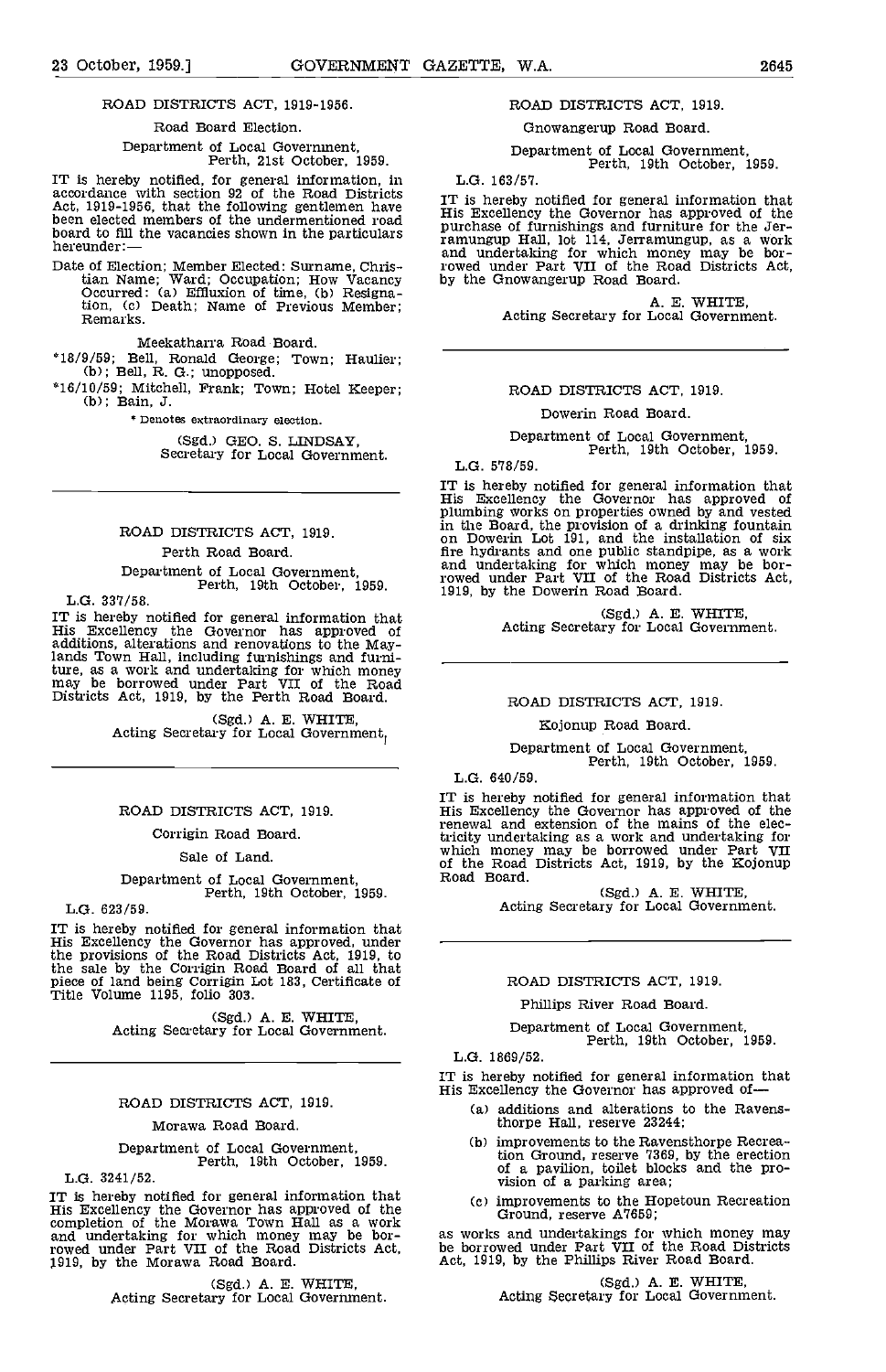and the control of the control of the control of the control of the control of the control of the control of t<br>The control of the control of the control of the control of the control of the control of the control of the c

# ROAD DISTRICTS ACT, 1919.

# Carnamah Road Board. Department of Local Government, Perth, 19th October, 1959.

L.G. 190/58.

IT is hereby notified for general information that  $\begin{array}{cc} \text{IT} & \text{is} \\ \text{His} & \text{Excelency} \\ \text{purchase of two road graders as a work and under} \end{array}$ taking for which money may be borrowed under as a<br>Part VII of the Road Districts Act, 1919, by the be be<br>Carnamah Road Board. Act, 1919, by the Act,

(Sgd.) A. B. WHITE, Acting Secretary for Local Government.

ROAD DISTRICTS ACT, 1919. Northampton Road Board.

Department of Local Government, Perth, 19th October, 1959.

L.G. 36/57.

IT is hereby notified for general information that His Excellency the Governor has approved of im- provements to the Northampton General Cemetery as a work and undertaking for which money may be borrowed under Part VII of the Road Districts Act, 1919, by the Northampton Road Board,

ī

(Sgd.) A. E. WHITE,<br>Acting Secretary for Local Government.

ī

# WESTERN AUSTRALIAN GOVERNMENT TENDER BOARD

#### Accepted Tenders

| Tender<br>Board<br>No. | Date            | Contractor                                  | Sched-<br>ule<br>No.  | Particulars                                                                                                                                                                                                                                   | Department<br>concerned            | Rato                                             |
|------------------------|-----------------|---------------------------------------------|-----------------------|-----------------------------------------------------------------------------------------------------------------------------------------------------------------------------------------------------------------------------------------------|------------------------------------|--------------------------------------------------|
| 1156/59                | 1959<br>Oct. 15 | A. Bailey, Balingup                         | 687A,<br>1959         | Supply of Jarrah Piles for Bus-<br>selton Jetty                                                                                                                                                                                               | $P.W.D.$<br>                       | £25 each                                         |
| 899/59                 | do.             | Western Machinery Co.<br>Pty Ltd.           | 548A,<br>1959         | Supply of Portable Electric<br>Hand Grinder                                                                                                                                                                                                   | Forests<br>                        | £37 16 <sub>8</sub> , 6d.                        |
| 383/59                 | do.             | Develop-<br>Telematic<br>ments              | 233A,<br>1959         | Supply of Paging and Division<br>Warning System Equipment<br>for Parliament House, as fol-<br>lows :—                                                                                                                                         | P.W.D.                             |                                                  |
|                        |                 |                                             |                       | Division Warning System<br>Paging System                                                                                                                                                                                                      | .<br><br>.<br>                     | £545<br>£135                                     |
| 1067/59                | do.             | Atkins $(W.A.)$ Ltd.                        | 653A,<br>1959         | Supply of Dish Washing Ma-<br>chine                                                                                                                                                                                                           | P.W.D.<br>                         | £285                                             |
| 1151/59                | do.             | S. J. Brown<br>                             | 702A,<br>1959         | Supply of Jarrah Electric Light<br>Poles, as follows $-$<br>Item 1<br>$\cdots$                                                                                                                                                                | Govt. Stores                       | $2s$ 10d. per lin. ft                            |
| 1022/59                | do.             | West<br>Australian<br>Funeral Directors     | 616A.<br>1959         | Item 2<br>Supply of Coffins during period<br>1st November, 1959, to 31st<br>October, 1960                                                                                                                                                     | <br>Various<br>$\cdots$            | 3s. 2d. per lin. ft<br>Rates on applica-<br>tion |
| 1101/59                | do.             | Perron Bros. Pty. Ltd.                      | 666A,<br>1959         | Purchase and Removal of Allis<br>Chalmers Grader (MR 83),<br>Serial No. 2E4039, Engine No.<br>214664, with 2 only $11.25 \times$<br>24, and 2 only $6.00 \times 16$<br>Tyres and Wheels                                                       | M.R.D.<br>$\cdots$                 | £105                                             |
| 1147/59                | do.             | <br>                                        | 689A,                 | Purchase and Removal of Motor                                                                                                                                                                                                                 | Forests<br>                        | Details on applica-                              |
| 1123/59                | do.             | $\cdots$<br>.<br>.<br>                      | 1959<br>680A,<br>1959 | Vehicles <i>ex</i> Gnangara<br>Purchase of Motor Cycles as<br>follows :-                                                                                                                                                                      | do.                                | tion                                             |
|                        |                 | G. D. Cowie<br>                             |                       | Item 1<br><br>$\cdots$<br>Item 2<br>$\cdots$<br><br>                                                                                                                                                                                          | <br><br><br><br>$\cdots$<br>       | £10<br>£10                                       |
| 1125/59                | Oot.<br>16      | Soltoggio Bros.<br>$\cdots$<br>$\cdots$<br> | <br>681 A,<br>1959    | Item 3<br>$\ddotsc$<br>$\cdots$<br>Purchase and Removal of Grader<br>and Crawler Tractor ex Har-                                                                                                                                              | <br><br><br><b>Forests</b><br><br> | £11<br>Details on applica-<br>tion               |
| 1102/59                | 15<br>Oct.      | G. A. Wills<br>$\cdots$                     | 668 A.<br>1959        | 78y<br>Purchase and Removal of Mal-<br>colm Moore Grader (MR 191),<br>Serial No. 91, with Fordson<br>Tractor and Perkins Engine,<br>No. 3054559, and 2 only                                                                                   | M.R.D.<br>.                        | £150 17s.6d.                                     |
| 1100/59                | do.             | Soltoggio Bros.<br>$\cdots$                 | 660A.<br>1959         | 13.00 $\times$ 20 Tyres and Wheels<br>Purchase and Removal of Mal-<br>colm Moore Diesel Grader<br>(MR 105) and Fordson Major<br>Tractor with Perkins P6 En-<br>gine, Serial No. 3048473, and<br>$2$ only $13 \cdot 00 \times 24$ and $2$ only | do.<br><br>                        | £129                                             |
| 1099/59                | do.             | F. W. Lange<br>$\cdots$                     | 662A.<br>1959         | $7.50 \times 20$ Tyres and Wheels<br>Purchase and Removal of Mal-<br>colm Moore Grader (MR 58)<br>with Fordson Major Tractor,<br>Engine No. R31095, and 2<br>only 13 00 x 24 and 2 only                                                       | do.<br>$\cdots$<br>                | ±75                                              |
| 1158/59                | do.             | Western Trading Co.                         | 688A.<br>1959         | $7.50 \times 20$ Tyres and Wheels<br>Purchase and Removal of Al-<br>ternator and Switchboard                                                                                                                                                  | Forests                            | -627                                             |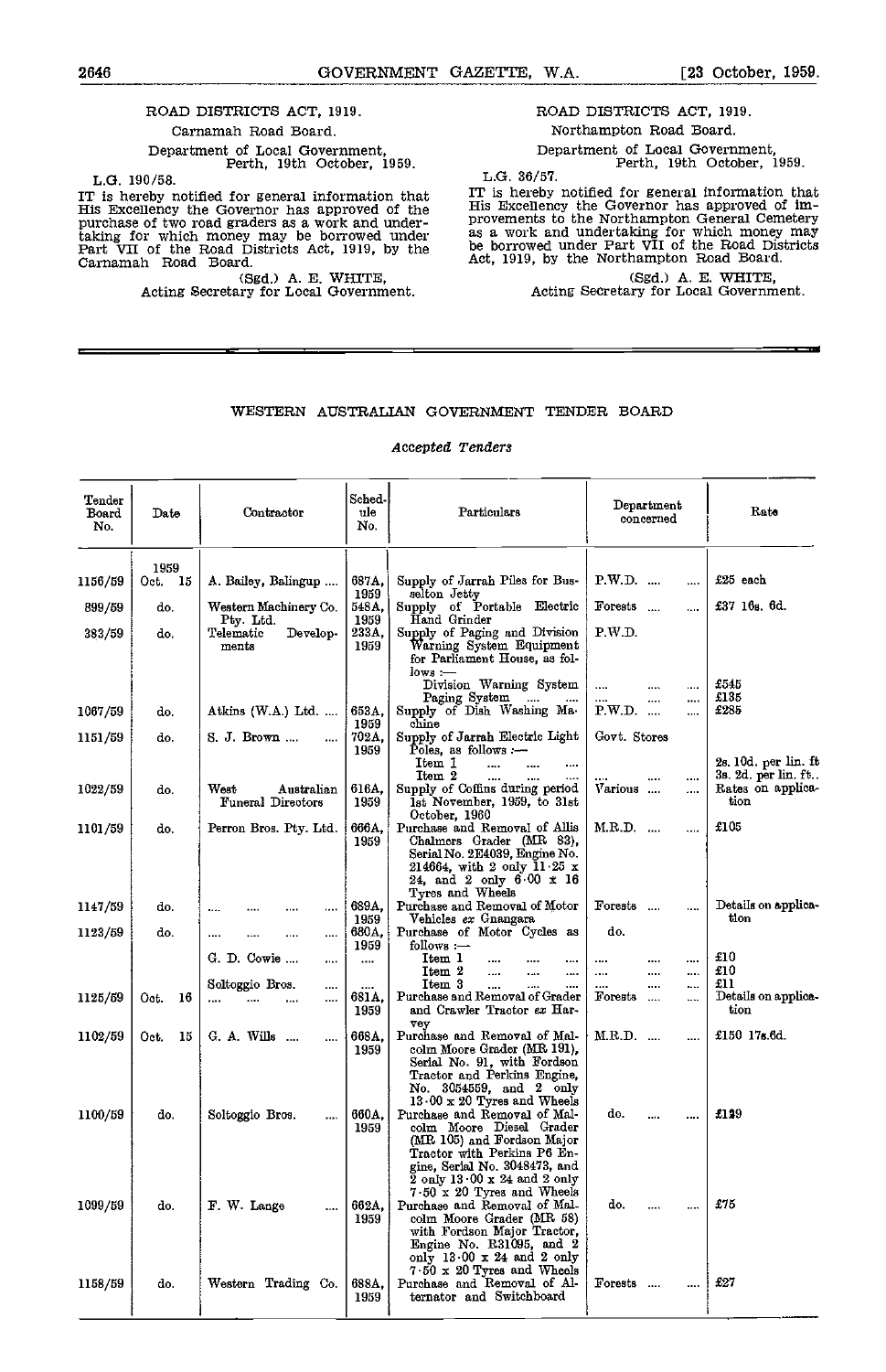# WESTERN AUSTRALIAN GOVERNMENT TENDER BOARD-continued

Tenders for Government Supplies

| Date of<br>Advertising |     | Schedule<br>No. |          | Supplies Required                                                                                                                                                                                                            | Date of<br>Closing       |
|------------------------|-----|-----------------|----------|------------------------------------------------------------------------------------------------------------------------------------------------------------------------------------------------------------------------------|--------------------------|
| 1959                   |     |                 |          |                                                                                                                                                                                                                              | 1959                     |
| Sept.                  | -25 | 721A, 1959†     |          | Generator and Inverters for "Westland "Train<br>$\cdots$<br>                                                                                                                                                                 | Oot.<br>29               |
| Oot.                   | 9   | 773A, 1959      |          | Electric Cooking Equipment-K.E.M.H., Subiaco<br>$\cdots$                                                                                                                                                                     | Oot.<br>29               |
| Oot.                   | 9   | 776A, 1959      |          | <br><br><br>Files for Government Departments, period 1st December, 1959, to 30th De-                                                                                                                                         |                          |
|                        |     |                 |          | oember, 1960                                                                                                                                                                                                                 | 29<br>Oot.               |
| Oot.                   | 9   | 784A, 1959      |          | <b>Sales Control</b><br>and the same company of the same of the same of the same of the same of the same of the same of the same of the<br>$\cdots$<br>$\cdots$<br><br><br>Wiro Mesh Fence at Subiaco Sewerage Station No. 7 | 29<br>Oot.               |
| Oot.                   | 13  | 785A, 1959      | $\cdots$ | $\cdots$<br><br><br>5,000 gallon Tank and Stand for Melville Heights                                                                                                                                                         | 29<br>Oot.               |
| Oot.                   | 13  | 787A, 1959      | $\cdots$ | $\cdots$<br><br><br>Multi-wheel Rollers, Trailer type                                                                                                                                                                        | 29<br>Oot.               |
| Oot.                   | 13  | 790A, 1959      |          | $\sim 10^{-10}$<br>$\cdots$<br>$\cdots$<br><br><br>6,000 oub. yds (more or less) Gravel Ballast                                                                                                                              | 29<br>Oot.               |
| Oot.                   | 16  | 802A, 1959      |          | $\sim$<br>$\cdots$<br>$\cdots$<br><br>4 in. Reinforced Concrete Pipes                                                                                                                                                        | 29<br>Oot.               |
| Oot.                   | 16  | 803A, 1959      |          | <b>Contact Contact</b><br>$\Delta \Delta \Delta \Delta \Delta \Delta \Delta$<br>$\mathbf{r}$<br>$\cdots$<br>$\cdots$<br><br>Measurement Tank for Meter Workshop<br>$\Delta \Delta \Delta \Delta$                             | 29<br>Oot.               |
| Oot.                   | 16  |                 |          | $\sim$<br>1.11<br>$\cdots$<br>$\cdots$                                                                                                                                                                                       |                          |
|                        |     | 805A, 1959      |          | Cartage of Firewood, Claremont Mental Hospital, Lemnos, Greenplace, Sunset<br>and Heathoote                                                                                                                                  |                          |
|                        |     |                 |          | $\cdots$<br>and the same state of<br>$\cdots$<br>$\cdots$<br><br><br>                                                                                                                                                        | 29<br>Oot.               |
| Sept.                  | 15  | 696A, 1959*†    | $\cdots$ | Supply of Firefighting Hose and Couplings<br>$\cdots$<br>$\cdots$<br><br><br>                                                                                                                                                | 5<br>Nov.                |
| Oot.                   | 6   | 752A, 1959*     | $\cdots$ | Coopers Black Hoop Iron<br>Staff_Paging System—Wooroloo_Hospital<br>$\cdots$<br><br>$\cdots$<br>                                                                                                                             | 5<br>Nov.                |
| Oot.                   | 13  | 786A, 1959      |          | $\ddotsc$<br>$\cdots$<br>$\ddotsc$<br>                                                                                                                                                                                       | $\overline{5}$<br>Nov.   |
| Oot.                   | 20  | 809A, 1959      | $\cdots$ | F.A.Q. to Prime Wheaten Chaff (re-called)<br>Hot Water Urns and Milk Urns for Albany Hospital<br>$\cdots$<br><br>                                                                                                            | 5<br>Nov.                |
| Oot.                   | 20  | 817A, 1959      |          | <br><br>                                                                                                                                                                                                                     | 5<br>Nov.                |
| Oot.                   | 20  | 821A, 1959      | $\cdots$ | Road-marking Paint<br>and the con-<br>and the same of<br>and the<br>$\cdots$<br>and a<br><br>                                                                                                                                | 5<br>Nev.                |
| Oot.                   | 6   | 746A, 1959      |          | Supply and delivery of diesel shunting locomotives for the North-West<br>$\cdots$                                                                                                                                            | Nov. $12$                |
|                        |     |                 |          |                                                                                                                                                                                                                              | (extended)               |
| Aug.                   | 11  | 587A, 1959†     |          | Capacitors (5,000 KVA and 3,000 KVA)<br>$\cdots$<br><br>                                                                                                                                                                     | Nov. 12                  |
| Sept.                  | 25  | 724A, 1959      |          | Fluorescent Fittings for "Westland" Train<br>$\dddotsc$<br>$\cdots$<br>$\cdots$<br>$\cdots$<br>                                                                                                                              | Nov. 12                  |
| Oot.                   | 9   | 781A, 1959†     |          | Pyramid Diamond-hardness Testing Machine<br>$\cdots$<br><br><br>                                                                                                                                                             | Nov. 12                  |
| Oot.                   | 20  | 815A, 1959      |          | Towed Pneumatio-tyred Broom<br>$\cdots$<br>$\cdots$<br>$\cdots$<br><br>                                                                                                                                                      | $12\phantom{.0}$<br>Nov. |
| Oot.                   | 20  | 816A, 1959      |          | Boiler Firewood, Heathoote Reception Home<br>$\cdots$<br>$\cdots$<br><br>                                                                                                                                                    | Now. 12                  |
| Sept.                  | 25  | 734A, 1959†     | $\cdots$ | Trickling Filter Rotary Distributors-Collie Sewage Treatment<br>Works<br>                                                                                                                                                    | -19<br>Nov.              |
| Oot.                   | 16  | 791A, 1959      | $\cdots$ | 4 in. nominal diameter Cast Iron Pipes<br>$\sim$<br>$\cdots$                                                                                                                                                                 | Nov. 19                  |
| Oot.                   | 20  | 810A, 1959†     | $\cdots$ | <br><br><br>Cylinder-boring Machine<br>$\sim$                                                                                                                                                                                | Nov. 19                  |
| Oot.                   | 20  | 811A, 1959†     |          | $\cdots$<br><br><br><br>Internal Grinding Machine<br>$\mathbf{m}$<br>$\cdots$                                                                                                                                                | Nov. 19                  |
| Oot.                   | 20  | 818A, 1959      | $\cdots$ | $\cdots$<br><br><br><br><br>Cartage of Native Stores from Wyndham to P.M.G. Linesman's<br>Residence,                                                                                                                         |                          |
|                        |     |                 | $\cdots$ | Turkoy Creek                                                                                                                                                                                                                 | Nov. 19                  |
| Oot.                   | 20  | 819A, 1959*†    |          | $\cdots$<br>$\cdots$<br><br>$\cdots$<br><br><br><br>Beef Stockinette Webbing                                                                                                                                                 | -26                      |
|                        | 4   | 671A, 1959      | $\cdots$ | $\cdots$<br>$\ddotsc$<br>$\cdots$<br>$\cdots$<br><br>$\cdots$<br>                                                                                                                                                            | Nev.                     |
| Sept.                  |     |                 | $\cdots$ | 440 Volt 2,000 KVA Feeder Voltage Regulator<br>$\cdots$<br><br>                                                                                                                                                              | 3<br>Dec.                |
|                        |     |                 |          |                                                                                                                                                                                                                              | 1960                     |
| Oot.                   | 2   | 745A, 1959*†    |          | Mechanical self cleaning strainers for condenser cooling water<br><br>                                                                                                                                                       | 7<br>Jan.                |
|                        |     |                 |          |                                                                                                                                                                                                                              |                          |

\* Documents available from Agent General for WA., 115 The Strand, London, W.C. 2.

t Documents available for inspection only at W.A. Government Liaison Offices, Melbourne and Sydney. Addresses-Liaison Offices-W.A. Government Liaison Office,

Room 25, 2nd Floor, M.L.C. Buildings, 305 Collins Street, Melbourne.

WA. Government Liaison Office, Room 105, 82 Pitt Street, Sydney. Agent General for W.A., 115 The Strand, London, W.C. 2.

#### For Sale by Tender

| Date of<br>Advertising |                  | Schedule<br>No.            | For Sale                                                                                                                                                      | Date of<br>Closing |
|------------------------|------------------|----------------------------|---------------------------------------------------------------------------------------------------------------------------------------------------------------|--------------------|
| 1959                   |                  |                            |                                                                                                                                                               | 1959               |
| Oot.                   | $\boldsymbol{2}$ | 744A, 1959†<br>$\cdots$    | Non-ferrous sections<br><br><br><br><br>                                                                                                                      | 29<br>Oot.         |
| Oot.                   | 6                | 764A, 1959<br>$\cdots$     | I.B.C. pumping plant, ex Main Roads Department, Derby<br>$\cdots$<br><br>                                                                                     | 29<br>Oot.         |
| Oot.                   | 9                | 779A, 1959<br>$\cdots$     | Miscellaneous Surplus Materials<br>$\cdots$<br>$\cdots$<br>$\cdots$<br><br>                                                                                   | 29<br>Oot.         |
| Oot.                   | 9                | 782A, 1959<br>$\cdots$     | Surplus Electric Motors and 1 only 36 in. Pump ex Melville<br><br><br>                                                                                        | 29<br>Oot.         |
| Oot.                   | 16               | 792A, 1959<br>$\cdots$     | Armstrong Holland Diesel Grader<br><br>$\cdots$<br><br><br><br>                                                                                               | 29<br>Oot.         |
| Oot.                   | 16               | 793A, 1959<br>$\cdots$     | 1953 Landrover (WAG 788)<br><br><br><br><br><br><br>                                                                                                          | 29<br>Oot.         |
| Oot.                   | 16               | 794A, 1959<br>$\cdots$     | International L110 Utility (WAG 2606)<br><br><br><br><br>                                                                                                     | 29<br>Oot.         |
| Oot.                   | 16               | 795A, 1959<br>$\cdots$     | Tomlinson 25 owt. Crab Winch<br><br><br><br>$1.11 - 1.02$<br><br>                                                                                             | 29<br>Oot.         |
| Oot.                   | 16               | 796A, 1959<br><b>A 800</b> | Maloolm Moore Grader (PW 48)<br>$\cdots$<br><br><br><br><br>1.111                                                                                             | 29<br>Oot.         |
| Oot.                   | 16               | 797A, 1959<br>$\cdots$     | Allam Conorete Vibrator (PW 14)<br>$\cdots$<br>$\cdots$<br><br><br><b>NAME</b><br>                                                                            | 29<br>Oot.         |
| $\mathbf{O}$ ot        | 16               | 798A, 1959<br>$\cdots$     | Stalker Pump and Roseberry 3 h.p. Engine<br>$\cdots$<br>1.1.4<br>1.111<br>$\cdots$<br>                                                                        | 29<br>Oot.         |
| Oot.                   | 16               | 801A, 1959<br>$\cdots$     | International W4 Tractor<br><br>1.111<br><br><br><br>                                                                                                         | 29<br>Oot.         |
| Oot.                   | 16               | 799A, 1959<br>             | International Utility ex Roebourne<br>$\cdots$<br>$\cdots$<br><br><br>1.11<br>                                                                                | 5<br>Nov.          |
| Oot.                   | 16               | 800A, 1959<br>$\cdots$     | International L110 Utility ex Geraldton<br>$\cdots$<br><br><br><br>                                                                                           | 5<br>Nov.          |
| Oot.                   | 20               | 806A, 1959<br>             | Fiat Crawler Tractor (MR 202) (re-called)<br><br><br><br><br>                                                                                                 | 5<br>Nov.          |
| Oot.                   | 20               | 807A, 1959<br>$\cdots$     | Fiat Crawler Tractor (MR 210) (re-called)<br><br><br><br><br>                                                                                                 | 5<br>Nov.          |
| Oot.                   | 20               | 808A, 1959<br>             | Fiat Crawler Tractor (MR 198) (re-called)<br><br><br>1.1.1<br><br>                                                                                            | Ġ<br>Nov.          |
| Oot.                   | 20               | 814A, 1959<br>$\cdots$     | Vanguard 1950 Panel Van (WAG 2368)<br><br><br><br><br>                                                                                                        | 5<br>Nov.          |
| Oot.                   | 20               | 820A, 1959<br>$1 - 1$      | Unserviceable Lead Batteries<br>$\cdots$<br><br><br><br><br><br>                                                                                              | 5<br>Nov.          |
| Oot.                   | 16               | 789A, 1959<br>$\cdots$     | Spare Parts for Motor Vehicles<br>$\sim$ $\sim$<br>$\cdots$<br>$\cdots$<br><br><br><br>$\begin{array}{ccc} \bullet & \bullet & \bullet & \bullet \end{array}$ | 12<br>Nov.         |
| Oot.                   | 20               | 812A, 1959<br>$\cdots$     | Short Engine ex M.R.D., Port Hedland<br>$\cdots$<br><br><br>an an<br>                                                                                         | 12<br>Nov.         |
| Oot.                   | 20               | 813A, 1959<br>$\cdots$     | Air Compressor, Ingersoll Rand (PW 49)<br>1.1.1<br><br><br><br>٠                                                                                              | 12<br>Nov.         |
|                        |                  |                            |                                                                                                                                                               |                    |

Tenders addressed to the Chairman, Government Tender Board, 74 Murray Street, Perth, will be received for the above. mentioned supplies until 10 a.m. on the dates of closing.

Tenders must be properly indorsed on envelopes otherwise they are liable to rejection.<br>Tender forms and full particulars may be obtained on application at the Tender Board Office, 74 Murray Street, Perth.<br>No Tender necessa

t Documents available for inspection only at WA. Government Liaison Offices, Melbourne and Sydney.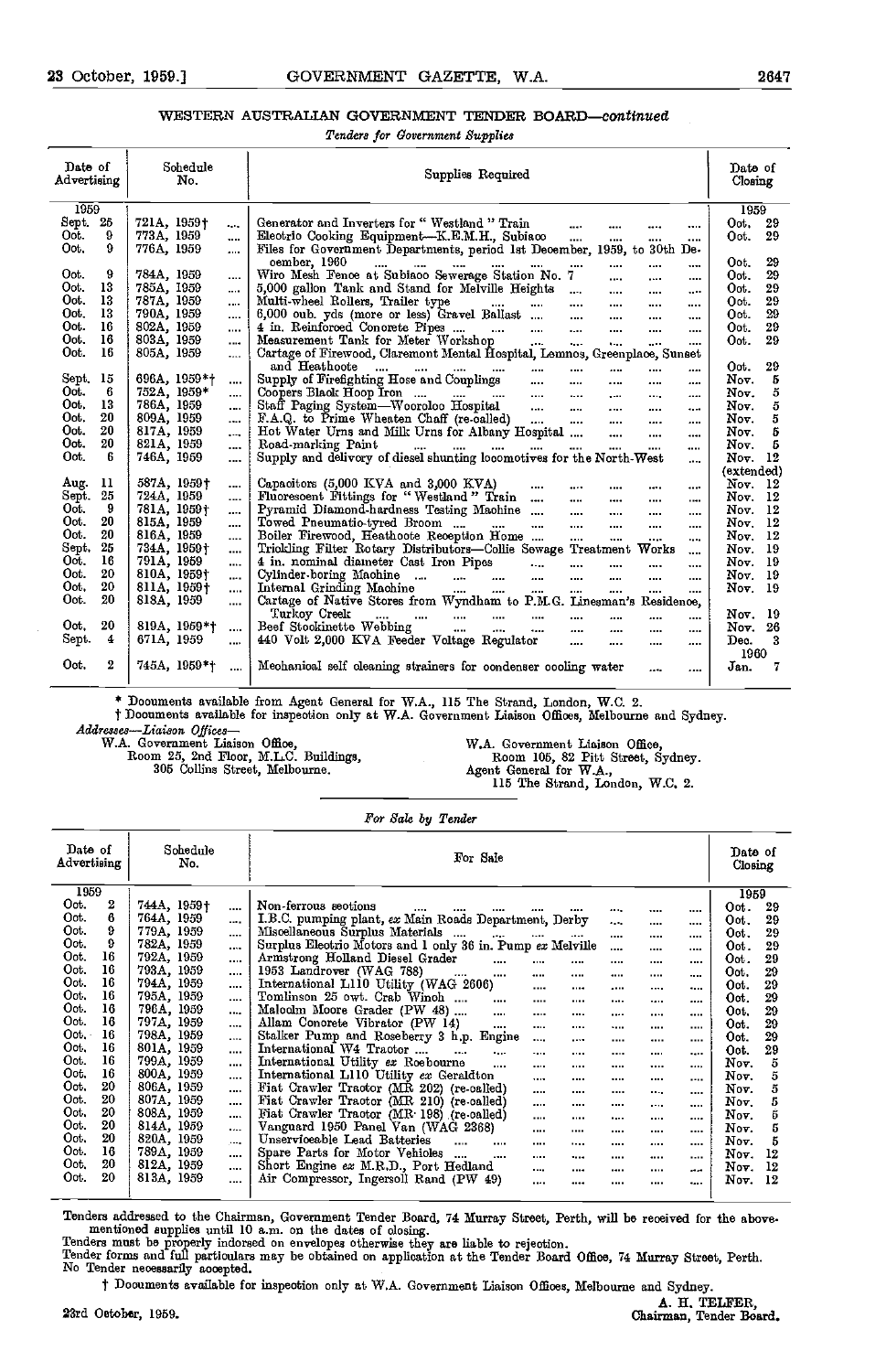#### STATISTICS ACT, 1907-1956.

Government Statistician's Office, Perth, 23rd October, 1959.

THE Government Statistician hereby gives notice that, under and for the purpose of the regulations made and in force under the Statistics Act, 1907–<br>1956, the notification of prescribed persons for the purpose of supplying statistical information relating to ships' stores, and the periods at which such information is to be supplied, as published in the Government Gazette of the 9th February, 1940, is amended as set out in the Schedule hereunder.

R. J. LITTLE, Government Statistician.

#### Schedule.

In Part I of the Schedule contained in the notice as published on page 195 of the Government Gazette of the 9th February, 1940, omit all words in paragraph 5 under the headings:—

Persons Determined as Prescribed. Persons under Regulation 3.

and substitute the following:-

5.Ships' Stores. Any ship's owner, or his agent, who purchases stores for supply to Interstate vessels proceeding to a by the port in another Australian State. following

# REGISTRATION OF MINISTERS. (Pursuant to Part III of the Registration of Births, Deaths and Marriages Act, 1894-1956.)

Registrar General's Office, Perth, 21st October, 1959. Appointments.

IT is hereby published, for general information, ments<br>that the undermentioned ministers have been duly 1053 registered in this office for the Celebration of inguistered in this office for the Celebration of inguistance<br>Marriages throughout the State of Western Aus-<br>tralia:— Sep

R.G. No.; Date; Name; Address of Residence; Registry District.

Roman Catholic.

2030/57; 8/10/59; Rev. William John Cagney, October, 1959.<br>O.M.I.; Bishop's House, Geraldton; Geraldton.

2068/59; 12/10/59; Rev. Bertram Richard Adderley; The Catholic Presbytery, Narrogin; Williams. E. J. BROWNFIELD,<br>Registrar General.

#### APPOINTMENT.

(Under Section 6 of the Registration of Births, Deaths and Marriages Act, 1894-1956.)

Registrar General's Office, Perth, 21st October, 1959.

THE following appointment has been approved:— $R.G. No. 155/57$ —Sergeant Harold Thomas Pur-<br>kiss, as Assistant District Registrar of Births and for sec<br>Deaths for the Wellington Registry District, to for no<br>maintain an office on leave of Sergeant Bertram James Coen; appointment to date from 9th October, 1959.

E. J. BROWNFIELD Registrar General.

# COAL MINES REGULATION ACT, 1946.

Department of Mines, Perth, 30th September, 1959.

THE Hon. Minister for Mines has been pleased<br>to make the following appointment:—

Daniel Kenneth Davies, as Owners' Representative on the Board of Trustees of the Collie Coal Mines Accident Relief Fund Trust for a further<br>period of 12 months from the 28th day of Sep-<br> tember, 1959. A. II. TELFER, Under Secretary for Mines.

### MINING ACT, 1904-1957.

Appointments.

Department of Mines, Perth, 14th October, 1959.

HIS Excellency the Governor in Executive Council has been pleased to make the following appoint-<br>ments:-

1053/47.Thomas Harford Meyer, as Acting Min-ing Registrar, Broome, during the absence of the Mining Registrar on leave, to date from the 17th September, 1959.

September, 1959.<br>
718/50.—Kevin William Sheedy, as Acting Mining Registrar, Carnarvon, during the absence of the Mining Registrar on leave, to date from the 5th October, 1959.<br>
A, H. TELFER, Under Secretary for Mines.

#### MINING ACT, 1904-1957.

Notice of Intention to Forfeit Leases for Non-Payment of Rent,

Department of Mines, Perth, 2nd October, 1959.

IN accordance with section 97 of the Mining Act, 1904-1957, notice is hereby given that, unless the rent due on the undermentioned leases be paid on or before the 16th November, 1959, it is the intention of the Governor, under the provisions of section 98 of the Mining Act, 1904-1957, to forfeit such leases for breach of covenant, viz., for non-payment of rent.<br>A. H. TELFER, Under Secretary for Mines.

#### PILBARA GOLDFIELD.

Marble Ear District.

# Gold Mining Leases.

#### No.; Name; Registered Holder.

930-ALEXANDER; Baker, John Chaffey.

1089-REPEATER; Baker, John Chaffey.

- 1095-MT. PROPHECY NORTH; Thompson, Don-<br>ald Robert Powell.
- 1096-MOUNT PROPHECY; Thompson, Donald Robert Powell.
- 1097-PERSEVERANCE; Thompson, Donald Robert Powell.

Nature of Statistical Information

Return of ships' stores supplied to interstate vessels during each calendar month is to be submitted by the 15th day of the month next following that to which it relates.

Required, and Periods at which such Information is to be Sup- plied.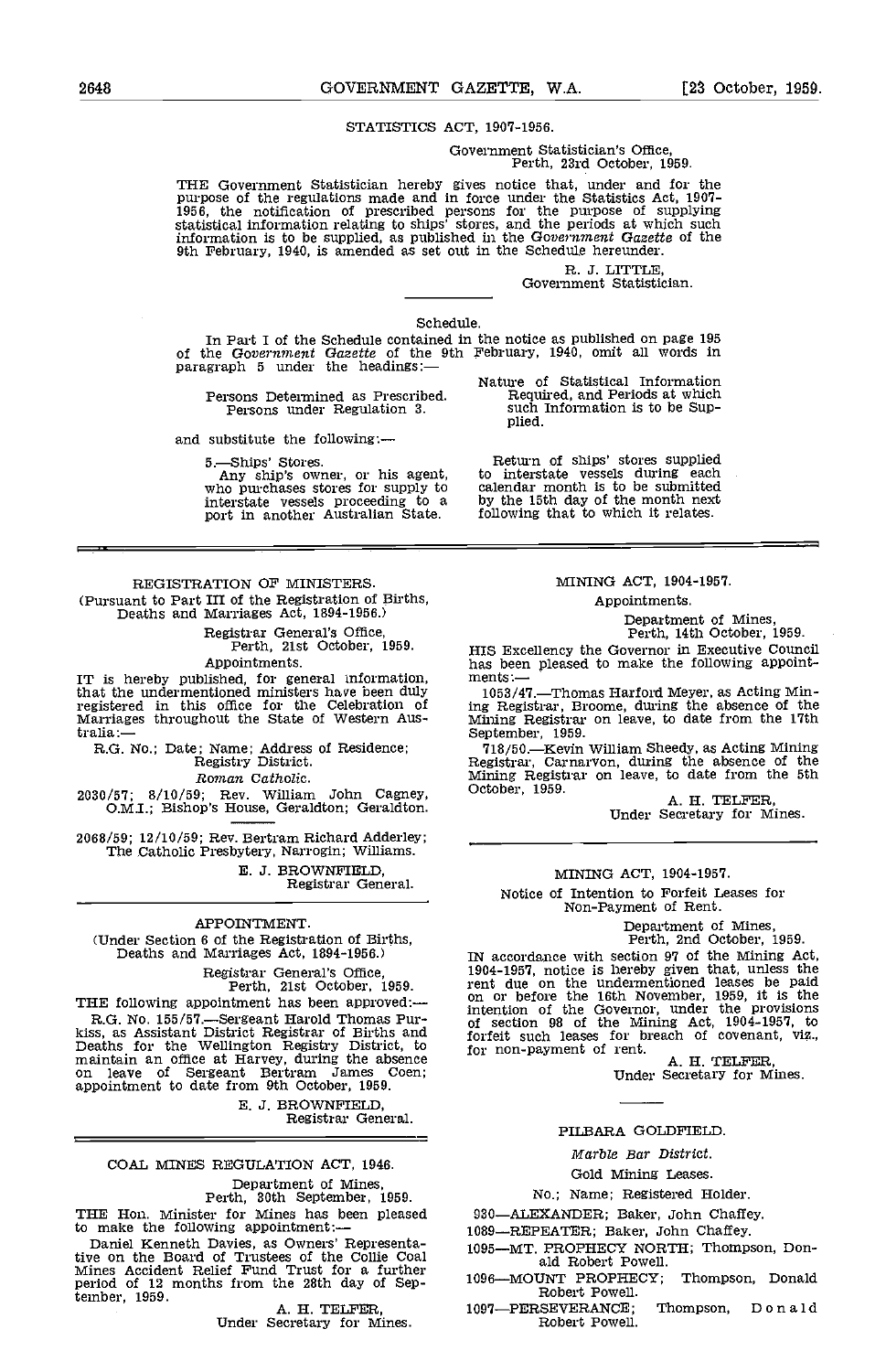- 1115-LALLA ROOKH; Williams, Alexander<br>Richard. Richard.
- 1116-LONG SHOT; Williams, Alexander Richard.
- 
- 
- 
- 1117—STRAY SHOT; Williams, Alexander Richard.<br>
1121—LITTLE PORTREE; Baker, John Chaffey.<br>
1125—LAURA DAWN; Baker, John Chaffey.<br>
1111B-<br>
1148—KITCHENER DEEPS; Bamboo Creek Gold<br>
Mines No Liability.<br>
1152—PERSEVERANCE DEEPS
- 
- 
- boo Creek Gold Mines No Liability.<br>1155—MT. PROPHECY WEST; Bamboo Creek<br>Gold Mines No Liability.<br>1156—PERSEVERANCE WEST; Bamboo Creek
- 
- 
- Gold Mines No Liability.<br>
1172—KITCHENER WEST; Bamboo Creek Gold<br>
Mines No Liability.<br>
1173—BAMBOO QUEEN WEST; Bamboo Creek 5803E-<br>
6000 MINES NO Liability.<br>
1174—BONNIE DOONE; Bamboo Creek Gold Mines<br>
No Liability.<br>
1175—
- 
- 
- 
- 
- Mines No Liability.

Nullagine District.

#### Gold Mining Lease.

229L-BARTON; Heath, James Jefferies Hodsoll.

Residential Leases.

3L—LIMESTONE CAMP; Wright, Ernest Archibald 2253W—NEW MEXICO SOUTH; Camilleri, Oliver<br>Maynard, and Hancock, Langley George. Maynard, and Hancock, Langley George.

#### MURCHISON GOLDFIELD

Meekatharra District.

Gold Mining Leases.

- 1551N—NEW WATERLOO; Fisher, William Edwin.
- 1979N-BURNAKURA MAID; Hill 50 Consolidated No Liability.<br>
1980N—BURNAKURA LADY—Threadgold, Eric
- 
- Bleechmore.<br>1981N-BURNAKURA GIRL; Threadgold, Eric  $919G - TWO$  D's WEST; Bright, William. Bleechmore.

#### Cue District.

## Gold Mining Leases.

- 
- 
- 2237-GIDGIE; Bozanich, John.<br>2241-EAGLEHAWK; Brega, Enrico.<br>274-SILVER CITY; Farrelly, John and McIlwee,<br>PREE STREET; Farrelly, John and McIl. 1327R-NIL
- 2275-HOPE STREET; Farrelly, John, and McIl-<br>wee, Francis.<br>2282-ORANGE BELL; Farrelly, John, and McIl-<br>wee, Francis.
- 

#### Day Dawn District.

Gold Mining Leases.

- 
- 
- 669D-CASSIDY'S HOPE; Sceresini, Antonio, Sceresini, Ardelio, Brega, Enrico and
- Cassidy, James Edward.<br>670D—ECLIPSE NORTH; Zadow, John Claude.<br>676D—ECLIPSE AMALGAMATED NOR T H;<br>Zadow, John Claude.
- 

#### Mount Magnet District.

#### Gold Mining Lease.

1455M—EVENING STAR; Jewell, Horace, and <sup>4362–</sup> Slavin, Catherine.<br>PEAK HILL GOLDFIELD.

#### Gold Mining Lease.

568P-HORSESHOE LIGHTS; Edwards, Ronald William.

#### EAST MURCHISON OOLDFIELD

#### Black Range District.

Gold Mining Lease.

1111B-BARRAMBIE; Burt, Richard Paull Septi-<br>mus. Brown, Harold Lonergan, and Brown, Harold Lonergan, and Phillips, William Thomas.

#### Wiluna District.

#### Gold Mining Lease.

280J-LAKE VIOLET CONSOLS DEEPS-Jones, Thomas John.

#### EAST COOLGARDIE GOLDFIELD

#### East Coolgardie District.

# Gold Mining Leases.

- 
- 
- 5415E—RETURN; Wood, William Henry.<br>5803E—MENTOR; Wood, William Henry.<br>5852E—PEDESTAL; Connolly, Harold Stanley.<br>6032E—DRYMOUNT; Pascoe, Edmund James
- Ernest.
- 
- 
- 
- 1184—BULLETIN WEST; Bamboo Creek Gold 6568E—VANEZIA; Capello, Giacomo, De Biasio,<br>Mines No Liability.<br>1185—BULLETIN EAST; Bamboo Creek Gold Guiseppe, and Marchi, Silvio. 6091E-LESANBEN; Orr, James Joseph.<br>6213E-PAULINE; Holman, Archibald Kenneth.<br>6562E-BRETVIC; Sheehan, William John, and<br>Turich, Nicholas.<br>6568E-VANEZIA; Capello, Giacomo, De Biasio,<br>Guiseppe, and Marchi, Silvio.
	- Bulong District.

# Gold Mining Leases.

1311Y-BLUE QUARTZ; Jones, Barton Cecil.

## BROAD ARROW GOLDFIELD

# Gold Mining Leases.

- 
- 
- 
- 2279W—NEW MEXICO; Camilleri, Oliver John, and White, Andrew Francis.<br>
2279W—NEW MEXICO; Camilleri, Oliver John, and White, Andrew Francis, and Camilleri, Oliver John.

#### NORTH COOLGARDIE GOLDFIELD

#### Niagara District.

Gold Mining Leases.<br>919G—TWO D's WEST; Bright, William.

- - Ularring District.

# Gold Mining Lease.

110111EMERALD; Bassett, Ernest Robert.

#### Yerifla District.

Gold Mining Lease.

DESPERANDUM; Marr, William Robert John.

#### MT. MARGARET GOLDFIELD

- Mt. Margaret District.
- 
- 
- 664D—ECLIPSE; Zadow, John Claude. 24787—LANCEFIELD, Cause, Do.<br>667D—ECLIPSE EXTENDED; Zadow, John Claude, 2489T—WEDGE; Cable, Douglas.<br>668D—ECLIPSE AMALGAMATED; Zadow, John Claude. Mt Morgans Distr Gold Mining Leases.<br>2445T—LANCEFIELD; Cable, Douglas.<br>2478T—LANCEFIELD NORTH; Cable, Douglas.
	- Mt. Morgans District.

# Gold Mining Lease.

560F-QUEEN OF THE MAY; Pike, James Albert.

## YILGARN GOLDFIELD Gold Mining Leases.

PRIVATE PROPERTY. Gold Mining Leases. 81PP—GOLDEN VIEW; Grace, William James,

4250—PALMERSTON; Grace, William James.<br>4345—SPEEDIE; Grace, William James.<br>4362—NORTH STAR; Grace, William James.

and Coward, William.<br>89PP—PABLO; de Mamiel, Philip Francis.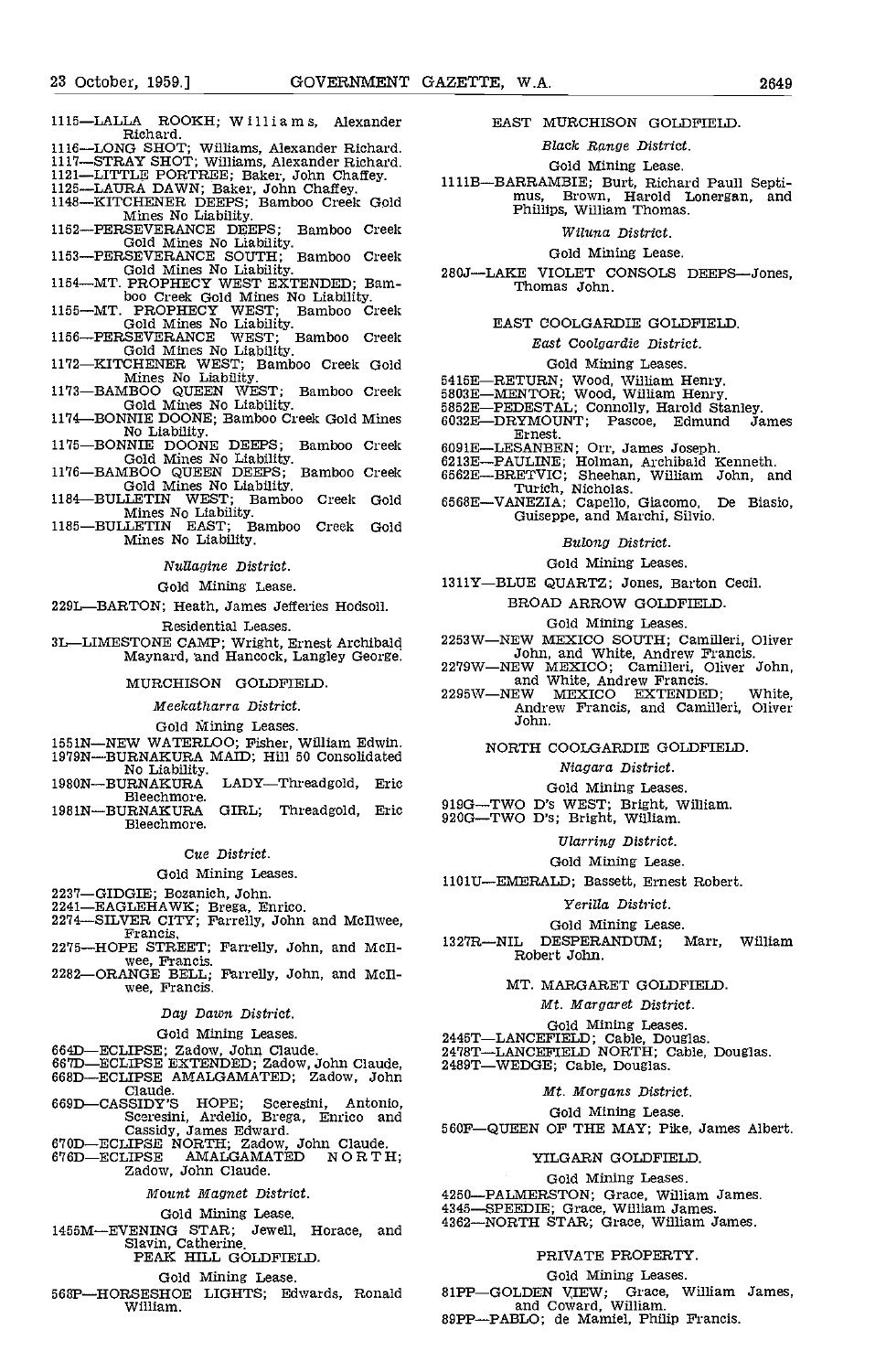# YALGOO GOLDFIELD. Gold Mining Lease. 1225—AUSTIN MARTHA; Grose, Charles, Grose, Albert Franklin, Grose, Albert Raymond<br>Nicholas, and Grose, Charles William James. COOLGARDIE GOLDFIELD. Coolgardie District.

Gold Mining Leases.<br>5293—TWO BOYS; Chick, Alfred Cedric. 5293TWO BOYS; Chick, Alfred Cedric. 5986JENNY WREN; Meadows, Sydney Charles, and Bail Robert McLean. 5992—PREJUDICE; Williams, Henry James, Smith, Laurence Albert and Smith, Edward.

INSPECTION OF MACHINERY ACT, 1921-1954.

Appointment.

Department of Mines, Perth, 14th October, 1959.

1256/ 22.

HIS Excellency the Governor in Executive Council<br>has been pleased to approve of the appointment of<br>Eric John McManis, Senior Inspector of Machin-<br>ery, as a member of the Board of Examiners for<br>Engine Divers, in accordance

A. H. TELFER,<br>Under Secretary for Mines.

# MINING ACT, 1904-1957

Department of Mines, Perth, 14th October 1959.

IT is hereby notified that, in accordance with the provisions of the Mining Act, 1904-1957, His Excellency the Governor in Executive Council has been pleased to deal with theundermentioned Applications for a Lease, Tailings License, and Temporary Reserves as shown below.

> (Sgd.) A. H. TELFER, Under Secretary for Mines.

The undermentioned Application for a Gold Mining Lease was approved, subject to survey :-

| Goldfield |      |  | District | No. of Application |                 |                 |  |
|-----------|------|--|----------|--------------------|-----------------|-----------------|--|
| Murchison | ---- |  |          | $\cdots$           | Meekatharra<br> | <br><br>1989N*. |  |

\* Conditionally.

The undermentioned Application for a License to Treat Mining Material was approved conditionally :-

| No.           | Corres.<br>No. | Licensee                     | Goldfield             | Locality             | Period                                        |
|---------------|----------------|------------------------------|-----------------------|----------------------|-----------------------------------------------|
| 1422H (1P/59) | 804/59         | Thomas Leslie Park-<br>inson | Peak Hill<br>$\cdots$ | Kumarina<br>$\cdots$ | Twelve months from the 1st November.<br>1959. |

The undermentioned Temporary Reserves have been approved conditionally :-

| No.       | Corres.<br>No. | Occupier                                   | Term                                   | Locality                                           |  |  |  |  |  |
|-----------|----------------|--------------------------------------------|----------------------------------------|----------------------------------------------------|--|--|--|--|--|
| 1737H     | 782/59         | Great Western Consolidated<br>No Liability | Six months from 2nd September,<br>1959 | South-east of Marvel Loch, Yilgarn Gold-<br>field. |  |  |  |  |  |
| 1738H     | 782/59         | Great Western Consolidated<br>No Liability | Six months from 2nd September.<br>1959 | South-east of Marvel Loch, Yilgarn Gold-<br>field. |  |  |  |  |  |
| 1739H     | 782/59         | Great Western Consolidated<br>No Liability | Six months from 2nd September.<br>1959 | South-east of Marvel Loch, Yilgarn Gold-<br>field. |  |  |  |  |  |
| 1740H     | 782/59         | Great Western Consolidated<br>No Liability | Six months from 2nd September,<br>1959 | South-east of Marvel Loch, Yilgarn Gold-<br>field. |  |  |  |  |  |
| $1741\Pi$ | 782/59         | Great Western Consolidated<br>No Liability | Six months from 2nd September,<br>1959 | South-east of Marvel Loch, Yilgarn Gold-<br>field. |  |  |  |  |  |
| 1742H     | 782/59         | Great Western Consolidated<br>No Liability | Six months from 2nd September,<br>1959 | South-east of Marvel Loch, Yilgarn Gold-<br>field. |  |  |  |  |  |

The authority granted to occupy conditionally the undermentioned Temporary Reserve has been extended :-

| Corres.<br>No.<br>No. | Occupier | ${\rm Term}$ | Locality                                                                                                       |
|-----------------------|----------|--------------|----------------------------------------------------------------------------------------------------------------|
| 1687H                 |          | tember, 1959 | 145/59   Moore Prospecting Pty. Ltd.   Six months from the 25th Sep.   North of Carnarvon, Gascoyne Goldfield. |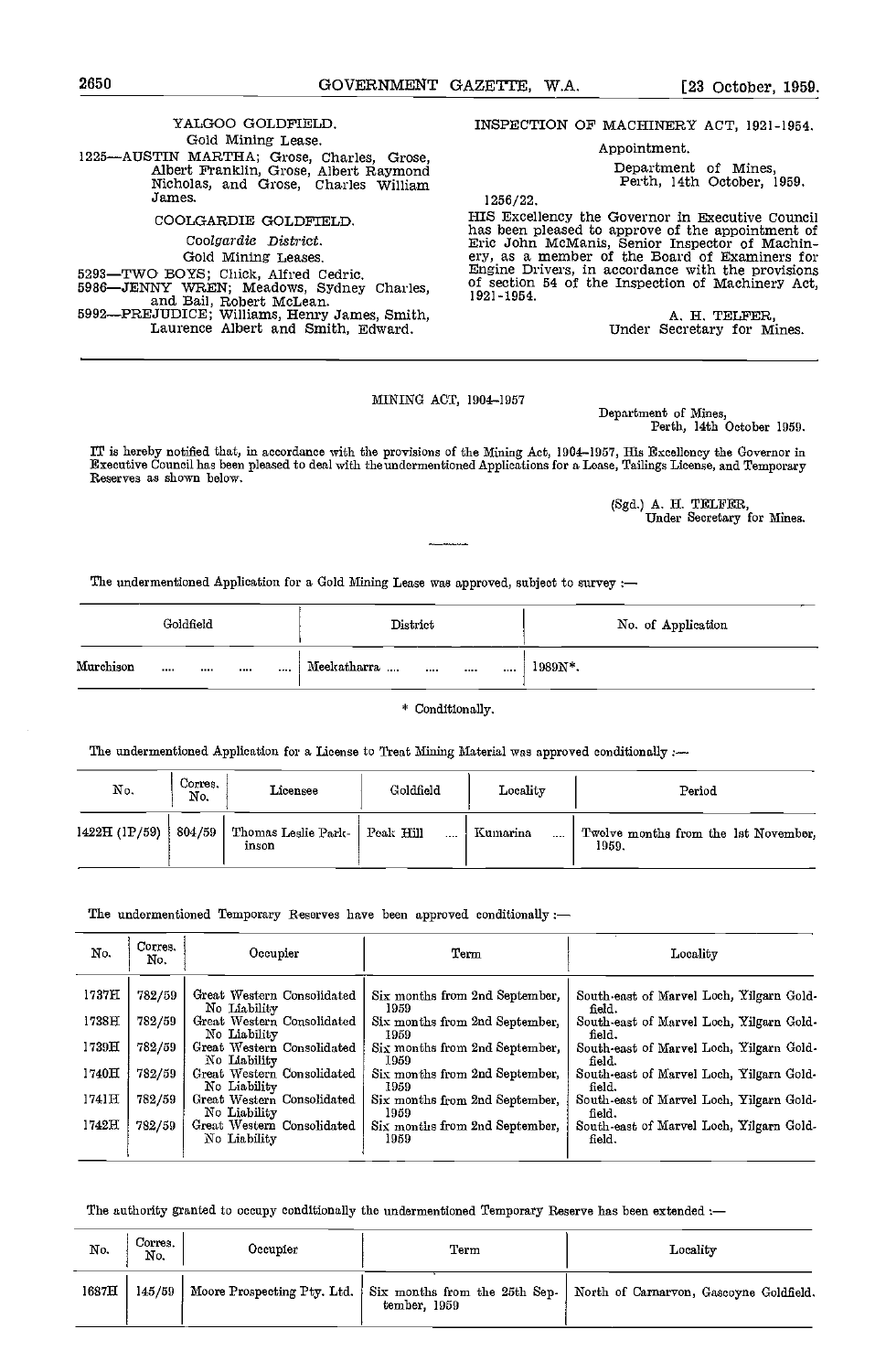# No. 11 of 1959

# (Registered 25th August, 1959.)

THIS agreement made in pursuance of the 'In- dustrial Arbitration Act, 1912-1952" this 3rd day of August 1959, between The West Australian Gold (d)<br>
Mining Clerks Association Industrial Union of servic<br>
Workers (hereinafter called "the Union") of the<br>
one part, and Lake View and Star Limited (herein-<br>
no fa<br>
after

1. Title,

This Agreement shall be known as the "Clerks (Goldmining) Agreement."

2. Arrangement,

- Title.
- $\mathbf{2}$ Arrangement. Term,
- 3.
- 4 Area.
- 5.
- $\overline{6}$ .
- Definition.<br>Weekly Hiring. 7.
- Hours of Duty.<br>Overtime. 8.
- 9.
- $10<sup>2</sup>$
- Meal Allowance.<br>Rates of Pay. 11.
- District Allowance. 12.
- 13. No Reduction.
- 14.
- 15.
- Sick Pay.<br>Holidays.<br>Annual Leave. 16.
- 17.
- Annual Leave.<br>Board of Reference.<br>Aged and Infirm Workers. 18
- 19
- Proportion of Juniors.<br>Junior Workers' Certificate.  $20.$
- $21.$ Certificate of Service. Record.
- $\overline{22}$ .
- 23.
- Right of Entry. Long Service Leave. 24.

#### 3. Term.

#### Area.

This Agreement shall apply to the goldmining in-<br>
dustry and shall operate over the Yilgarn, Cool-<br>
gardie, Broad Arrow, Dundas, Phillips River, East<br>
Coolgardie, North Coolgardie, North East Cool-<br>
gardie, M. Margaret, Ea Western Australia comprised within the 14th and 26th parallels of latitude.

#### Scope.

This Agreement shall apply to General Clerks (including telephone assistants and messengers where such workers do clerical work) in the gold- mining industry in the area specified in Clause 4.

#### 6. Definitions.

(a) "General Clerk" means an employee, male or female, employed by an employer exclusively or principally on clerical work, and shall include a typist, stenographer, telephonist and operator of calculating or ledger-keeping machines, but shall not include-

- (1) An Accountant or assistant Accountant providing such Accountant or assistant Accountant is in receipt of a salary not less than an "A" Grade Clerk.
- A male employee in receipt of a margin of £7 8s. ld. per week over the basic wage and industry allowance.
- (iii) A female employee in receipt of a margin ordinary time in addition to the weekly wage.<br>
of  $£2$  10s. 11d, per week over the female (d) Overtime shall only be worked under direct<br>
basic wage and female proportion of industry allowance.

"Adult" means any person, male or female, over the age of twenty-one (21) years, or a worker in receipt of at least the prescribed adult rate.

"Junior" means any person, male or female, under the age of twenty-one (21) years who is in receipt of less than the prescribed adult rate.

"Casual worker" means any worker whose services are dispensed with by the employer through no fault of the worker before he shall have comno fault of the worker before he shall have completed a week of his engagement.

#### 7. Weekly Hiring.

(a) The contract of hiring shall be by the week and a week's notice of intention to terminate the employment shall be given on either side, except in the case of casual workers.

The employer shall be under no obligation to pay for any day not worked upon which the worker is required to present himself for duty, except such absence from work is due to illness and comes within the provisions of Clause 14 or such absence is on account of holidays to which the worker is entitled under the provisions of the Agreement.

This clause does not affect the right to dis- miss for misconduct, and in such case wages shall be paid up to the time of dismissal only, and the worker shall lose all rights under Clause 16.

(d) The employer shall be entitled to deduct<br>payment for any day or portion of a day upon<br>which the worker cannot be usefully employed be-<br>cause of any strike by employees covered by this<br>Agreement or unions affiliated wi

#### 8. Hours of Duty.

Forty (40) hours, exclusive of meal times, shall constitute a week's work. For mines situated at Kalgoorlie, Boulder, Coolgardie and Norseman, these hours shall be worked from Monday to Fri- day inclusive.

The term of this Agreement shall be for a period (b) For mines situated outside these areas, these of three years from the date hereof. hours may by agreement between the employer and For mines situated outside these areas, these hours may by agreement between the employer and the workers, be worked from Monday to Saturday inclusive but the time of ceasing work on Saturday shall not be later than 12 noon.

Lunch interval shall not exceed one (1) hour.

#### 9. Overtime.

The maximum ordinary working hours shall not exceed forty (40) per week and payment for overtime shall apply to all time worked in excess

(b) Subject to the foregoing, the following shall apply:—

- For work done beyond the hours of duty on any ordinary day, payment shall be at the rate of time and a half for the first two (2) hours and double time thereafter.
- Where the ordinary hours are worked in five days, work done on Saturdays shall be paid for at the rate of time and a half for the first two (2) hours and double time thereafter.
- Work done on Sundays and holidays shall be paid for at the rate of double time.
- When computing overtime, the district allowance shall not be computed as an ad- dition to the day's pay.
- These overtime rates shall not apply to excess time due to private arrangement<br>between the workers themselves.
- Cc) Double time on holiday shall mean single ordinary time in addition to the weekly wage.

instructions from some responsible officer of the employer.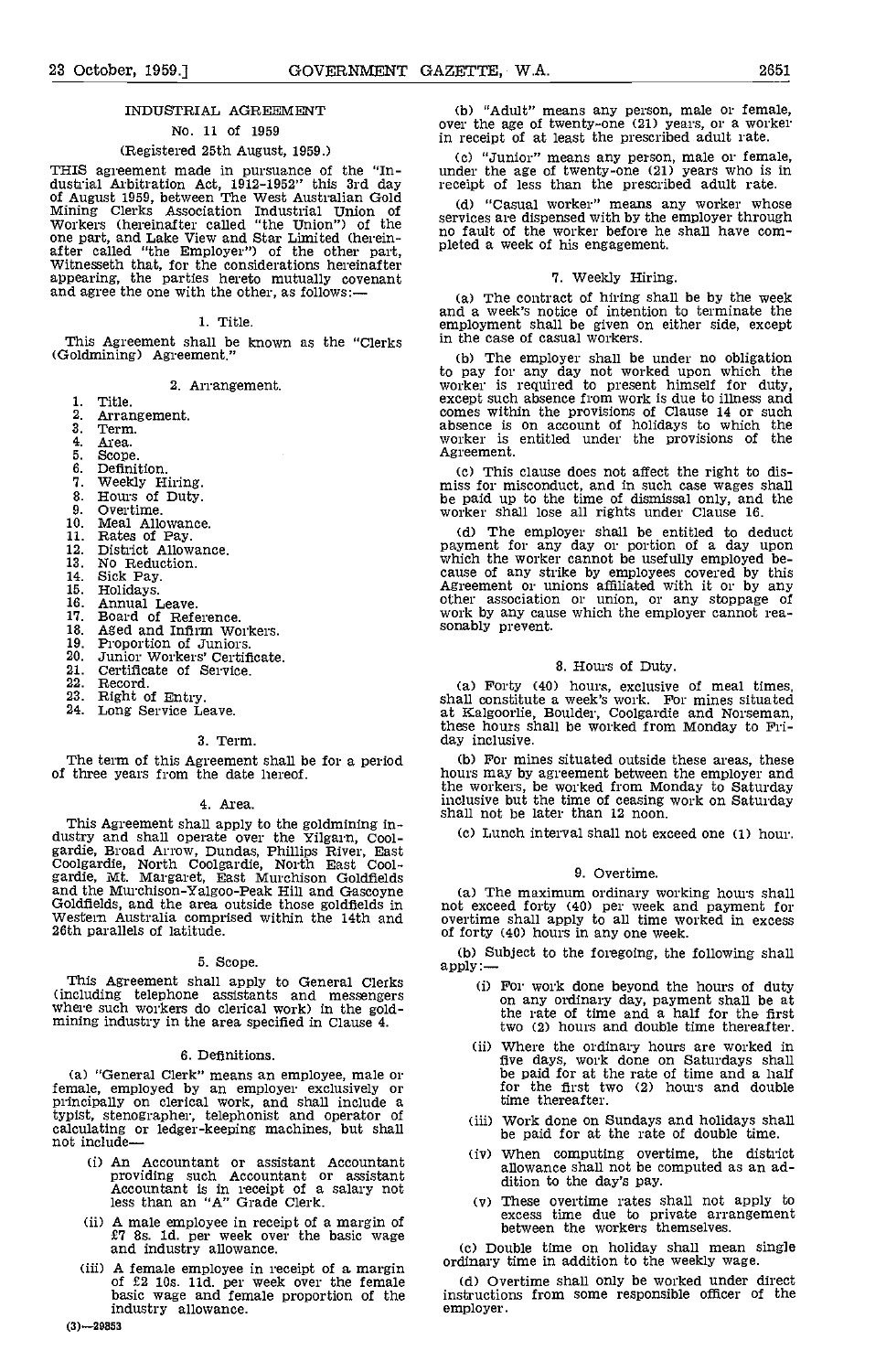#### 10. Meal Allowance.

In addition to the overtime prescribed in Clause 9, a meal allowance of three shillings and six-<br>pence (3s. 6d.) shall be paid to each employee in the following circumstances:

- When required to work on after 5.30 p.m.<br>on any day, provided the employee was not<br>informed the day before that he would be required after 5.30 p.m.
- When required to work on after 1 p.m. on<br>Saturdays, Sundays and holidays pre-<br>scribed in this Agreement, provided the<br>employee was not informed the day before that he would be required after 1 p.m.

Provided that when the employer provides a meal, no allowance shall be paid.

#### 11. Rates of Pay.

Basic wage: The Basic wage hereinafter referred to shall be determined from time to time by the Western Australian Court of Arbitration but at date was £13 13s. 6d. per week for Adult Males and<br>£8 17s. 9d. per week for Adult Females.

Industry Allowance: The employer shall pay to Adult Male employees the industry allowance pre- scribed by Award No. 11 of 1946 as amended or replaced from time to time.

Adult Female employees shall be paid the pro-<br>portion of industry allowance in the same propor-<br>ar tion as is the Female Basic wage to the Male Basic  $\frac{1}{y}$ wage.

The minimum rates of pay shall be:-

| Percentage                | casu<br>abov |
|---------------------------|--------------|
| of Male Basic<br>Wage and | (v           |
| Industry                  | the l<br>day |
| Allowance<br>per week     | Awa          |
|                           |              |

(i) Male Juniors:

| $14 - 15$ years of age<br>$15 - 16$ years of age<br>$16 - 17$ years of age<br>$17 - 18$ years of age |  | <br>$\cdots$<br>$\cdots$<br> | 33<br>37<br>47<br>56 |  |
|------------------------------------------------------------------------------------------------------|--|------------------------------|----------------------|--|
| $18 - 19$ years of age                                                                               |  |                              | 70                   |  |
| $19 - 20$ years of age                                                                               |  | <br>.                        | 84                   |  |
| $20 - 21$ years of age                                                                               |  | .                            | 96                   |  |

| (ii) Male Adults:                 |            |          |                |         |
|-----------------------------------|------------|----------|----------------|---------|
|                                   | Margin per |          |                |         |
|                                   |            |          | week above     | (a)     |
|                                   | Male Basic |          |                | $11$ of |
|                                   |            |          | Wage and       | of di   |
|                                   |            | Industry |                | in a    |
|                                   |            |          | Allowance      | Awai    |
|                                   |            | £ s. d.  |                | time    |
| During first year of adult        |            |          |                |         |
| Mining Office service             | 1          |          | 0 <sub>5</sub> | (b.     |
| During second year of adult       |            |          |                | perce   |
| Mining Office service             |            | 116      | 8              |         |
| During third year of adult        |            |          |                |         |
| Mining Office service             |            | 2 10     | 7              |         |
| During fourth year of adult       |            |          |                |         |
| Mining Office service<br>$\cdots$ |            | 210      | 7              |         |
| Thereafter: "B" Grade<br>$\cdots$ | 3          | 0        | 4              |         |
| Thereafter: "A" Grade             | 4          | 4        | 9              |         |
| "A" Grade to be decided by        |            |          |                |         |
| employer.                         |            |          |                |         |
|                                   |            |          |                |         |

Percentage of Female Basic Wage and Female proportion of Industry Allowance per week

| (iii) Female Juniors:  |  |          |     |  |
|------------------------|--|----------|-----|--|
| $14 - 15$ years of age |  | 1.11     | 43  |  |
| $15 - 16$ years of age |  | $\cdots$ | 54  |  |
| $16 - 17$ years of age |  | .        | 62  |  |
| $17 - 18$ years of age |  | $\cdots$ | 75  |  |
| $18 - 19$ years of age |  | $\cdots$ | 86  |  |
| 19-20 years of age     |  |          | 100 |  |
|                        |  |          |     |  |

| $20 - 21$ years of age      | Margin per<br>week above<br>the Female<br>Basic Wage<br>and Female<br>Allowance | Industry<br>£ s. d.<br>10 0 | proportion of |  |
|-----------------------------|---------------------------------------------------------------------------------|-----------------------------|---------------|--|
|                             |                                                                                 |                             | Margin per    |  |
|                             |                                                                                 |                             | week above    |  |
|                             |                                                                                 |                             | the Female    |  |
|                             | Basic Wage                                                                      |                             |               |  |
|                             |                                                                                 |                             | and Female    |  |
|                             |                                                                                 |                             | proportion of |  |
|                             |                                                                                 | Industry                    | Allowance     |  |
|                             |                                                                                 | £ s.d.                      |               |  |
| (iv) Female Adults:         |                                                                                 |                             |               |  |
| During first year of Adult  |                                                                                 |                             |               |  |
| Mining Office service       |                                                                                 | 1 10 11                     |               |  |
| During second year of Adult |                                                                                 |                             |               |  |
| Mining Office service<br>.  |                                                                                 | 1 15 11                     |               |  |
| During third year of Adult  |                                                                                 |                             |               |  |
| Mining Office service and   |                                                                                 |                             |               |  |
| thereafter<br>$\cdots$      | 2.                                                                              |                             | 0 11          |  |

Allowances.—The employer shall be entitled to deduct from the salary of the worker an amount assessed by agreement with the worker as the value of accommodation, power, water, fuel and any other items supplied by the employer.

of one week of his employment shall be considered<br>casual and shall receive ten per cent. (10%)<br>Percentage above the rate specified for the work performed.<br>of Male Basic (ii) N. Debutier Personal priori is a which Casual Workers.Any worker dismissed through no fault of his own before the expiration

(vii) No Reduction.—In any classification in which<br>the effect of the Order of the Court dated the 7th day of April, 1955 in respect to an amendment of<br>Award No. 11 of 1946 insofar as the industry allow-<br>ance is concerned, would be to reduce the secondary<br>wage payable to workers in such classification, such<br>workers shall be "secondary wage" means the difference between the total wage payable (including the industry allow- ance) and the basic wage.)

#### 12. District Allowance.

In addition to the wages prescribed in Clause 11 of this Agreement, so far as applicable, payment of district allowance shall be made to adult workers in accordance with the provisions contained In Award No. 11 of 1946, as amended or replaced from time to time.

(b) Junior Workers shall receive the following percentages of the District Allowance: $-$ 

Male Juniors:

| ------ |                                  |          |     |  |
|--------|----------------------------------|----------|-----|--|
|        | $14 - 15$ years of age           |          | 28  |  |
|        | $15$ — $16$ years of age $\dots$ | $\cdots$ | 37  |  |
|        | $16 - 17$ years of age           | $\cdots$ | 47  |  |
|        | $17 - 18$ years of age           | $\cdots$ | 56  |  |
|        | $18 - 19$ vears of age           |          | 70  |  |
|        | $19 - 20$ years of age           | $\cdots$ | 84  |  |
|        | $20 - 21$ years of age           | $\cdots$ | 96  |  |
|        | Female Juniors:                  |          |     |  |
|        | $14$ — $15$ years of age         |          | 30  |  |
|        | $15$ — $16$ years of age         | $\cdots$ | 40  |  |
|        | $16 - 17$ vears of age           | $\cdots$ | 55  |  |
|        | $17 - 18$ years of age           | $\cdots$ | 80  |  |
|        | $18 - 19$ years of age           |          | 95  |  |
|        | 19 and thereafter                |          | 100 |  |
|        |                                  |          |     |  |

#### 13. No Reduction.

Any employee in receipt of a higher wage than is provided for by this Agreement shall not by reason of this Agreement be reduced, but such wage shall be subject to future variations in the basic wage and industry allowance.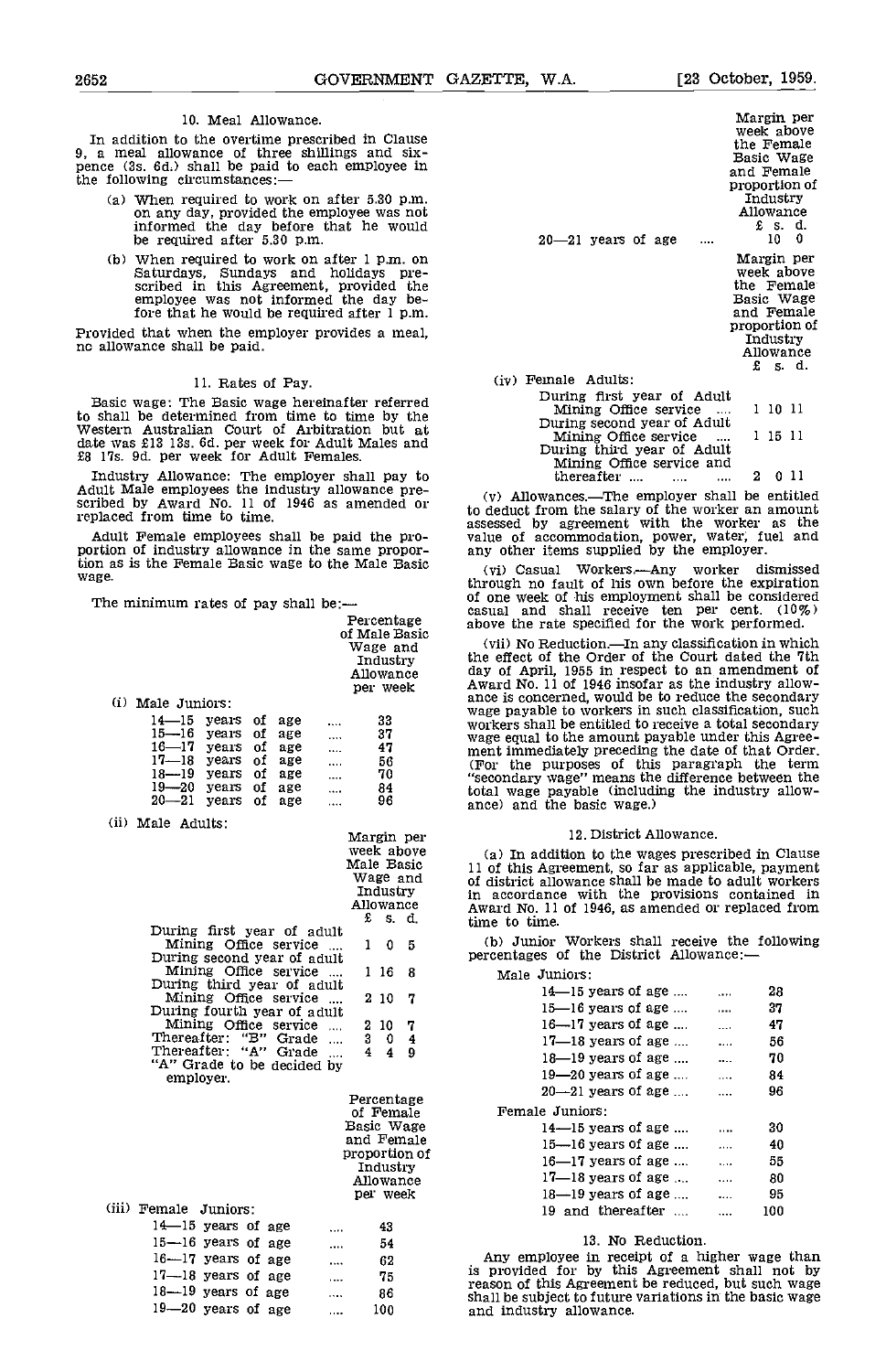#### 14. Sick Pay.

for 1/10th of a week's pay at the Award rate for<br>each 23.7 shifts actually worked at ordinary rates of a above,<br>pay; provided that, subject to subclause (d) hereof,<br>one<br>payment for absence through such ill-health shall<br>be the service of the employer, in the event of the (d)<br>worker being entitled by service subsequent to the to gra sickness to a greater allowance than that made at the time the sickness occurred. This clause shall not apply where the worker is entitled to compensation under the Workers' Compensation Act.

(b) A worker shall not be entitled to receive any wages from his employer for any time lost through the result of an accident not arising out of or in the course of his employment or for any accident wherever sustained arising out of his own wilful default, or for sickness arising out of his own wilful default.

No worker shall be entitled to the benefits of this clause unless he produces proof satisfactory to his employer of sickness, but the employer shall not be entitled to a medical certificate unless the absence is for three days or more.

The characteristic leave shall accumulate from year to the Board shall consist of a Chairman, who, year so that any balance of the period specified in subclause (a) of this clause which has in any year subclause (a) of this clause which has in any year appoint been allowed to any worker by his employer as paid sick leave may be claimed by the worker and, subject to the conditions hereinbefore prescribed  $\frac{1}{2}$ shall be allowed by his employer in any subsequent year without diminution of the sick leave prescribed in respect of that year. Provided that sick leave which accumulates pursuant to this subclause shall be available to the worker for a period of two years but no longer from the end of the year in which it accrues

(e) Any time in respect of which a worker is ab- sent from work, except time for which he is entitled to claim sick pay under the preceding provision shall not count for the purpose of determining his right to holidays.

#### 15. Holidays.

Subject to Clause 9, the following shall be paid holidays—Christmas Day, Easter Monday, Labour holidays—Christmas Day, Easter Monday, Labour<br>
Day, Good Friday and one additional day in each<br>
calendar year to be nominated by the employer.<br>
If Christmas Day falls on a Sunday, the following<br>
are embodied in a<br>
diffeomo holiday unless he produces proof satisfactory to the plue by the employer that he was prevented by sickness from 18<br>presenting himself for work on any such day and that such sickness was not due to intemperance or misconduct.

#### 16. Annual Leave.

(a) Annual holidays shall be taken at the con-<br>venience of the management of the mine; workers  $\sum_{\ell}$ to receive one month's notice of the date on which the holiday is to commence.

(15) working days, on full pay, shall be granted once in each year to every worker. Provided he has worked two hundred and forty-one (241) shifts at<br>ordinary rates of pay, and should he have worked<br>less than two hundred and forty-one (241) such shifts when the said holiday is taken, or at the the fire of termination of his employment, he shall be paid for a proportionate number of holidays. Payment for  $\frac{1}{2}$ a proportionate number of holidays. Payment for workers or fraction thereof. F<br>the said holiday shall be at the rate of pay the Worker is receiving immediately before the holiday is<br>taken or employment terminated Provided taken or employment terminated. Provided further that, where the worker is dismissed for wilful mis- conduct, he shall not be entitled to the benefits of the provisions of this clause.

(a) A worker shall be entitled to payment for the ding a slow strike) or a general or sectional<br>non-attendance on the ground of personal ill-health<br>for 1/10th of a work of personal ill-health<br>for 1/10th of a work of person Cc) Any worker who has taken part in a strike abovementioned holidays are granted, shall forfeit<br>one day of such annual holidays for every day or<br>part of a day during which he takes part in a strike, or in such unauthorised stoppage of work, including a stoppage because of a fatal accident in the mine.

> (d) In the event of it being found impracticable to grant such leave in any year the employee con- cerned shall in the following year be entitled to leave accrued for the previous year, Leave shall not accumulate for more than two years.

This clause shall not apply to casual workers. (f) If any of the holidays prescribed in Clause<br>15 of this Agreement falls during an employee's<br>period of annual leave and is observed on a day<br>which, in the case of that employee, would have<br>been an oridinary working day

#### 17. Board of Reference.

(a) The Court hereby appoints, for the purposes of the Award, a Board of Reference for each mine.

Cb) The Board shall consist of a Chairman, who, failing agreement between the parties, shall be appointed by the Court, and two (2) other representatives, one to be nominated by each of the parties.

(c) There shall be assigned to each such Board the functions of: $\leftarrow$ 

- deciding matters specifically referred to in the Award as being the subject matter of a decision of the Board:
- adjusting any matters of difference which may arise between the parties from time to time, except such as involve interpretations of the provisions of the Award, or any of them,
- deciding all matters and questions referred to in the Award as being the subject of mutual agreement, if not agreed upon;<br>(iv) deciding any other matter that the Court may refer to such Board from time to
- time.

Cd) An appeal shall lie from any decision of such Board in the manner and subject to the conditions prescribed in the regulations to the Industrial Arbitration Act, 1912-1952, which for this purpose are embodied in and form part of this Award (Regulation 106).

(e) There shall be no cessation of work pending the reference to and the settlement of any dis-

18. Aged and Infirm Workers.<br>(a) Any worker who by reason of old age or in-Any worker who by reason of old age or in- firmity is unable to earn the minimum wage may be paid such lesser wage as may from time to time be agreed upon between the representative of the workers and the employer.

(b) in the event of no agreement being arrived at, the matter may be referred to the Board of Reference for determination.

the entitled to work for and be employed at the pro-<br>(b) Three (3) weeks' holiday, including fifteen posed lesser rate. (c) After application has been made to the Board, and pending the Board's decision, the worker shall

19. Proportion of Juniors.<br>(a) The number of junior male employees shall (a) The number of junior male employees shall not exceed the proportion of one (1) to one (1) for the first five (5) adult male employees and there-<br>after one (1) junior to every two (2) adult male<br>workers or fraction thereof. Provided that where no adult male is employed one male junior may be employed. This subclause shall not apply where

(b) There shall be no limit to the number of female junior workers who may be employed in any office,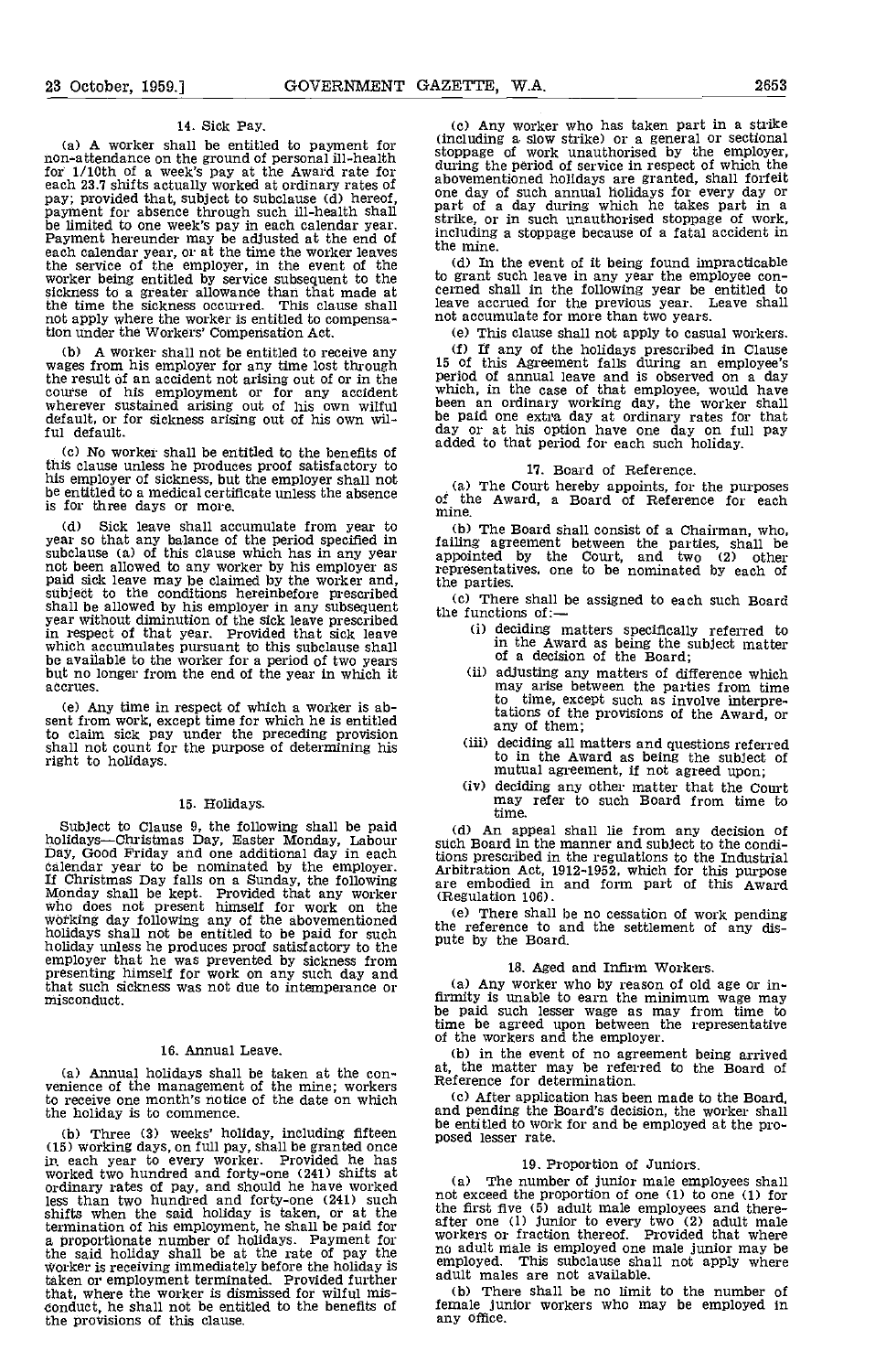20. Junior Workers' Certificate.<br>Junior workers upon being engaged shall, if re-Junior workers upon being engaged shall, if re- quired, furnish the employer with a certificate containing the following particulars:—

- (a) Name in full.
- (b) Age and date of birth.
- 

(c) Particulars of service (if any). (1)<br>No worker shall have any claim upon an em-<br>ployer for additional pay in the event of the age menc<br>of the worker being wrongly stated on the certificate. If any worker shall wilfully mis-state his limitating improvements age in the above certificate, he alone shall be (controlled as  $\alpha$ )

#### 21. Certificate of Service.

On leaving the employ of an employer the em- ployee shall be given a Certificate of Service setting out the length of service and a statement of duties performed.

#### 22. Record.

A readily intelligible record shall be kept by each employer in which shall be entered the name of each employee, the length of service, the hours worked each day and the amount of wages and overtime received each fortnight. The said record shall be open to the inspection of an accredited representative of the workers, during working hours, not more than once in each fortnight.

23. Right of Entry.<br>In the case of a disagreement existing or anti-<br>cipated concerning any of the provisions of this<br>Agreement, an accredited representative of the<br>workers shall be permitted to interview the workers workers shall be permitted to interview the workers<br>during the recognised meal hour, on the business<br>premises of the employer, but this permission shall<br>not be exercised without the consent of the em-<br>ployer more than once

#### 24. Long Service Leave.

#### (a) Entitlement to Leave.

A worker shall in respect of continuous service with one and the same employer be entitled to the long service leave as hereinafter prescribed.

#### (b) Period of Leave.

The amount of such entitlement in the case of a worker who has completed at least twenty (20) years' continuous service with one and the same employer shall be—

- (i) in respect of the twenty  $(20)$  years' service so completed—thirteen  $(13)$  weeks' leave; and
- (ii) in respect of each ten (10) years' service with such employer completed after such twenty (20) years—six and one-half  $(6<sub>4</sub>)$ <br>weeks' leave.
- (c) Pro Rata Entitlement on Termination.

Where a worker has completed at least ten (10) years but less than fifteen (15) years of con-<br>tinuous service with one and the same employer and his employment is terminated by the employer for any cause other than serious misconduct, or by death during his employment, or by the worker on account of personal sickness or injury or domestic account of personal sickness or injury or domestic<br>or any other pressing necessity where such per-<br>sonal sickness, injury or necessity is of such nature<br>as, in the opinion of the employer or, in the event<br>of a dispute, of entitled (or, in the case of death, his personal rep-<br>resentative shall be entitled) to such payment as<br>equals a proportionate amount of leave in respect of<br>the period of completed years of such service, on the basis of thirteen (13) weeks for twenty (20) years' service.

(ii) Where a worker has completed at least fif-<br>teen (15) years' continuous service with one and the Agre same employer and his employment is terminated cause,<br>for any reason other than by the employer for clause<br>serious misconduct, he shall be entitled (or, in the of ser<br>case of death, his personal representative shall be the entitled) to such payment as equals a proportionate

amount of leave in respect of the period of com-<br>pleted years of such service since the commence-<br>ment of his continuous service, or since the last<br>accrual of entitlement to leave, on the basis of<br>thirteen (13) weeks for t

#### (d) Calculation of Continuous Service.

(1) For the purpose of this clause, the following absences (whether before or after the com- mencement of this clause) shall not break the continuity of service and shall, subject to any limitation herein, count as service:-

- (i) Absence in respect of any period during which the worker shall have served as a member of the Naval, Military or Air Forces of the Commonwealth of Australia (other than as a member of the permanent<br>forces of the Commonwealth of Australia<br>—except where such service occurs after<br> $26th$  June, 1950, in Korea or Malaya and<br>other than as a member of the British<br>Commonwealth Occupati Japan), or as a member of the Civil Con- struction Corps established under the National Security Act, 1939 (as amended), or absence on compulsory service in any of the armed forces under the National Serthe worker as soon as reasonably practicable on the completion of any such service resumes employment with the emservice resumes employment with the em-<br>ployer by whom he was employed im-<br>mediately before the commencement of<br>such absence.
- (ii) Absence on any annual leave or long ser-<br>vice leave.
- Absence following any termination of the employment by the employer if such term-ination has been made merely with the intention of avoiding obligations under this Agreement in respect of long service leave or annual leave; and
- absence necessitated by personal sickness or injury of which not more than fifteen (15) working days a year shall count as service.

(2) For the purposes of this clause the following absences (whether before or after the commence-<br>ment of this clause) shall not break the continuity<br>of service, but the period of such absence shall<br>not count as service:---

- Absence following any termination of the employment by the employer on any ground other than slackness of trade, if the worker be re-employed by the same employer within a period not exceeding two (2) months from the date of such termination.
- Absence during any standing down of a worker in accordance with the provisions of the relevant clause of this Agreement.
- Absence following any termination of the employment by the employer on the ground of slackness of trade, if the worker is re-employed by the same employer within a period not exceeding six  $(6)$  months from the date of su
- Absence of the worker authorised by the employer at any time;
- Absence arising directly or indirectly from an industrial dispute, but only if the<br>worker returns to work in accordance with<br>the terms of settlement of the dispute; and
- any reasonable absence of the worker on legitimate union business in respect of which he has requested and been refused leave.

(3) After the coming into operation of this Agreement, absence from work by reason of any cause, not being a cause specified in this sub-<br>clause, shall not be deemed to break the continuity<br>of service for the purpose of this clause unless the employer during the absence or within fourteen (14) days of the termination of the absence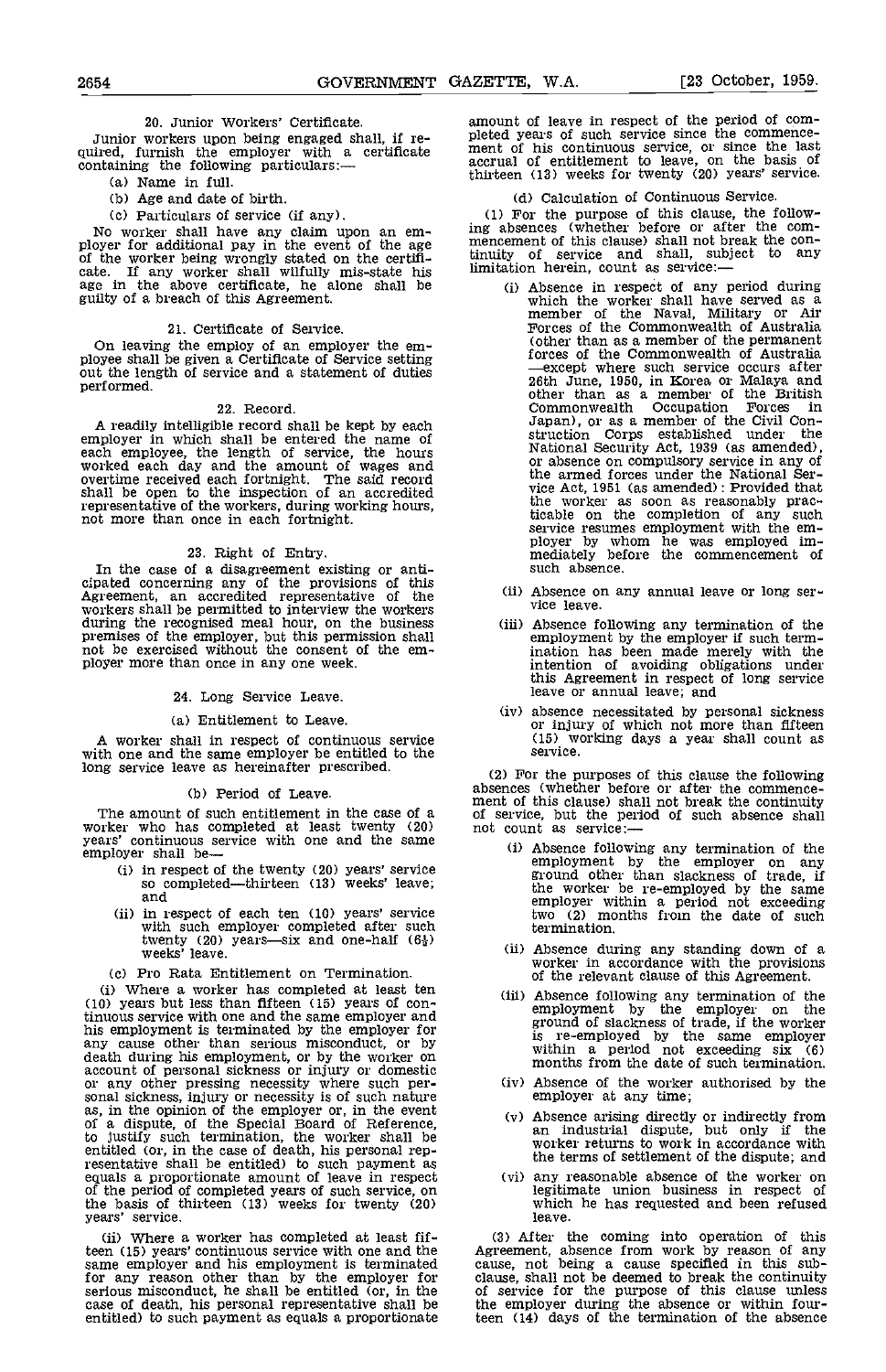notifies the worker in writing that such absence will be regarded as having broken the continuity of service. Such notice may be given by delivering period it to the worker personally or by posting it by (iii) registered mail to his last recorded address, in which case it shall be deemed to have reached him in due course of post.

#### (e) Service Before Commencement of Clause.

For the purpose of computing entitlement to leave, continuous service of a worker with one and the same employer immediately prior to the coming into operation of this clause shall be taken into account, but only to the extent of the last twenty (20) completed years of such service.

## (f) Time of Taking Leave.

soon as reasonably practicable after the right there-<br>to accrues due or at such time or times as may be agreed between the employer and the worker or, in the absence of such agreement, at such time or times as may be determined by the Special Board of Reference, having regard to the needs of the employer's establishment and the worker's circumstances.

#### (g) Notice to Take Leave.

Except where the time for taking leave is agreed Except where the time for taking leave is agreed<br>to, the employer shall give to a worker three (3) (iii) in any other way agreed<br>month's notice (where practicable), or in any case<br>at least one (1) month's notice of the dat which his leave is to be taken.

#### (h) Broken Leave.

(13) weeks' entitlement and in not more than two separate periods in respect of any subsequent period of entitlement.

#### (i) Granting of Leave Before Due Date.

service leave in respect of any period until after  $\frac{e}{\text{wic}}$ the expiration of the period in respect of which wice le such long service leave had been taken before it because the service leave had been taken before it

(ii) Where long service leave has been granted to a worker pursuant to this subclause before the to a worker pursuant to this subclause before the fight thereto has accrued due, and the worker subsequently leaves or dies or is discharged from subsequently leaves or dies or is discharged from subsequently leaves the service of the employer, the employer may  $h$  but she deduct from whatever remuneration is payable<br>upon the termination of the employment, a pro-<br>portionate amount on the basis of thirteen (13)<br>weeks for twenty (20) years' service in respect<br>of any period for which the worker granted long service leave to which he is not at the has, date of the termintion of his employment or prior  $\frac{\text{tan}}{\text{sinh}}$ thereto, entitled.

#### U) Payment for Period of Leave

(i) Each worker shall be paid for each week of  $\frac{m}{2}$  mitter in that business b leave his ordinary time rate of pay applicable at pl the date he enters upon the period of leave. Such ordinary time rate shall be for the standard hours prescribed by this Agreement, but in the case of casuals and part-time workers for the number of hours usually worked up to but not exceeding the prescribed standard.

(ii) Provided that, whereby agreement between<br>the employer and the worker, the taking of the leave due to the worker or any portion of it is post-<br>poned to meet the convenience of the worker, the conven parte of payment for such leave shall be at the ordinary time rate of pay applicable at the date of has a

accrual or, if so agreed, at the ordinary time rate of pay applicable at the date he enters upon the period of leave.<br>
(ii) "Ordinary time rate of pay"—<br>
(a) shall not include shift premiums, over-

- - time, penalty rates, commissions, bonuses, allowances or the like, except district allowance when the worker or his family and wance when the worker or his family or dependants remain in the award area, and industry allowance;
- Cb) shall include any deductions from wages for board and/or lodging or the like which is not provided and taken during the period of leave.<br>(iv) Payment in the case of workers employed

(1) Time of Taking Leave.<br>Long service leave shall be granted and taken as amend this subclause. on piece or bonus work or any other system of payment by result shall be at ordinary time rates. amend this subclause.

#### (k) Method of Payment.

Payment shall be made in one of the following ways:-

- (i) In full before the worker goes on leave; or at the same times as his wages would have been paid to him if the worker had re- mained at work, in which case payment shall, if the worker in writing so requires, be made by cheque posted to an address
- (iii) in any other way agreed between the employer and the worker.

#### (1) Payment on Termination for Leave not Taken.

Long service leave shall be granted and taken in one continuous period, or, if the worker and em-<br>ployer so agree, in not more than three (3) separate periods in respect of the first thirteen<br>separate periods in respect of Where the employment of a worker is terminated and he has an entitlement to long service leave, the equivalent to the amount which would have been payable in respect of the period of long service leave to which the worker would have been entitled if he had taken the same at the time of such termination.

#### (m) Payment on Death.

(i) Any employer may by agreement with a<br>worker allow long service leave to such worker<br>before the right thereto has accrued due, but<br>worker, the employer shall, upon request<br>before the right thereto has accrued due, but<br>w Where a worker dies during his employment and any long service leave to which he is entitled under this clause has not been taken or received in full by the worker, the employer shall, upon request by the worker, the employer shall, upon request in respect of such leave. The obligation of the employer to such worker in respect of long ser- vice leave shall be and shall be deemed to have been satisfied by such payment.

# (n) Public Holidays and Annual Leave During Period of Leave.

Any long service leave shall be inclusive of any public holidays specified in this Agreement oc-<br>curring during the period when the leave is taken, but shall not be inclusive of any annual leave.

#### (o) Transmission of Business.

For the purposes of this clause, where a business has, whether before or after the coming into operation of this clause, been transmitted from an employer (in this subclause called the transmittor) to another employer (in this subclause called the transmittee) and a worker who at the time of such mittor in that business becomes a worker em-

- ployed by the transmittee-<br>
(i) the continuity of the service of such worker<br>
shall be deemed not to have been broken by reason only to the transmission; and
	- (ii) the period of the continuous service which the worker has had with the trasmittor (or any prior transmittor) shall be deemed to be continuous service of the worker with the transmittee.

In this subclause "transmission" includes transfer conveyance assignment or succession whether by agreement or by operation of law and "transmitted" has a corresponding meaning.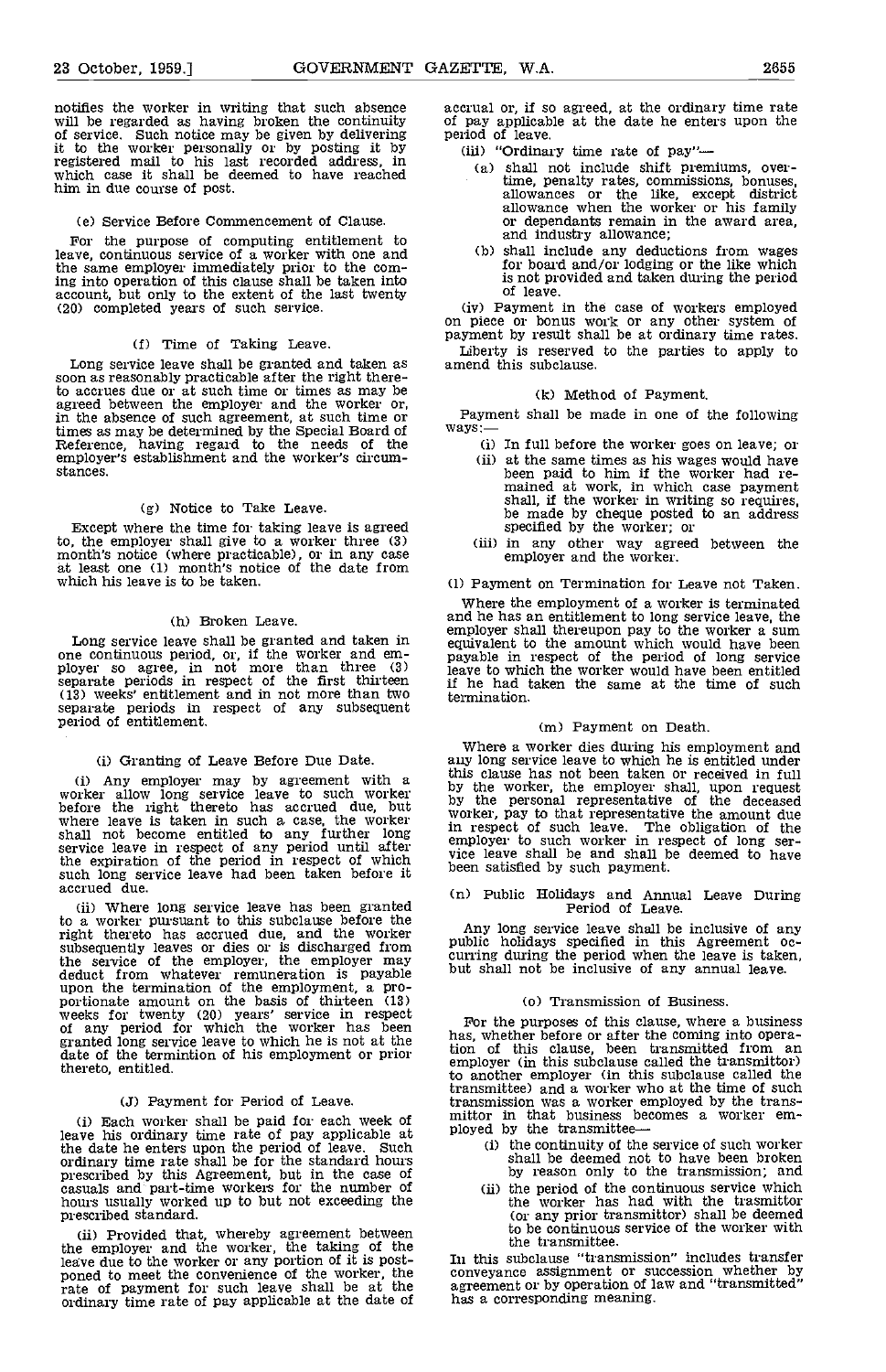where a working a company,<br>transfers his employment to that of another company,<br>transfers his employment to that of another com-<br>pany associated with that of the original employer,<br>the continuity of the worker's service sh Service the worker has had with the orginal em-<br>ployer shall be deemed to be continuous service press<br>with the company to which the worker transfers. G.<br>For the purpose of this subclause, companies shall<br>company is a subsi

(q) Records to be Kept. Each employer shall during the employment in the and for a period of twelve (12) months (three (3) years in case of death) thereafter keep a record from which can be readily ascertained the name of each worker and his occupation, the date of the commencement of his employment and his entitle-<br>ment to long service leave and any leave which<br>may have been granted to him or in respect of<br>which payment may have been made in accordance<br>with this clause.

(ii) Such record shall be open for inspection in<br>the manner and circumstances prescribed by this<br>Agreem The Hotel, Club, Caterers' Tea Room and<br>Agreement with agreed to the time and wages Agreement with respect to the time and wages record.

# (r) Special Board of Reference.

(i) There shall be constituted a Special Board WHERI<br>of Reference for the purpose of this clause to the abo<br>which all disputes and matters arising under pute w this clause shall be referred and the Board shall determine all such disputes and matters.

- (a) the settlement of disputes on any matters arising out of this clause;
- (b) the determination of such matters as are specifically assigned to it by this clause.

(iii) The Special Board of Reference shall con-<br>sist of the Registrar of the Court or his deputy if of<br>he be unable to act as Chairman and one (1) all representative nominated by the Chamber of declared Mines of W.A. (Incorporated) and one by the Union.<br>Union. Union.

# (s) Prohibition of Working During Period of Leave.

(i) Subject to paragraph (ii) of this subcluse,<br>no worker shall, without the consent of the em-<br>ployer, during any period when he is on long service leave, engage in any employment for hire<br>or reward. If a worker breaches shall, at the discretion of the employer, thereupon<br>forfeit all his current leave rights under this clause forfeit all his current leave rights under this clause and the employer shall be entitled to cancel any Worker further payment in respect of those rights and to Award<br>reclaim at law any payments already made on<br>account of such period during which the worker<br>was so engaged in employment.

(ii) This subclause shall not apply in the case of former workers who have received payment in lieu a.<br>of leave on termination of their employment in 4. accordance with subclause (c) of this clause.

(t) Exemptions:<br>Any employer who provides or proposes to pro-Any employer who provides or proposes to pro-<br>vide a scheme for long service leave which, viewed  $\frac{9}{10}$ . as a whole, is more favourable to the worker than  $\frac{10}{11}$ the provisions herein prescribed, may apply to the Court for exemption from the provisions of this clause and the Court may at its discretion refuse  $\begin{array}{c} 12.1 \\ 14.1 \\ 15.1 \\ 15.1 \\ \end{array}$ tions (if any) as to the modification of the scheme 16.<br>
or otherwise as the Court thinks desirable. [17]

(u) The date of operation of this Agreement shall be deemed to be the lath day of December, 1951 for the purposes only of the commencing date of operation of this clause.

(p) Transfer of Workers to Associated Companies. In witness where of the parties hereto have here-<br>Where a worker, either at the request or with unto set their hands and seals the day and year unto set their hands and seals the day and year first hereinbefore written.

> The Common Seal of The West Australian Goldmining Clerks Association In- dustrial Union of Workers was hereunto affixed in the presence of:-

0. H. Briars.

JAS. C. TAMBLYN, [L.S.I President.

A. J. COLLOPY,

Signed for and on behalf of Lake View and Star Limited in the presence of: $-$ A. Hosking.

> R. INCE. Attorney.

#### IN THE ARBITRATION COURT OF WESTERN AUSTRALIA

#### No. 2 of 1956.

Between The Hotel, Club, Caterers' Tea Room and Restaurant Employees' Industrial Union of Workers, Perth, Applicant, and The Esplanade Hotel, Palace Hotel, Adelphi Hotel and others, Respondents.

(ii) There shall be assigned to such Board the court to the Conclustion Commissioner; and where-<br>functions of-<br>(a) the settlement of disputes on any matters the parties subsequently met and conferred at agreement on all ma WHEREAS an industrial dispute existed between the abovenamed parties, and whereas the said dis- pute was referred into Court for the purpose of hearing and determination; and whereas the said reference of industrial dispute was remitted by the<br>Court to the Conciliation Commissioner; and where-<br>as the parties subsequently met and conferred and<br>have arrived at agreement on all matters in<br>difference; and whereas t appeared before the Conciliation Commissioner by their respective representatives and requested the<br>Conciliation Commissioner to make the said Agree-<br>ment an Award of the Court: Now, therefore, the<br>Conciliation Commissioner, pursuant to Section 65<br>of the Industrial Arbit all other powers therein enabling him, hereby declares the memorandum hereunder written to have the same effect as and be deemed an Award of the Court.

#### Memorandum of Agreement.

(Note.Wherever the word "Award" occurs herein, it shall be taken to mean and include "Agreement.")

#### 1.-Title.

This Award shall be known as "The Hotel Workers' (Metropolitan) Award" and replaces Award No. 59 of 1951 as amended.

#### 2.Arrangement.

- Title.
- Arrangement. Area.
- 
- Term.
- 
- Hours.<br>Spread of Shift. Spread of Shift. Breaks in Shift. 6.
- 7.
- Night Work.<br>Wages.<br>Definitions.
- 
- Junior Workers.
- overtime.
- Board and Lodging. Holidays, Annual Leave.
- 
- 
- Meals.
- Casual Workers.
- Climbing Ladders and Cleaning of Public Lavatories.
- Roster.
	- Record.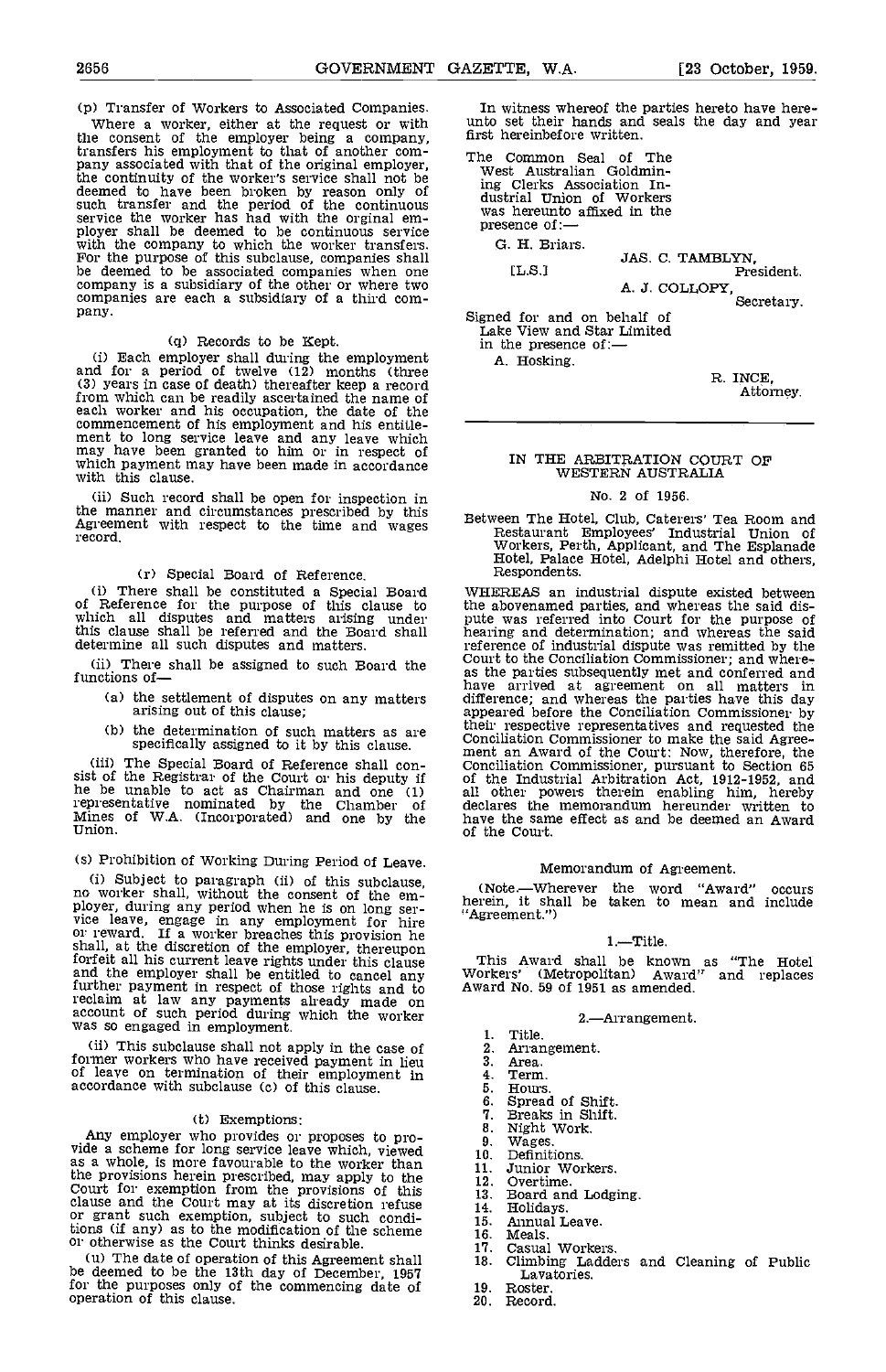#### Weekly Wage. Accommodation. 21 22.

- Bar Work. 23.
- 24 Head Bands and Uniforms.
- 25. Change and Rest Rooms.<br>
Under-rate Workers.<br>
Higher Duties.<br>
Absence Through Sickness.
- 26.
- 27.
- 28
- 29.
- Higher Duties. Absence Through Sickness. Travelling Facilities. Junior Worker's Certificate. 30.
- $31.$ Board of Reference.
- 32. Breakdowns.<br>Laundering.
- 33
- 34.
- Long Service Leave.<br>Posting of Award.  $35.$

#### 3.-Area.

This Award shall have effect over the area comprised within a radius of twenty (20) miles from the General Post Office, Perth.

#### 4.Term.

The term of this Award shall be for a period of two (2) years as from the beginning of the first pay period commencing after the date hereof.

#### 5.Hours.

Forty (40) hours shall constitute a week's work.

(b) If a worker is at liberty to leave the premises of the employer for any time, being not less than  $(13)$ half an hour, but elects to remain thereon, the time (14<br>he remains on the premises shall not be included Libe he remains on the premises shall not be included in his or her working time.

#### 6.Spread of Shift.

"Daily spread of shift" shall mean the time which elapses from the worker's starting time to the worker's finishing time for the day.

(b) "Weekly spread of shift" shall mean the clusive aggregate number of hours contained in the daily down spreads for a week.

Cc) The weekly spread of shifts shall not exceed seventy (70) hours.

(d) Subject to clause 12—Overtime, the longest having spread of shift in any one day shall not exceed twelve and a half  $(12\frac{1}{2})$  hours.

7.—Breaks in Shift.<br>In addition to breaks of at least half an hour, but not more than one hour each for meals, there may be a break of at least two hours during each shift. Such break of at least two hours may include a meal break.

8.—Night Work.<br>
(a) Except in the case of night porters, any Un<br>
work done after 12 o'clock midnight and before 5 Be o'clock am. shall be paid at treble time rates in the case of females and time and a half in the case of male workers.

Workers employed on more than four (4) night shifts in any one week shall be paid five per cent. (5%) extra for the week unless working day and night shifts in alternate weeks.

(d) "Night shift" shall mean a shift where the workers' hours for the day finish after 8 p.m.

| $9 - W$ ages                                                                                            |                           |                |               |  |  |    |
|---------------------------------------------------------------------------------------------------------|---------------------------|----------------|---------------|--|--|----|
| (a) Basic Wage—                                                                                         | Per Week<br>Males Females |                |               |  |  | Αu |
|                                                                                                         |                           |                | £ s.d. £ s.d. |  |  |    |
| $(i)$ Within a $15$ -mile<br>radius of the G.P.O.<br>Perth    13 18 7 9 1 1<br>(ii) Outside a radius of |                           |                |               |  |  |    |
| 15-miles from<br>the the t<br>G.P.O. Perth, but<br>within a radius of 20<br>miles from the G.P.O.       |                           |                |               |  |  |    |
| <b>Perth  </b><br>. 13                                                                                  | -17                       | 5 <sub>5</sub> | 9             |  |  |    |

#### (b) Classification:

|      |                                 |                | Margin           |                                               |          | Margin                                                                         |             |
|------|---------------------------------|----------------|------------------|-----------------------------------------------|----------|--------------------------------------------------------------------------------|-------------|
|      |                                 |                |                  | Per Week                                      | Per Week |                                                                                |             |
|      |                                 |                |                  | Over Male                                     |          |                                                                                | Over Female |
|      |                                 |                |                  | Basic Wage                                    |          |                                                                                | Basic Wage  |
| (1)  | $Cooks$ —                       | £              |                  | s. d.                                         | £        |                                                                                | s. d.       |
|      | In establishments               |                |                  |                                               |          |                                                                                |             |
|      | where three cooks               |                |                  |                                               |          |                                                                                |             |
|      | are employed—                   |                |                  |                                               |          |                                                                                |             |
|      | First cook                      | 3              | 0                | 0                                             |          | 4 10                                                                           | 0           |
|      | Second cook                     | $\overline{2}$ | 0                | 0                                             |          | 36                                                                             | 0           |
|      | Third cook                      | 1              | 10               | 0                                             |          | $2 \t14$                                                                       | 0           |
| (2)  | Where more than                 |                |                  |                                               |          |                                                                                |             |
|      | three<br>cooks are              |                |                  |                                               |          |                                                                                |             |
|      | employed<br>the                 |                |                  |                                               |          |                                                                                |             |
|      | minimum shall be                |                | $1\,10$          | 0                                             |          | 214                                                                            | 0           |
| (3). | Where two cooks                 |                |                  |                                               |          |                                                                                |             |
|      | are employed—                   |                |                  |                                               |          |                                                                                |             |
|      | First cook                      |                | $2\,$ $10$       | 0                                             |          | $3\,10$                                                                        | 0           |
|      | Second cook                     | $\mathbf{1}$   | 15               | 0                                             | 2        | 17                                                                             | 0           |
| (4)  | Where only one                  |                |                  |                                               |          |                                                                                |             |
|      | cook is employed                |                | 0                | 0                                             | 3        | - 6                                                                            | 0           |
|      | (5) Cellarman                   | 2<br>2<br>1    | 1                | $\begin{smallmatrix} 6 \ 0 \end{smallmatrix}$ |          |                                                                                |             |
| (6)  | Waiter<br>.                     |                | 0                |                                               |          |                                                                                |             |
|      | (7) Kitchenman                  |                | 15               | 0                                             |          |                                                                                |             |
|      | (8) Night Porter                | 1              | 5                | 0                                             |          |                                                                                |             |
|      | (9) Hall Porter                 | 1              | 0                | 0                                             |          | <b>III</b><br><br><br><br><br><br><br><br><br><br><br><br><br><br><br><br><br> |             |
|      | $(10)$ Steward<br>              | 1              | $\boldsymbol{0}$ | 0                                             |          |                                                                                |             |
|      | (11) Lift Attendant<br>$\cdots$ |                | 15               | 0                                             |          |                                                                                |             |
| (12) | Yardman and all                 |                |                  |                                               |          |                                                                                |             |
|      | other males                     |                | 15               | 0                                             |          |                                                                                |             |
|      | (13) Waitress<br>               |                |                  |                                               | 1        | 13                                                                             | 0           |
|      | (14) All other females          |                |                  |                                               | 1        | 13                                                                             | 0           |

Liberty to apply to amend the margins herein prescribed for Adult Females is reserved to the re- spondents in the event of the ratio which the female basic wage bears to the male basic wage being increased.

## 10.-Definitions.

"Cellarman" shall mean a worker who is exclusively or principally engaged in the breaking down and bottling of spirituous liquors in the cellar of an hotel.

"Waiter" shall mean a worker who serves at table and attends to all the requirements of guests while having meals.

11.—Junior Workers.<br>Male workers under the age of twenty-one (21) Male workers under the age of twenty-one (21) years may be employed as junior workers in any of the occupations covered by this Award, in the pro- portion of one junior to every two or fraction of two adult workers employed in the same occupation, at the following rates:  $\frac{P}{Q}$ 

| Letterrage     |
|----------------|
| of Male        |
| Basic Wage     |
| Per Week       |
| 45<br>1.111    |
| 55<br>$\cdots$ |
| 75<br>$\cdots$ |
| 90<br>$\cdots$ |
|                |

Provided that, where no adult is employed, one junior male may be employed, except in the kitchen.

#### 12.-Overtime.

The provisions of subclause (b) hereof shall not apply vided in Clause 6, or beyond eight hours in any one not apply to night porters, casual workers, or workers employed on day and night shifts in alter- nate weeks. Shall All work done outside the daily spread pro- vided in Clause 6, or beyond eight hours in any one day, or beyond forty hours in any one week, shall be deemed overtime.

(b) Overtime shall be paid for at the rate of time and a half. Provided that any overtime in excess of seven hours in any one week shall be paid for at the rate of double time.

(c) Notwithstanding anything contained in this Award—<br>(i) an employer may require any worker to

- work reasonable overtime at overtime rates and such worker shall work overtime in accordance with such requirement;
- (ii) no organisation, party to this Award, or worker or workers covered by this Award, shall in any way, whether directly or indirectly be a party to or concerned in any ban, limitation or restriction upon the working of o requirements of this subclause.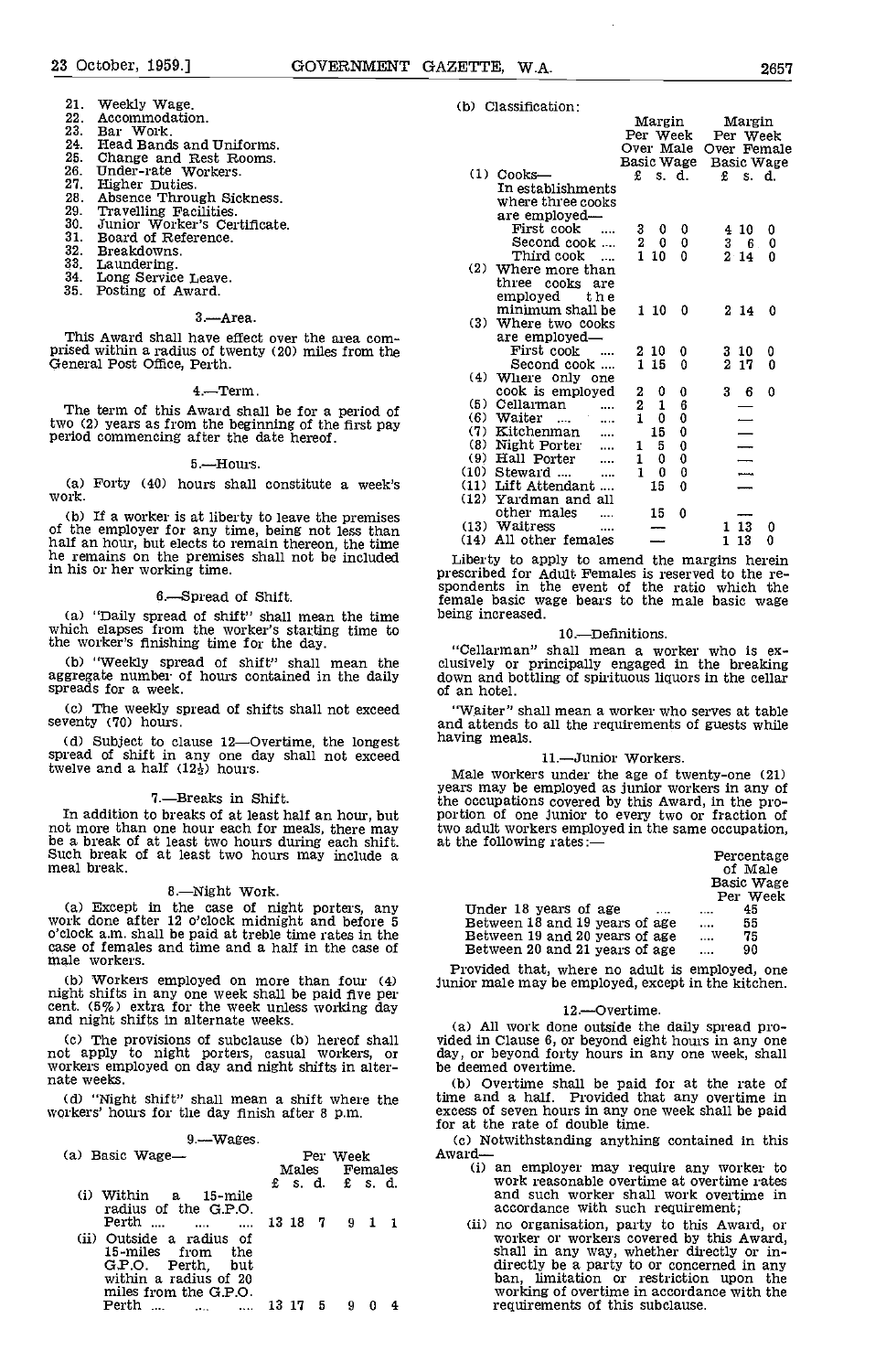#### 13.-Board and Lodging.

(a) Boarding and/or lodging on the licensed<br>premises of the employer shall be prohibited, unless scribed by this clause shall vary proportionately premises of the employer shall be prohibited, unless by agreement between the employer and the Union, or failing such agreement, by permission of the Board of Reference.<br>
Board of Reference. (b) Where hy agreement or by de

Where by agreement or by decision of the Board of Reference-

- (i) lodging is provided, the employer shall be day off duty entitled to deduct from the Wages of the Wages of the worker an amount equal to seven per cent.  $\frac{\text{than } 2 \text{ p.m.}}{\text{of the Male Basic Wave}}$
- (ii) board is provided, the employer shall be entitled to deduct from the wages of the worker an amount equal to  $18.5$  per cent. of the Male Basic Wage per week. (2) Male Kitchen Staff and Night Porters.
- 

(a) Lodging on the licensed premises of the employer shall be prohibited, unless by agreement between the employer and the Union, or, failing such agreement by permission of the Board of Reference.

(b) Where by agreement or by decision of the  $\overline{A}$ Wal Board of Reference—lodging is provided, the em-<br>ployer may deduct from the wages of the worker (d) the amount shown in subclause (1) (b) (i) of this  $\chi_{\text{ea}}$ clause.

Where board is provided, the employer shall be entitled to deduct from the wages of the worker the amount set out in subclause (1) (b) (ii) of this clause.

Where full board is not provided a deduction proportionate to the amount shown in sub-<br>clause (1) (b) (ii) of this clause may be made<br>from the wages of the worker for each meal provided. In the case of night porters, an employer ducted, but shall not be entitled to deduct for more than two shall apply. meals provided in any one day.

#### (3) Females.

(a) No worker shall be compelled to board ordinal<br>and/or lodge on the employer's premises and no nually<br>employer shall be compelled to board and/or of twe blodge a worker, but where by mutual consent<br>board and lodging are provided, the employer shall<br>the entitled to deduct in respect of all workers, peri<br>the following amounts:—<br>ti For full board of twenty-one (21) meals<br>may

- 
- 

(b) Where, by mutual consent, full board is not ment<br>provided, the deductions referred to in subclause fault (a) hereof shall be reduced proportionately.

(c) An employer shall be entitled to deduct from  $\frac{1}{2}$  respectively. all workers a proportionate amount of board for meants are mutually agreed upon between the em-<br>ployer and the worker.

(d) Where a worker notifies the employer on the day immediately preceding her day off or half<br>day off, as the case may be, that she does not<br>desire a meal or meals to be provided on such<br>day off or half day off the foregoing deductions<br>for board shall be reduced by

(4) An employer shall not be entitled to make  $(1)$ a deduction for breakfast in the ease of a worker whose shift for the day commences not earlier than 11 a.m. or for dinner in the case of a worker (a) whose shift for the day finishes not later than be proved p.m. and the deduction for board shall be daily so reduced by a proportionate amount for each such meal.

(1) Males (other than Night Porters and Workers sleeping out only and shall the worker concerned consents to r<br>Kitchen Staff). The worker concerned consents to r<br>actually supplied with such meals. Provided that this subclause shall apply to workers sleeping out only and shall not apply where the worker concerned consents to receiving and is

scribed by this clause shall vary proportionately with the rise or fall in the basic wage.

#### 14. Holidays.

be entitled to receive one full day and one half day off duty each week.

The half day off shall commence not later

than 2 p.m.<br>
(c) Night Porters.—Night porters shall be en-<br>
titled to one night off duty in each week. Provided that, if work is performed by a night porter in lieu of his night off, he shall be paid for such work at the rate of time and one half. This provision shall not be availed of more than on six nights in any one year. Any dispute arising out of this provision shall be referred to the Board of Reference.

Provided further that night porters shall be paid ten shillings (los.) per week in addition to the rate prescribed in clause 9 of this Award by virtue of the benefits conferred on other workers in subclause (a) hereof.

do Where a worker notifies the employer on the the worker is entitled under Clause 15 for each day immediately preceding his day off or half day of part of a day so worked. Provided that if, off, as the case may be, that h (d) All work done on any day observed as New<br>Years Day, Australia Day, Good Friday, Easter<br>Saturday, Easter Monday, Anzac Day, Labour Day<br>State Foundation Day, Christmas Day or Boxing<br>Day, shall be paid for at the drinary the worker is entitled under Clause 15 for each day or part of a day so worked. Provided that if, as a result of the worker's own default, only part of a day is worked by the worker on any such day, an addition shall be made to such annual leave equivalent only to the time actually worked on such day.

(e) On any public holiday not referred to herein, the employer's establishment or place of business may be closed, in which case a worker need not present himself for duty and payment may be de-ducted, but if work be done

#### 15. Annual Leave.

(a) Except as hereinafter provided a period of<br>two consecutive weeks' leave with payment of<br>ordinary wages as prescribed shall be allowed an-<br>nually to a worker by his employer after a period<br>of twelve months' continuous s employer.

If any award holiday falls within a worker's period of annual leave and is observed on a day which in the case of that worker would have been an ordinary working day, there shall be added to that period one day being an ordinary working day for each such holiday observed as aforesaid.

If after one month's continuous service in any qualifying twelve-monthly period a worker lawfully leaves his employment, or his employ- ment is terminated by the employer through no fault of the worker, the worker shall be paid one-<br>sixth of a week's pay at his ordinary rate of wage<br>in respect of each completed month of continuous<br>service.

Any time in respect of which a worker is absent from work exoept time for which he is entitled to claim sick pay or time spent on holidays or annual leave as prescribed by this Award shall not count for the purpose of determining his right to annual leave.

A worker who is dismissed for misconduct or who illegally severs his contract of service shah not be entitled to the benefit of the provisions of this clause.

The provisions of this clause shall not apply to casual workers.

#### 16. Meals.

(a) Where full board is provided, workers shall be provided with three meals per day, such as are daily served in ordinary family hotels. Such meals shall include a dinner consisting of at least three courses.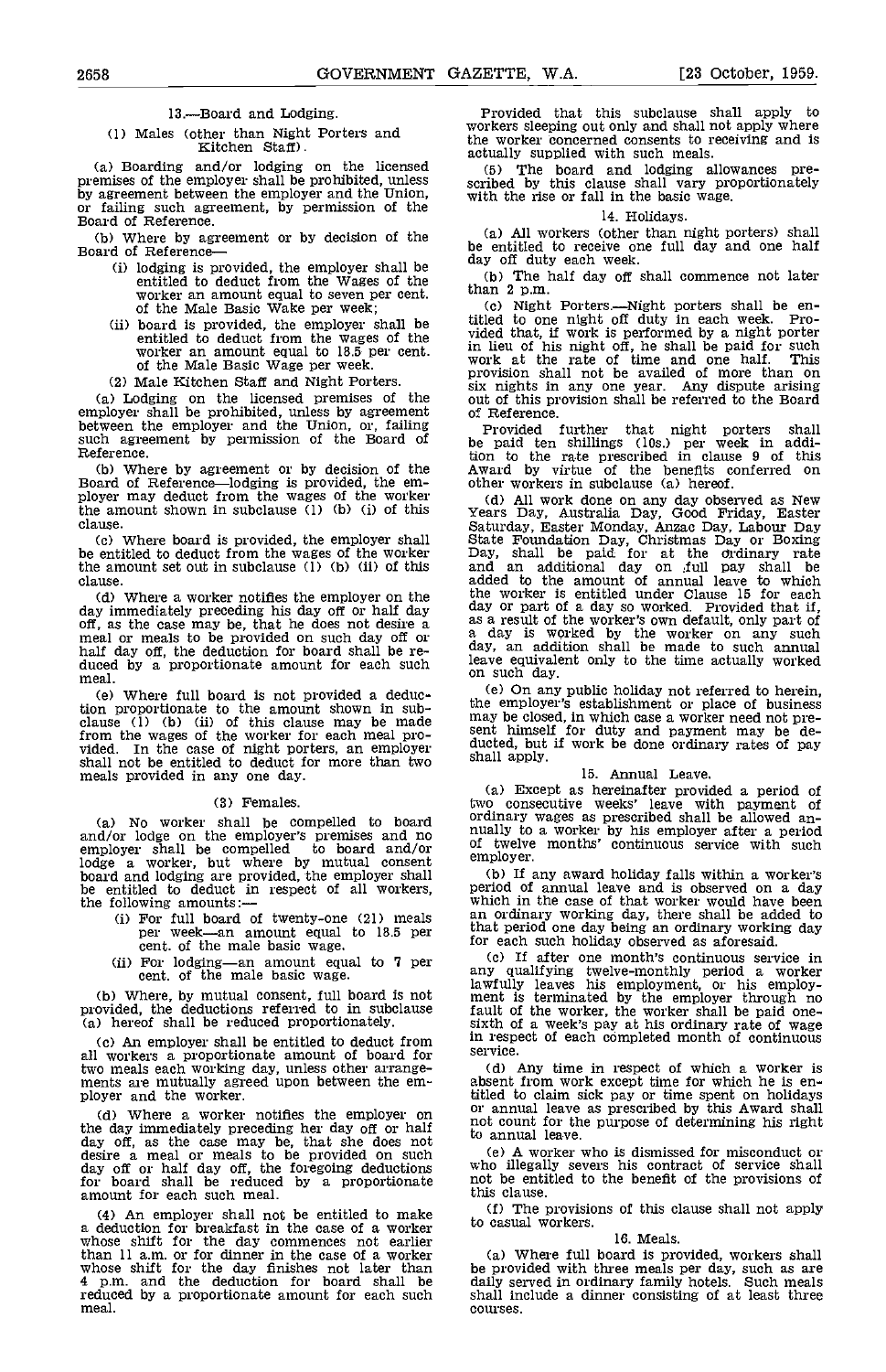(b) Subject to Clause 7, at least one half hour but not more than one hour, shall be allowed for each meal.

#### 17. Casual Workers.

(a) A casual worker shall mean a worker en-<br>gaged on an hourly contract of service.

(b) Casual workers shall be paid at the rate of time and a half.

Casual workers shall not be engaged for less than three (3) consecutive hours.

# 18. Climbing Ladders and Cleaning of<br>Public Lavatories.<br>(1) No female worker shall be permitted or com-

(1) No female worker shall be permitted or compelled to climb ladders for the purpose of cleaning electric fans, fanlights, walls or windows.

(2) No female worker shall be required to clean worker shall consider out men's public lavatories or men's lavatories to the Board of F within the employer's establishment.

Nothing in this clause shall prohibit the  $\frac{1}{10}$ cleaning by females of lavatories attached to a bed- $\frac{a}{r}$ 

19. Roster.<br>(a) A roster of the working hours shall be ex-(a) A roster of the working hours shall be  $ex-$  at such hibited in the office of each establishment and in the w such other place as it may be conveniently and readily seen by each worker concerned.<br>(b) Such roster shall show:-

- 
- (i) The name of each worker.
- (ii) The hours to be worked by each worker the same each day and the breaks in shifts to be Barmai taken. taken.

(c) (i) The roster in the office shall be open for inspection by a duly accredited representative of the Union at such times and place as the record book is so open for inspection.

(ii) A duly accredited represenative of the Union shall be permitted to inspect the roster available to the workers not more than once in any week during the times the record book is so open for inspection. Provided that the duly accredited representative must notify the employer before entering the place where the roster is kept.

(d) Such roster shall be drawn up in such manner as to show the hours of each worker for one week in advance of the date of the roster, and may only be altered on account of the sickness or absence of a worker, or on account of any contingency that the employer could not reasonably foresee.

20. Record.<br>(a) The employer shall keep, or cause to be kept. (a) The employer shall keep, or cause to be kept, at his business premises or at each of them, if (a) more than one, a time and wages book wherein infirmities shall be entered the name and occupation of each  $\frac{mxy}{w}$  be worker, and in the case of junior workers, the age to time on his last birthday, the time each worker com-<br>mences and finishes work each day, the hours (b) I

(b) The record shall be entered up from day to day.

The word "book" for the purpose of this clause, shall include loose leaves, if bound to-

(d) The employer and the worker shall be Subject to the provisions of clause 23 any worker severally responsible for the proper daily entering performing work for more than two hours in any severally responsible for the proper daily entering of the record, which shall be initialled, if correct, day in by the worker daily. The hours shown as worked wage in the record book shall be *prima facie* evidence receiving cf the correctness thereof in any proceedings for the enforcement of this Award.

(e) The book shall be open to inspection by a duly accredited representative of the Union, at the office of the employer, on days other than Satur- at the rate of one-twelfth  $(1/12th)$  of a week's pay day and Sunday betwe 5 p.m. (except from 1 p.m. to 2 p.m.).

### 21. weekly wage.

(a) Wages shall be paid at least weekly. No employer shall hold more than one day's wages in hand.

Provided that where by reason of this pro- vision, wages become payable on a Sunday or a public holiday, such wages may be held in hand until the next following day.

Workers whose weekly holiday or half day off falls on a pay day, shall be paid their wages upon a request from the worker to the employer, prior to the worker taking the day or half day off.

Except for casual workers, the contract of service shall be on a weekly basis; provided that one day's notice of termination of service may be given on either side.

#### 22. Accommodation.

An employer requiring a worker to sleep in shall provide stlitable accommodation. If the worker shall consider the accommodation unsuitable, any party to this Award may refer the matter to the Board of Reference for decision, as pro- vided in Clause 31.

Workers sleeping in shall be provided with a common sitting-room, apart from their bedrooms, and shall have access to a properly equip- ped bathroom, and also have access to a laundry ped bathroom, and also have access to a laundry<br>at such times as are mutually agreed upon between the worker and the employer.

23. Bar Work.<br>Any worker, other than a night porter, who per-Any worker, other than a night porter, who per-<br>forms the duties of a barman, that is, actually dispensing drinks across the bar, shall be paid the same rate as provided for barmen, under the Barmaids and Barmen's Award, for the time so em-

#### 24. Head Bands and Uniforms.

The employer may require plain white head bands to be worn by female employees.

Aprons, caps, collars, cuffs or any special uni- forms required to be worn shall be supplied by the employer and shall be the property of the emaids and warntesses and standard type uniforms<br>as usually workers and standard type uniforms<br>not be deemed to be special uniforms within the<br>meaning of this clause.

## 25. Change and Rest Rooms.

Adequate change and rest rooms shall be pro-<br>vided by the employer in cases where the employees<br>do not reside on the premises. Such rest rooms shall be provided with table, chairs and a lounge, couch or bed. These workers shall have access to a bathroom.

#### 26. Under-Rate Workers.

Any worker who by reason of old age or infirmity is unable to earn the minimum wage, may be paid such lesser wage as may from time to time be agreed upon in writing between the Union and the employer.<br>Union and the employer.<br>In the event of no agreement being arrived

at, the matter may be referred to the Board of Reference for determination.

(c) After application has been made to the Board and pending the Board's decision, the worker shall be entitled to work for and be employed at the proposed lesser rate.

#### 27. Higher Duties.

Subject to the provisions of change zo any worker<br>has been than two hours in any<br>day in work for more than two hours in any<br>day in work carrying a higher prescribed rate of<br>wage than that in which he is engaged shall<br>recei

#### 28.Absence Through Sickness.

A worker shall be entitled to payment for non-attendance on the ground of personal ill-health at the rate of one-twelfth (1/12th) of a week's pay for each completed month of service: Provided that subject to subclause (g) hereof, payment for absence through such ill-health shall be limited to one (1) week's pay in each calendar year.

(b) Payment hereunder may be adjusted at the end of each calendar year or at the time the worker leaves the service of the employer, in the event of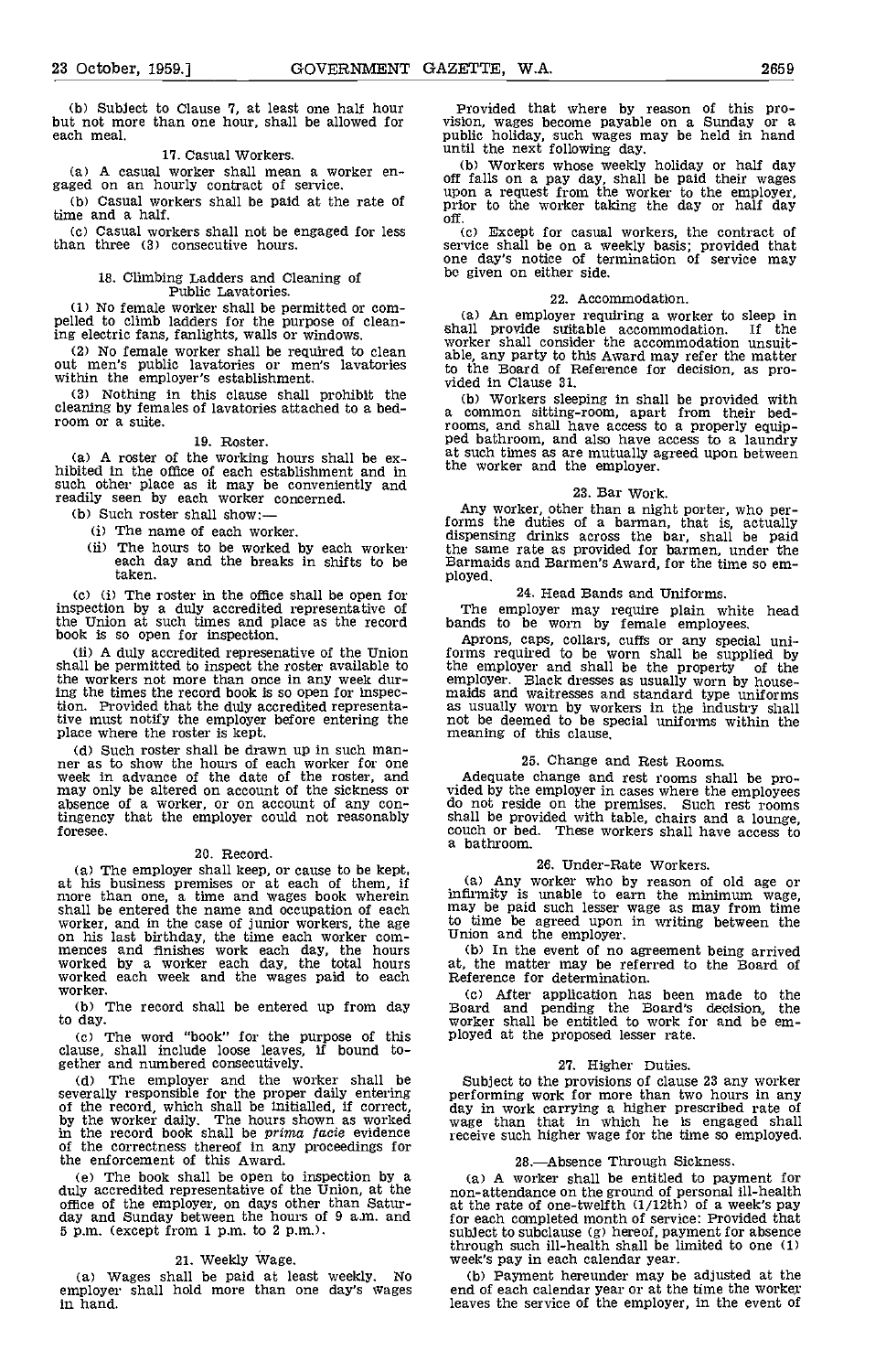the worker being entitled by service subsequent to an appeal shall lie from any decision of such the sickness to a greater allowance than that made Board in the manner and subject to the conditions the sickness to a greater allowance than that made at the time the sickness occurred.

(c) This clause shall not apply when the worker<br>is entitled to compensation under the Workers are<br>Compensation Act.

(d) A worker shall not be entitled to receive any  $\frac{d}{dx}$  and  $\frac{d}{dx}$  and  $\frac{d}{dx}$  and  $\frac{d}{dx}$  and  $\frac{d}{dx}$  and  $\frac{d}{dx}$  and  $\frac{d}{dx}$  and  $\frac{d}{dx}$  and  $\frac{d}{dx}$  and  $\frac{d}{dx}$  and  $\frac{d}{dx}$  and  $\frac{d}{dx}$  and  $\frac$ any accident not arising out of or in the course of his employment or for any accident wherever sustained arising out of his own wilful default or for sickness arising out of his own wilful default.

(e) No worker shall be entitled to the benefits stoppage of work by any cathis clause unless he produces proof satisfactory cannot reasonably prevent. of this clause unless he produces proof satisfactory<br>to his employer of sickness, but the employer shall to his employer of sickness, but the employer shall not be entitled to a medical certificate unless the absence is for three (3) days or more.

(e) hereof, a worker who has already been allowed been allowed paid sick leave on one occasion, shall not be en-<br>paid sick leave on one occasion, shall not be en-<br>titled to payment for any further absence unless shall caus titled to payment for any further absence unless hall<br>he produces to the employer a medical certificate exper stating that he was unable to attend for duty on  $\frac{1}{16}$  or account of personal ill-health.

Sick leave shall accumulate from year to year so that any balance of the period specified in sub- clause (a) of this clause which has in any year not been allowed to any worker by his employer as paid sick leave may be claimed by the worker and, subj ect to the conditions hereinbefore prescribed, shall be allowed by his employer in any subsequent year wilhout diminution of the sick leave prescribed in respect of that year: Provided that sick leave which accumulates pursuant to this subclause shall be available to the worker for a period of two (2) years but no longer from the end of the year in which it but no longer from the end of the year in which it accrues.

#### 29.-Travelling Facilities.

Where a worker is detained at work until it is too (2) Such service shall include service prior to the late to travel by the last ordinary bus, train or other lst day of April, 1958 if it continued until such regular public conveyance to his or her usual place of residence, the employer shall provide proper conveyance or provide accommodation for the night free of charge.

This clause shall not apply to a worker who mitted usually has his or her own means of conveyance.

#### 30.-Junior Workers' Certificate.

- 
- 
- 
- (i) name in full;<br>(ii) age and date of birth;<br>(iii) name of each previous employer;<br> $(iv)$  class of work performed for each previous<br>employer.

(b) No worker shall have any claim upon an employer for additional pay in the event of the age ing n of the worker being wrongly stated either on the  $\begin{array}{c} (4) \\ (4) \end{array}$ certificate, or, if no such certificate is furnished,<br>verbally to the employer. If any junior worker<br>shall wilfully misstate his age either verbally to the<br>employer or in the certificate, he alone shall be<br>guilty of a bre to which he was entitled he shall make restitution<br>to the employer.

#### 31.-Board of Reference.

The Court hereby appoints, for the purpose of this Award, a Board or Boards of Reference. Each such Board shall consist of a chairman and two other representatives, one to be nominated by each of the parties as prescribed by regulations,

There are assigned to each such Board, in the event of no agreement being arrived at between the parties to this Award, the functions of

- adjusting any matters of difference which may arise from time to time except such as involve interpretations of the provisions of the Award, or any of them;
- deciding any other matter that the Court may refer to such Board from time to time,

An appeal shall lie from any decision of such Board in the manner and subject to the conditions prescribed in the regulations to the Industrial Arbitration Act, 1912-1952, which for the purpose are embodied in this Award.

#### 32.-Breakdowns.

For any day or portion of a day upon which the worker cannot be usefully employed, because of any strike by the Union or unions affiliated with it, or by any other association or union, or through the breakdown of the employer mathematical with  $\mu$ , or by any outer association of the employer's machinery or any stoppage of work by any cause which the employer

#### 33.-Laundering.

 $\frac{1}{100}$  Sence is for virtually of more.<br>  $\frac{1}{100}$  Notwithstanding the provisions of subclause species can collars cuffs or any special uniforms. IF an employees to wear approns, caps, collars, cuffs or any special uniforms, he shall pay to such employees four shillings (4s.) shall cause the same to be laundered at his own

expense.<br>If an employer requires coats to be worn by his If an employer requires coats to be worn by his male employees, he shall pay them four shillings (4s.) per week extra for the laundering of the same, or cause such coats to be laundered at his own expense.

#### 34.-Long Service Leave.

#### (a) Right to Leave.

A worker shall as herein provided be entitled to leave with pay in respect of long service.

#### (b) Long Service.

The long service which shall entitle a worker to such leave shall, subject as herein provided, be continuous service with one and the same employer.

such service shall include service prior to the 1st day of April, 1958 if it continued until such time but only to the extent of the last 20 com-<br>pleted years of continuous service.

(a) Junior workers upon being engaged shall in that business becomes an employee of the transfurnish the employer with a certificate containing the worker has had with the transmittor (in-<br>the following particulars:--<br>clud (3) (i) Where a business has, whether before or<br>after the coming into operation hereof, been trans-<br>mitted from an employer (herein called "the trans-<br>mitter") to another employer (herein called "the<br>transmittee") and a w in that business becomes an employee of the trans-<br>mittee—the period of the continuous service which the worker has had with the transmittor (in-<br>cluding any such service with any prior trans-<br>mittor) shall be deemed to be service of the worker with the transmittee.

(ii) In this subclause "transmission" includes transfer, conveyance assignment or succession whether voluntary or by agreement or by opera-tion of law and "transmitted" has a corresponding meaning.

(4) Such service shall include-

- (a) Any period of absence from duty on any annual leave or long service leave.
- (b) Any period of absence from duty necessitated by sickness of or injury to the worker but only to the extent of fifteen working days in any year of his employment.
- Any period following any termination of the employment by the employer if such termination has been made merely with the intention of avoiding obligations here-<br>under in respect of long service leave<br>or obligations under any award in re-<br>spect of annual leave.
- Any period during which the service of the worker was or is interrupted by ser-<br>vice--
	- (i) as a member of the Naval, Military or Air Forces of the Commonwealth of Australia other than as a member of the British commonwealth Occupation Forces in Japan and other than as a member of the Permanent Forces of the Common- wealth of Australia except in the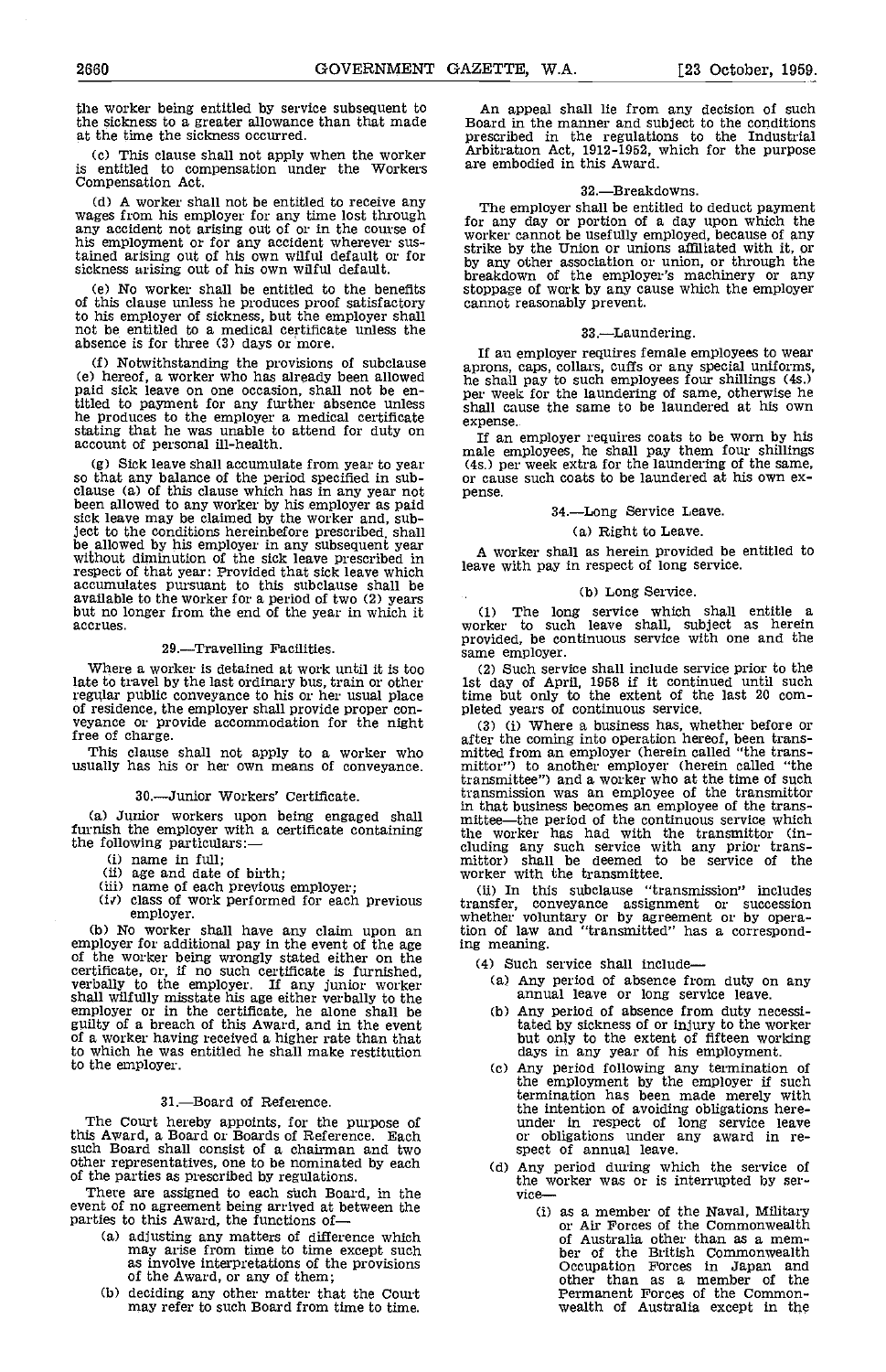circumstances referred to in section and except in Korea or Malaya after ployment is terminated—<br>June 26th, 1950; (a) by his death

- (ii) as a member of the Civil Construcas a member of the Civit Construction<br>tion Corps established under the the employer for ser<br>National Security Act, 1939-1946; the amount of leave shall be-
- (iii) in any of the Armed Forces under the National Service Act, 1951 (as amended).

Provided that the worker as soon as<br>reasonably practicable on the completion reasonably practicable on the completion of any such service resumed or resumes<br>employment with the employer by whom (ii) if such termination takes place after the<br>he was employed immediately before the worker has become e employment with the employer by whom<br>he was employed immediately before the commencement of such service.

(5) Service shall be deemed to be continuous notwithstanding

- the transmission of a business as referred to in paragraph (3) hereof;
- any interruption of a class referred to in paragraph (4) hereof irrespective of the duration thereof;
- (c) any absence from duty authorised by the  $\qquad$  ated— $\qquad$  (i) by his death; or employer;
- any standing-down of a worker in accord- ance with the provisions of an Award, Industrial Agreement, Order or Deter- mination under either Commonwealth or State law;
- any absence from duty arising directly or indirectly from an industrial dispute if the worker returns to work in accordance with the terms of settlement of the dispute;
- any determination of the employment by the employer on any ground other than<br>slackness of trade if the worker be reemployed by the same employer within  $(5)$  be a period not exceeding two months from  $\begin{array}{c} (4) \\ h_{\text{av}} \end{array}$  hereof a the date of such termination;<br>(g) any termination of the employment by the
- any termination of the employment by the state employer on the ground of slackness of trade if the worker is re-employed by the same employer within a period not exceed-<br>ing six months from the date of such termination;
- any reasonable absence of the worker on  $\frac{100 \text{ Hz}}{\text{hav}}$  and legitimate union business in respect of  $\frac{1}{8}$ which he has requested and been refused  $(2)$ leave;
- any absence from duty after the coming into operation of this clause by reason of any cause not specified in this clause shall unless the employer during the absence of homogeneity of the termination of the absence notifies the worker in writing that such absence wilt be regarded as having broken the continuity to whi of service, which notice may be given thereof course of post.

Provided that the period of any absence from duty or the period of any interruption referred to  $\frac{1}{2}$ in placita (c) to (i) inclusive of this paragraph shall not (except as set out in paragraph (4) hereof) count as service.

## (c) Period of Leave.

The leave to which a worker shall be entitled or deemed to be entitled shall be as provided in this subclause.

where a worker has completed at least 20 years' service the amount of leave shall be

- (a) in respect of 20 years' service so com-<br>pleted—13 weeks' leave; blause (c) applies-
- (b) in respect of each 10 years' service com-<br>pleted after such 20 years—six and a half<br>weeks' leave.

(3) Where a worker has completed at least 15 years' service since its commencement and his em-

by his death;

in any circumstances otherwise than by the employer for serious misconduct;<br>the amount of leave shall be—

- - if such determination takes place before the worker has become entitled to leave under placitum (a) of paragraph (2) here-<br>of such proportion of 13 weeks' leave as the<br>number of completed years of such ser-<br>vice bears to 20 years;<br>if such termination takes place after the<br>worker has become entitled to
	- placitum (a) of paragraph (2) hereof the leave due under such placitum and in ad- dition such proportion of 13 weeks' leave as the number of completed years of such service after the accrual of such entitle-ment bears to 20 years.

(4) Where a worker has completed at least 10 years' service but less than 15 years' service since its commencement and his employment is termin-

- 
- (ii) by the employer for any reason other than serious misconduct; or
- (iii) by the worker on account of sickness of or<br>injury to the worker or domestic or other injury to the worker or domestic or other pressing necessity where such sickness or injury or necessity is of such a nature as to justify or in the event of a dispute is, in the opinion of the Special Board of Reference, of such a nature as to justify such termination; the amount of the leave<br>shall be such proportion of 13 weeks' leave shall be such proportion of 13 weeks' leave as the number of completed years of such service bears to 20 years.

(5) In the cases to which paragraphs (3) and (4) hereof apply the worker shall be deemed to have been entitled to and to have commenced leave immediately prior to such termination.

(d) Payment for Period of Leave.<br>
(1) A worker shall subject to paragraph (3)<br>
hereof, be entitled to be paid for each week of<br>
leave to which he has become entitled or is deemed<br>
to have become entitled the ordinary time pay applicable to him at the date he commences such leave;

(2) Such ordinary time rate of pay shall be the rate applicable to him for the standard weekly<br>hours which are prescribed by this award,<br>but in the case of casuals and part-time workers<br>shall be the ordinary time rate for the number<br>of hours usually worked up to but

by posting it by registered mail to his last shall be at the ordinary time rate of pay applic-<br>recorded address, in which case it shall able to him at the date of accrual or, if so agreed,<br>be deemed to have reached him in (3) Where by agreement between the employer and the worker the commencement of the leave to which the worker is entitled or any portion thereof is postponed to meet the convenience of the worker, the rate of payment for such leave shall be at the ordinary time rate of pay applic-<br>able to him at the date of accrual or, if so agreed,<br>at the ordinary time rate of pay applicable at the<br>date he commences such leave;

- (4) The ordinary time rate of pay
	- shall include any deductions from wages for board and/or lodging or the like which is not provided and taken during the period
	- of leave.<br>
	(b) shall not include shift premiums, overtime, shall not include shift premiums, overtime, penalty rates, commissions, bonuses, al-lowances or the like.

(5) In the case of workers employed on piece or bonus work or any other system of payment by results payment shall be at ordinary time rates.

(e) Taking Leave.<br>(1) In a case to which paragraph (2) of sub-

(a) Leave shall be granted and taken as soon as reasonably practicable after the right thereto accrues due or at such time or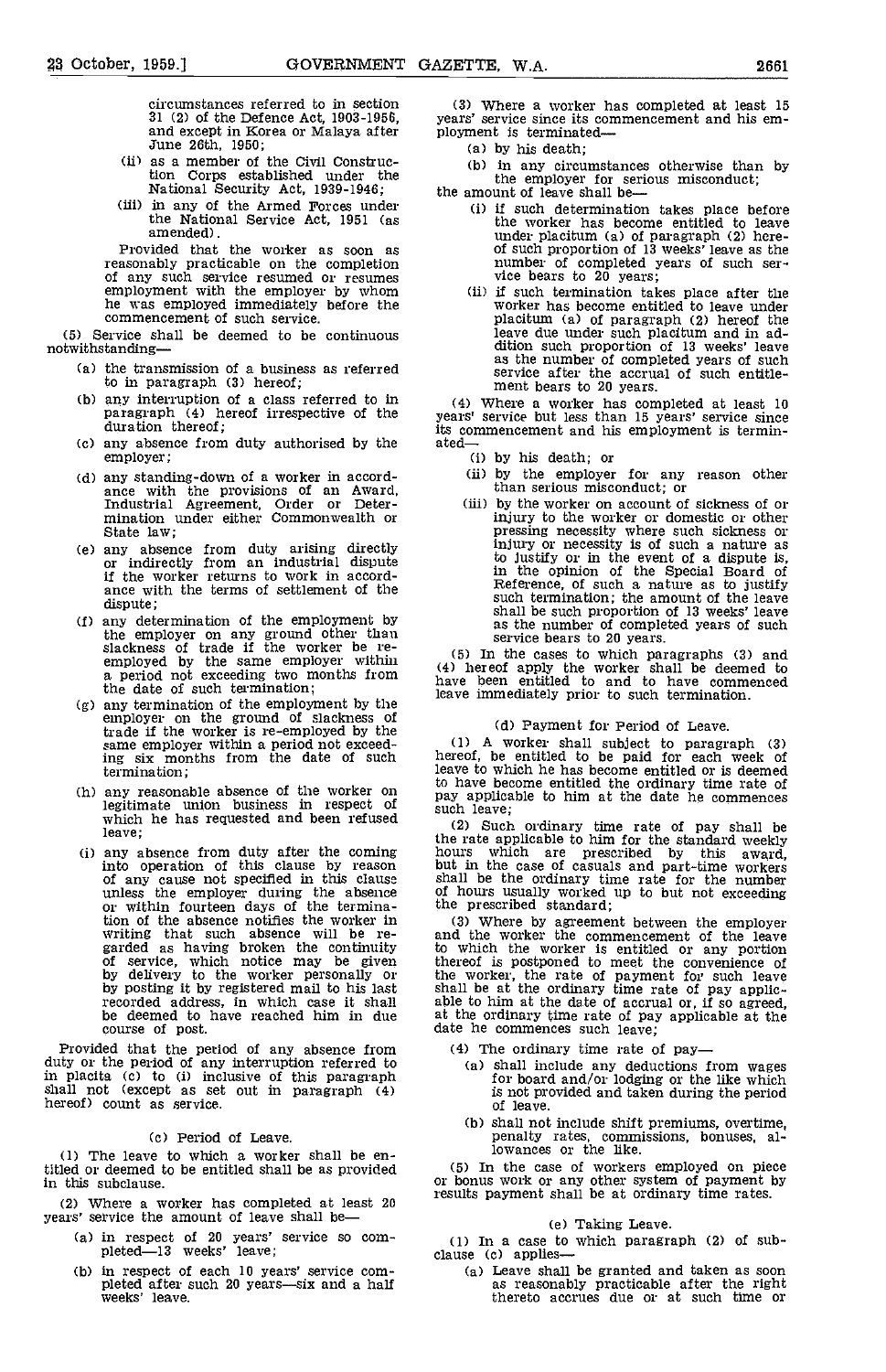times as may be agreed between the em-<br>
ployer and the worker or in the absence in the date of termination of his employment<br>
of such agreement at such time or times or prior thereto entitled.<br>
as may be determined by the

- Except where the time for taking leave is agreed to by the employer and the worker or determined by the Special Board of Reference the employer shall give to a worker at least one month's notice of the date from which his leave is to be taken.
- Leave may be granted and taken in one the c continuous period or if the employer and of a separate periods in respect of the first 13 weeks' entitlement and in not more than two separate periods in respect of any subsequent period of entitlement.<br>(d) Any leave shall be inclusive of any public
- leave.
- leave.<br>
(e) Payment shall be made in one of the day of April, 1958.<br>
following ways— (g) R
	- leave;
	- at the same time as his wages would<br>have been paid to him if the worker of this<br>had remained at work in which case can b payment shall, if the worker in writ-<br>ing so requires, be made by cheque of his<br>posted to an address specified by service the worker; or
	- in any other way agreed between the employer and the worker.
- (f) No worker shall, during any period when he is on leave, engage in any employment for hire or reward in substitution for the employment from which he is on leave, and<br>if a worker breaches this provision he shall if a worker breaches this provision he shall<br>thereupon forfeit his right to leave here-<br>under in respect of the unexpired period<br>of leave upon which he has entered, and<br>nutes the employer shall be entitled to withold<br>
any further payment in respect of the<br>
period and to reclaim any payments al-<br>
ready made on account of such period of (2) leave.

(2) In a case to which paragraph (3) or para-<br>graph (4) of subclause (c) applies and in any<br>case in which the employment of the worker who (b) has become entitled to leave hereunder is terminated before such leave is taken or fully taken the (3)<br>employer shall, upon termination of his employ-<br>ment otherwise than by death pay to the worker, from<br>and upon termination of employment by death pay blover to the personal representative of the worker upon<br>request by the personal representative, a sum equivrequest by the personal representative, a sum equiv-<br>alent to the amount which would have been pay-<br>trial C<br>he is entitled or deemed to have been entitled have he is entitled or deemed to have been entitled and which would have been taken but for such hamed termination. Such payment shall be deemed to have satisfied the obligation of the employer in respect of leave hereunder.

#### (f) Granting Leave in Advance and Benefits to be Brought into Account.

(I) Any employer may by agreement with a worker allow leave to such a worker before the right thereto has accrued due, but where leave is taken in such a case the worker shall not become entitled to any further leave hereunder in respect of any with the provisions hereof. period until after the expiration of the period in respect of which such leave had been taken before it accrued due.

(2) Where leave has been granted to a worker component to the preceding paragraph before the long right thereto has accrued due, and the employment subsequently is terminated, the employer may de- (3) duct from whatever remuneration is payable upon the employer the termination of the employment a proportionate stitude amount on the basis of 13 weeks for twenty years' leave<br>service in respect of any period for which the worker spect

not at the date of termination of his employment

the worker so agree in not more than three amount of the payment and to be satisfaction to the separate periods in respect of the first extent thereof of the entitlement of the worker or payment in lieu thereof under a State law or a long service leave scheme not under the provisions hereof granted to a worker by his employer in respect of any period of service with the employer shall be taken into account whether the same is granted before or after the coming into operation hereof and shall be deemed to have been leave taken and granted hereunder in the case of leave with pay to the extent of the period of such leave and in the case of payment in lieu thereof to the extent of a period of leave with pay equivalent to the amount of the payment and to be satisfaction to the extent thereof of the entitlement of the worker hereunder.

Any leave shall be inclusive of any public inclusive of a payment by him to any long service leave scheme, holidays specified in this award occurring during the period when the leave is taken but shall not be inclusive of An employer shall be entitled to offset any payment in respect of leave hereunder against any payment by him to any long service leave scheme, superannuation scheme, pension scheme, retiring allowance scheme, provident fund, or the like or under any combination thereof operative at the first day of April, 1958.

## (g) Records to be Kept.

(i) in full before the worker goes on  $(1)$  Each employer shall during the employment and for a period of 12 months thereafter, or in the case of termination by death of the worker a period of three years thereafter, keep a record from which can be readily ascertained the name of each worker can be readily ascertained the name of each worker and his occupation, the date of the commencement of his employment and his entitlement to long service leave and any leave which may have been granted to him or in respect of which payment may have been made hereunder.

> Such a record shall be open for inspection in the manner and circumstances prescribed by this award with respect to the time and wages record.

## (h) Special Board of Reference.

There shall be constituted a Special Board of Reference for the purpose hereof to which all dis- putes and matters arising hereunder shall be referred and the Board shall determine all such dis-

(2) There shall be assigned to such Board the functions of

- (a) the settlement of disputes on any matters arising hereunder;
- (b) the determination of such matters as are specifically assigned to it hereunder.

(3) The Board of Reference shall consist of one representative or substitute therefor nominated from time to time by the Western Australian Em- ployers Federation (Incorporated) and one repre- sentative or substitute nominated from time to sentative or substitute nominated from time to time by the West Australian Trade Unions Industrial Council (ALP.) together with a chairman to be mutually agreed upon by the organisations named in this paragraph.

#### (i) State Law.

The provisions of any State law to the extent to which they have before the coming into operation hereof conferred an accrued right on a worker to be granted a period of long service leave in re-<br>spect of a completed period of 20 or more years'<br>service or employment or an accrued right on a<br>worker or his personal representative to payment in respect of long service leave shall not be affected

The entitlement of any such worker to leave in respect of a period of service with the employer completed after the period in respect of which the long service leave referred to in paragraph (1) hereof accrued due shall be in accordance herewith.

(3) Subject to paragraphs (1) and (2) hereof, the entitlement to leave hereunder shall be in substitution for and satisfaction of any long service leave to which the worker may be entitled in re- spect of employment of the worker by the employer.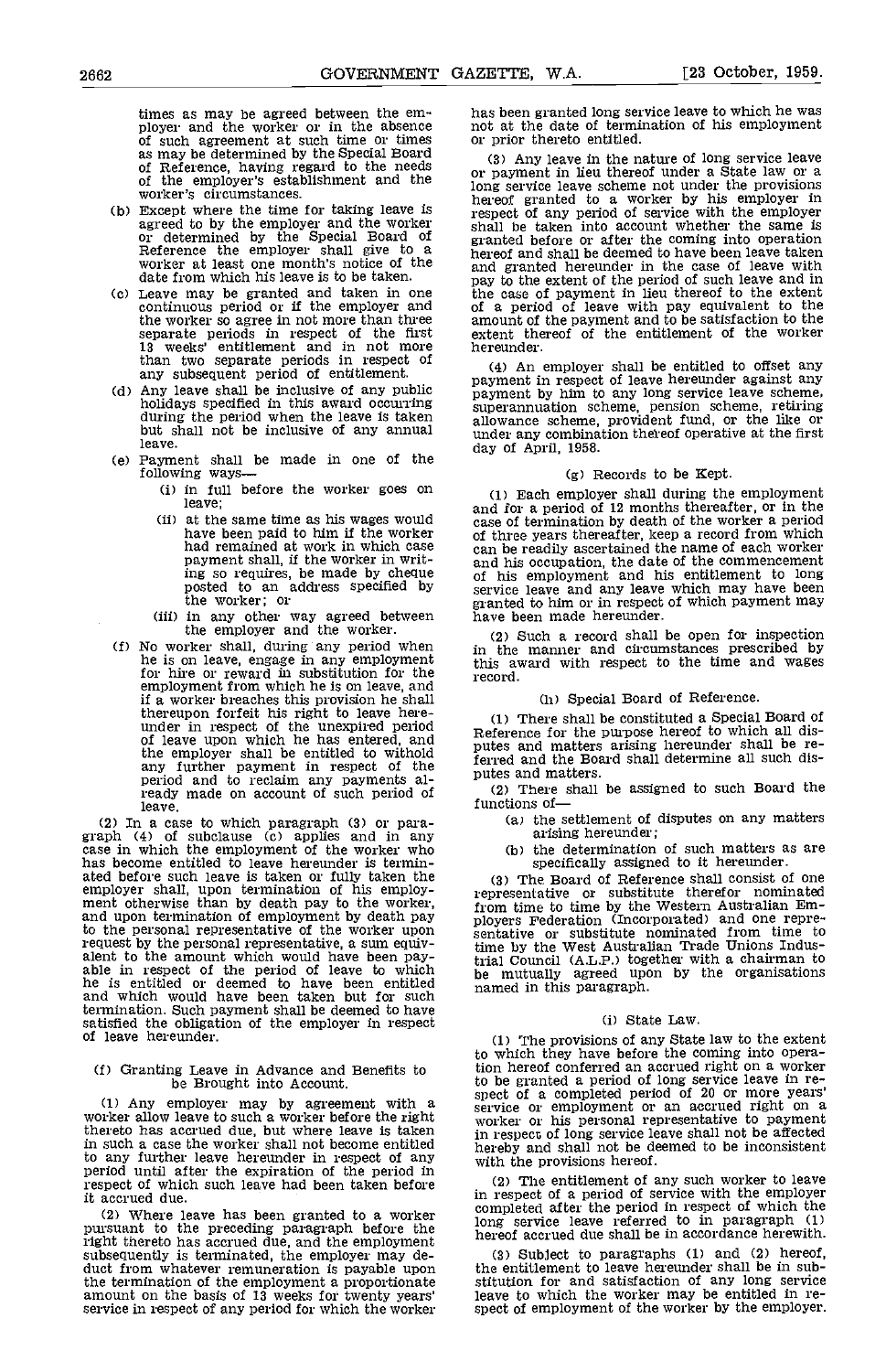(4) An employer who under any State law with regard to long service leave is exempted from the provisions of that law as at the first day of April, 1958, shall in respect of the workers covered by such exemption be exempt from the provisions hereof.

#### (j) Exemptions.

The Special Board of Reference may subject to such conditions as it thinks fit exempt any employer such conditions as it thinks fit exempt any employer from the provisions hereof in respect of its em-<br>ployees where there is an existing or prospective long service leave scheme which, in its opinion is, viewed as a whole, more favourable for the whole of the employees of that employer than the pro-<br>visions hereof.

#### (k) Liberty to Apply.

Liberty is granted to any party to this Award to apply to the Court at any time for an appropriate<br>variation of this clause if any of the terms and conditions operating under the code of Long Ser-<br>vice Leave being negotiated between the Australian<br>Council of Trade Unions and Federal Employers'<br>Organisations is varied in any way.

35.Posting of Award.

A copy of this Award, if supplied by the Union, shall be posted by the employer in the kitchen or pantry of the employers premises where it may be readily and easily seen by the employees.

I certify pursuant to section 65 of the Industrial Arbitration Act, 1912-1952, that the foregoing is a copy of the agreement arrived at between the parties Delete the mentioned above. Delete the mentioned above. The state of  $\alpha$  and  $\alpha$  mentioned at Perth this 28th day of August. 1959.

Dated at Perth this 28th day of August, 1959. (Sgd.) S. F. SCHNAARS, Conciliation Commissioner.

Filed at my office this 28th day of August, 1959. (Sgd.) R. BOWYER, Clerk of the Court.

# IN THE COURT OF ARBITRATION OF WESTERN AUSTRALIA

No. 138 of 1959.

Between the Federated Engine Drivers and Fire- men's Union of Workers of Western Australia, Applicant, and Hon. Minister for Works and others, Respondents.

HAVING heard Mr. D. B. Maguire on behalf of the applicant and Mr. L. B. Boylan on behalf of the respondents, and by consent, I, the undersigned, Conciliation Commissioner of the Court of Arbitration, in pursuance of a remission to me by the said<br>Court and in pursuance of the powers contained in<br>Section 92 of the Industrial Arbitration Act, 1912-<br>1952, do hereby order and declare that Award No. 18<br>05 1950, as ame of 1950, as amended, be and the same is hereby<br>further amended in the terms of the attached<br>schedule.

This Order shall take effect as from the begin- ning of the first pay period commencing on or after the date hereof.

Dated at Perth this 28th day of August, 1959.

(Sgd.) S. P. SCHNAARS, Conciliation Commissioner.

# Schedule.

Clause 6.- Overtime and Penalty Rates for Continuous Process and other Continuous Shift Workers.

(b) Saturday Time. Delete this subclause and  $\frac{1}{10}$  insert in lieu thereof the following:—

- 
- (b) Saturday Time.<br>
(i) Rostered shift work performed on Saturday up to a maximum of eight (j)  $(8)$  hours in each shift shall be

included in the week's work, and shall be paid for at the rate of time and a half.

(ii) The extra half rate shall stand alone and be paid for as an addition to the worker's weekly earnings.

#### Clause 9.-Wages.

Amend by deleting classification 15. Firemen and inserting in lieu thereof the following:-£ s. d.

|                         |      |  | .          |  |
|-------------------------|------|--|------------|--|
| 15.<br>$\rm{Firemen}$ — |      |  |            |  |
| First class             | <br> |  | $1\quad18$ |  |
| Second class            | <br> |  | 8          |  |

Liberty is reserved for the Applicant to apply to amend Classification 29. Slipway Winch Driver and/or Electric crane driver, of this clause.

#### Clause 14 .- Shift Workers.

Amend this clause by deleting subclause (b) and inserting the following in lieu thereof:

(b) Shift Workers, when employed on after-<br>noon shift, shall be paid five per cent.  $(5\%)$ <br>and on night shift ten per cent.  $(10\%)$  in addition to their ordinary rates for such shifts: Provided that on any Government Construction works where the shift rate prescribed for the main body of workers is in excess of that as set out herein, the higher rate prescribed for such other workers shall also be paid to workers covered by this Award.

Clause 20.-Payment for Sickness.

Delete this clause, and insert in lieu thereof the

Clause 20.-Payment for Sickness.

(a) (i) A worker shall be entitled to payment for non-attendance on the ground of personal ill-health for one-twelfth (1/12th) of a week's pay for each completed month of a week's pay for each completed month<br>of service.

 $\left( ii\right)$  The liability of the Employer shall in no case exceed one (1) week's wages during each calendar year in respect of each worker but the sick leave herein provided shall be allowed to accumulate and any portion unused in any year may be availed of in the next or any succeeding year.

Payment hereunder may be adjusted at the end of each calendar year, or at the time the worker leaves the service of the employer, in the event of the worker being entitled by service subsequent to the sickness to a greater allowance than that made at the time the sickness occurred.

- (b) This clause shall not apply where the worker is entitled to compensation under the Workers' Compensation Act 1912-1956.
- (c) No worker shall be entitled to the benefit of this clause unless he produces proof satisfactory to the employer or his repre-<br>sentative of sickness, but the employer shall unless the absence is for three (3) consecutive working days or more.
- (d) No payment shall be made for any absence due to the worker's own fault, neglect or misconduct.

#### Clause 25.-District Allowances.

Delete the second paragraph of this Clause and add to the first paragraph the following:—<br>
(h) The area within a line commencing on the

- The area within a line commencing on the coast at Lat. 24, thence East to the South Australian border, thence south to the coast, thence along the coast to Long. 123, thence north to the intersection of Lat. 26, thence west along Lat. 26 to the coast.  $£1$  10s. Od.
- That area of the State situated between the Lat. 24 and a line running east from Carnot Bay to the South Australian border.<br> $£3$  0s. 0d.
- U) That area of the State north of a line running east from Carnot Bay to the South Australian border. £3 los. Cd.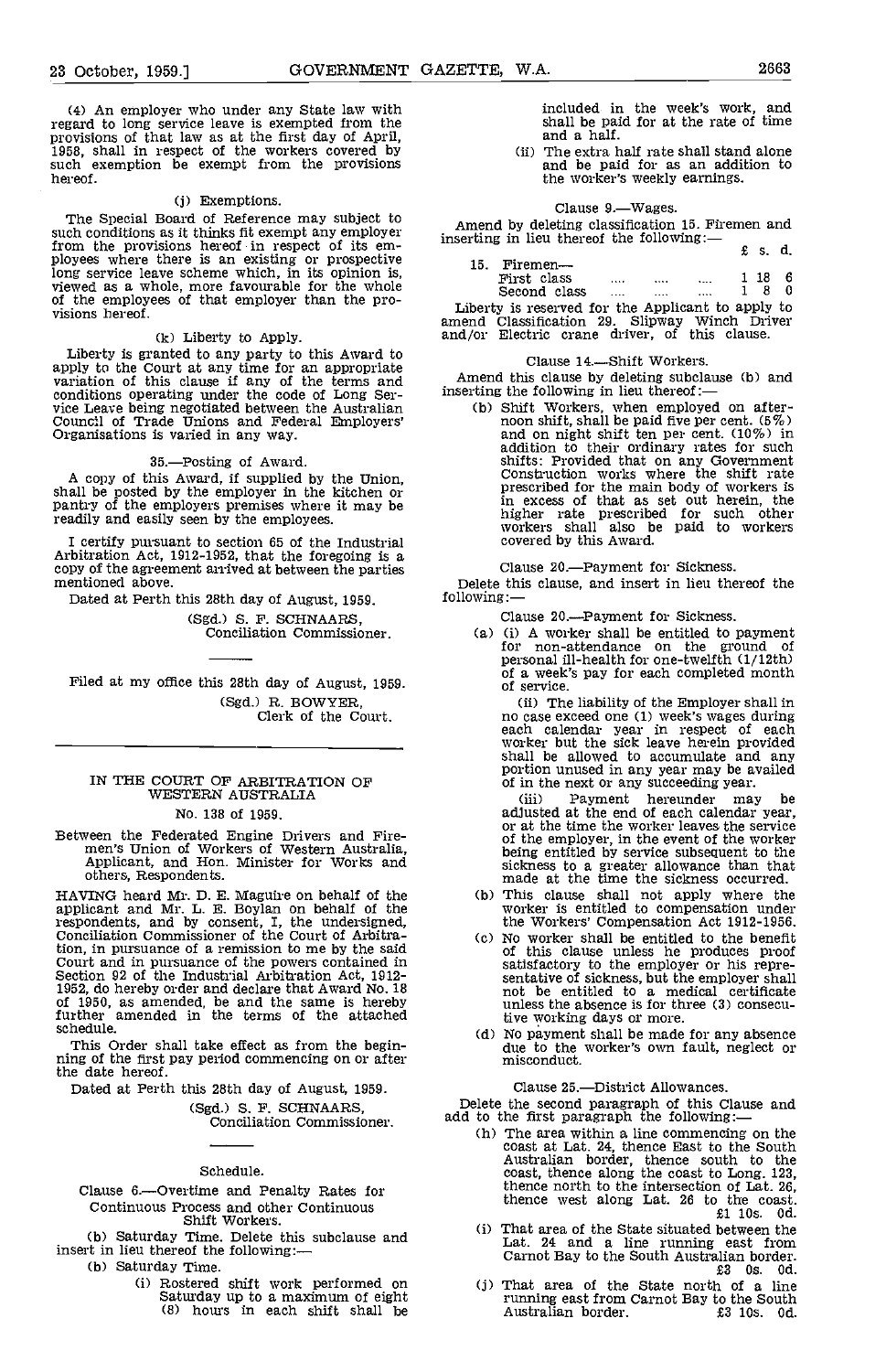# IN THE COURT OF ARBITRATION OF WESTERN AUSTRALIA.

# No. 116 of 1959.

Between The Western Australian Government Tramways & Metropolitan (Perth) Passenger Transport Trust Officers Union of Workers, Applicant, and General Manager, Western Australian Government Tramways Department, Respondent.

HAVING heard Mr. D. W. Cooley on behalf of the applicant and Mr. C. G. Varley on behalf of the respondent, and by consent, I, the undersigned Conciliation Commissioner of the Court of Arbitration, in pursuance of a remission to me by the said Court and in pursuance of the powers contained in Section 92 of the Industrial Arbitration Act, 1912-1952, do hereby order and declare that Award No. 31 of 1956, be amended in the terms of the attached schedule.

Dated at Perth this 14th day of August, 1959. (Sgd.) S. F. SCHNAARS, Conciliation Commissioner.

#### Schedule.

Clause 22—Rates of Pay.—Delete the first para-<br>graph and subclauses (a) (b) (c) and (d) of this (d) Adult Female Clerks-<br>clause and insert in lieu thereof the following:— adult female clerks shall be:-

The basic rate as referred to in this Award shall be that as determined from time to time by the be that as determined from time to time by the State Court of Arbitration. Basic wage: males, £13 18s. 7d.; females, £9 Is. ld.

(a) Juniors—The salaries of all male officers under the age of 21 years shall be:—

|                      | Per Cent. of<br>Basic Wage<br>53<br>61<br>.<br>71<br>$\cdots$<br>85<br>100 | Under 16 years of<br>age<br>At 16 years of age<br>$\cdots$<br>At 17 years of age<br>saan in<br>At 18 years of age<br>$\cdots$<br>At 19 years of age |  |
|----------------------|----------------------------------------------------------------------------|-----------------------------------------------------------------------------------------------------------------------------------------------------|--|
| In<br>foreg<br>follo | Above Basic<br>Wage<br>£<br>90                                             | At 20 years of age                                                                                                                                  |  |
|                      |                                                                            | (b) Junior Female Clerks.                                                                                                                           |  |
| (                    | Per Cent. of<br>Female<br>Basic Wage<br>$82+$<br>95                        | Under 17 years of age<br>At 17 years of age                                                                                                         |  |
|                      | Above<br>Female<br>Basic Wage<br>£                                         |                                                                                                                                                     |  |
| C1<br>Delet          | 25                                                                         | At 18 years of age                                                                                                                                  |  |
| claus                | 75                                                                         | At 19 years of age<br>.                                                                                                                             |  |
|                      | 130<br>                                                                    | At 20 years of age<br>                                                                                                                              |  |

(c) Adults-Adult male officers shall be classifled into the ranges shown in Clause 23. Officers (other than juniors) occupying all other positions will be paid the salary set forth in the following range, viz.: Margin above Basic

|                                   | above Basic<br>Rate Per<br>Annum |
|-----------------------------------|----------------------------------|
|                                   |                                  |
|                                   | £                                |
| At 21 years of age or 1st year    |                                  |
| of adult service                  | 155                              |
| At 22 years of age or 2nd year    |                                  |
| of adult service                  | (ii<br>185                       |
| At 23 years of age or 3rd year    | paid                             |
| of adult service<br>$\sim$ $\sim$ | 215                              |
| At 24 years of age or 4th year    |                                  |
|                                   |                                  |
| of adult service<br>$\cdots$      | 240                              |
| At 25 years of age or 5th year    |                                  |
| of adult service                  | 265                              |
| At 26 years of age or 6th year    |                                  |
| of adult service                  | 290                              |
| At 27 years of age or 7th year    |                                  |
| of adult service                  | 315                              |
|                                   |                                  |

- Ci) Provided that, if an adult officer is retained on the maximum margin of the above range, viz., £315 per annum, for three (3) years and has not refused pro-<br>motion to a higher class, and the head of<br>the branch certifies that such officer is the branch certifies that such officer is<br>eligible and would be recommended for<br>promotion on the grounds of good conduct approval of the General Manager, an allowance of £20 per annum. An officer<br>will be deemed to have refused promotion,<br>when, in the opinion of the General<br>Manager, he has failed to apply for pro-<br>motion for which he is eligible within his<br>own section, without which shall be limited to health and/or family reasons.
- (ii) A male officer unclassified or male junior officer who is a married officer within the meaning of the definition of this Award, shall on the approval of the General Manager, be paid an allowance equivalent to the next higher grade than the rate of pay according to age or year of adult service within a maximum margin inclusive of such allowance of £315 per annum over the basic rate.

(d) Adult Female Clerks-The salaries of all Margin

|                                | margin                |
|--------------------------------|-----------------------|
|                                | above                 |
|                                | <b>Female Basic</b>   |
|                                | Wage                  |
|                                | £                     |
| At 21 years of age or 1st year |                       |
| of adult service               | 170<br>$\sim$         |
| At 22 years of age or 2nd year |                       |
| of adult service               | 195<br>$\cdots$       |
| At 23 years of age or 3rd year |                       |
| of adult service               | 215                   |
| At 24 years of age or 4th year |                       |
| of adult service               | 240<br>$\overline{1}$ |
| At 25 years of age or 5th year |                       |
| of adult service               | 260                   |
|                                |                       |

In addition to the appropriate margin In the foregoing schedule, allowances shall be paid as<br>follows:—

- Ci) The senior typist and/or confidential typist at the rate of £52 per annum.
- (ii) Ledger posting machinist at the rate of £26 per annum.
- (Hi) A female officer who has been retained on the maximum margin prescribed In subclause (d) for a period of three years may be paid, on the approval of the General Manager, an allowance of £20 per annum.

Clause 23—Classification of Offices and Officers.—<br>Delete subclauses (d) (i) and (d) (ii) of the<br>clause and insert in lieu thereof the following:—

|  | (d) (i) The following classes and grades |  |  |
|--|------------------------------------------|--|--|
|  | shall apply to classified officers:—     |  |  |

|                 | shall apply to classified officers:—                                                   |          |          |              |         |  |  |
|-----------------|----------------------------------------------------------------------------------------|----------|----------|--------------|---------|--|--|
|                 |                                                                                        |          |          | Salary Range |         |  |  |
|                 |                                                                                        |          |          | Margins      |         |  |  |
|                 |                                                                                        |          |          | £            | £       |  |  |
| 8th Class       |                                                                                        |          |          |              | 775-820 |  |  |
| 7th<br>Class    |                                                                                        |          | .        |              | 685-730 |  |  |
| 6th<br>Class    |                                                                                        |          | $\cdots$ |              | 595-640 |  |  |
| 5th<br>Class    |                                                                                        | 1.111    | $\cdots$ |              | 505-550 |  |  |
| 4th<br>Class    |                                                                                        |          |          |              | 450-480 |  |  |
| 3rd<br>Class    |                                                                                        | $\cdots$ |          |              | 415-430 |  |  |
| 2nd Class       | .                                                                                      | .        | $\cdots$ |              | 385-400 |  |  |
| 1st<br>Class    |                                                                                        |          | .        |              | 355-370 |  |  |
|                 | (ii) Officers other than the above shall be<br>paid according to the following scale:- |          |          |              |         |  |  |
|                 |                                                                                        |          |          | Salary Range |         |  |  |
|                 |                                                                                        |          |          | Margins      |         |  |  |
|                 |                                                                                        |          |          | £            | £       |  |  |
| Title           |                                                                                        |          |          |              |         |  |  |
| Chief Inspector |                                                                                        |          | .        |              | 685-730 |  |  |
|                 | Instructor Inspector                                                                   | $\cdots$ | .        |              | 480-505 |  |  |
| Inspector       |                                                                                        |          | .        |              | 450-480 |  |  |
| Supervisor      | Night                                                                                  | Staff    | $\cdots$ |              | 450-480 |  |  |
| Despatchers     |                                                                                        |          |          |              | 415-430 |  |  |
|                 |                                                                                        |          |          |              |         |  |  |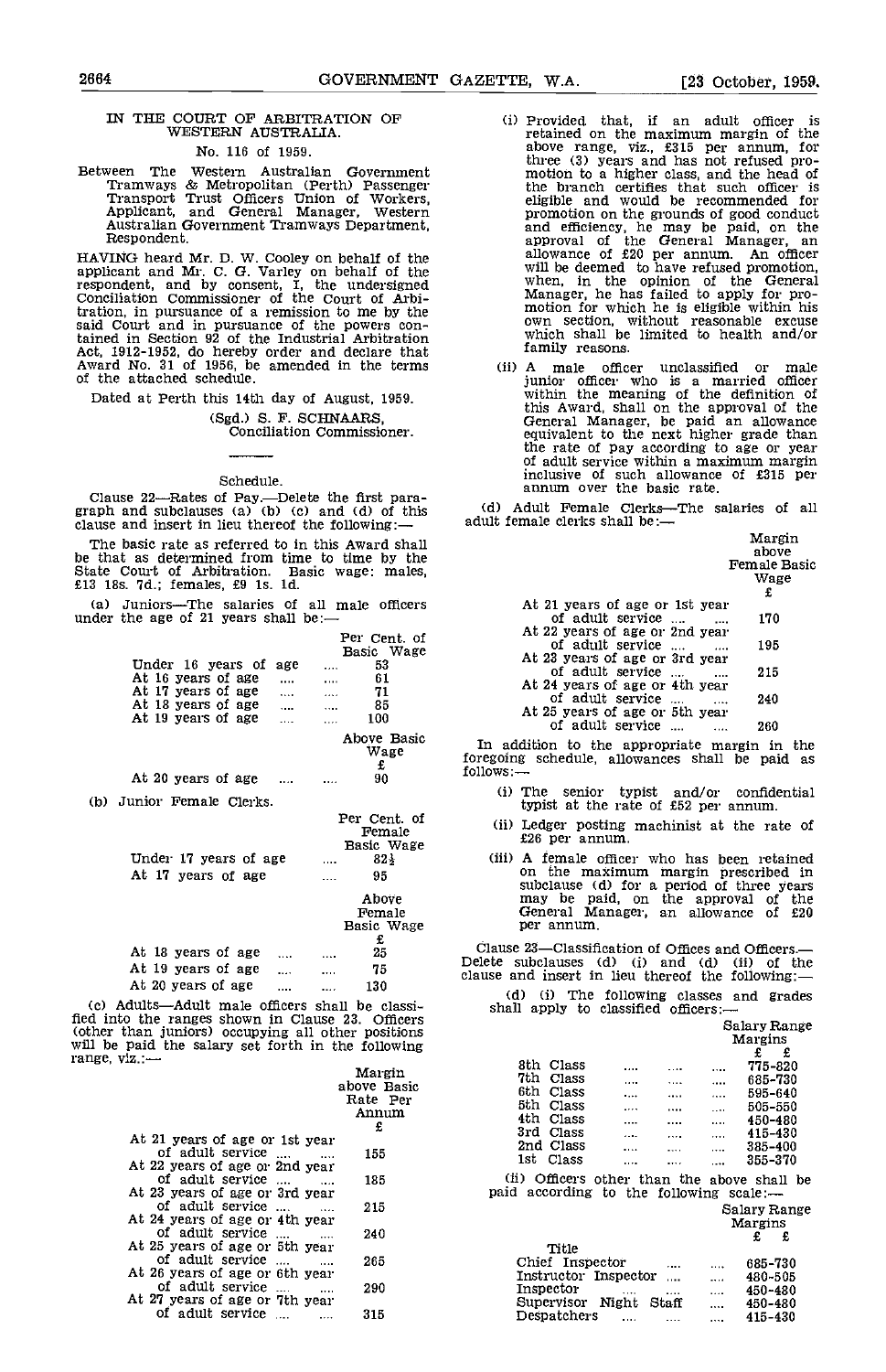| GOVERNMENT GAZETTE, W.A. |  | 23 October, 1959.] |  |  |  |  |  | 2665 |
|--------------------------|--|--------------------|--|--|--|--|--|------|
|--------------------------|--|--------------------|--|--|--|--|--|------|

|                           |          | Salary Range<br>Margins | 4.        |
|---------------------------|----------|-------------------------|-----------|
| Title—continued.          |          | £<br>£.                 |           |
| Sub Inspectors            |          | 385-400                 |           |
| Foreman—Automotive        | .        | 505-550                 |           |
| Foreman—Car Builder       |          | 505-550                 |           |
| Foreman—Electrical        |          | 505-550                 |           |
| Foreman—Painter           |          | 505-550                 |           |
| Foreman—Trolley Bus       |          | 505-550                 |           |
| Ferries Master            |          | 505-550                 | 5.        |
| Substation Technician     | $\cdots$ | 385-400                 | nun       |
| Substation Attendant      |          | 255-265                 | and       |
| Stationary Hand           |          | 220                     | "fiv      |
| Stationary Hand Assistant |          | 145                     | т<br>begi |

# IN THE COURT OF ARBITRATION OF WESTERN AUSTRALIA.

### No. 49 of 1959.

Between Sorrento Macaroni Products Pty. Ltd., Applicant, and The Food Preservers' Union of Western Australia, Union of Workers, Coastal Districts, Respondent.

HAVING heard Mr. D. Hosking on behalf of the applicant and Mr. M. Turner on behalf of the augus<br>respondent, and by consent, I, the undersigned between's<br>Conciliation Commissioner of the Court of Arbi-<br>forme tration, in pursuance of a remission to me by the  $\frac{10 \text{ cm}}{4 \text{ eV}}$ said Court and in pursuance of the powers contained in Section 92 of the Industrial Arbitration  $\frac{1}{100}$ Act, 1912-1952, do hereby order and declare that  $\frac{dN}{d}$  Award No. 10 of 1954, be amended in the terms of  $\frac{dN}{d}$ the attached schedule.

Dated at Perth this 14th day of August, 1959. (Sgd.) S. F. SCHNAARS, Conciliation Commissioner.

Schedule.

1. Clause 2—Arrangement.—Add after the<br>numerals and word "21. Record" the numeral and<br>words "22. Shift Work."

2. Clause 7—Wages.—Delete Subclauses (a) (b) and (c) of this clause and insert in lieu thereof the following:—

(a) Basic Wage:

|         |       |              |   | Per Week<br>$\mathbf{\pounds}$ s. | d. | mission<br>tralia. | Οf |
|---------|-------|--------------|---|-----------------------------------|----|--------------------|----|
| Males   | 1.1.1 | <br>$\cdots$ |   | 13 18                             |    |                    |    |
| Females |       |              | 9 | $\blacksquare$                    |    |                    |    |

(b) Adult Males:

|                                                                     | Margin over                                    | R. A                                             |
|---------------------------------------------------------------------|------------------------------------------------|--------------------------------------------------|
|                                                                     | Male<br>Basic Wage<br>Per Week<br>£<br>- s. d. | The<br>Com<br>Federate<br>-Fii<br>and<br>Workers |
| Workers drying macaroni.<br>vermicelli<br>allied<br>and<br>products | 112<br>0                                       | tralia wa<br>in the pi                           |
| Paste Makers<br>$\cdots$<br>Press Operators<br>All others           | 5<br>0<br>5<br>0<br>0                          | LL S                                             |

Adult Females:

| Margin over<br><b>Female Basic</b> |     |
|------------------------------------|-----|
| Wage Per<br>Week                   | EET |
| £.<br>d.<br>s.<br>я<br>Λ           |     |

3. Clause 8—Hours.—Delete this clause and in- sert in lieu thereof the following:-

#### 8.Hours.

Forty hours shall constitute a week's work 171 James Street, Guildford. and except as provided in Clause 22 hereof shall be worked between the hours of 7 a.m. and 6 p.m., Monday to Friday inclusive,

#### 22 - Shift Work.

Any worker who works on shift work other than the recognised day shift shall be paid for such shift at the following rates:—

(a) Five per cent.  $(5\%)$  in addition to the ordinary rate for afternoon shift. (b) Ten per cent.  $(10\%)$  in addition to the ordinary rate for night shift.

255-265 numeral "three shillings (3s.)" in subclause (c) and insert in lieu thereof the words and numeral Clause 9-Overtime.--Delete the words and "five shillings (5s.)

> These alterations will take effect as from the beginning of the first pay period commencing after the date hereof.

### INDUSTRIAL AGREEMENT.

#### No. 12 of 1959.

#### (Registered: 28th August, 1959)

THIS Agreement made in pursuance of the Industrial Arbitration Act, 1912-1952, this 28th day of<br>August, One thousand nine hundred and fifty nine,<br>between the Federated Engine Drivers' and Fire-<br>men's Union of Workers of Western Australia,<br>formerly (The Metropolitan a the State Electricity Commission of Western Australia of the other part, whereby it is mutually agreed by and between the parties as follows: Whereas the parties hereto being the parties to an Industrial Agreement made on the 12th day of December, 1949, and Numbered 35 of 1949 do mutually agree that the said Industrial Agreement be varied, then the said Industrial Agreement shall be, and the same is hereby varied in the manner following, that is to say:—

Delete Clause 15, Shift Work and insert:

"the loading on the ordinary rates of pay for continuous shift workers shall be five per cent  $(5\%)$  for afternoon shifts and ten per cent.  $(10\%)$  for night shifts worked between midnight on Sundays and mid- night on Fridays".

Signed for and on behalf of the State Electricity Com- mission of Western Aus-

tralia.

JAMES B. JUKES, General Manager.

In the presence of R. A. West.

The Common Seal of the<br>Federated Engine Drivers' Federated Engine Drivers' and Firemen's Union of Workers of Western Australia was hereunto affixed in the presence of-

R. A. BRANSON,<br>
Fresident. D. E. MAGUIRE, Secretary.

### BETTING CONTROL ACT, 1954-1957. Cancellation.

NOTICE is hereby given of the cancellation of the Certificate of Registration No. 276 and the cur- rent renewal certificate thereof in the name of John Patrick O'Meara in respect to premises at 171 James Street, Guildford.

> H. H. STYANTS,<br>Chairman, The Betting Control Board of Western Australia.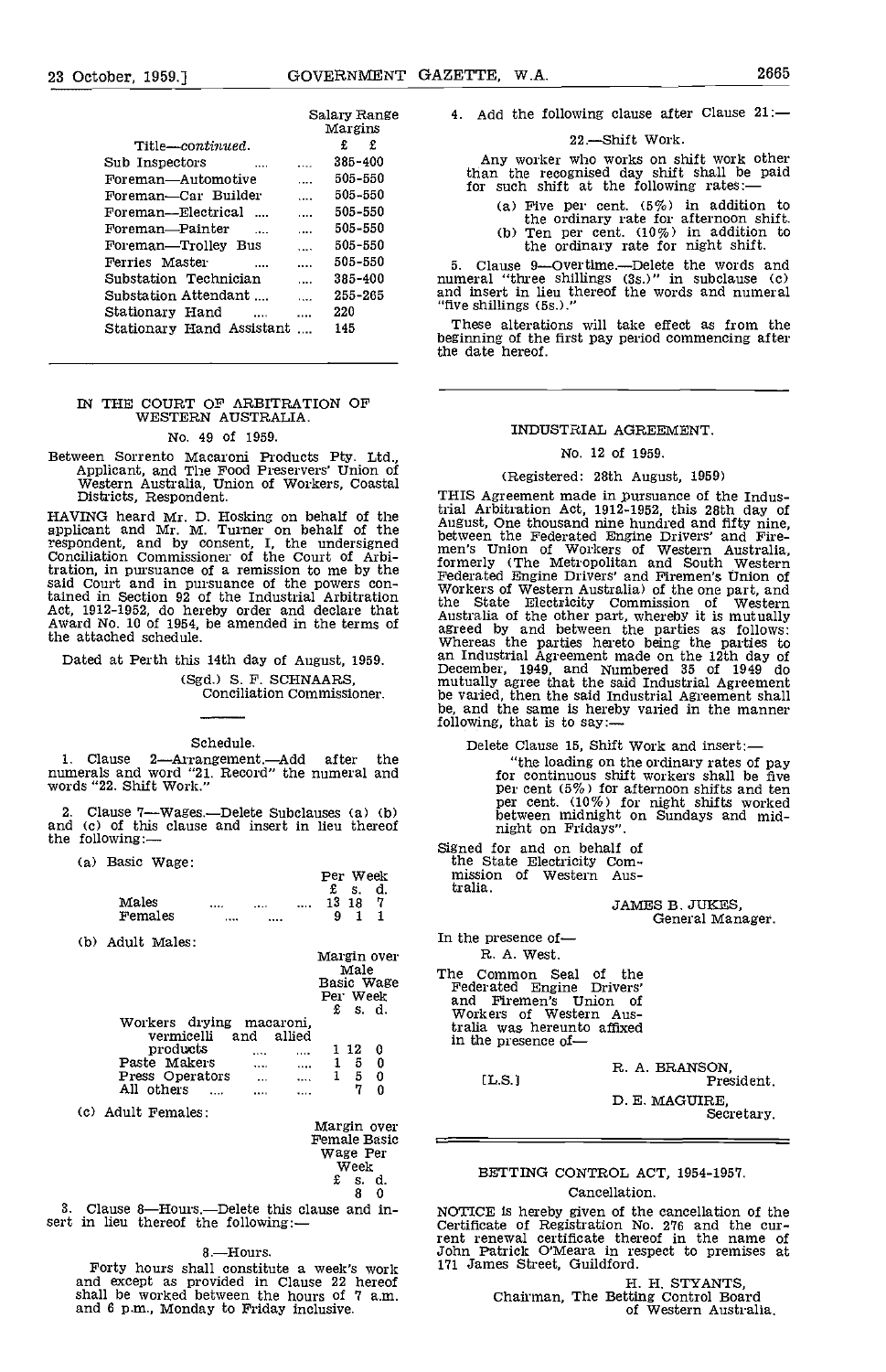#### BETTING CONTROL ACT, 1954-1957.

IN accordance with the provisions of section 13,<br>subsection 3, of the Betting Control Act, 1954-1957,<br>notice is hereby given of the registration of the<br>undermentioned premises under the said Act as<br>premises in which betti a bookmaker, together with the name of the person to whom the Certificate of Registration has been issued.

#### Guildford.

171 James Street: Brown, Henry James.

H. H. STYANTS, Chairman, The Betting Control Board of Western Australia.

#### COMPANIES ACT, 1943-1954.

Notice of Intention to Cease Business in Western Australia.

#### (Pursuant to Section 337.)

#### Hannans Land Company Limited.

NOTICE is hereby given that Hannans Land Com-<br>pany Limited, a company registered under Part XI Mes<br>of the Companies Act, 1943-1954, and having its thaw registered office at Third Floor, Pastoral House,<br>156 St. George's Terrace, Perth, in the State of sible<br>Western Australia, intends voluntarily to cease to Friday carry on business in the said State on and after  $\frac{12}{7}$ the 31st day of January, 1960.

Dated this 2nd day of October, 1959.

A. H. PARKES, Agent.

#### Western Australia.

#### COMPANIES ACT, 1943, AND AMENDMENTS,

(Section 99 (4).)

#### Hawthorn Fruit & Vegetable Market Pty. Ltd.

NOTICE is hereby given that the registered office of G.<br>of Hawthorn Fruit & Vegetable Market Pty. Ltd. is situate at 302 Albany Highway, Victoria Park, in CM L the State of Western Australia, and that the days could the days and hours during which such office is accessible on the to the public are as follows: Monday to Friday in- clusive (other than public holidays), from 10 a.m. to 12 noon and from 2 p.m. to 4 p.m.

Dated the 8th day of October, 1959.

MAXWELL & LALOR, 23 Barrack Street, Perth, Solicitors for the Company.

#### COMPANIES ACT, 1943-1954.

(Pursuant to Section 99 (4).)

#### Brews Pty. Ltd.

NOTICE is hereby given that the registered office Second Brews Pty. Ltd. was, on the 11th day of Sep-<br>
Terr tember, 1959, changed to and is now situated at 11 raila,<br>11 Peel Terrace, Northam, and that the days and such hours during which such office is accessible to the plows<br>public are, as from the 11th day of September, all w<br>1959, as follows: Mondays to Fridays inclusive days (public holidays excepted) of each week, between the hours of 9 a,m. to 5 p.m.

Dated this 11th day of September, 1959.

L. C. ENDERSBY, Secretary.

#### COMPANIES ACT, 1943-1954.

Notice of Intention to Cease Business in Western Australia. (Pursuant to Section 337.) Excavating and Trading (PT) Company Limited.

NOTICE is hereby given that Excavating and Trading (PT) Company Limited, a company registered

tmder Part XI of the Companies Act, 1943-1954, and having its registered office at South-West Highway, Picton Junction, in the State of Western Australia, intends voluntarily to cease to carry on business in the said State on and after the 31st Austrian, inventors volumearly to cease to carry on<br>business in the said State on and after the 31st<br>day of January, 1959.

Dated this 12th day of October, 1959.

V. A. BRANDENBURG.

# COMPANIES ACT, 1943, AND AMENDMENTS.

Television & General Finance Company Limited,

Notice of Situation of Registered Office.

TELEVISION & GENERAL FINANCE COMPANY LIMITED hereby gives notice that the registered<br>office of the company is situated at the offices of offices of the company is situated at the official designs. Nicholson, Verschuer & Nicholson, Solici-<br>tors, 97 St. George's Terrace, Perth, and that the days and hours during which such office is accessible to the public are as follows: Mondays to Fridays (public holidays excepted), from 9 a.m. to 12 noon and 2 p.m. to 5 p.m.

Dated this 13th day of July, 1959.

K. S. NICHOLSON, Agent in Western Australia.

Nicholson, Verschuer & Nicholson, of 97 St. George's Terrace, Perth, Solicitors for the Company.

# COMPANIES ACT, 1943-1951. Notice of Special Resolution for Voluntary Winding-up.

(Pursuant to Section 232 (1).)

NOTICE is hereby given that at a general meeting<br>of G.S.W. Ltd., duly convened and held at the<br>Board Room, Saw, Wheatley & Co., Fifth Floor,<br>C.M.L. Building, 55 St. George's Terrace, Perth,<br>on the 13th day of October, 195 the afternoon, the following resolution was duly passed:—That the company, G.S.W. Ltd., be wound up voluntarily and that Mr. Eric Howard Wheatley, Chartered Accountant, of 55 St. George's Terrace, Perth, be appointed liquidator. Dated the 14th day of October, 1959.

E. H. WHEATLEY, Chairman of the Meeting.

#### COMPANIES ACT, 1943-1954.

Notice of Change in Situation of Registered Office and Stephend Change in Situation of Registered Office is and/or of the Days and Hours such Office is Accessible to the Public.<br>Accessible to the Public. (Pursuant to Secti Days and Hours during which such Office is Accessible to the Public.

(Pursuant to Section 99 (4).)

Irvin & Johnson (W.A.) Pty. Ltd.

NOTICE is hereby given that the registered office<br>of Irvin & Johnson (W.A.) Pty. Ltd. is situated at<br>Second Floor, Victoria House, 98 St. George's<br>Terrace, Perth, in the State of Western Australia, and that the days and hours during which such office is accessible to the public are as fol-lows: 10 a.m. to 1 p.m. and 2 p.m. to 4 p.m. on all week days. The office will be closed on Satur- days, Sundays and public holidays.

Dated this 2nd day of October, 1959.

B. M. MARKS, Director.

Gibson & Gibson, of 98 St. George's Terrace, Perth, Solicitors for the Company.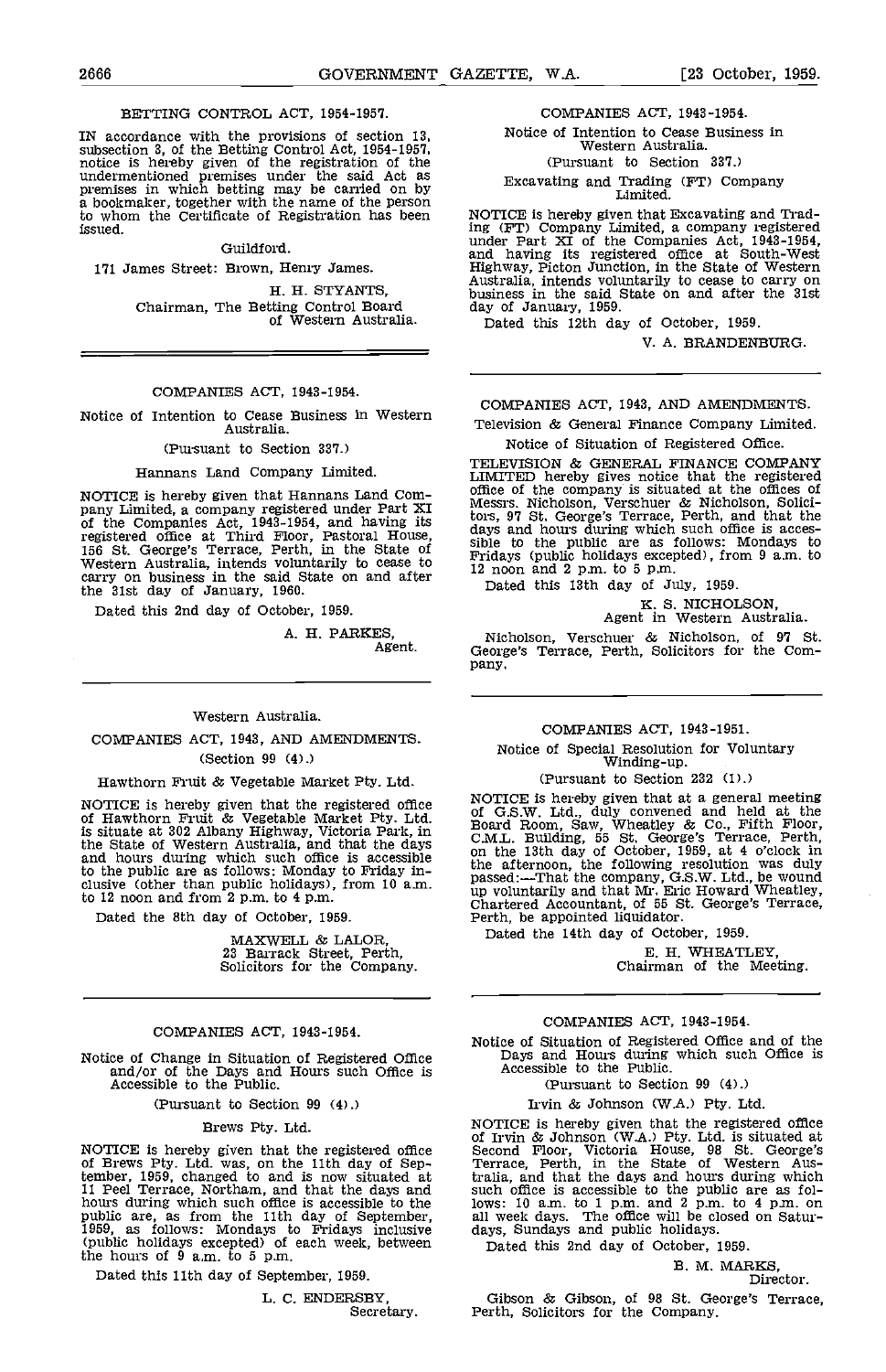# COMPANIES ACT, 1943-1954.

Seat Ads (WA.) Pty. Ltd.

NOTICE is hereby given that the registered office of Seat Ads (W.A.) Pty. Ltd. is situated at 373 of the Rokeby Road, Subiaco, and is accessible to the sington public on Mondays to Fridays inclusive (exclud-<br>public on Mond ing public holidays), from 10 a.m. to 12 noon and public from 2 p.m. to 4 p.m.

Dated this 19th day of October, 1959.

J. McCULLOUGH, Secretary.

Morris Crawcour & Solomon, Solicitors for the Company.

## FOY & GIBSON (W.A.) LIMITED. Lost Share Certificate.

APPLICATION has been made to the above company to issue a new share certificate in respect of 10 preference shares, numbered  $411052$  to  $411061$ inclusive, registered in the name of Christina McRae Coppen, upon a statement that the original certificate No. 228 has been lost or destroyed. Notice is hereby given that unless there is received<br>some objection within 28 days from the date of<br>notice, the directors will proceed to deal with the application for the new certificate. By order of the Board,

R. G. H. McKAY, Secretary.

### COMPANIES ACT, 1943-1954.

Notice Concerning Lost Share Certificate.

(Pursuant to Section 414 (1).)

## Roots Kiernan Pty. Ltd.

NOTICE is hereby given that share certificate<br>number 2 for 500 shares in the abovenamed com-<br>pany, entered in the name of Stephen Edgar<br>Roots, of Leslie Street, Albany, Business Manager,<br>has been lost or destroyed, and it issue a duplicate certificate in lieu thereof after the expiration of 28 days from the publication hereof.

Dated this 26th day of September, 1959.

J. B. COLLINS, Secretary.

Wheatley & Sons, Solicitors, 49 St. George's Terrace, Perth.

# COMPANIES ACT, 1943-1954. Notice of Registered Office.

NOTICE is hereby given that the registered office<br>of Stegbar Windowalls (W.A.) Pty. Ltd. is situated<br>at Lot 367, Walter Road, Bayswater, and that the days and hours during which such office is accessible to the public are as follows: Mondays to Fri-<br>days, both inclusive (excluding public holidays), from 10 a.m. to 4 p.m.

Dated this 12th day of October, 1959.

ROBINSON, COX & CO.,<br>Solicitors,<br>Perth.

#### COMPANIES ACT, 1943-1954.

LOMBARD AUSTRALIA LIMITED hereby gives of the<br>notice that the registered office of the company of Oct<br>was, on the 12th day of October, 1959, changed to Amba: and is now situated at 5 Harvest Terrace, Perth.

Dated this 19th day of October, 1959.

R. HERMANN,<br>Agent in Western Australia.

Jackson, McDonald, Connor & Ambrose, Solicitors, Perth.  $(4) - 29853$ 

#### AUSTRALIAN FIBRE GLASS PTY. LIMITED.

#### Notice of Office.

NOTICE is hereby given that the registered office of the abovenamed company is situate at 37 Ken- sington Street, East Perth, and that the days and hours during which such office is accessible to the public are as follows: Week days (holidays excepted), from 10 a.m. to 1 p.m. and from 2 p.m. to 4 p.m.

Dated the 19th day of October, 1959.

H. P. CHAMBERS, Agent in Western Australia.

Northmore, Hale, Davy & Leake, 13 Howard Street, Perth, Solicitors to the Company.

#### Western Australia.

COMPANIES ACT, 1943, AND AMENDMENTS.

Notice of Situation of Registered Office and of the Days and Hours during which such Office is Accessible to the Public.

(Pursuant to Section 99 (4).)

Sandhurst Hotel Pty. Ltd.

NOTICE is hereby given that the registered office of Sandhurst Hotel Pty. Ltd. is situated at the offices of Messrs. C. P. Bird & Associates, Chartered Accountants, 18 St. George's Terrace, Perth, in the State of Western Australia, and that the days and horn's during which such office is accessible to the public are as follows: Monday to Friday (public holidays excepted), from 9 am. to 1 p.m. and from  $2$  p.m. to  $5$  p.m.

Dated this 8th day of October, 1959.

F. A. SWEETAPPLE,<br>Director.

Dwyer, Durack & Dunphy, Solicitors, Perth.

#### COMPANIES ACT, 1943-1954. (Section 99 (4).)

#### Nixim Holdings Pty. Ltd.

NOTICE is hereby given that the registered office<br>of Nixim Holdings Pty. Ltd. is situate at c/o G.<br>S. King, 97 St. George's Terrace, Perth, and that<br>the days and hours during which such office is<br>accessible to the public a public holidays), between the hours of 9 a.m. and

Dated this 20th day cf October, 1959.

PARKER & PARKER,<br>21 Howard Street, Perth,<br>Solicitors for the Company.

# COMPANIES ACT, 1943-1954.

#### Hoyts Theatres Limited.

#### Notice of Change of Office.

NOTICE is hereby given that the registered office of the abovenamed company was, on the 16th day of October, 1959, changed to and is now situated at Ambassadors Theatre, 633 Hay Street. Perth.

Dated this 16th day of October, 1959.

ALLAN MARTIN, Agent.

Northalore, Hale, Davy & Leake, 13 Howard Street, Perth, Solicitors to the Company.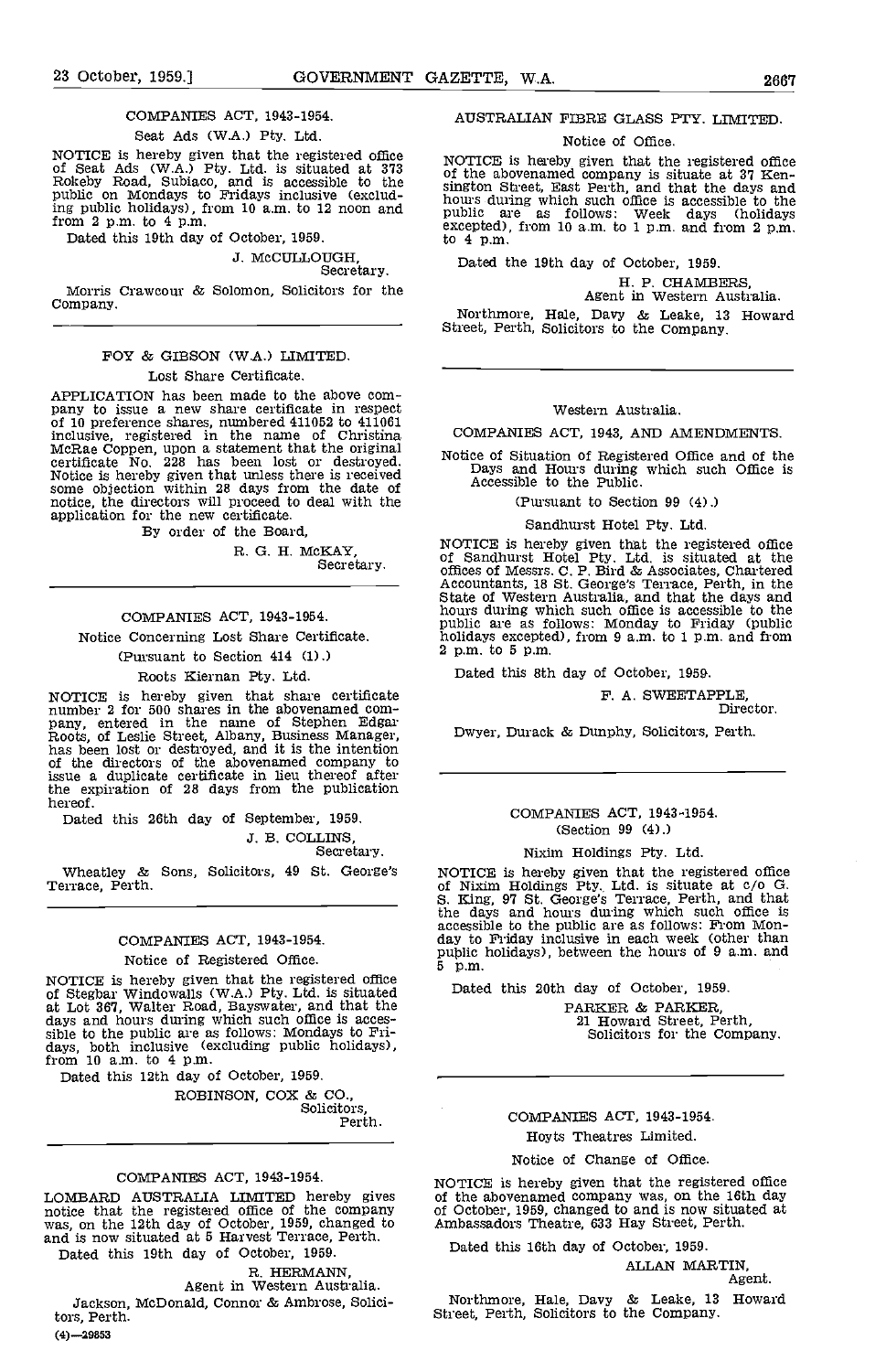# Western Australia. COMPANIES ACT, 1943. (Section 66.)

Morgan & Scott Collections Pty. Ltd.

Notice of Thcrese in Share Capital.

1. MORGAN & SCOTT COLLECTIONS PTY. LTD. hereby gives notice, that by a special reso-<br>lution of the company passed on the 1st day of sent of<br>October, 1959, the nominal share capital of the cured, company was increased by the addition thereto of typed<br>the sum of nine thousand five hundred pounds the stay<br>divided into 9,500 shares of one pound each beyond tions the registered capital of two thousand five hundred

pounds. and all pounds. There are no preference shares forming part for the original or increased capital of the company the same which, after the issue of the new shares, will conwhich, after the issue of the new shares, will con-<br>sist of 12,000 ordinary shares of the nominal amount of one pound each.

The conditions set forth in the Memorandum

# K. C. MORGAN,<br>Director.

R. C. Whitcombe, of 18 Howard Street, Perth, Solicitor for the abovenamed Company.

# COMPANIES ACT, 1943-1954.

West Australia (Hoyts) Limited.

# Notice of Change of Office,

NOTICE is hereby given that the registered office of the abovenamed company was, on the 16th day of October, 1959, changed to and is now situated<br>at Ambassadors Theatre, 633 Hay Street, Perth.

Dated this 16th day of October, 1959.

#### ALLAN MARTIN, Agent.

Northmore, Hale, Davy & Leake, 13 Howard (Section 30 (5).)<br>Street, Perth, Solicitors to the Company.<br>NOTICE is hereby given that A.F.T. Land and

# AUSTRALIA.

#### (No. 21 of 1959;)

In the matter of the Companies Act, 1943-1954, and in the matter of J. S. Corden & Co. Proprietary Limited.<br>NOTICE is hereby given that a Petition was, on the

NOTICE is hereby given that a Petition was, on the<br>13th day of October, 1959, presented to The Supreme<br>Court of Western Australia by the abovenamed com-<br>pany to confirm an alteration of the provisions of IN the Memorandum of Association with respect to  $\frac{19}{10}$ the said company's objects proposed to be effected be said company solution of the said company unani-<br>
mously passed at an extraordinary general meeting 26 (1) of the said company held on the 17th day of Incorpora<br>
August, 1959, whereby it was resolved that the been issue the company to enlarge the local area of its operations and also to carry on its business more economically and more efficiently and in particu-lar by amending such objects specified in the Memorandum of Association of the company by inserting after the words "Western Australia" in each of clauses 3 (b) and 3 (f) of such objects the words "and elsewhere" to the intent that the objects specified in clauses 3 (b) and 3 (f) of the said company's Memorandum should read as fol-<br>lows:-

3 (b) To carry on the said business in Western son (W.A.) Pty. Ltd.<br>Australia and elsewhere of J. S. Corden NOTICE is hereby given t & Co. Proprietary Limited and to carry 26 (1)<br>on any other business, whether manu- Incorp facturing or otherwise, which may seem been issued<br>to the company capable of being con-<br>veniently carried on in connection with the above, or calculated directly or in- directly to enhance the value of, or render profitable, any of the company's Corporation C

3 (f) To acquire by purchase, lease, exchange, hire or otherwise lands and heredita- ments of any tenure or any interest in the same in Western Australia and elsewhere.

and Articles of Association of the company shall as shareholder, creditor or otherwise, desirous of apply to the issue of new shares.<br>
Dated this 20th day of October, 1959.<br>
Dated this 20th day of October, 1959. A typed copy of the Memorandum of Association of the said Company containing the proposed alteration to clauses 3 (b) and 3 (f) of the said company's Memorandum of Association will be sent on request to any creditor, secured or unse-<br>cured, or any member of the company, and a<br>typed copy of the Memorandum of Association of the said company containing the proposed altera-tions may be inspected at the registered office of the company situated at 429 Murray Street, Perth, and also at the office of the undersigned solicitors for the company; and notice is further given that the said Petition is directed to be heard at the Supreme Court, Perth, at 10.30 o'clock in the forenoon, on the 8th day of December, 1959, or so soon thereafter as Counsel can be heard and as shareholder, creditor or otherwise, desirous of opposing the making of an order for the confirmato give two clear days' previous notice in writing<br>of his intention so to appear with the grounds<br>of his objection to the undersigned, the solicitors<br>of the said company. A copy of the said Petition<br>will be furnished to an same by the undersigned solicitors for the said company on payment of the regulation charge for the same. the same.<br>Dated the 16th day of October, 1959.

UNMACK & UNMACK, London Assurance House, 12 Howard Street, Perth, Solicitors for the abovenamed Company.

#### COMPANIES ACT, 1943-1954.

Notice of Change of Company Name. (Section 30 (5).)

IN THE SUPREME COURT OF WESTERN of the Registrar of Companies, signified in writing,<br>AUSTRALIA. changed its name to A.F.T. Property and Buildings Buildings Trust Pty. Limited has, by a special resolution of the company and with the approval<br>of the Registrar of Companies, signified in writing,<br>changed its name to A.F.T. Property and Buildings<br>Trust Pty. Ltd.

Dated the 13th day of October, 1959.

T. MACFARLANE, Deputy Registrar of Companies.

IN THE MATTER OF THE COMPANIES ACT, 1943-1954, and in the matter of Hawthorn Fruit & Vegetable Market Pty. Ltd.

NOTICE is hereby given that, pursuant to section 26 (1) of the abovenamed Act, a Certificate of Incorporation as a Limited Company has this day been issued to Hawthorn Fruit & Vegetable Market Pty. Ltd.

Dated this 14th day of October, 1959.

T. MACFARLANE, Deputy Registrar of Companies.

Companies Office, Supreme Court, Perth, W.A.

IN THE MATTER OF THE COMPANIES ACT, 1943-1954, and in the matter of Irvin  $\&$  John-

<sup>26</sup> (1) of the abovenamed Act, a Certificate of Incorporation as a Limited Company has this day been issued to Irvin & Johnson (W.A.) Pty. Ltd. Dated this 13th day of October, 1959.

T. MACFARLANE, Deputy Registrar of Companies.

Companies Office, Supreme Court, Perth, W.A.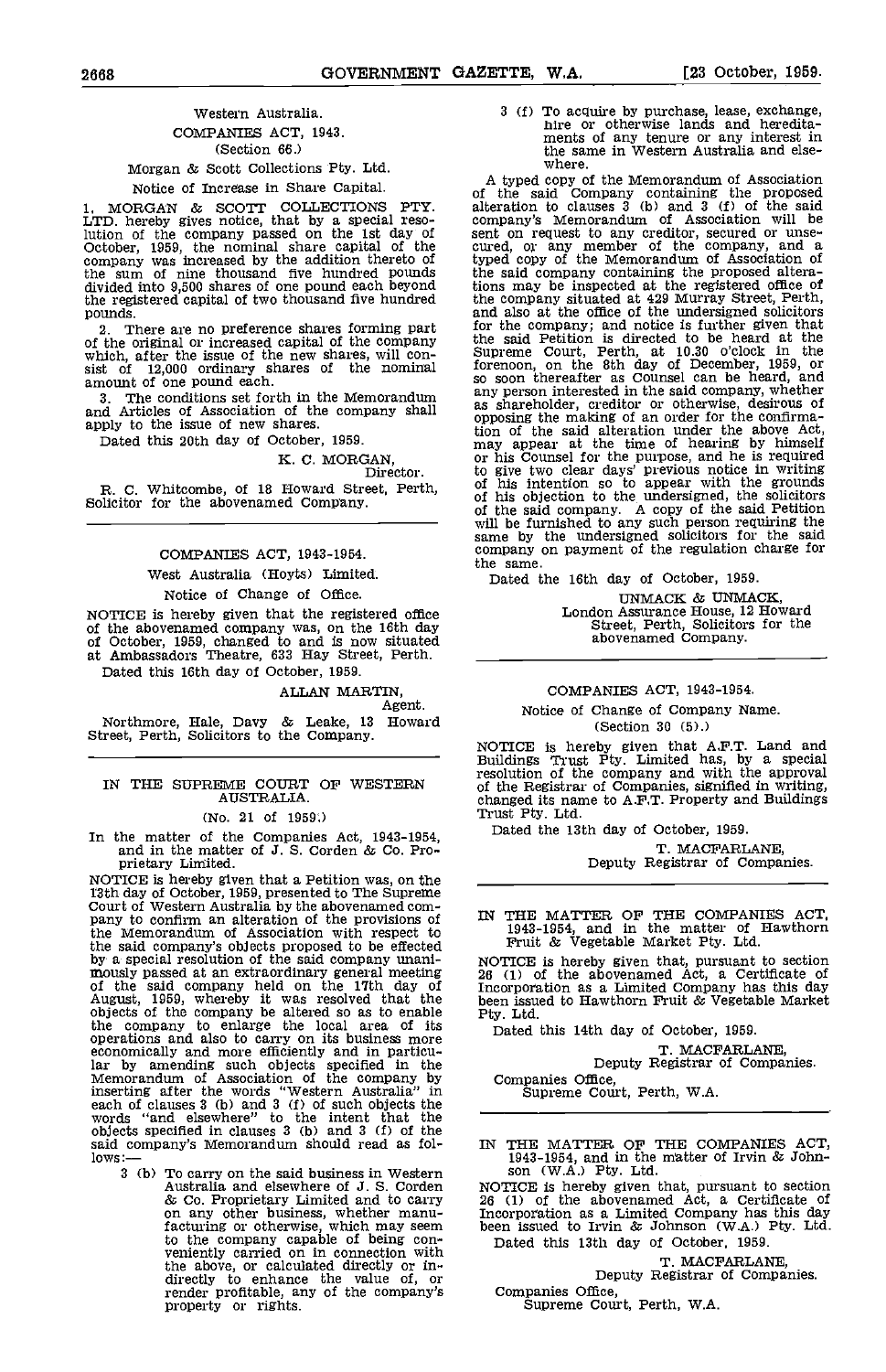IN THE MATTER OF THE COMPANIES ACT,<br>1943-1954, and in the matter of Jack Stewart 1943-1954, and in the matter of G-Well Truck<br>Pty. Ltd. Equipment Company Pty. Limited.

NOTICE is hereby given that, pursuant to section  $26 \t(1)$  of the abovenamed Act, a Certificate of  $26 \t(1)$ Incorporation as a Limited Company has this day been issued to Jack Stewart Pty. Ltd. [1001]

Dated this 14th day of October, 1959.

T. MACFARLANE,<br>Deputy Registrar of Companies.<br>Companies Office,

Supreme Court, Perth, W.A.

IN THE MATTER OF THE COMPANIES ACT, 1943-1954, and in the matter of Leicester Pty.<br>Ltd.

NOTICE is hereby given that, pursuant to section <sup>26</sup> (1) of the abovenamed Act, a Certificate of Incorporation as a Limited Company has this day been issued to Leicester Pty. Ltd.

Dated this 19th day of October, 1959.<br>T. MACFARLANE. Deputy Registrar of Companies.

Companies Office, Supreme Court, Perth, WA.

IN THE MATTER OF THE COMPANIES ACT, 1943-1954, and in the matter of Sandhurst Hotel Pty, Ltd.

NOTICE is hereby given that, pursuant to section 26 (1) of the abovenamed Act, a Certificate of Incorporation as a Limited Company has this day been issued to Sandhurst Hotel Pty. Ltd.

Dated this 14th day of October, 1959.<br>T. MACFARLANE, Deputy Registrar of Companies.<br>Companies Office, Supreme Court, Perth, W.A.

IN THE MATTER OF THE COMPANIES ACT, 1943-1954, and in the matter of Stegbar Win- dowalls (W.A.) Pty. Ltd

NOTICE is hereby given that, pursuant to section  $26$  (1) of the abovenamed Act, a Certificate of Incorporation as a Limited Company has this day<br>been issued to Stegbar Windowalls (W.A.) Pty. Com<br>Ltd.

Dated this 12th day of October, 1959.<br>T. MACFARLANE,

Deputy Registrar of Companies.<br>Companies Office,

Supreme Court, Perth, W.A.

IN THE MATTER OF THE COMPANIES ACT, 1943-1954, and in the matter of United Re-inforcements Pty. Ltd.

NOTICE is hereby given that, pursuant to section <sup>26</sup> (1) of the abovenamed Act, a Certificate of Incorporation as a Limited Company has this day been issued to United Reinforcements Pty. Ltd.

Dated this 13th day of October, 1959. T. MACFARLANE,<br>Deputy Registrar of Companies.<br>Companies Office,

Supreme Court, Perth, W.A.

IN THE MATTER OF THE COMPANIES ACT, 1943-1954, and in the matter of W.A. Garden Water Supplies Pty. Ltd.

NOTICE is hereby given that, pursuant to section  $26 \t{1}$ <br>26 (1) of the abovenamed Act, a Certificate of  $26 \t{1}$ Incorporation as a Limited Company has this day<br>been issued to W.A. Garden Water Supplies Pty. Pty. I<br>Ltd.

Dated this 15th day of October, 1959.<br>T. MACFARLANE,

Deputy Registrar of Companies.<br>Companies Office,

Supreme Court, Perth, W.A.

1943-1954, and in the matter of G-Well Truck<br>Equipment Company Pty. Limited.

NOTICE is hereby given that, pursuant to section <sup>26</sup> (1) of the abovenamed Act, a Certificate of Incorporation as a Limited Company has this day been issued to G-Well Truck Equipment Company<br>Pty. Limited.

Dated this 8th day of October, 1959.

A. C. MANNING,<br>Deputy Registrar of Companies.

Companies Office, Supreme Court, Perth, W.A.

IN THE MATTER OF THE COMPANIES ACT, 1943-1954, and in the matter of Maeder Salon (Fremantle) Pty. Ltd.

NOTICE is hereby given that, pursuant to section 26 (1) of the abovenamed Act, a Certificate of Incorporation as a Limited Company has this day been issued to Maeder Salon (Fremantle) Pty. Ltd.

Dated this 9th day of October, 1959.

A. C. MANNING,<br>Deputy Registrar of Companies.

Companies Office, Supreme Court, Perth, WA.

IN THE MATTER OF THE COMPANIES ACT, 1943-1954, and in the matter of Maeder Salon (Mt. Hawthorn) Pty. Ltd.

NOTICE is hereby given that, pursuant to section 26 (1) of the abovenamed Act, a Certificate of Incorporation as a Limited Company has this day been issued to Maeder Salon (Mt. Hawthorn) Pty. Ltd.

Dated this 9th day of October, 1959.

A. C. MANNING,<br>Deputy Registrar of Companies.

Companies Office,<br>Supreme Court, Perth, W.A.

IN THE MATTER OF THE COMPANIES ACT, 1943-1954, and in the matter of Maeder Salon (Victoria Park) Pty. Ltd

NOTICE is hereby given that, pursuant to section <sup>26</sup> (1) of the abovenamed Act, a Certificate of Incorporation as a Limited Company has this day been issued to Maeder Salon (Victoria Park) Pty. Ltd.

Dated this 9th day of October, 1959.

A. C. MANNING,<br>Deputy Registrar of Companies.

Companies Office, Supreme Court, Perth, WA.

IN THE MATTER OF THE COMPANIES ACT, 1943-1954, and in the matter of MFW Farm Equipment Company Pty. Limited.

NOTICE is hereby given that, pursuant to section <sup>26</sup> (1) of the abovenamed Act, a Certificate of Incorporation as a Limited Company has this day been issued to MFW Farm Equipment Company Pty. Limited.

Dated this 8th day of October, 1959.

A. C. MANNING, Deputy Registrar of Companies.

Companies Office,<br>Supreme Court, Perth, W.A.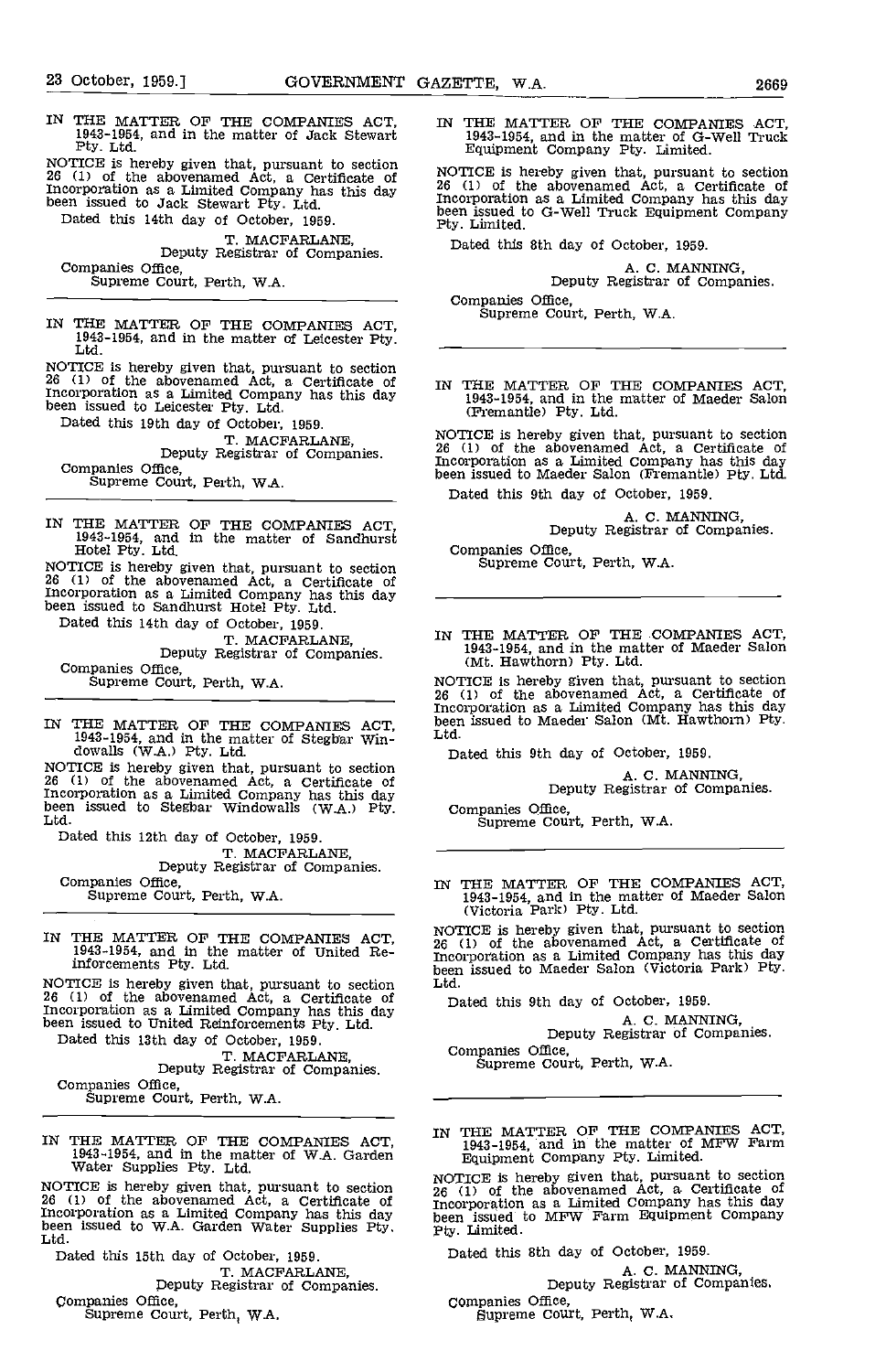NOTICE is hereby given that, pursuant to section 26 (1) of the abovenamed Act, a Certificate of sinp when  $\frac{1}{26}$  (1) of the abovenamed Act, a Certificate of name, been issued to PWA Electrical Equipment Company Dated.<br>Pty. Limited. Dated this 8th day of October. 1959.

A. C. MANNING,<br>Deputy Registrar of Companies.

Companies Office, Supreme Court, Perth, W.A.

IN THE MATTER OF THE COMPANIES ACT, 1943-1954, and in the matter of PWA Trans- port Equipment Company fly. Limited.

NOTICE is hereby given that, pursuant to section<br>26 (1) of the abovenamed Act, a Certificate of aboven<br>Incorporation as a Limited Company has this day the F been issued to PWA Transport Equipment Company the list of the Pritzge Pty. Limited.

Dated this 8th day of October, 1959.

A. C. MANNING,<br>Deputy Registrar of Companies.<br>Companies Office. Supreme Court, Perth, W.A.

IN THE MATTER OF THE COMPANIES ACT, 1943-1954, and in the matter of Seat Ads (WA.) Pty. Ltd.

NOTICE is hereby given that, pursuant to section IN 7<br>  $26$  (1) of the abovenamed Act, a Certificate of Alexandron as a Limited Company has this day In the been issued to Seat Ads (W.A.). Pty. Ltd.

Dated this 9th day of October, 1959. A. C. MANNING,<br>Deputy Registrar of Companies.<br>Companies Office,

Supreme Court, Perth, W.A.

IN THE MATTER OF THE COMPANIES ACT, 1934-1956, and in the matter of Red Terror Gold Mines No Liability (In Liquidation).

PERSONS having claims against the abovenamed company must prove their debts or claims before the 19th day of November, 1959. Proofs must be forwarded to the Liquidator at 108 Gawler Place, Adelaide. Failure to prove will exclude the claim- ant from any distribution prior to proof.

> K. L. MILNE, Liquidator.

# PARTNERSHIPS ACT, 1895.

'Maxwells."

NOTICE is hereby given that the firm of "Max-<br>wells," which heretofore carried on business as<br>general storekeepers and estate agents at McLarty<br>Road, Safety Bay (with a branch thereof at 230<br>Safety Bay Road, Safety Bay), o

And notice is also given that the partnership and A heretofore subsisting in connection with the said Georg<br>business between Robert Wagner Maxwell, of day of<br>McLarty Road, Safety Bay, storekeeper, Lesley Execut<br>Maude Emily Maxwell, of the same place, his wife, the san<br>and R of the said business will be carried on by the said Robert Wagner Maxwell and the said Lesley Maude Emily Maxwell in partnership under the name styl&

IN THE MATTER OF THE COMPANIES ACT, or firm of "Maxwells Estate Agency" at 230 Safety 1943-1954, and in the matter of PWA Electrical Bay Road, Safety Bay, and the said Robert Richard Equipment Company Pty. Limited. Maxwell or firm of "Maxwells Estate Agency" at 230 Safety Bay Road, Safety Bay, and the said Robert Richard Maxwell will continue to carry on the said branch at 230 Safety Bay Road, Safety Bay, in partner- ship with Margaret Maxwell, his wife, under the name, style or firm of "Maxwells of Safety Bay." Dated this 16th day of October, 1959.

> OLNEY & NEVILE,<br>Solicitors for the Parties, C.M.L. Building, St. George's Terrace, Perth.

#### IN THE SUPREME COURT OF WESTERN AUSTRALIA-PROBATE JURISDICTION.

In the matter of the Will of Dora Agnes Slater, formerly of King Edward Hotel, Hay Street, Perth, but late of Goomalling, in the State of Western Australia, Widow, deceased,

ALL claims or demands against the estate of the abovenamed deceased must be sent in writing to the Executors, care of Connor & Mayberry, 110 Fitzgerald Street, Northam, on or before the 24th day of November. 1959, after which date the said Executors will proceed to distribute the assets of the said deceased amongst the persons entitled thereto, having regard only to the claims and demands of which they shall then have had notice. Dated the 12th day of October, 1959.

CONNOR & MAYBERRY, of 110 Fitzgerald Street, Northam, Solicitors for the Executors.

# IN THE SUPREME COURT OF WESTERN<br>AUSTRALIA—PROBATE JURISDICTION.

In the matter of the Will of Sydney Young Burnett, formerly of Albany Highway, Kelmscott, in the State of Western Australia but late of 15 Sea View Terrace, Icalamunda, in the said State, Retired Storekeeper, deceased.

ALL claims or demands against the estate of the abovenamed deceased must be sent in writing to the Executor, The West Australian Trustee, Executor and Agency Company Limited, of 135 St.<br>George's Terrace, Perth, in the said State, on or before the 24th day of November, 1959, after which date the said Executor will pr the assets of the said deceased amongst the persons entitled thereto, having regard only to the claims and demands of which it shall then have had notice.

Dated this 14th day of October, 1959.

EOULTBEE, GODFREY & VIRTUE, of 66 St. George's Terrace, Perth, Solicitors for the Executor.

# IN THE SUPREME COURT OF WESTERN<br>AUSTRALIA—PROBATE JURISDICTION.

In the matter of the Will of Francis Joseph Steffen (also known as Frank Steffan and Francis Joseph Steff an), late of 17 Alma Road, Mount Lawley, in the State of Western Australia, formerly Engine Driver but latterly Boiler Attendant, deceased.

ALL claims or demands against the estate of the abovenamed deceased must be sent in writing to the Executor, The Perpetual Executors, Trustees and Agency Company (W.A.) Limited, of 89 St.<br>George's Terrace, Perth, on or before the 24th day of November, 1959, after which date the said Executor will proceed to distribute the assets of the said deceased amongst the persons entitled thereto, having regard only to the claims and demands of which it shall then have had notice,

Dated the 9th day of October, 1959.

JOHN H. O'HALLORAN & CO., of 89 St. George's Terrace, Perth, Solicitors for the Executor.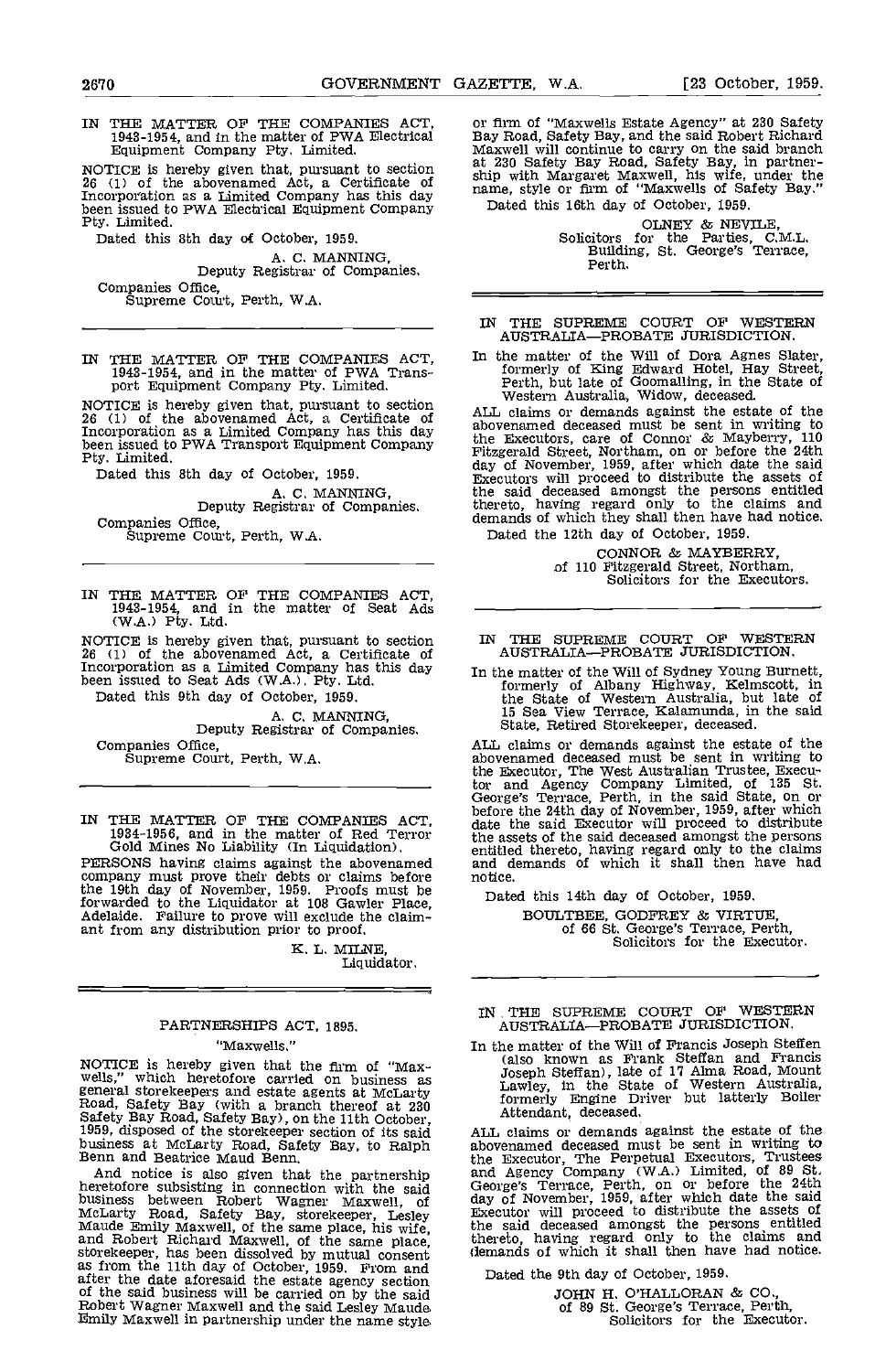# IN THE SUPREME COURT OF WESThRN AUSTRALIAPROBATE JURISDICTION.

In the matter of the Will of Gladys Laura Kerr, formerly of Orient Hotel, High Street, Fremantle, but late of 15 Fortescue Street, East Fremantle, in the State of Western Australia,<br>Married Woman, deceased.

ALL olaims or demands against the estate of the abovenamed deceased must be sent in writing to adoptional above and deceased must be sent in writing to adoptional above a sent in writing to a sensitive sent in writing to a sensitive sent in writing to a sensitive sensit the 24th day of November, 1959, after which date has determined the said Executor will proceed to distribute the assets of the said deceased amongst the persons entitled thereto having regard only to the claims and demands of which he shall then have had notice.

Dated this 13th day of October, 1959.

FRANK UNMACK & CULLEN,<br>of 45 Market Street, Fremantle.<br>Solicitors for the Executor.

IN THE SUPREME COURT OF WESTERN Dentists AUSTRALIA—PROBATE JURISDICTION. Dog Act.

#### Notioe to Creditors and Claimants.

NOTICE is hereby given that all persons having **Drovin**<br>claims or demands against the estates of the Egg M undermentioned deceased persons are hereby re- quired to send particulars of such olaims or demands to me in writing on or before the 23rd Eucoop day of November, 1959, after which date I will Evidence Brown ber, 1959, after which date I will Evidence persons among those entitled thereto, having Facto:<br>regard only to those claims or demands of which B I shall then have had notice.

Dated at Perth the 20th day of October, 1959.

3. H. GLYNN, Public Trustee.

Public Trust Office,<br>State Insurance Building,<br>184 St. George's Terrace, Perth.

Name; Occupation; Address; Date of Death.

- Watson, Mary; Married Woman; formerly of 19 Hampshire Street, Victoria Park, but late of 274 Orrong Road, Carlisle; 7/9/59.
- Whinfield, John Stephen; Retired Inspector Gold- fields Water Supply; formerly of Southern Cross, but late of 12 Westbury Crescent, Bicton; 19/9/59.
- Duncan, Annie; Widow; formerly of 7 Adrian Street, Palmyra, but late of 85 Adrian Street, Palmyra; 19/2/59.
- Walker, Thomas Halliwell; Retired Engineer and Fitter and Turner; late of 266 Wanneroo Road, Nollamara; 6/9/59.

Allard, Marguerita Laura; Married Woman; late of 34 Norwood Road, Rivervale; 30/8/59.

Mochrie, John Walker; Fettler; late of Tuckanarra;

20/5/59.<br>Morrison, Victoria Grace Marion (also known as Grace Marion Morrison); Married Woman; late of Newcastle Road, Northam; 19/8/59.

#### PUBLIC TRUSTEE ACT, 1941-1953.

NOTICE is hereby given that, pursuant to section 14 of the Public Trustee Act, 1941-1953, the Public Trustee has elected to administer the estate of the undermentioned deceased person.

Dated at Perth the 20th day of October, 1959.

J. H. GLYNN,<br>Public Trustee,<br>184 St. George's Terrace, Perth.

Name of Deceased; Occupation; Address; Date of Death; Date Election Filed.

Burgess, Arthur; Retired Telegraphist; Winterfold Street, Hilton Park; 17/8/59; 12/10/59.

## ACTS OF PARLIAMENT, ETC., FOR SALE AT GOVERNMENT PRINTING OFRICE.

In every case postage is additional to the<br>printed price.

|                                           |                                       |                       |                          |                | £      | S.     | d.     |
|-------------------------------------------|---------------------------------------|-----------------------|--------------------------|----------------|--------|--------|--------|
| Abattoirs Act                             | <b>Seat College</b>                   | $\Delta$ and $\Delta$ | $\sim 100$               | $\cdots$       | 0      | 2      | 0      |
| Administration Act (Consolidated)         |                                       |                       |                          |                | 0      | 4      | 0      |
|                                           |                                       |                       |                          | $\ddotsc$      |        |        |        |
| Adoption of Children Act                  |                                       |                       |                          | $\cdots$       | 0      | 1      | 6      |
| Associations Incorporation Act            |                                       |                       |                          | and            |        | 2      | 0      |
| Regulations                               | and the state of                      |                       | $\sim$ 1000 $\sim$       |                | 0      |        |        |
| Auctioneers Act                           |                                       |                       |                          |                | 0      | 1      | 6      |
| Bills of Sale Act                         | المنتشر المنتشر<br>المنتشر المنتشر    |                       | $\cdots$                 | $\cdots$       | 0      | 3      | 0      |
| Brands Act                                |                                       |                       | $\sim 100$               | $\ldots$       | 0      | 2      | 0      |
| Bush Fires Act                            | المتوارث المتوارد                     |                       | $\sim 100$               | $\cdots$       | 0      | 4      | 0      |
| Carriers Act                              | $\sim$ 100 $\pm$ 100 $\pm$            |                       | $\cdots$                 | $\cdots$       | 0      | 0      | 6      |
| Child Welfare Act                         |                                       | $\sim$ 100 $\sim$     | $\ldots$                 |                | 0      | 3      | 6      |
| Companies Act                             | $\sim 100$                            | $\sim$ 100 $\sim$     | $\ldots$                 | $\cdots$       | 0      | 10     | 0      |
| Dairy Industry Act                        |                                       |                       |                          |                | 0      | 2      | 0      |
|                                           |                                       |                       | $\cdots$                 | $\cdots$       |        |        |        |
| Dairy Products Marketing<br>Act           |                                       |                       | Regulation               |                | 0      | 2      | 0      |
|                                           | and the state                         |                       | $\cdots$                 | $\cdots$       |        |        |        |
| Declarations and Attestations Act         |                                       |                       |                          | $\overline{1}$ | 0      | 0      | 6      |
| Dentists Act                              |                                       |                       |                          | $\cdots$       | 0      | 3      | 0      |
| Dog Act (Consolidated)                    |                                       |                       | $\cdots$                 |                | 0      | 1      | 6      |
| Dried Fruits Act                          |                                       |                       | $\ldots$                 | $\cdots$       | 0      | 2      | 0      |
| Droving Act                               |                                       |                       | $\sim$ 1000 $\sim$       | $\cdots$       | 0      | 1      | 6      |
| Egg Marketing Act                         |                                       |                       | $\sim$ 0.000 $\sim$      | $\cdots$       | 0      | 1      | 6      |
| Electricity Act                           |                                       |                       | $\sim$                   | $\cdots$       | 0      | 3      | 0      |
| Electoral Act                             |                                       |                       |                          |                | 0      | 4      | 0      |
| Evidence Act                              | $\sim$                                | $\sim 1000$           | $\cdots$                 | $\cdots$       |        |        |        |
|                                           | $\frac{1}{2}$                         | $\sim 100$ km $^{-1}$ | $\cdots$                 | $\cdots$       | 0      | 4      | 0      |
| Factories and Shops Act                   |                                       |                       |                          | $\cdots$       | a      | 4      | 0      |
| Factories and Shops Time and Wages        |                                       |                       |                          |                |        |        |        |
| $Books$ —                                 |                                       |                       |                          |                |        |        |        |
| Large<br>Small                            | and the second contract of the second |                       |                          | $\cdots$       | 0<br>0 | 7<br>5 | 6<br>0 |
|                                           |                                       |                       | <b>Service</b>           | $\cdots$       |        |        |        |
| Feeding Stuffs Act                        | المستحدث المقدار المناد               |                       | $\sim$ 2004 $\sim$       | $\cdots$       | 0      | 1      | 0      |
| Fertilisers Act                           |                                       |                       | $\sim$ $\sim$            | $\cdots$       | 0      | 1      | 6      |
| Firearms and Guns Act                     |                                       |                       | $\cdots$                 | $\cdots$       | 0      | 1      | 6      |
| Fisheries Act                             | $\Delta\Delta\Delta\approx 0.01$      | $\sim 100$            | $\sim$                   | $\cdots$       | 0      | 3      | 0      |
| $\mathbf F$ orests Act $\dots$            | $\mathbb{R}^{n \times n}$             | $\sim$                |                          | $\cdots$       | 0      | 2      | 0      |
| Fremantle Harbour Trust Act               |                                       |                       |                          | $\cdots$       | 0      | 3      | 0      |
| Friendly Societies Act and Amendments     |                                       |                       |                          |                | 0      | 3      | 0      |
| Gold Buyers Act                           |                                       |                       | $\sim$                   |                | 0      | 2      | 0      |
| Hawkers and Pedlars Act                   |                                       |                       |                          | $\cdots$       |        |        |        |
|                                           |                                       |                       | $\overline{\phantom{a}}$ |                | 0      | 0      | 6      |
| Health Act (Consolidated)                 |                                       |                       | $\cdots$                 | $\ldots$       | 0      | 7      | 0      |
| Hire Purchase Agreement Act (Consoli-     |                                       |                       |                          |                |        |        |        |
| dated)<br><b>Second</b>                   | and the state of the state            |                       |                          | $\cdots$       | 0      | 1      | 0      |
| Illicit Sale of Liquor Act                |                                       |                       | $\mathbf{r}$             | $\ddotsc$      | 0      | 1      | 0      |
| Industrial Arbitration Act (Consolidated) |                                       |                       |                          |                | 0      | 12     | 6      |
| Inebriates Act                            | الموجود المتحولات المتحولات المتحدث   |                       |                          |                | 0      | 1      | 0      |
| Infants, Guardianship of, Act             |                                       |                       |                          | .              | 0      | 1      | 6      |
| Inspection of Machinery Act with Regu-    |                                       |                       |                          |                |        |        |        |
| lations                                   |                                       |                       |                          |                | 0      | 4      | 0      |
| $\cdots$                                  | $\cdots$                              | $\ldots$              | .                        |                |        |        |        |
| Inspection of Scaffolding Act             |                                       |                       |                          | .              | 0      | 1      | 6      |
| Interpretation Act                        | $\ddotsc$                             | .                     |                          | $\cdots$       | 0      | 3      | 0      |
| Irrigation and Rights in Water Act        |                                       |                       |                          | $\cdots$       | 0      | 3      | 0      |
| Justices Act (Consolidated)               |                                       |                       | $\cdots$                 | $\cdots$       | 0      | 4      | 0      |
| $\tt Land Act$<br>$\sim$ $\sim$           | $\ddotsc$                             |                       | $\cdots$                 | $\cdots$       | 0      | 5      | 0      |
| Legal Practitioners Act                   |                                       | $\cdots$              | $\cdots$                 | $\cdots$       | 0      | 3      | 0      |
| Licensed Surveyors Act                    |                                       |                       |                          |                | 0      | 2      | 0      |
|                                           |                                       | .                     |                          |                |        |        |        |
| Licensing<br>Act                          | $\cdots$                              |                       | $\cdots$                 |                | 0      | 4      | 6      |
| Limitation Act                            | $\ldots$                              |                       |                          | $\cdots$       | 0      | 2      | 0      |
| Limited Partnerships Act                  |                                       |                       | $\cdots$                 | $\cdots$       | 0      | 1      | 0      |
| Marine Stores Dealers Act                 |                                       |                       | $\cdots$                 | $\ldots$       | 0      | 1      | 6      |
| Marriage Act                              |                                       | $\cdots$              |                          | $\cdots$       | 0      | 3      | 0      |
| Married Women's Property Act              |                                       |                       |                          |                | 0      | 1      | 0      |
|                                           |                                       |                       |                          |                |        |        |        |
| Married Women's Protection Act            |                                       |                       |                          | .              | 0      | 1      | 0      |
| Medical Practitioners Act                 |                                       |                       | $\cdots$                 | $\cdots$       | 0      | 2      | 0      |
| Metropolitan Water Supply,                |                                       |                       | Sewerage                 |                |        |        |        |
| and Drainage Act                          |                                       |                       |                          |                | o      | 3      | 0      |
| Milk Act<br>$\cdots$                      | $\sim 100$ km s $^{-1}$               | $\cdots$              | $\cdots$                 |                | 0      | 3      | 0      |
| Mines Regulation Act                      |                                       | $\ldots$              | $\cdots$                 | .              | 0      | 3      | 6      |
| Workers'<br>Mine                          | Relief                                | Fund                  | Act                      | and            |        |        |        |
| Regulations                               |                                       |                       |                          |                | 0      | 3      | 6      |
|                                           |                                       | $\cdots$              | $\ldots$                 |                |        |        |        |
| Money Lenders Act (Consolidated)          |                                       |                       |                          |                | 0      | 2      | 6      |